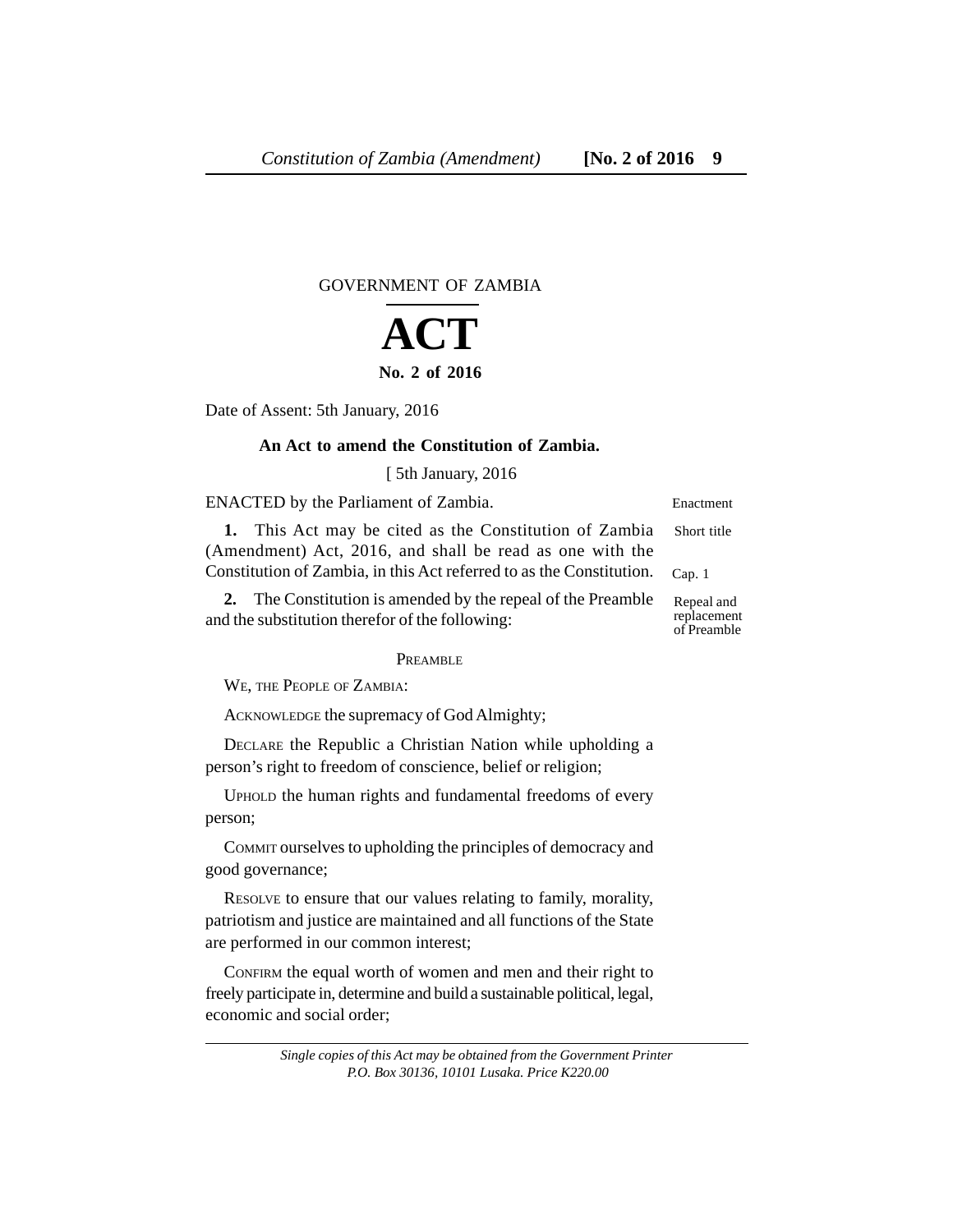RECOGNISE AND UPHOLD the multi-ethnic, multi-racial, multi-religious and multi-cultural character of our Nation and our right to manage our affairs and resources sustainably in a devolved system of governance;

RESOLVE that Zambia shall remain a unitary, multi-party and democratic sovereign State;

RECOGNISE AND HONOUR the freedom fighters who fought for the independence of our Nation in order to achieve liberty, justice and unity for the people of Zambia;

AND DIRECT that all State organs and State institutions abide by and respect our sovereign will;

# DO HEREBY SOLEMNLY ADOPT AND GIVE TO OURSELVES THIS CONSTITUTION:

**3.** The Constitution is amended by the repeal of Parts I and II and the substitution therefor of the following Parts:

### PART I

#### SUPREMACY OF CONSTITUTION

Supremacy of Constitution

Repeal and replacement of Parts I and II

> **1.** (1) This Constitution is the supreme law of the Republic of Zambia and any other written law, customary law and customary practice that is inconsistent with its provisions is void to the extent of the inconsistency.

(2) An act or omission that contravenes this Constitution is illegal.

(3) This Constitution shall bind all persons in Zambia, State organs and State institutions.

(4) The validity or legality of this Constitution is not subject to challenge by or before a State organ or other forum.

(5) A matter relating to this Constitution shall be heard by the Constitutional Court.

Defence of Constitution **2.** Every person has the right and duty to—

*(a)* defend this Constitution; and

*(b)* resist or prevent a person from overthrowing, suspending or illegally abrogating this Constitution.

Continuous effect of Constitution

**3.** The operation of this Constitution shall not be affected by an unlawful act to overthrow, suspend or illegally abrogate its provisions.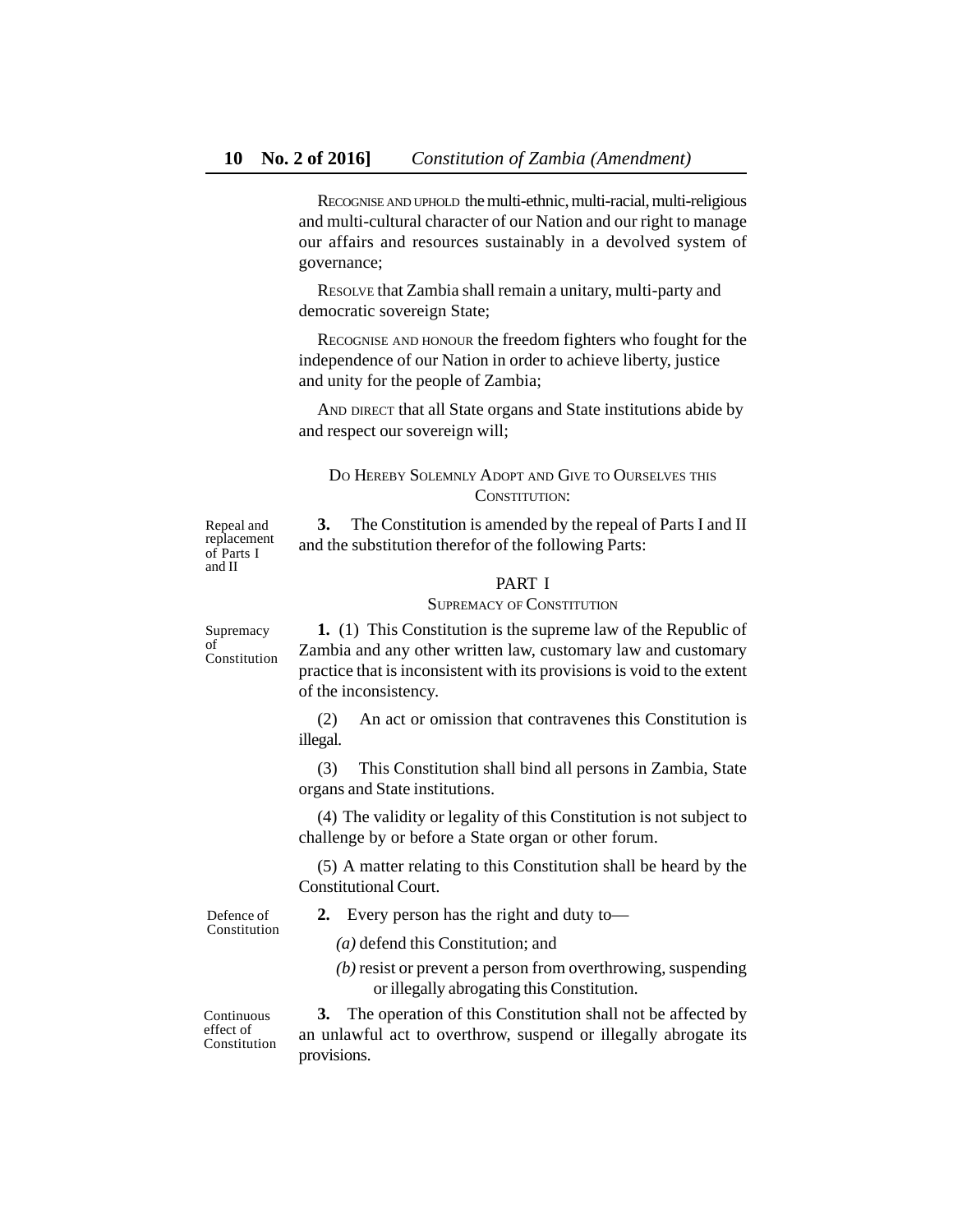| 4. (1) Zambia is a sovereign Republic under a constitutional<br>form of governance.                                                                                                                               | Republic of<br>Zambia  |
|-------------------------------------------------------------------------------------------------------------------------------------------------------------------------------------------------------------------|------------------------|
| (2) The Republic consists of the territory defined in an Act of<br>Parliament.                                                                                                                                    |                        |
| (3) The Republic is a unitary, indivisible, multi-ethnic, multi-racial,<br>multi-religious, multi-cultural and multi-party democratic State.                                                                      |                        |
| (4) The Republic shall not be ceded in whole or in part.                                                                                                                                                          |                        |
| (5) The Republic may enter into a union or other form of inter-<br>state organisation, which action shall not be construed as ceding<br>the Republic.                                                             |                        |
| <b>5.</b> (1) Sovereign authority vests in the people of Zambia, which<br>may be exercised directly or through elected or appointed<br>representatives or institutions.                                           | Sovereign<br>authority |
| (2) Power that is not conferred by or under this Constitution on<br>any State organ, State institution, State officer, Constitutional office<br>holder or other institution or person is reserved for the people. |                        |
| (3) The people of Zambia shall exercise their reserved power<br>through a referendum, as prescribed.                                                                                                              |                        |
| <b>6.</b> (1) The national symbols of the Republic are the—                                                                                                                                                       | National               |
| $(a)$ National Flag;                                                                                                                                                                                              | symbols                |
| (b) National Anthem;                                                                                                                                                                                              |                        |
| $(c)$ Coat of Arms;                                                                                                                                                                                               |                        |
| $(d)$ Public Seal; and                                                                                                                                                                                            |                        |
| (e) National Motto.                                                                                                                                                                                               |                        |
| The form, words, description and use of the national symbols<br>(2)<br>shall be as prescribed.                                                                                                                    |                        |
| The Laws of Zambia consist of-<br>7.                                                                                                                                                                              | Laws of                |
| $(a)$ this Constitution;                                                                                                                                                                                          | Zambia                 |
| $(b)$ laws enacted by Parliament;                                                                                                                                                                                 |                        |
| $(c)$ statutory instruments;                                                                                                                                                                                      |                        |
| (d) Zambian customary law which is consistent with this<br>Constitution; and                                                                                                                                      |                        |
| $(e)$ the laws and statutes which apply or extend to Zambia,<br>as prescribed.                                                                                                                                    |                        |
|                                                                                                                                                                                                                   |                        |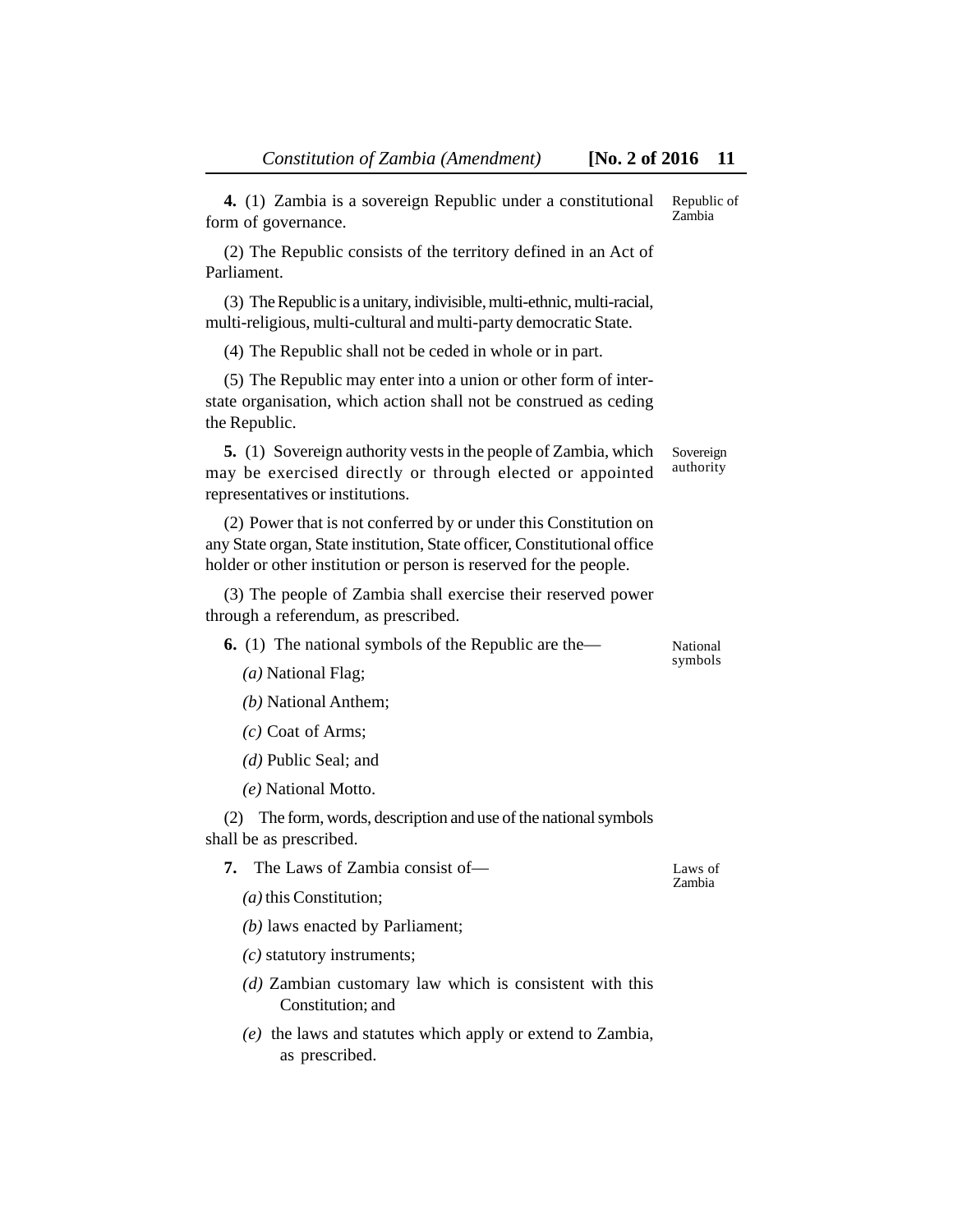# PART II

NATIONAL VALUES, PRINCIPLES AND ECONOMIC POLICIES

- National values and principles
- *(a)* morality and ethics;
- *(b)* patriotism and national unity;
- *(c)* democracy and constitutionalism;

**8.** The national values and principles are—

- *(d)* human dignity, equity, social justice, equality and nondiscrimination;
- *(e)* good governance and integrity; and
- *(f)* sustainable development.
- **9.** (1) The national values and principles shall apply to the —

of national values and principles

Application

- *(a)* interpretation of this Constitution;
- *(b)* enactment and interpretation of the law; and
- *(c)* development and implementation of State policy.

(2) The President shall, once in every year, report to the National Assembly the progress made in the application of the values and principles specified under this Part.

Basis of economic policies

**10.** (1) The Government shall create an economic environment which encourages individual initiative and self-reliance among the people, so as to promote investment, employment and wealth.

(2) The Government shall promote the economic empowerment of citizens so that they contribute to sustainable economic growth and social development.

(3) The Government shall promote local and foreign investment and protect and guarantee such investment through agreements with investors and other countries.

(4) The Government shall not compulsorily acquire an investment, except under customary international law and subject to Article 16 (1).

(5) Where the investment compulsorily acquired under clause (4) was made from the proceeds of crime no compensation shall be paid by the Government.

Repeal and replacement of Part IV

**4.** The Constitution is amended by the repeal of Part IV and the substitution therefor of the following Part: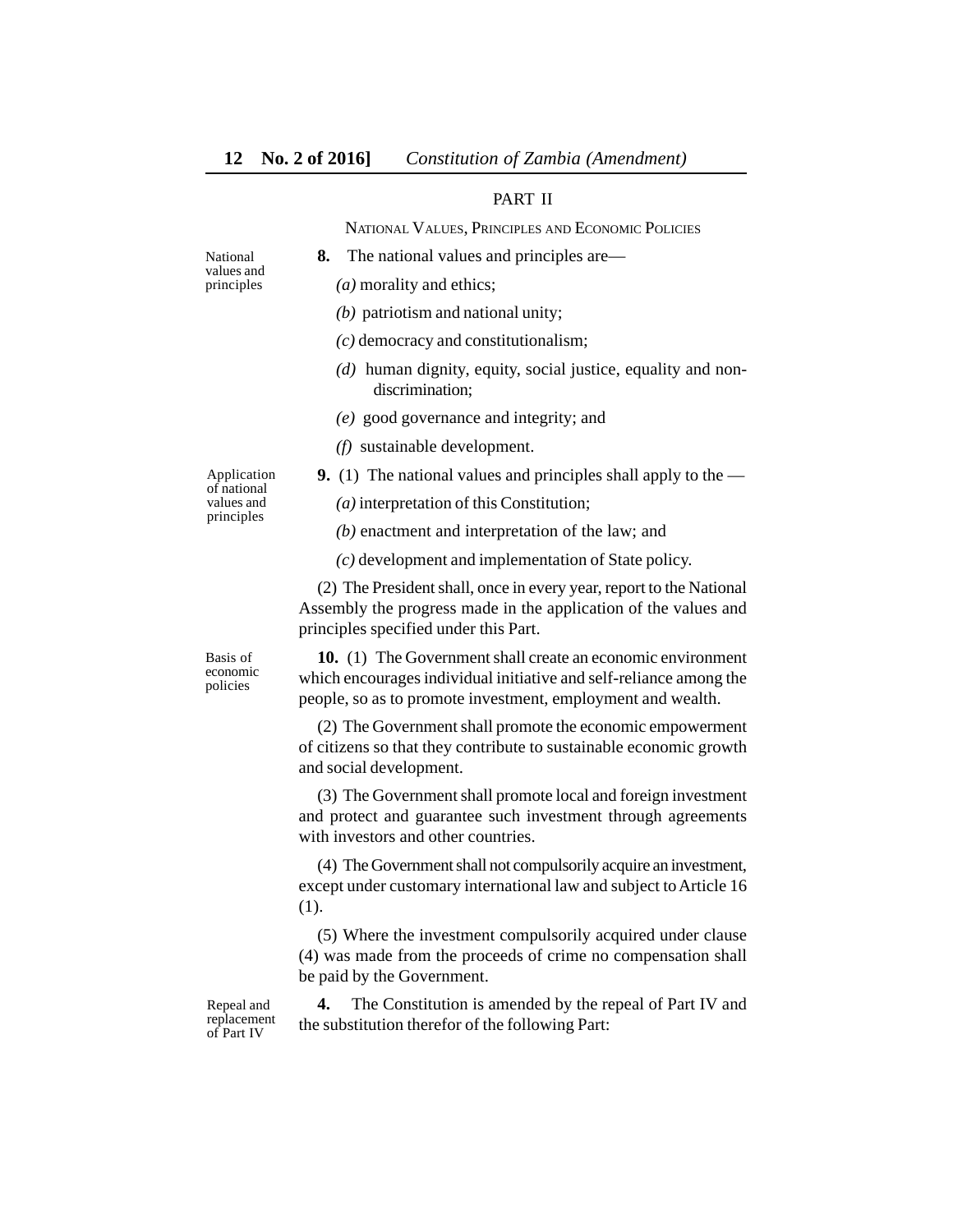# PART IV

#### **CITIZENSHIP**

**33.** A person who was a citizen of Zambia, immediately before the commencement of this Constitution, shall continue to be a citizen of Zambia and shall retain the same citizenship category from the date the citizenship was acquired. Existing citizenship

**34.** Citizenship may be acquired by birth, descent, registration or adoption in accordance with this Part. **Categories** of citizenship

**35.** (1) A person born in Zambia is a citizen by birth if, at the date of that person's birth, at least one parent of that person is or was a citizen.

(2) A child found in Zambia who is, or appears to be, of not more than eight years of age and whose nationality and parents are not known, shall be presumed to be a citizen by birth.

- (3) For the purposes of this Part, a person born aboard—
	- *(a)* a registered ship or aircraft of a country, shall be deemed to have been born in the country of registration of the ship or aircraft; or
	- *(b)* an unregistered ship or aircraft of a country, shall be deemed to have been born in that country.

**36.** A person born outside Zambia is a citizen by descent if, at the date of that person's birth, at least one parent of that person is or was a citizen by birth or descent.

**37.** (1) Subject to clause (2), a person is entitled to apply to the Citizenship Board of Zambia to be registered as a citizen if that person has attained the age of eighteen years and by

- *(a)* was born in Zambia and has been ordinarily resident in Zambia for a period of at least five years;
- *(b)* was born outside Zambia, has or had an ancestor who is, or was, a citizen and has been ordinarily resident in Zambia for a period of at least five years; or
- *(c)* has been ordinarily resident in Zambia for a continuous period of at least ten years;

immediately preceding that person's application for registration, as prescribed.

Citizenship by birth

Citizenship by descent

Citizenship registration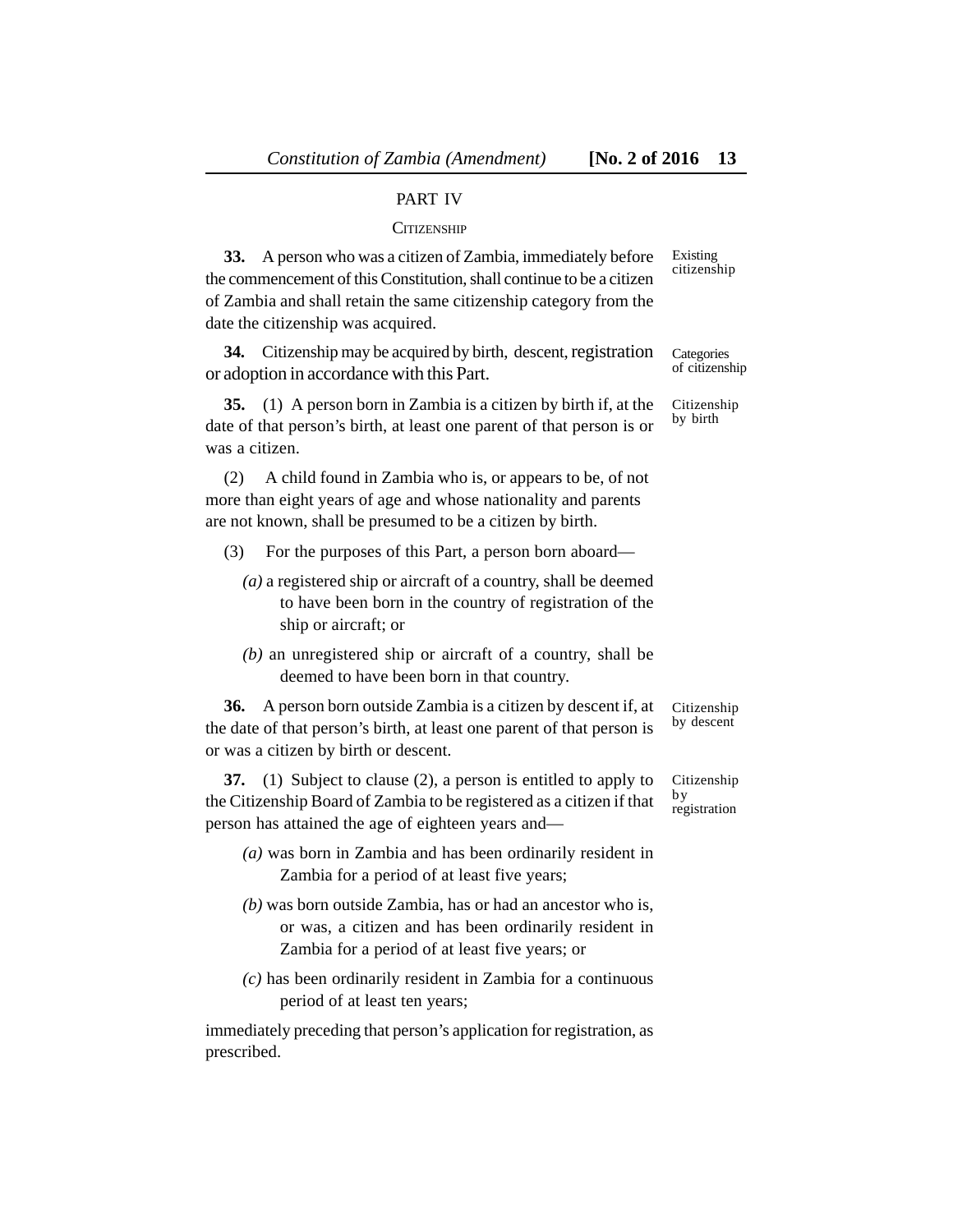(2) Notwithstanding clause (1), a person who is, or was married to a citizen, for a period of at least five years, is entitled to apply to the Citizenship Board of Zambia, to be registered as a citizen, as prescribed.

**38.** A child who is not a citizen and who is adopted by a citizen shall be a citizen on the date of the adoption. Citizenship by adoption

Dual citizenship

**39.** (1) A citizen shall not lose citizenship by acquiring the citizenship of another country.

(2) A citizen who ceased to be a citizen, before the commencement of this Constitution as a result of acquiring the citizenship of another country, shall be entitled to apply, as prescribed, to the Citizenship Board of Zambia, for citizenship and the Citizenship Board of Zambia shall bestow citizenship on that person.

Renunciation and deprivation of citizenship

**40.** (1) A citizen—

*(a)* may renounce citizenship as prescribed; or

*(b)* shall be deprived of citizenship if that citizenship was acquired by means of fraud, false representation or concealment of a material fact.

(2) The process and procedures to be followed by the Citizenship Board of Zambia when granting or depriving a person of citizenship shall be prescribed.

Citizenship Board of Zambia

**41.** (1) There is established the Citizenship Board of Zambia.

(2) The composition, appointment and tenure of office of members of, and procedures to be followed by, the Citizenship Board of Zambia shall be prescribed.

Entitlements of citizen

- **42.** A citizen is entitled to—
	- *(a)* the rights, privileges and benefits of citizenship as provided in this Constitution or as prescribed; and
	- *(b)* a document of identification issued by the State to citizens.

Responsibilities of citizen

- **43.** (1) A citizen shall
	- *(a)* be patriotic to Zambia and promote its development and good image;
	- *(b)* pay taxes and duties lawfully due and owing to the State;
	- *(c)* protect and conserve the environment and utilise natural resources in a sustainable manner;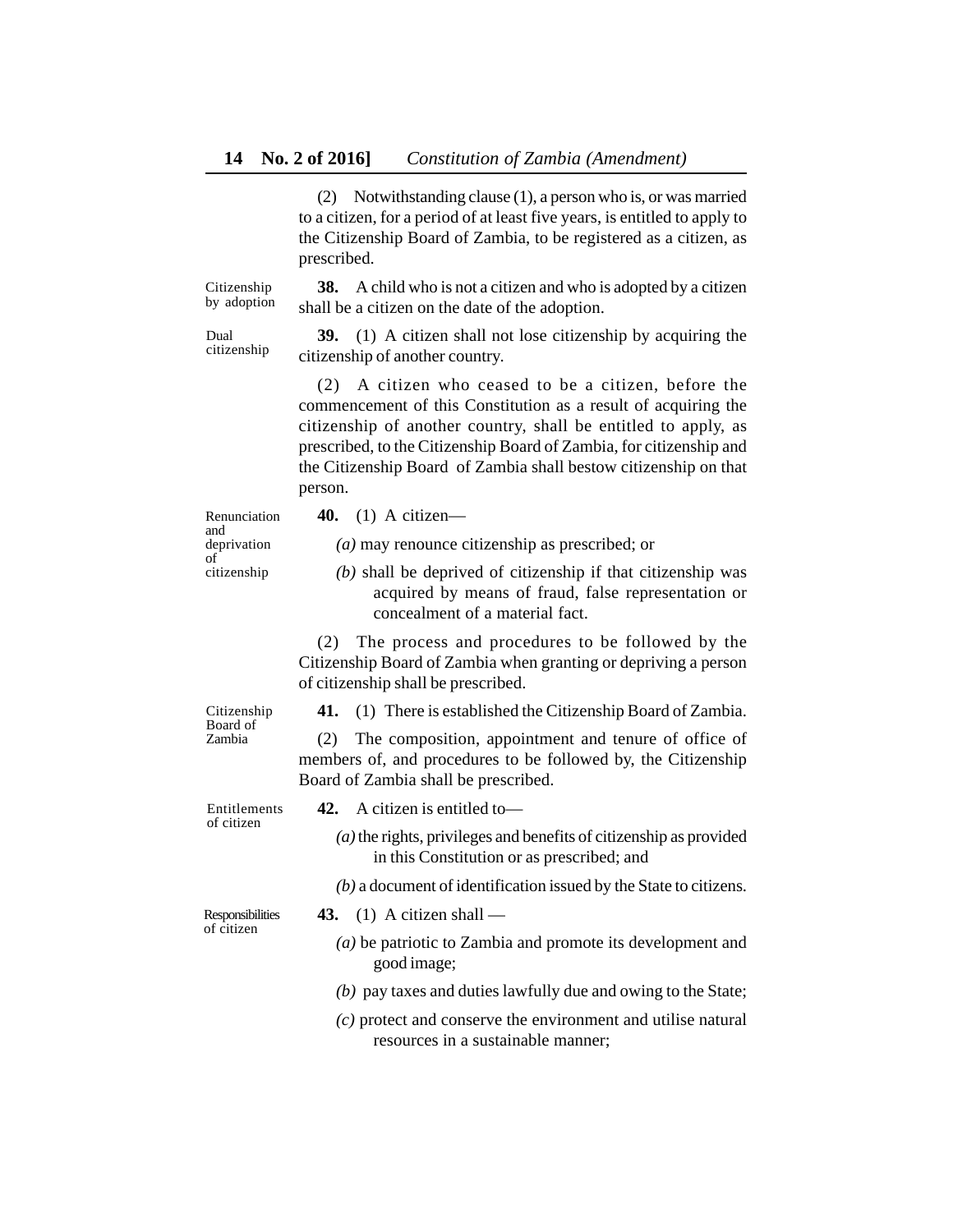- *(e)* provide national, defence and military service when called upon by the State; and
- *(f)* co-operate with law enforcement agencies for the maintenance and enforcement of law and order.
- (2) A citizen shall endeavour to—
	- *(a)* acquire basic understanding of this Constitution and promote its ideals and objectives;
	- *(b)* register and vote, if eligible, in national and local government elections and referenda;
	- *(c)* develop one's abilities to the greatest possible extent through acquisition of knowledge, continuous learning and the development of skills;
	- *(d)* foster national unity and live in harmony with others; and
	- *(e)* understand and enhance Zambia's place in the international community.

**44.** A reference in this Part to the citizenship of the parent of a person at the time of the birth of that person shall, in relation to a person born after the death of that person's parent, be construed as a reference to the citizenship of the parent at the time of the parent's death.

# PART V

# REPRESENTATION OF THE PEOPLE

#### **Electoral Systems and Process**

**45.** (1) The electoral systems provided for in Article 47 for the election of President, Member of Parliament or councillor shall ensure—

*(a)* that citizens are free to exercise their political rights;

- *(b)* universal adult suffrage based on the equality of a vote;
- *(c)* fair representation of the various interest groups in society; and

*(d)* gender equity in the National Assembly or council.

(2) The electoral process and system of administering elections shall ensure—

Principles of electoral systems and process

Reference to citizenship of parent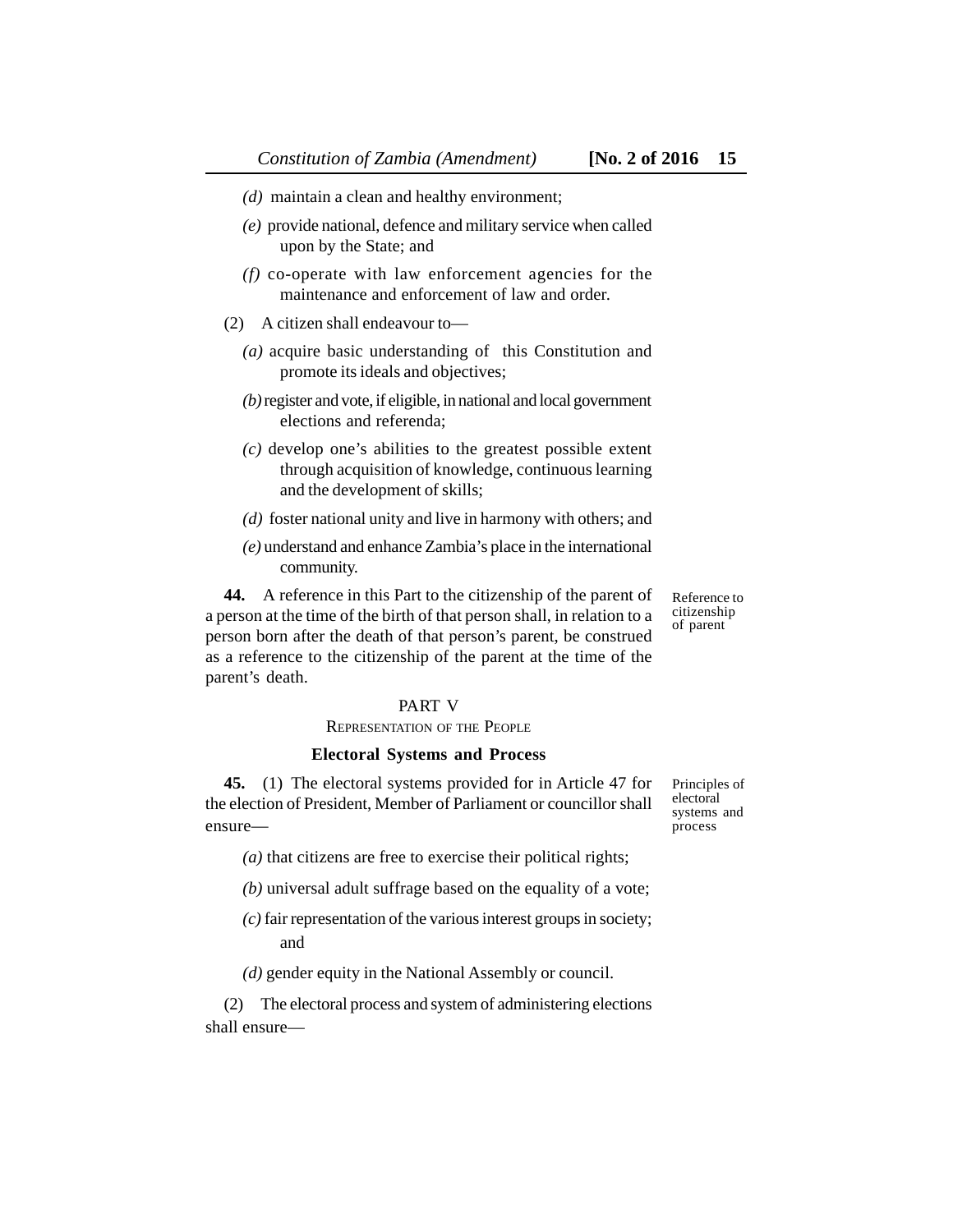- *(a)* that elections are free and fair;
- *(b)* that elections are free from violence, intimidation and corruption;
- *(c)* independence, accountability, efficiency and transparency of the electoral process;
- *(d)* a simple and practical system of voting and tabulating votes; and
- *(e)* timely resolution of electoral disputes.

**46.**A citizen who has attained the age of eighteen years is entitled to be registered as a voter and vote in an election by secret ballot. Franchise

> **47.** (1) Elections to the office of President shall be conducted directly, under a majoritarian electoral system, where the winning candidate must receive more than fifty percent of the valid votes cast, and in accordance with Article 101.

(2) Elections to the National Assembly shall be conducted under a first-past-the-post electoral system in accordance with Article 68.

(3) Elections to councils shall be conducted under a first-pastthe-post electoral system, and in accordance with Articles 153 and 154.

 (4) A constituency and a ward shall return only one member to the National Assembly and council, respectively.

**48.** The electoral process for electing a President, Member of Parliament or councillor shall be prescribed.

**49.** The system of administering elections shall be prescribed.

System for administering elections

Access to media

**50.** A political party and a candidate contesting an election shall have access to the media, especially during election campaigns.

Independent candidates

**51.** A person is eligible for election as an independent candidate for a National Assembly seat if the person—

*(a)* is not a member of a political party and has not been a member of a political party for at least two months immediately before the date of the election; and

process

Electoral

Electoral systems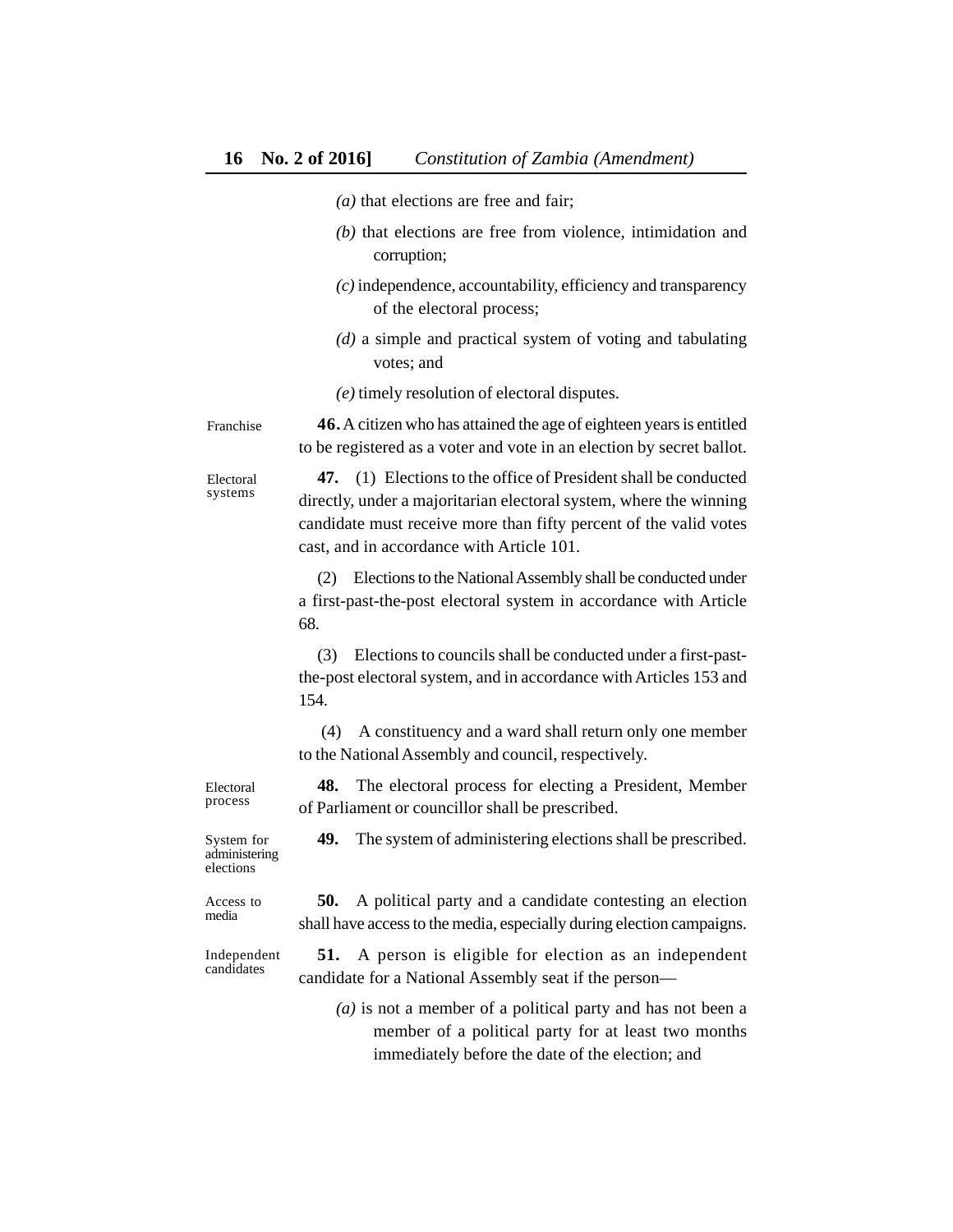*(b)* meets the qualifications specified in Article 70 for election as a Member of Parliament.

#### Nominations

**52.** (1) A candidate shall file that candidate's nomination paper to a returning officer, supported by an affidavit stating that the candidate is qualified for nomination as President, Member of Parliament or councillor, in the manner, on the day, and at the time and place set by the Electoral Commission by regulation.

(2) A returning officer shall, immediately on the filing of a nomination paper, in accordance with clause (1), duly reject the nomination paper if the candidate does not meet the qualifications or procedural requirements specified for election to that office.

(3) The information contained in a nomination paper and affidavit shall be published by the Electoral Commission, as prescribed.

(4) A person may challenge, before a court or tribunal, as prescribed, the nomination of a candidate within seven days of the close of nomination and the court shall hear the case within twentyone days of its lodgement.

(5) The processes specified in clauses (1) to (4) shall be completed at least thirty days before a general election.

(6) Where a candidate dies, resigns or becomes disqualified in accordance with Article 70, 100 or 153 or a court disqualifies a candidate for corruption or malpractice, after the close of nominations and before the election date, the Electoral Commission shall cancel the election and require the filing of fresh nominations by eligible candidates and elections shall be held within thirty days of the filing of the fresh nominations.

**53.** (1) Where only one candidate is nominated for election as President, Member of Parliament or councillor, by the date and time set by the Electoral Commission for receiving nominations and at the close of the nomination period, that candidate shall be declared duly elected.

Unopposed candidates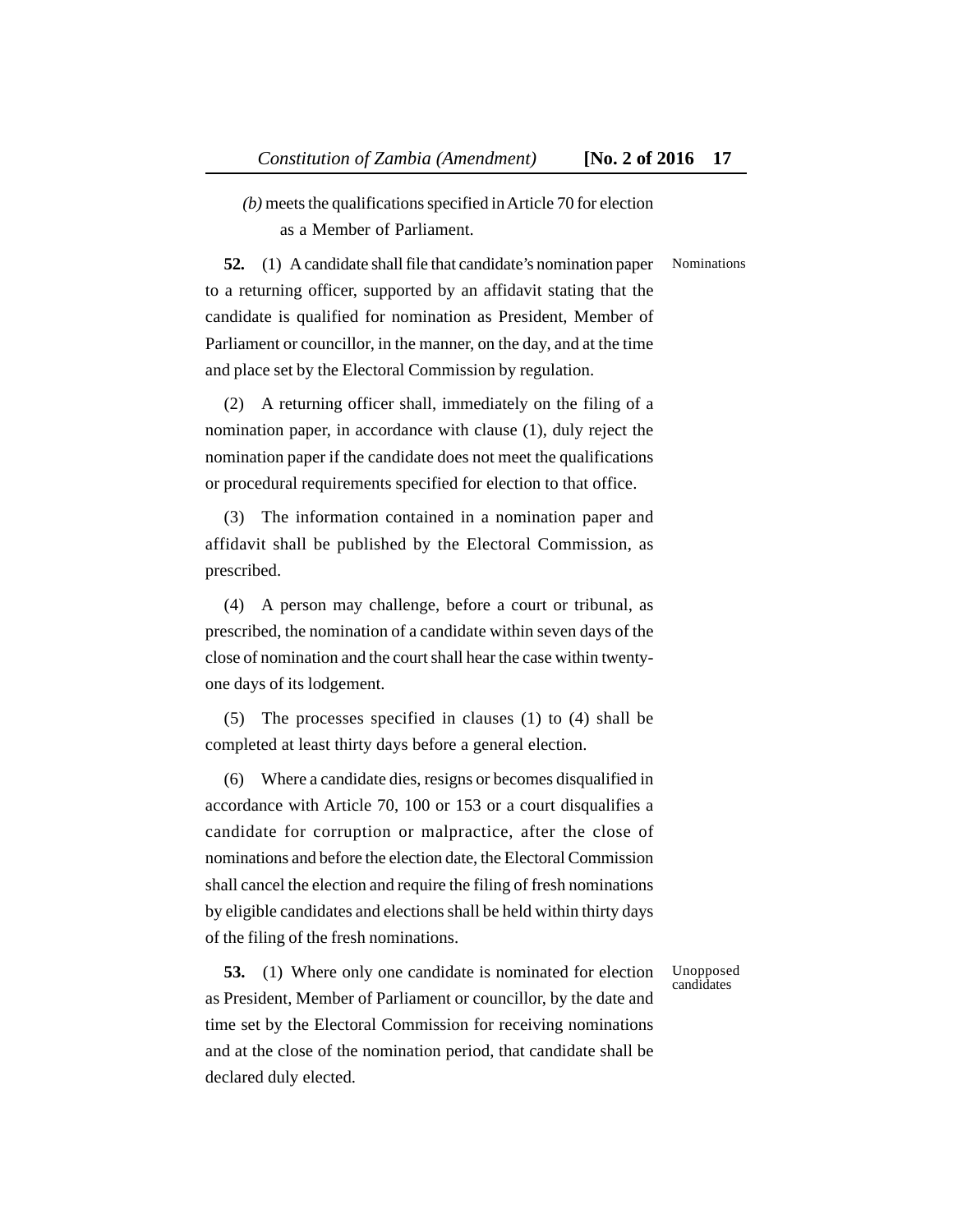(2) A person may, within seven days of a declaration made in accordance with clause (1), challenge the declaration, as prescribed.

(3) The processes specified in clauses (1) and (2) shall be completed at least thirty days before a general election.

**54.** A candidate and a political party shall comply with a prescribed electoral code of conduct.

Electoral code of conduct

Losing candidate not eligible for certain appointments

**55.** A candidate who loses an election as a President, Vice-President, Member of Parliament or councillor is not eligible, during the term of that National Assembly or council, for appointment as—

*(a)* Minister; or

*(b)* Provincial Minister.

Election date for general elections

**56.** (1) A general election shall be held, every five years after the last general election, on the second Thursday of August.

(2) The day on which a general election is held shall be a public holiday.

By-elections

**57.** (1) Where a vacancy occurs in the office of Member of Parliament, mayor, council chairperson or councillor, a by-election shall be held within ninety days of the occurrence of the vacancy.

(2) A by-election shall not be held within the one hundred-andeighty day period that precedes a general election.

(3) The Electoral Commission shall, by regulation, set the place where, and the date and time when, a by-election is to be held.

#### **Constituencies, Wards and Delimitation**

Constituencies, wards and delimitation

**58.** (1) Zambia shall be divided into constituencies and wards for purposes of elections to the National Assembly and councils, respectively.

(2) The number of constituencies shall be equal to the number of seats of elected members in the National Assembly.

(3) The number of wards in a district shall be prescribed.

(4) The Electoral Commission shall determine the names and boundaries of constituencies and wards.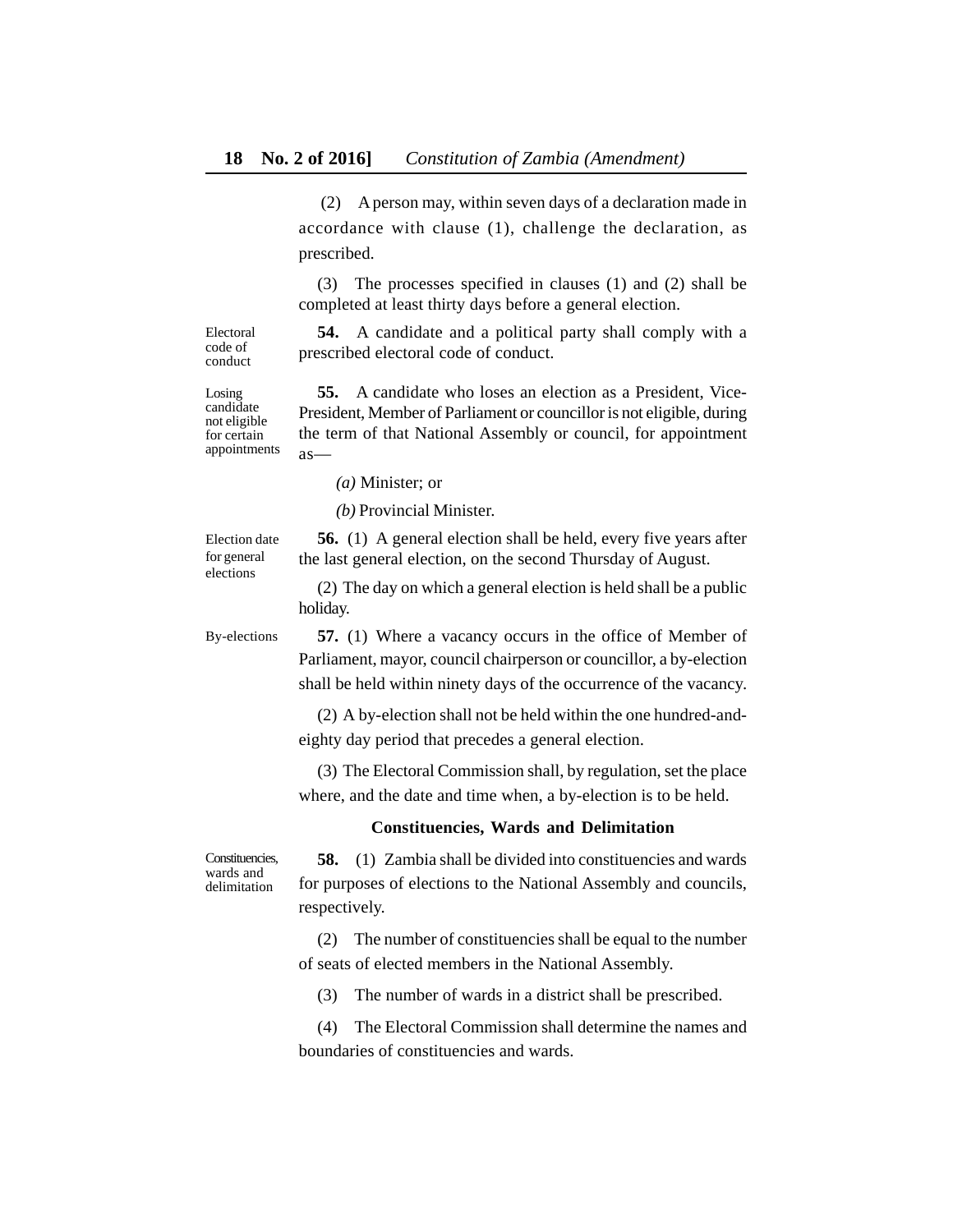(5) The Electoral Commission shall, at intervals of not more than ten years, review the names and boundaries of constituencies and wards.

(6) The names and details of the boundaries of constituencies and wards shall be published in the *Gazette* and shall come into effect on the next dissolution of Parliament or councils.

(7) A person may apply to the Constitutional Court for review of a decision of the Electoral Commission made under this Article.

**59.** The Electoral Commission shall, in delimiting the boundaries of constituencies and wards—

- *(a)* take into account the history, diversity and cohesiveness of the constituency or ward;
- *(b)* have regard to population density, trends and projections;
- *(c)* ensure that the number of inhabitants in each constituency or ward is reasonable, taking into account the means of communication and geographical features;
- *(d)* ensure that constituencies and wards are wholly within districts; and
- *(e)* seek to achieve an approximate equality of constituency and ward population, subject to the need to ensure adequate representation for urban and sparsely populated areas.

# **Political Parties**

- **60.** (1) A political party has the right to—
	- *(a)* disseminate information on social and economic programmes of a national character and of its political ideology;
	- *(b)* sponsor candidates for election or nomination to a State office in respect of which elections are required to be held; and
	- *(c)* conduct primary elections for the selection of candidates.
- (2) A political party shall—
	- *(a)* promote the values and principles specified in this Constitution;
	- *(b)* have a national character;
	- *(c)* promote and uphold national unity;

Matters to take into account when delimiting constituencies and wards

Political parties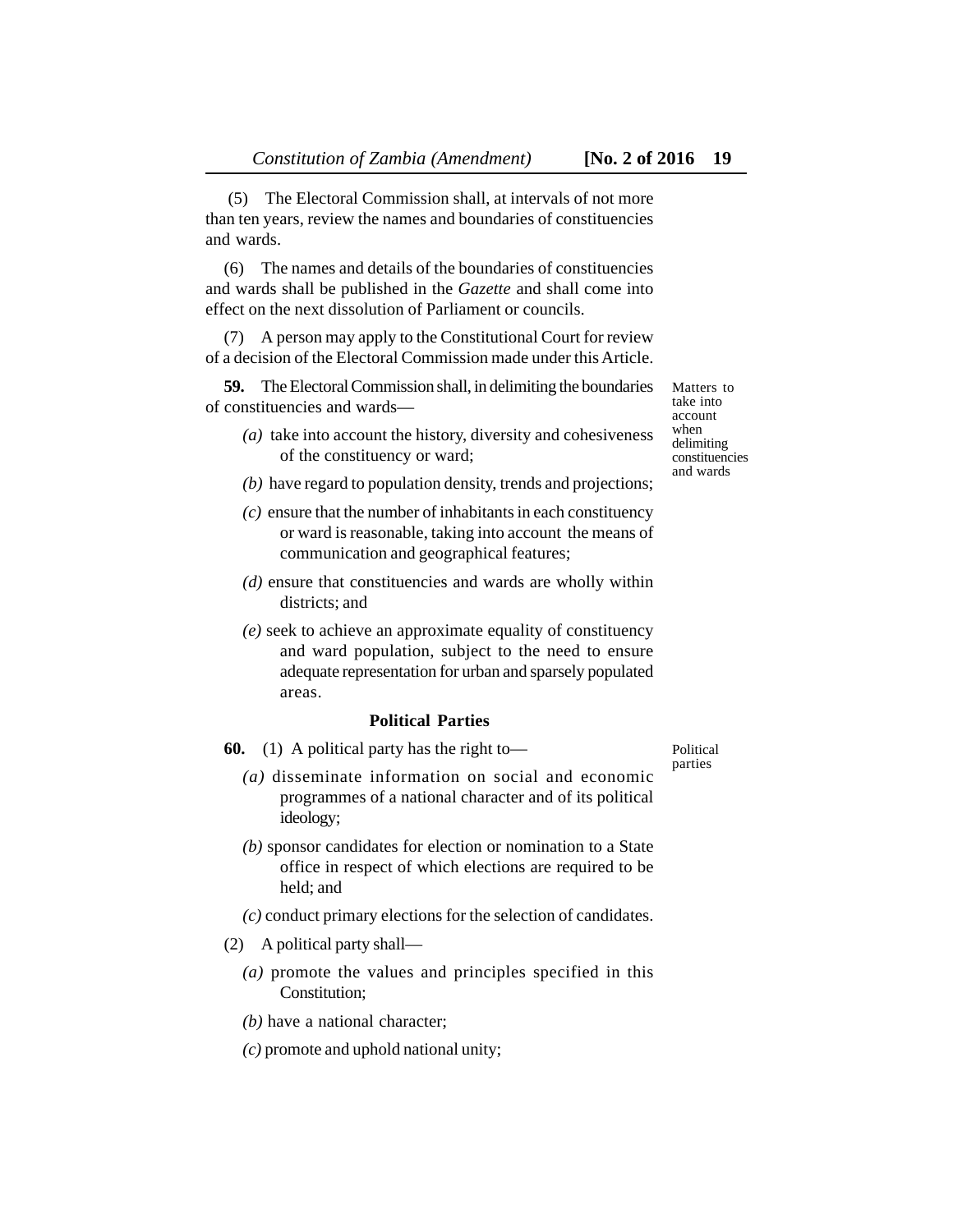- *(d)* promote and practice democracy through regular, free and fair elections within the party;
- *(e)* respect the right of its members to participate in the affairs of the political party;
- *(f)* respect the right of its members to seek redress from a court or tribunal when aggrieved by a decision of the political party; and
- *(g)* subscribe to and observe the code of conduct for political parties, as prescribed.
- (3)A political party shall not—
	- *(a)* be founded on a religious, linguistic, racial, ethnic, tribal, gender, sectoral or provincial basis or engage in propaganda based on any of these factors;
	- *(b)* engage in or encourage violence or intimidate its members, supporters, opponents or other persons;
	- *(c)* engage in corrupt practices; and
	- *(d)* except as prescribed, use public resources to promote its interest or that of its members.

(4) The following shall be prescribed with regard to political parties:

- *(a)* the establishment and management of a Political Parties' Fund to provide financial support to political parties with seats in the National Assembly;
- *(b)* the accounts of political parties which are funded under the Political Parties' Fund and the submission of audited accounts by political parties;
- *(c)* the sources of funds for political parties;
- *(d)* the maximum amount of money to be used for campaigns during elections; and
- *(e)* matters incidental to matters specified in this clause.

Renumbering and renaming of Part V

**5.** The Constitution is amended by the renumbering of Part V as Part VI, and the deletion of the heading to that Part and the substitution therefor of the following heading and sub-heading: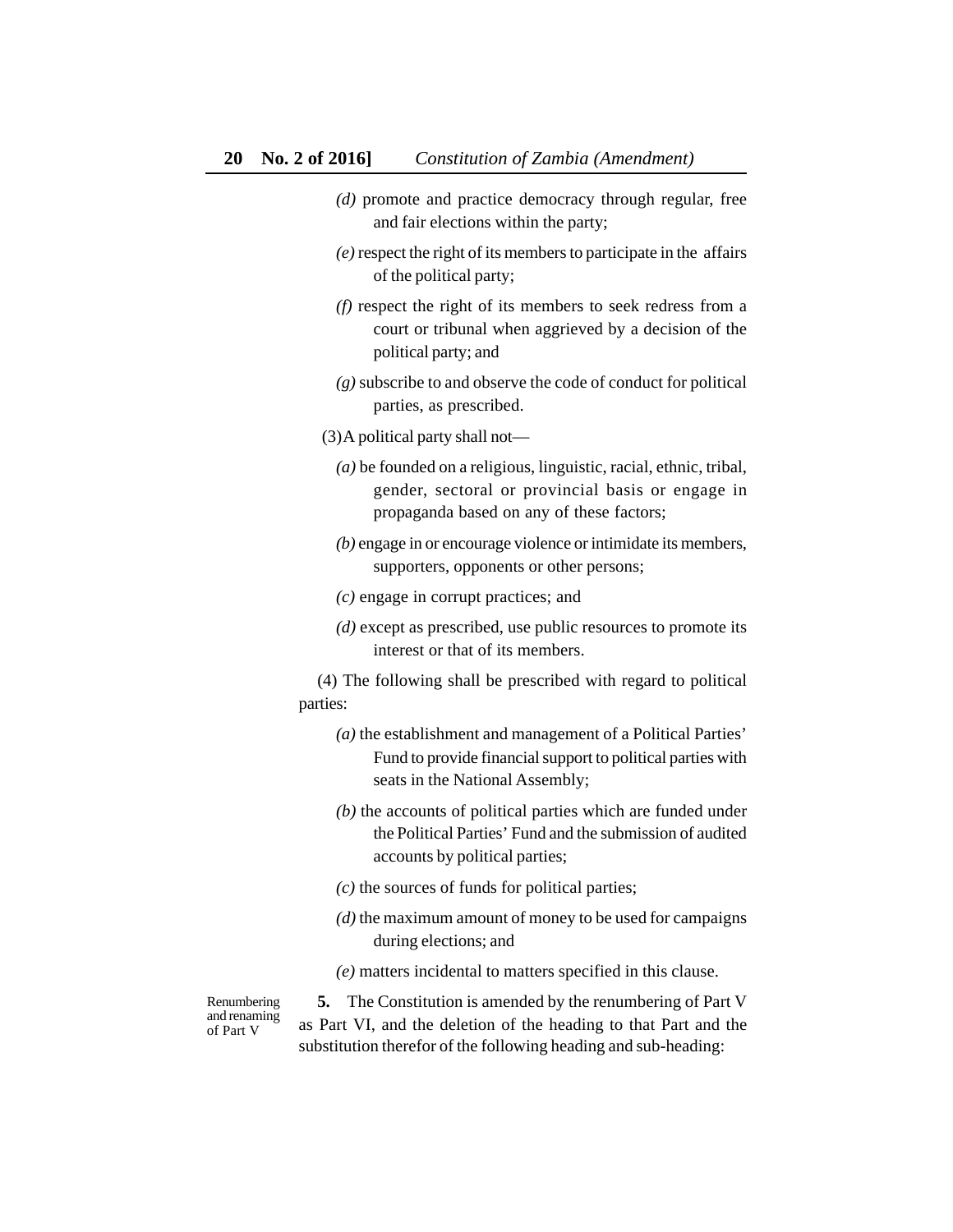to 78

#### **LEGISLATURE**

#### **Legislative Authority**

**6.** The Constitution is amended by the repeal of Articles 62 to 78 inclusive and the substitution therefor of the following: Repeal and replacement of Articles 62

**61.** The legislative authority of the Republic derives from the people of Zambia and shall be exercised in a manner that protects this Constitution and promotes the democratic governance of the Republic. Principles of legislative authority

**62.** (1) There is established the Parliament of Zambia which consists of the President and the National Assembly.

(2) The legislative authority of the Republic is vested in and exercised by Parliament.

(3) A person or body, other than Parliament, shall not have power to enact legislation, except as conferred by this Constitution.

(4) A member of the National Assembly shall be referred to as a Member of Parliament.

**63.** (1) Parliament shall enact legislation through Bills passed by the National Assembly and assented to by the President.

(2) The National Assembly shall oversee the performance of executive functions by—

- *(a)* ensuring equity in the distribution of national resources amongst the people of Zambia;
- *(b)* appropriating funds for expenditure by State organs, State institutions, provincial administration, local authorities and other bodies;
- *(c)* scrutinising public expenditure, including defence, constitutional and special expenditure;
- *(d)* approving public debt before it is contracted; and
- *(e)* approving international agreements and treaties before these are acceded to or ratified.

**64.** (1) A Member of Parliament or Minister may introduce a Bill in the National Assembly.

(2) The expenses of drafting and introducing a Bill in the National Assembly shall be a charge on the Consolidated Fund.

Introduction of Bills in National Assembly

**65.** (1) A Money Bill shall be introduced by a Minister. Money Bills

Functions of Parliament

and National Assembly

Parliament, vesting of legislative authority and Members of Parliament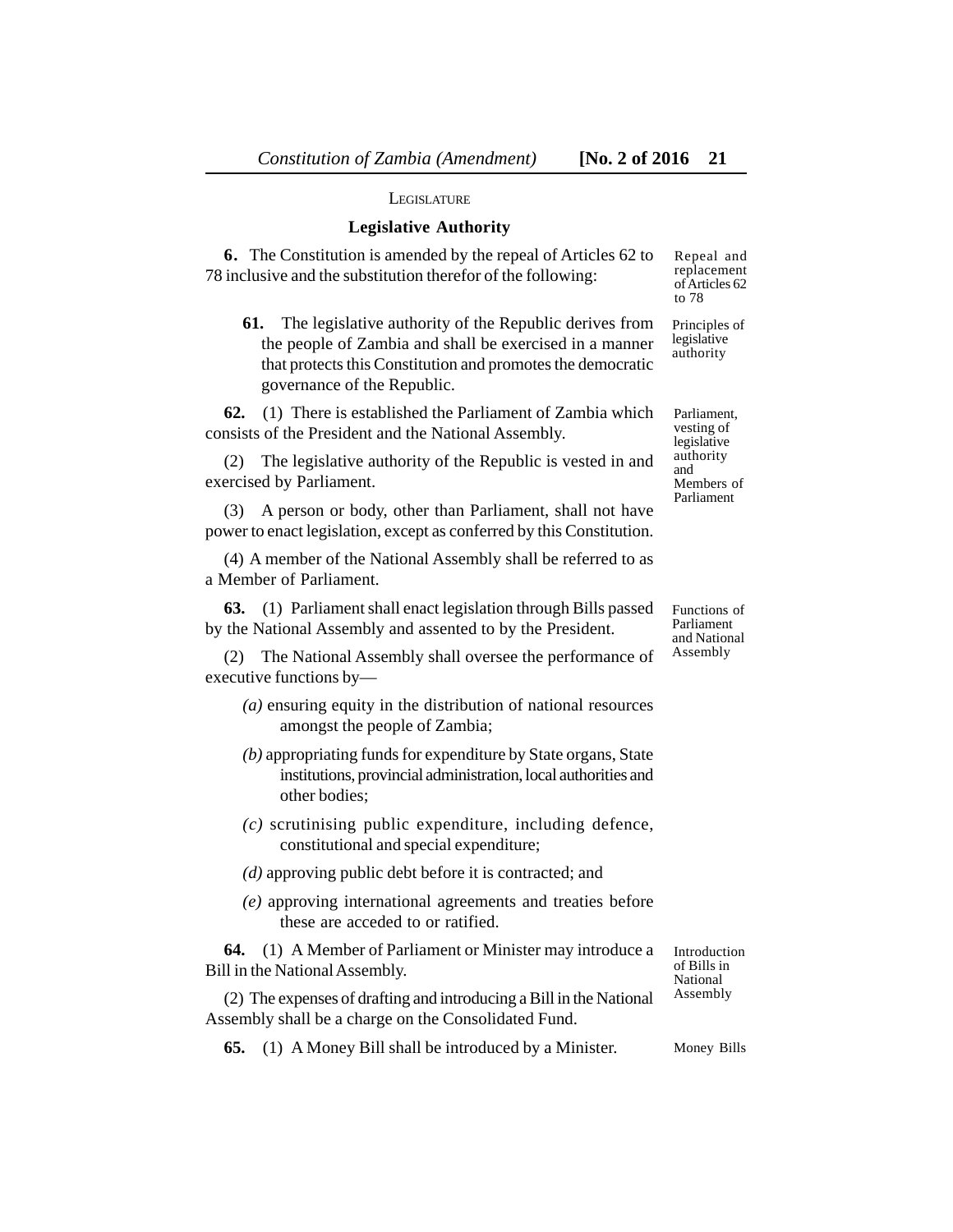(2) A Money Bill means a Bill that provides for, among other matters—

- *(a)* the imposition, repeal, remission, alteration or regulation of taxes;
- *(b)* the imposition of charges on the Consolidated Fund or any other public fund, or the variation or repeal of any of those charges;
- *(c)* the appropriation, receipt, custody, investment, issue or audit of accounts of public monies;
- *(d)* the grant of public money to a person or authority or the variation or revocation of such grant;
- *(e)* the raising or guaranteeing of a loan or the repayment of it; or
- *(f)* matters incidental to matters specified in this clause.

(3) A Bill that confers emoluments on State officers or Constitutional office holders shall only be introduced in the National Assembly if the emoluments are recommended by the Emoluments Commission.

Presidential assent and referral

**66.** (1) Where a Bill is presented to the President for assent, the President shall, within twenty-one days after receipt of the Bill—

- *(a)* assent to the Bill; or
- *(b)* refer the Bill to the National Assembly for reconsideration, indicating any reservation that the President has concerning the Bill.

(2) Where the President refers the Bill to the National Assembly for reconsideration, in accordance with clause (1) *(b),* the National Assembly may—

- *(a)* amend the Bill taking into account the President's reservation; or
- *(b)* pass the Bill, without amendment, by a vote supported by at least two-thirds of the Members of Parliament.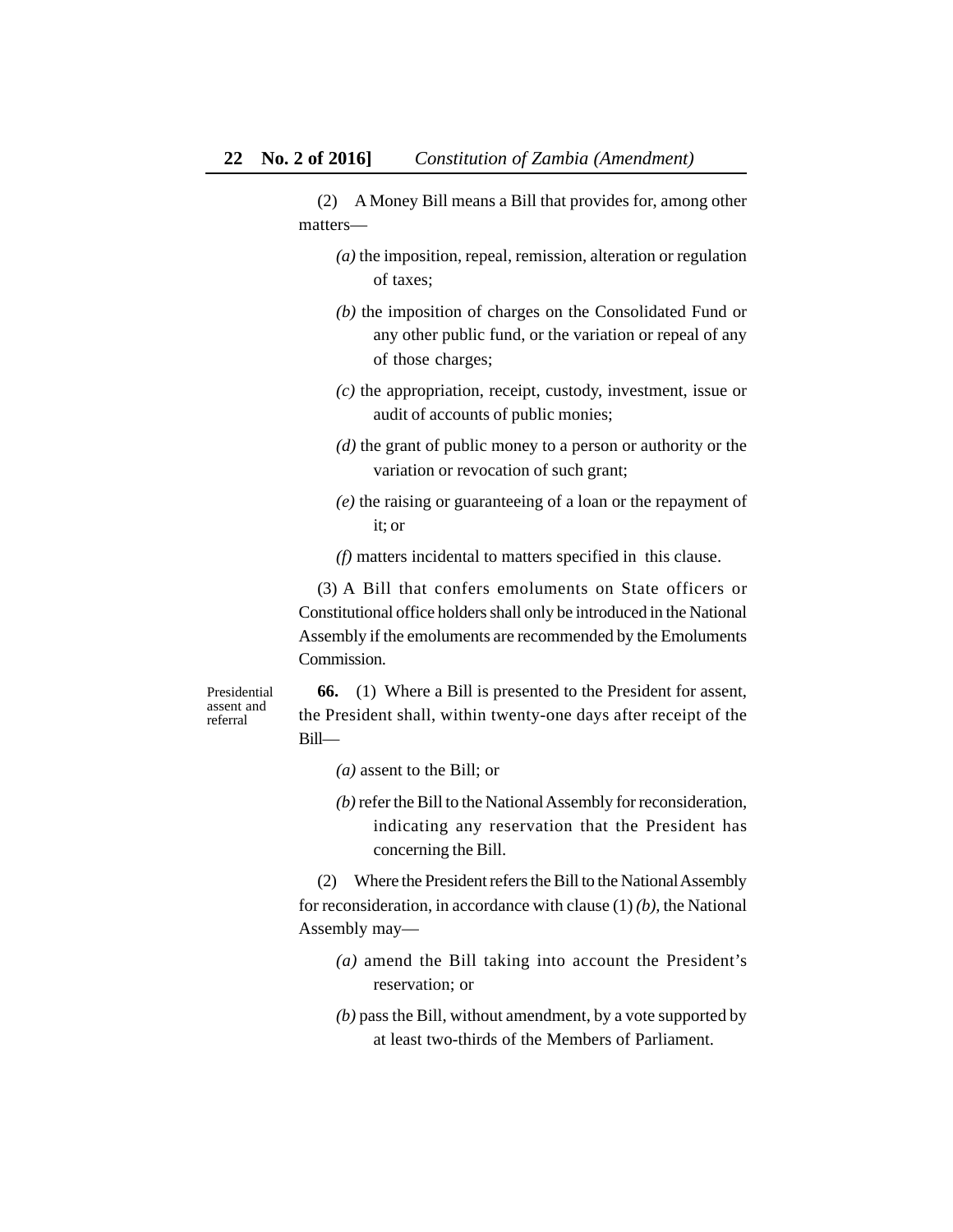(3) Where the National Assembly passes the Bill with amendments, in accordance with clause (2) *(a),* the Speaker shall submit the Bill to the President for assent.

(4) Where the National Assembly passes the Bill, in accordance with clause  $(2)$   $(b)$ —

- *(a)* the Speaker shall, within seven days of passing the Bill, resubmit the Bill to the President; and
- *(b)* the President shall, within seven days of receipt of the Bill, assent to the Bill.

 (5) Where the National Assembly fails to pass the Bill, in accordance with clause (2) *(b)*, the Bill shall not be presented to the National Assembly in that session.

(6) Where the President does not assent to a Bill within the periods prescribed in clauses (1) and (4), the Bill shall be considered assented to upon the expiry of those periods.

**67.** (1) Article 62 or 63 shall not prevent Parliament from conferring on a person or authority power to make statutory instruments.

Statutory instruments

(2) A statutory instrument shall be published in the *Gazette*—

*(a)* not later than twenty-eight days after it is made; or

*(b)* in the case of a statutory instrument which will not have the force of law unless it is approved by a person or an authority, other than a person or an authority by which it was made, not later than twenty-eight days after it is so approved;

and if the statutory instrument is not so published, it is void from the date on which it was made.

(3) A person may challenge a statutory instrument, for its constitutionality, within fourteen days of the publication of the statutory instrument in the *Gazette.*

(4) Where the Constitutional Court considers that a challenge of a statutory instrument is frivolous or vexatious, the Constitutional Court shall dismiss the action.

(5) Where the Constitutional Court decides that a provision of a statutory instrument is inconsistent with a provision of this Constitution, that statutory instrument is void from the date on which it was made.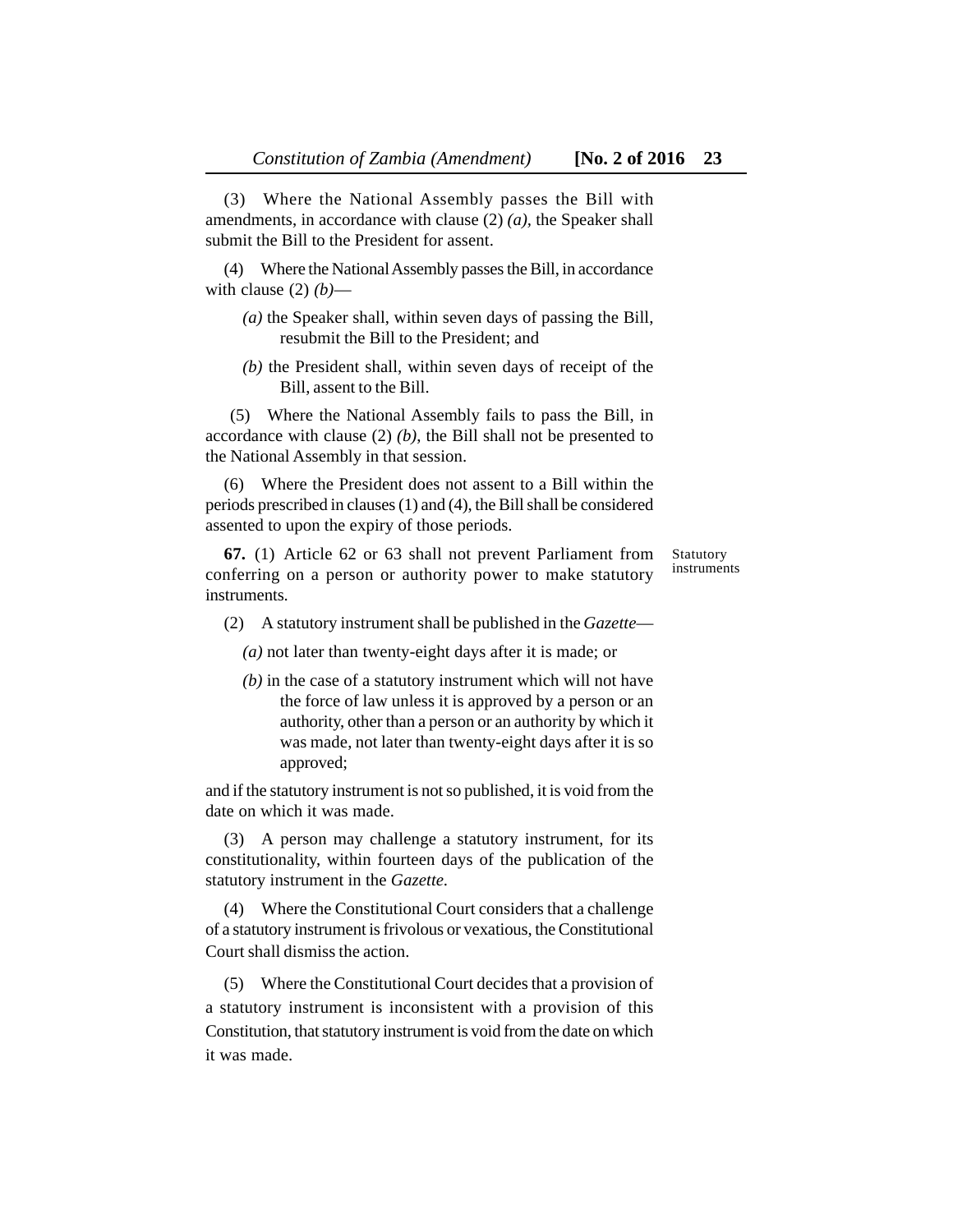(6) A Member of Parliament who intends to challenge a statutory instrument, on its constitutionality, shall follow the procedure laid down in the Standing Orders of the National Assembly.

*Elections to National Assembly and Members of Parliament*

Election and composition of National Assembly

**68.** (1) A Member of Parliament shall be elected in accordance with Article 47 (2) and this Article.

- (2) The National Assembly shall consist of—
	- *(a)* one hundred and fifty-six members directly elected on the basis of a simple majority vote under the first-pastthe-post system;
	- *(b)* not more than eight nominated members;
	- *(c)* the Vice-President;
	- *(d)* the Speaker; and
	- *(e)* the First and Second Deputy Speakers.

**69.** (1) The President may nominate a person referred to in Article 68 (2) *(b)* where the President considers it necessary to enhance the representation of special interests, skills or gender in the National Assembly.

(2) A person may be nominated as a Member of Parliament if the person qualifies to be elected as such under Article 70.

(3) A person who was a candidate for election in the last preceding general election or a subsequent by-election is not eligible to be nominated as a Member of Parliament

**Oualifications** and disqualifications of Members of Parliament

Nominated Members of Parliament

> **70.** (1) Subject to clause (2), a person is eligible to be elected as a Member of Parliament, if that person—

*(a)* is a citizen;

*(b)* is at least twenty-one years old;

*(c)* is a registered voter;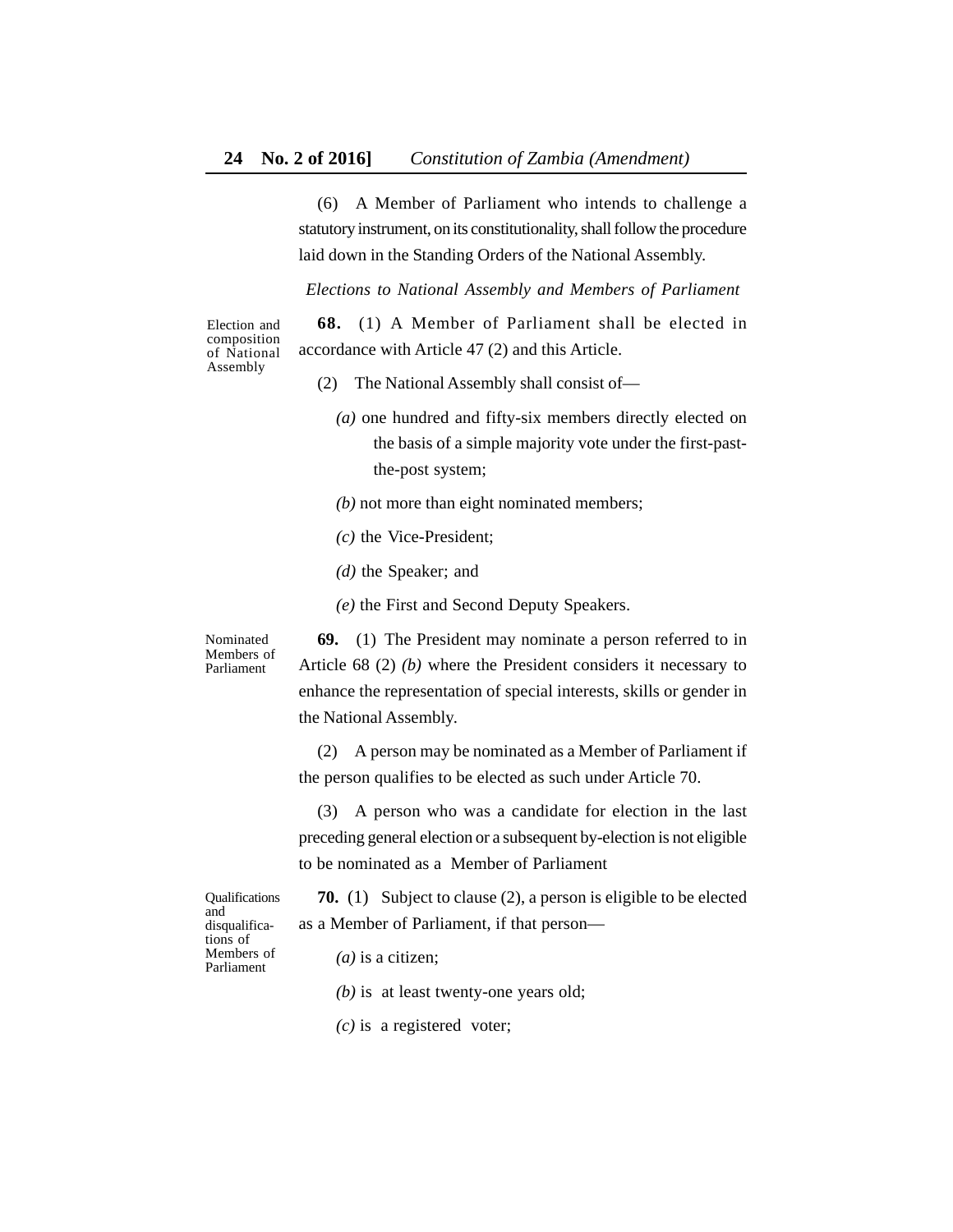twelve certificate or its equivalent; and

*(e)* declares that person's assets and liabilities, as prescribed.

(2) A person is disqualified from being elected as a Member of Parliament if that person—

- *(a)* is validly nominated as a candidate in a presidential election;
- *(b)* is a public officer or Constitutional office holder;
- *(c)* is a judge or judicial officer;
- *(d)* has a mental or physical disability that would make the person incapable of performing the legislative function;
- *(e)* is an undischarged bankrupt;
- *(f)* is serving a sentence of imprisonment for an offence under a written law;
- *(g)* has, in the immediate preceding five years, served a term of imprisonment of at least three years;
- *(h)* has, in the immediate preceding five years, been removed from public office on grounds of gross misconduct; or
- *(i)* holds or is acting in an office, as prescribed, the functions of which involve or are connected with the conduct of elections.

**71.** A nomination for election to the National Assembly is valid if the candidateNominations for election to National Assembly

- *(a)* has paid a prescribed election fee to the Electoral Commission; and
- *(b)* is supported by at least fifteen persons registered as voters in the constituency in which the candidate is standing for election**.**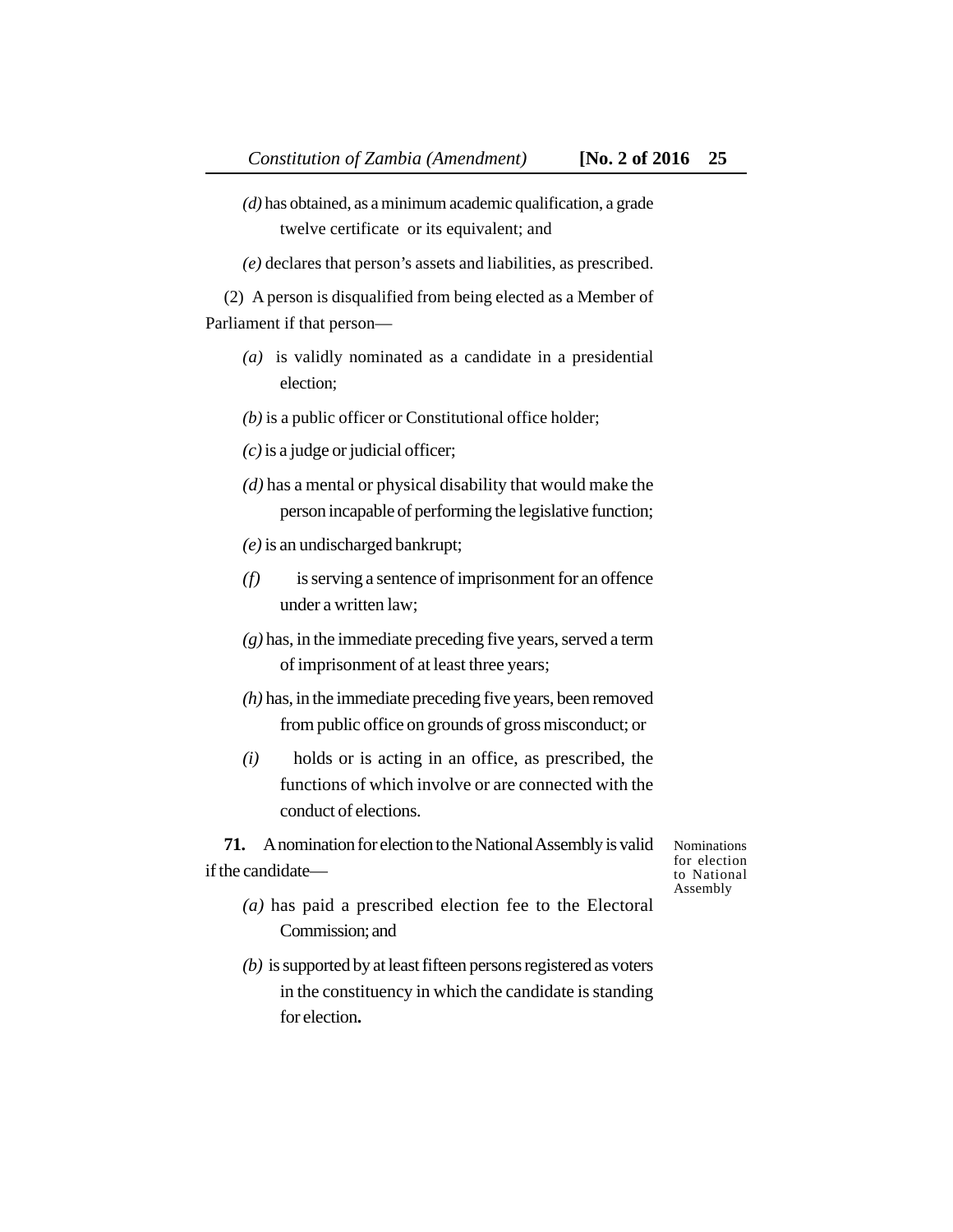Vacation of office as Member of Parliament and dissolution of political party

**72.** (1) A Member of Parliament shall, except the Speaker and the First Deputy Speaker, vacate the seat in the National Assembly upon a dissolution of Parliament.

(2) The office of Member of Parliament becomes vacant if the member—

- *(a)* resigns by notice, in writing, to the Speaker;
- *(b)* becomes disqualified for election in accordance with Article 70;
- *(c)* acts contrary to a prescribed code of conduct;
- *(d)* resigns from the political party which sponsored the member for election to the National Assembly;
- *(e)* is expelled from the political party which sponsored the member for election to the National Assembly;
- *(f)* ceases to be a citizen;
- *(g)* having been elected to the National Assembly, as an independent candidate, joins a political party;
- *(h)* is disqualified as a result of a decision of the Constitutional Court; or

*(i)* dies.

(3) The office of a nominated Member of Parliament becomes vacant if the member—

*(a)* resigns by notice, in writing, to the speaker;

*(b)* is disqualified under Article 70;

*(c)* acts contrary to a prescribed code of conduct;

*(d)* ceases to be a citizen;

*(e)* dies; or

*(f)* has the member's nomination revoked by the President.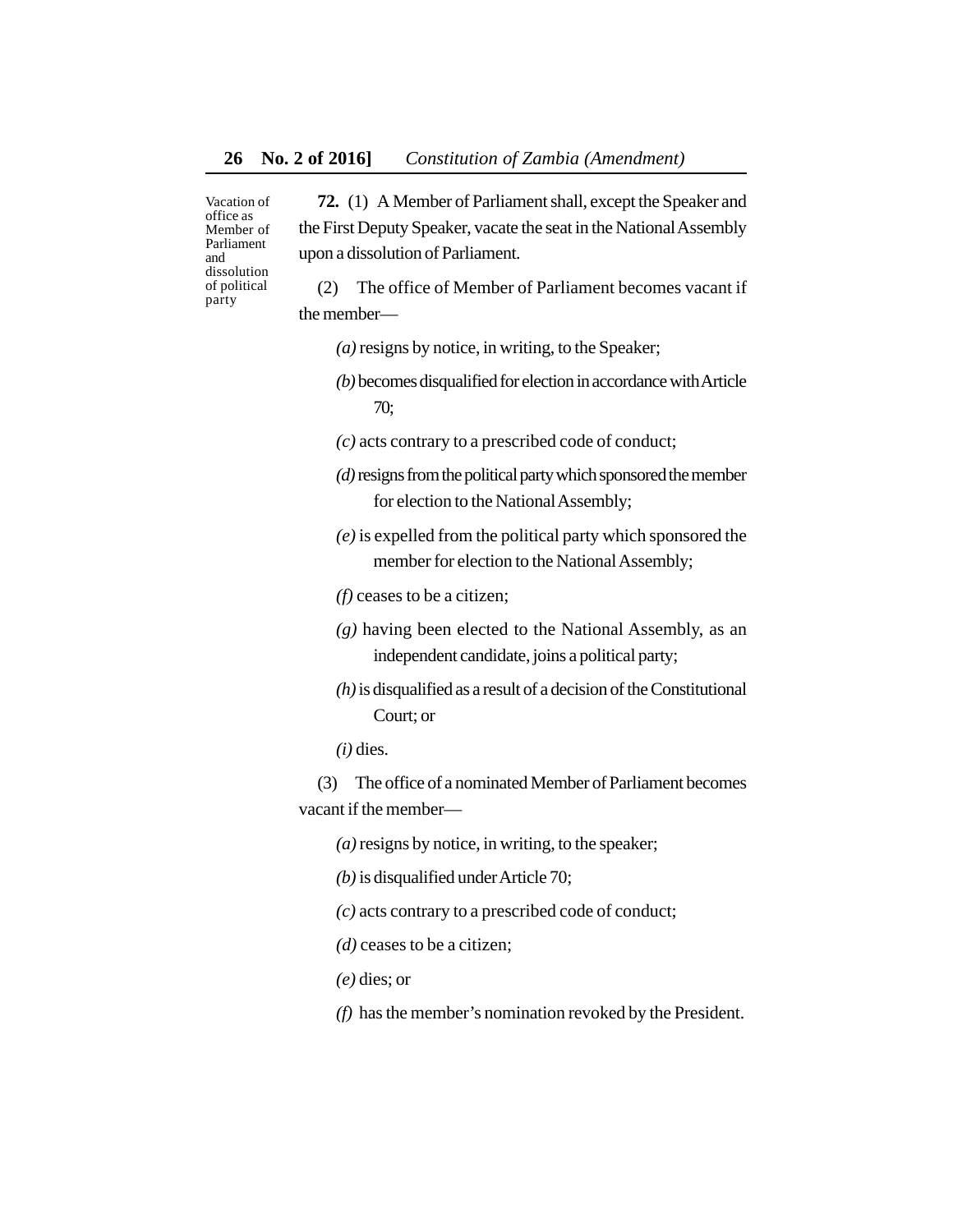(4) A person who causes a vacancy in the National Assembly due to the reasons specified under clause (2) *(a), (b), (c), (d), (g)* and *(h)* shall not, during the term of that Parliament—

*(a)* be eligible to contest an election; or

*(b)* hold public office.

 (5) Where a Member of Parliament is expelled as provided in clause (2) *(e)*, the member shall not lose the seat until the expulsion is confirmed by a court, except that where the member does not challenge the expulsion in court and the period prescribed for challenge lapses, the member shall vacate the seat in the National Assembly.

(6) Where a court determines that an expulsion of a member, as provided in clause (2) *(e)*, was not justified, there shall be no byelection for that seat and the member shall opt to—

- *(a)* remain a member of the political party and retain the seat; or
- *(b)* resign from the political party and retain the seat as an independent member.

(7) Where a court determines that an expulsion of a member, as provided in clause (2) *(e)*, was justified, the member shall vacate the seat in the National Assembly.

(8) Where a vacancy occurs in the National Assembly, the Speaker shall, within seven days of the occurrence of the vacancy, inform the Electoral Commission of the vacancy, in writing, and a by-election shall be held in accordance with Article 57.

(9) If a political party is dissolved, a Member of Parliament shall retain the member's seat as an independent member.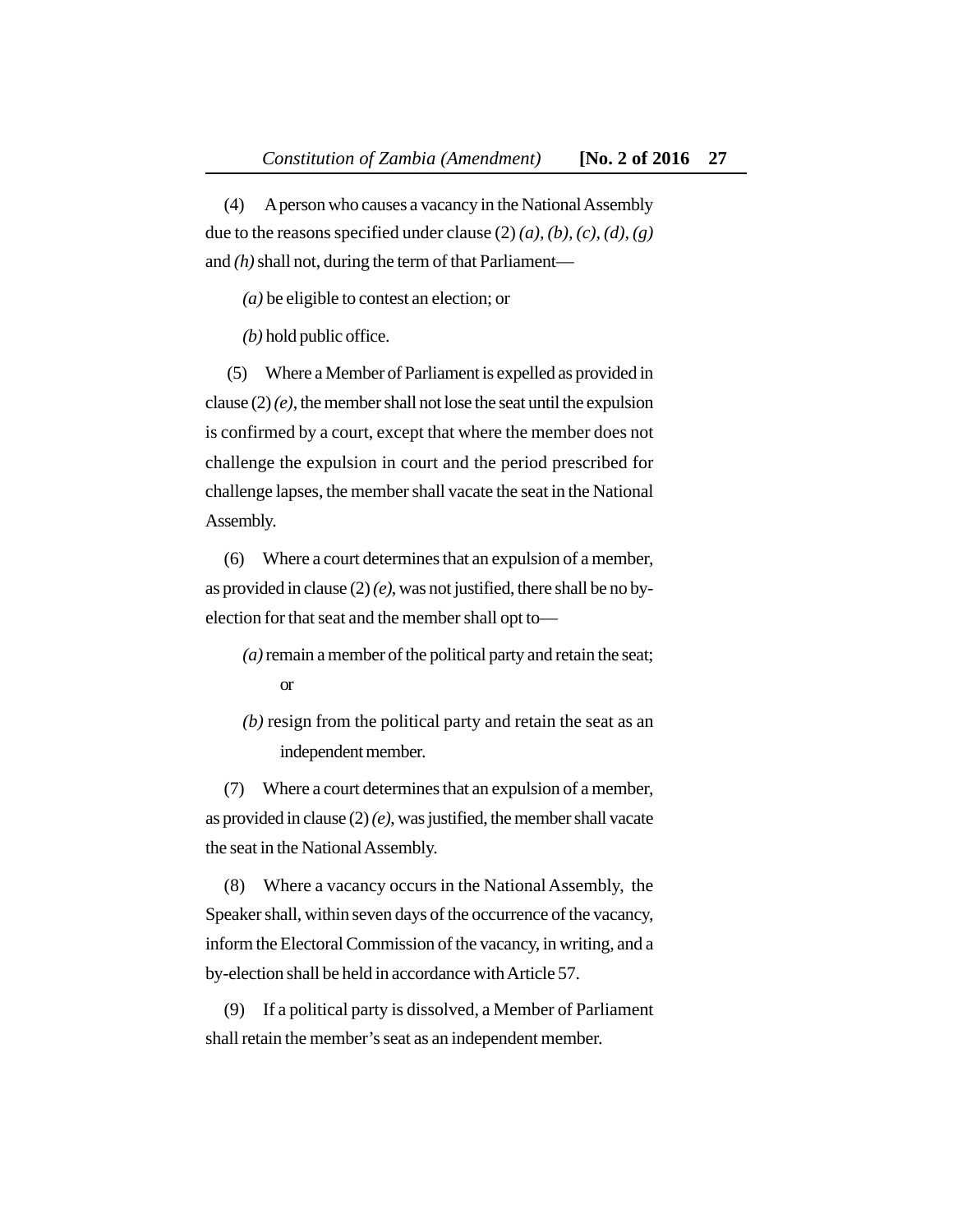Petition of election of Member of Parliament

**73.** (1) A person may file an election petition with the High Court to challenge the election of a Member of Parliament.

(2) An election petition shall be heard within ninety days of the filing of the petition.

(3) A person may appeal against the decision of the High Court to the Constitutional Court.

(4) A Member of Parliament whose election is petitioned shall hold the seat in the National Assembly pending the determination of the election petition.

**74.** (1) The President shall appoint the Vice-President to be the Leader of Government Business in the National Assembly.

(2) The opposition political party with the largest number of seats in the National Assembly shall elect a Leader of the Opposition from amongst the Members of Parliament who are from the opposition.

### **Proceedings of National Assembly**

Sittings of National Assembly

Leader of Government Business and Leader of Opposition

> **75.** (1) The Speaker shall, within thirty days after a general election, by notice in the *Gazette,* appoint a date for the first sitting of the National Assembly for that term.

> (2) There shall be at least three sittings of the National Assembly in a session of Parliament which shall be held at such times and on such days as the Speaker appoints.

> (3) Notwithstanding clause (2), the President, or two-thirds of the Members of Parliament, may, in writing, request the Speaker to summon a sitting of the National Assembly, as prescribed.

Freedom of speech, powers, privileges and immunities

**76.** (1) A Member of Parliament has freedom of speech and debate in the National Assembly and that freedom shall not be ousted or questioned in a court or tribunal.

(2) A Member of Parliament shall have the powers, privileges and immunities, as prescribed.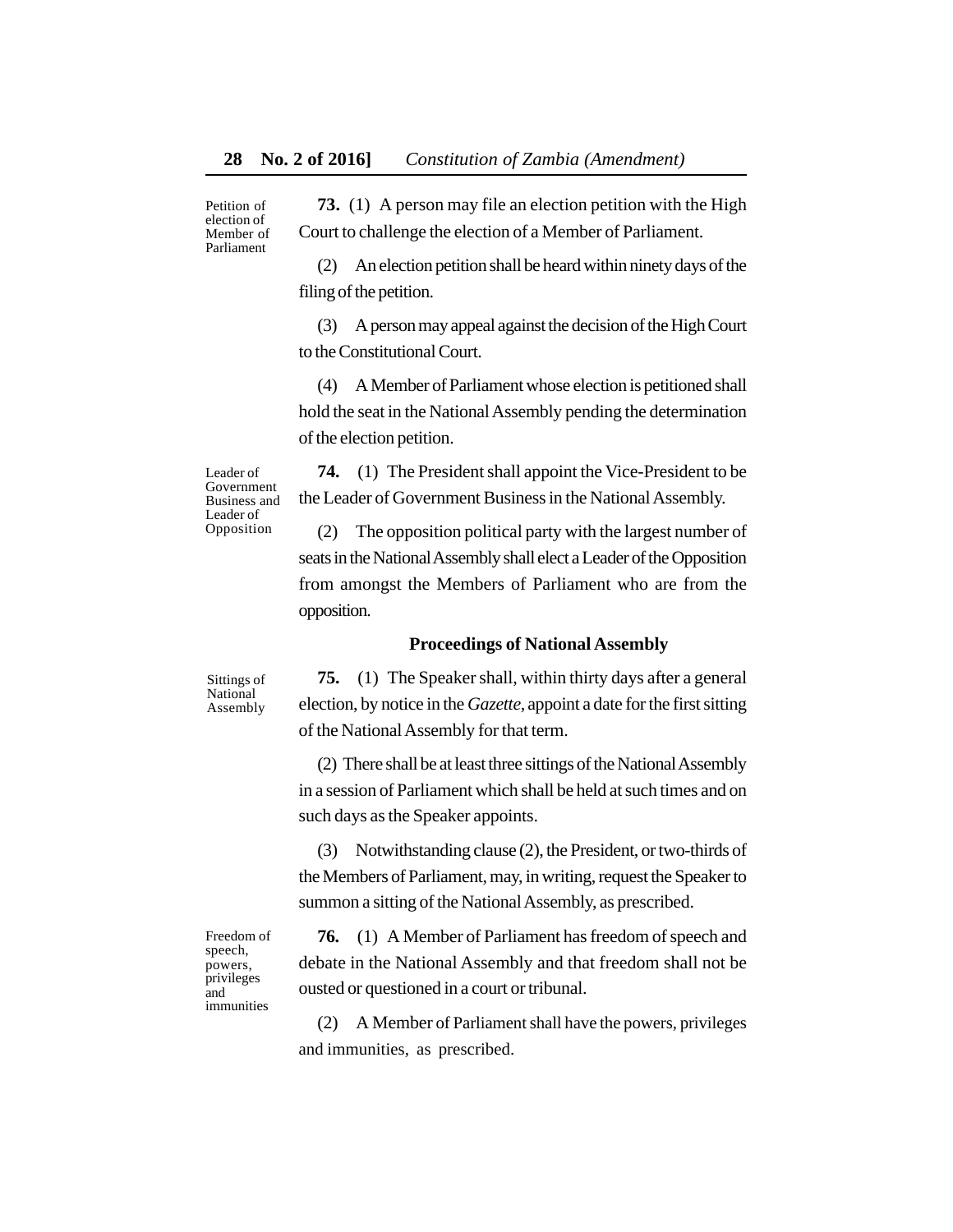**77.** (1) Subject to this Article and Article 78, the National Assembly shall regulate its own procedure and make Standing Orders for the conduct of its business. Procedure of National Assembly

 (2) The proceedings of the National Assembly shall not be invalid due to—

- *(a)* a vacancy in its membership; or
- *(b)* the presence or participation of a person not entitled to be present at, or to participate in, the proceedings of the National Assembly.
- (3) There shall preside at a sitting of the National Assembly—
	- *(a)* the Speaker;
	- *(b)* in the absence of the Speaker, the First Deputy Speaker;
	- *(c)* in the absence of the First Deputy Speaker, the Second Deputy Speaker; or
	- *(d)* in the absence of the Second Deputy Speaker, another Member of Parliament as the members may elect for that sitting.

(4) The quorum for a meeting of the National Assembly shall be one-third of the Members of Parliament.

**78.** (1) Except as otherwise provided in this Constitution, a question proposed for decision in the National Assembly shall be determined by a majority of the Members of Parliament present and voting.

Voting in National Assembly

- (2) On a question proposed for decision in the National Assembly
	- *(a)* the Speaker shall have no vote; and
	- *(b)* in the case of a tie, the question shall be lost.

**7.** The Constitution is amended by the repeal of Articles 80 to 90 inclusive and the substitution therefor of the following:

Repeal and replacement of Articles 80 to 90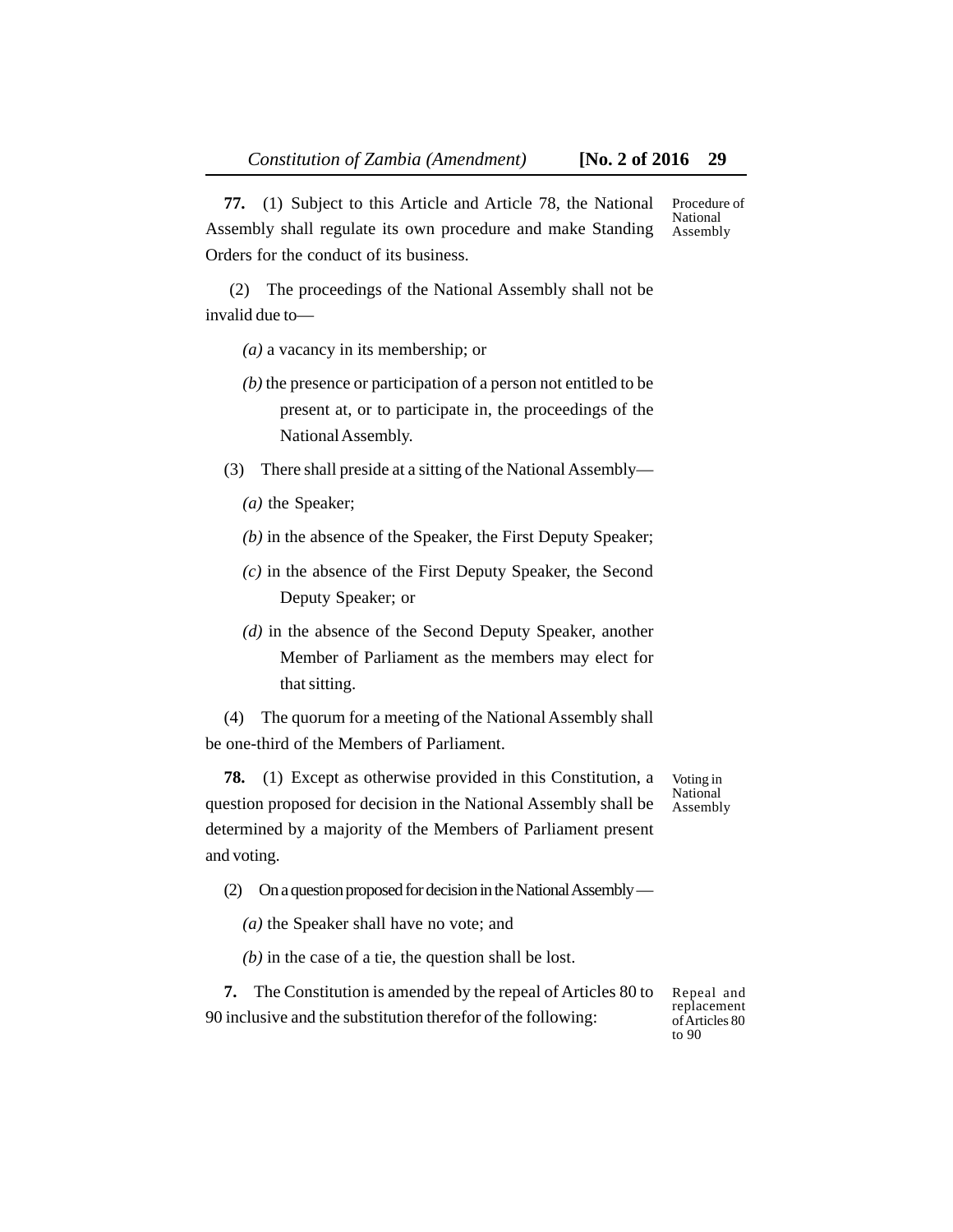**80.** (1) The National Assembly may establish parliamentary committees. Committees of National Assembly

> (2) Parliamentary committees shall be established at the first sitting of the National Assembly after a general election and after the election of the Speaker and the Deputy Speakers.

> (3) The National Assembly shall, in selecting members of a parliamentary committee, ensure that there is equitable representation of the political parties holding seats in the National Assembly and independent Members of Parliament.

> (4) The Standing Orders shall provide for the categories, functions and procedures of parliamentary committees.

Term and prorogation of Parliament

**81.** (1) The term of Parliament shall be five years commencing from the date that the Members of Parliament are sworn into office after a general election and ending on the date that Parliament is dissolved.

(2) The National Assembly may, when the Republic is at war, by resolution supported by a simple majority vote of the Members of Parliament, extend the term of Parliament for not more than twelve months at a time.

(3) Parliament shall stand dissolved ninety days before the holding of the next general election.

(4) Subject to clauses (5), (6) and (7), the President may dissolve Parliament if the Executive cannot effectively govern the Republic due to the failure of the National Assembly to objectively and reasonably carry out its legislative function.

(5) Where the President intends to dissolve Parliament in accordance with clause (4), the President shall inform the public and refer the matter, within seven days, to the Constitutional Court.

(6) The Constitutional Court shall hear the matter, referred to it in accordance with clause (5), within seven days of receipt of the matter.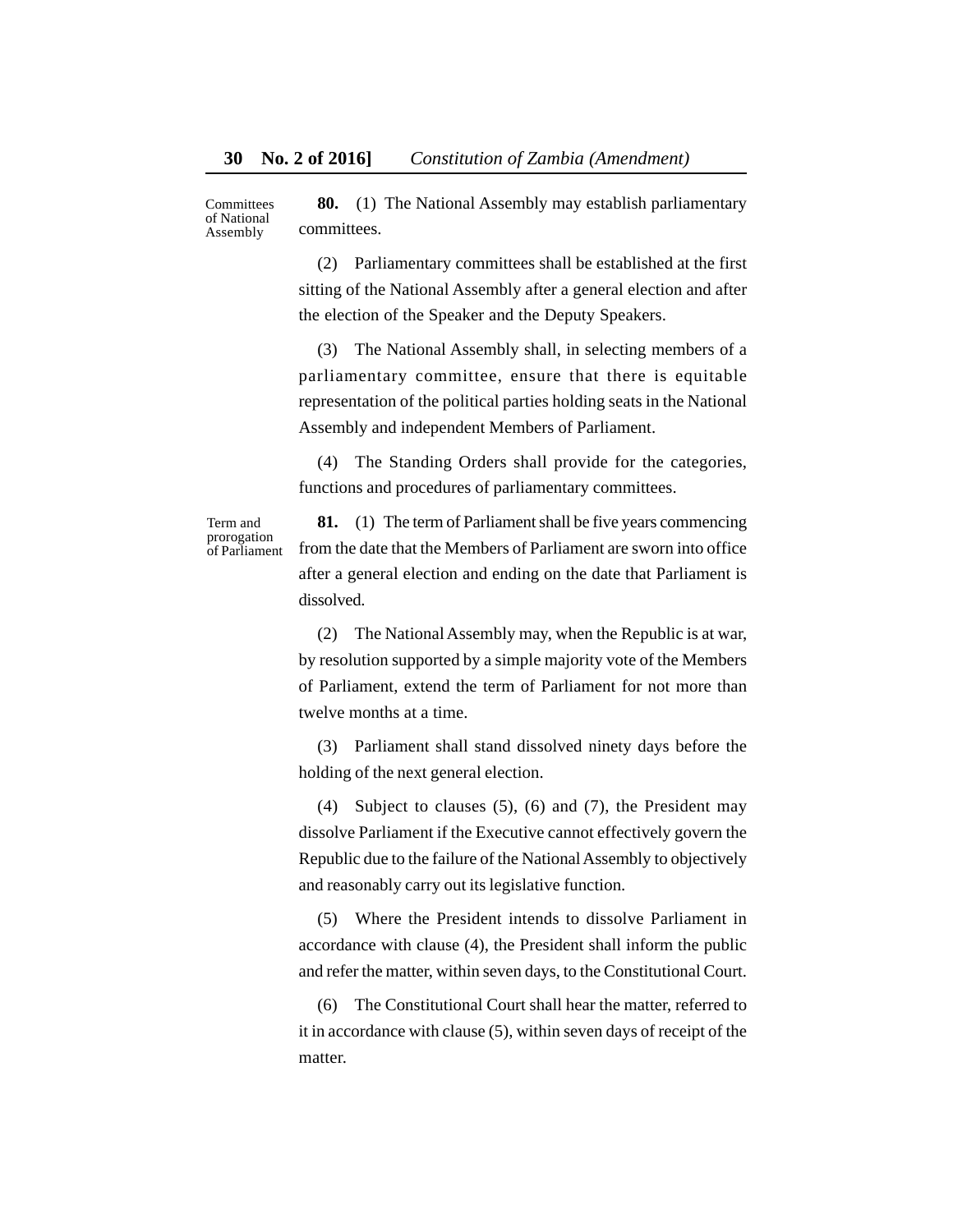(7) The Constitutional Court shall, where it decides that the situation in clause (4) exists, inform the President and the President shall dissolve Parliament.

 (8) Where Parliament is dissolved under clauses (3) and (4), the President shall, until the President-elect assumes office, continue to perform the executive functions, in accordance with Article 104.

(9) Where Parliament is dissolved under clauses (3) and (4), general elections shall be held within ninety days of the dissolution.

(10) The President may, due to a state of war, state of public emergency or threatened state of public emergency, after the dissolution of Parliament and before the holding of general elections, recall the National Assembly that was dissolved.

(11) The President may, in consultation with the Speaker, prorogue Parliament by proclamation.

# **Speaker, Deputy Speakers and Officers of National Assembly**

**82.** (1) The Members of Parliament shall elect, by secret ballot, a Speaker of the National Assembly from a list of names of persons, who are qualified to be elected as Members of Parliament, but are not Members of Parliament, submitted to the National Assembly  $by-$ 

Speaker and Deputy Speakers of National Assembly

*(a)* the President; and

*(b)* political parties holding seats in the National Assembly.

(2) A person is qualified to be elected as Speaker of the National Assembly if that person—

*(a)* is a citizen by birth or descent;

*(b)* does not have dual citizenship;

*(c)* has been ordinarily resident in Zambia;

*(d)* is at least thirty-five years old;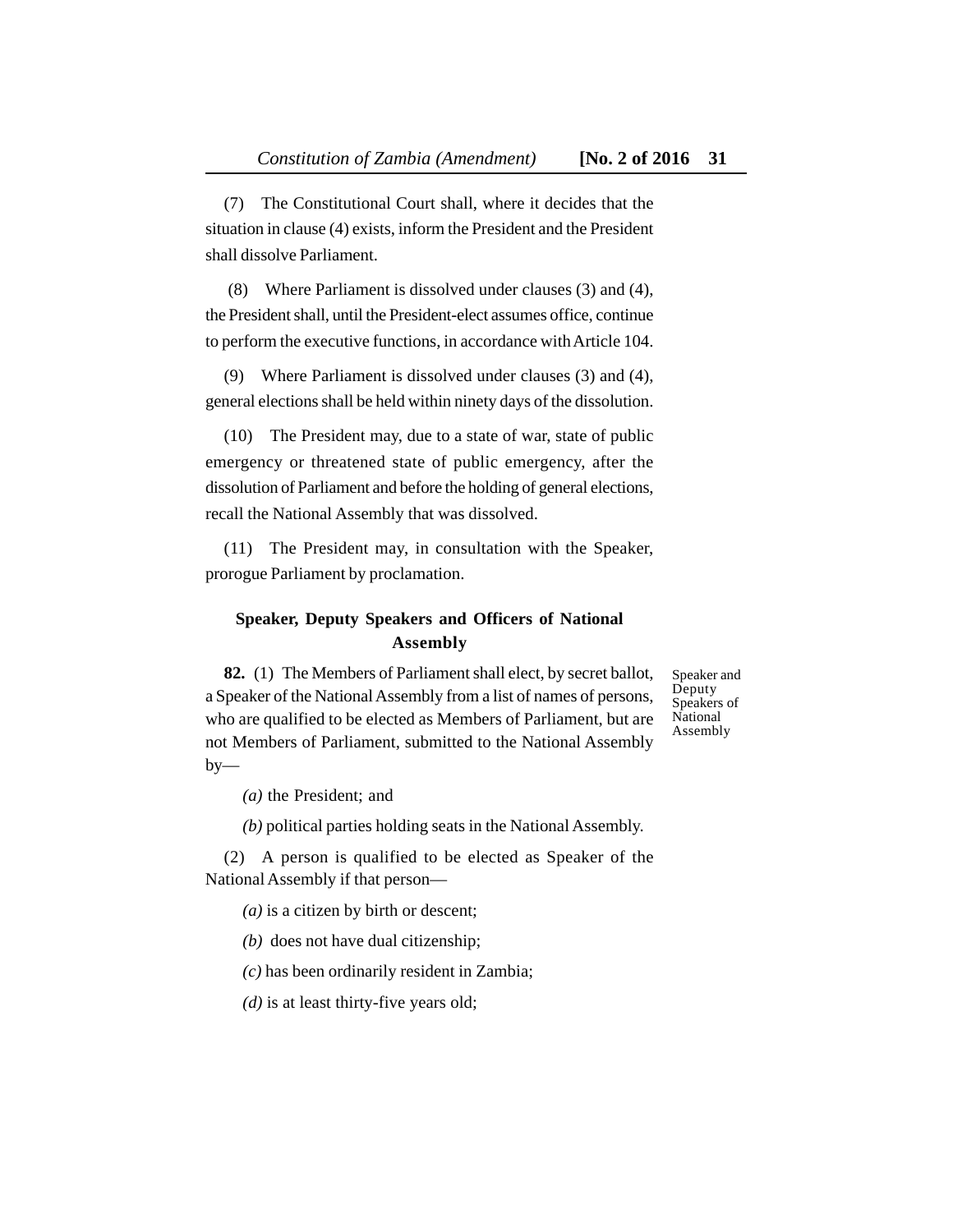- *(e)* has obtained, as a minimum academic qualification, a grade twelve certificate or its equivalent;
- *(f)* declares that person's assets and liabilities, as prescribed;
- *(g)* has paid that person's taxes or made arrangements satisfactory to the appropriate tax authority for the payment of the taxes; and
- *(h)* is not a Member of Parliament.

(3) There shall be two Deputy Speakers of the National Assembly who are not members of the same political party and of the same gender.

(4) The Members of Parliament shall elect, by secret ballot, the First Deputy Speaker from a list of three names, selected by the political parties represented in the National Assembly, from among persons who are qualified to be elected as Members of Parliament but are not Members of Parliament.

(5) The Members of Parliament shall elect, by secret ballot, the Second Deputy Speaker from among their number.

(6) The Members of Parliament shall elect a Speaker and the Deputy Speakers—

- *(a)* when the National Assembly first sits after a general election; and
- *(b)* if the office of Speaker or Deputy Speaker becomes vacant.

(7) The office of Speaker or Deputy Speaker shall become vacant if the Speaker or Deputy Speaker—

- *(a)* becomes disqualified under Article 70 (2);
- *(b)* resigns by notice, in writing, to the President;
- *(c)* is removed from office in accordance with Article 83; or
- *(d)* dies.

(8) When the office of Speaker or Deputy Speaker becomes vacant, business shall not be transacted in the National Assembly, other than an election to the office of Speaker or Deputy Speaker.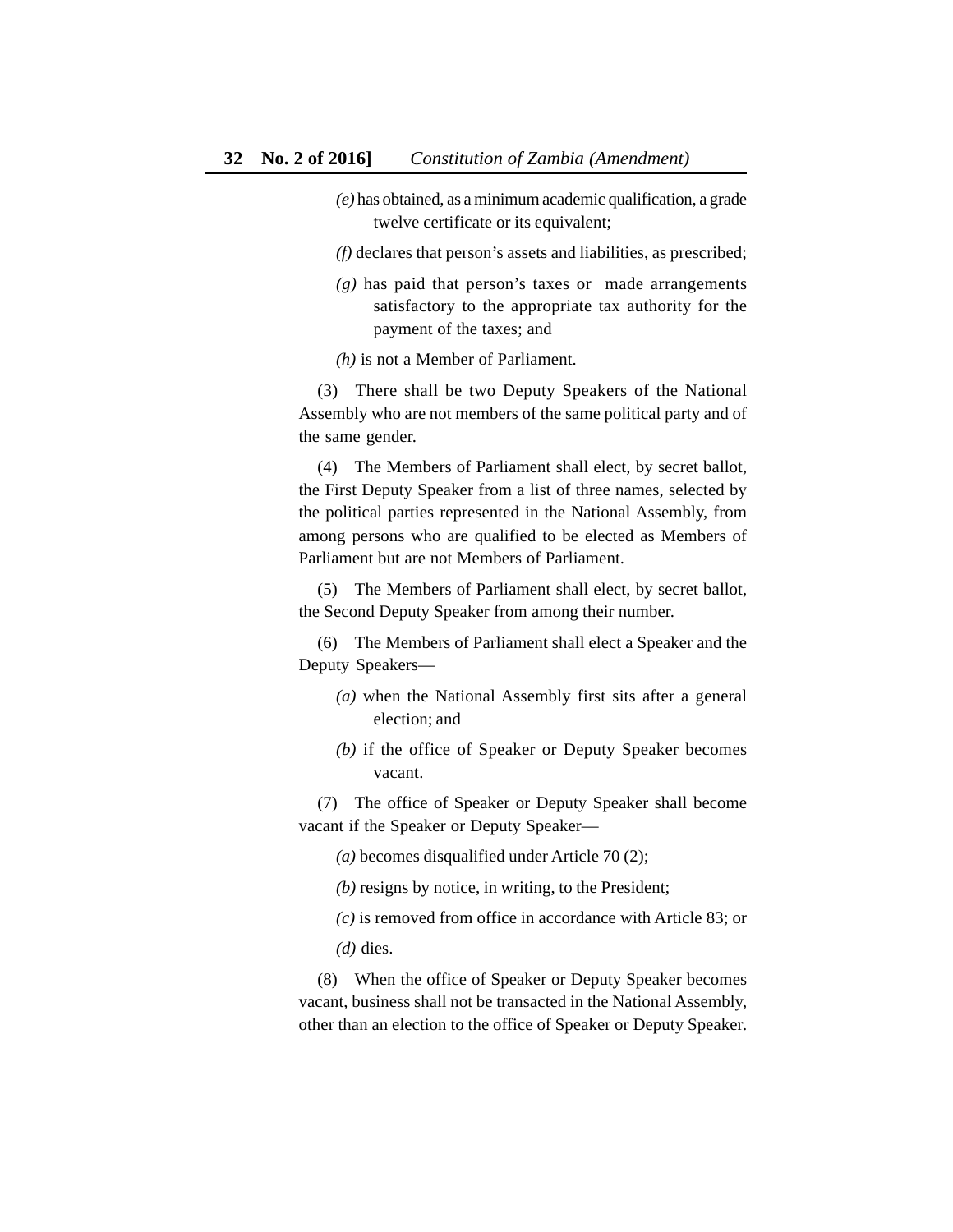**83.** (1) A Member of Parliament, supported by at least onethird of the Members of Parliament, may move a motion for the removal of the Speaker or a Deputy Speaker, alleging that the Speaker or Deputy Speaker has—

*(a)* violated this Constitution;

*(b)* a mental or physical disability that makes the Speaker or Deputy Speaker incapable of performing the functions of the office of Speaker or Deputy Speaker; or

*(c)* committed gross misconduct.

(2) The motion shall specify the particulars of the allegation.

(3) Where a motion is supported by a resolution of two-thirds of the Members of Parliament, the Speaker or Deputy Speaker shall be suspended from office and the National Assembly shall refer the matter to a parliamentary committee.

(4) The parliamentary committee, to which the matter has been referred in accordance with clause (3), shall, within seven days of the reference—

- *(a)* investigate the matter, and the Speaker or Deputy Speaker has the right to appear, be heard and be represented before the parliamentary committee; and
- *(b)* report to the National Assembly whether or not the particulars of the allegations specified in the motion have been substantiated.

(5) Where the parliamentary committee reports that the particulars of the allegation against the Speaker or Deputy Speaker—

- *(a)* are not substantiated, the National Assembly shall, on a motion supported by the votes of not less than two-thirds of the Members of Parliament, taken by secret ballot, resolve that the Speaker or Deputy Speaker—
	- (i) did not commit the violations specified in the motion; and
	- (ii) be reinstated; or
- *(b)* are substantiated, the National Assembly shall, on a motion supported by the votes of not less than two-thirds of the Members of Parliament, taken by secret ballot, resolve that the Speaker or Deputy Speaker has committed the violations specified in the motion and that the Speaker or Deputy Speaker cease to hold office forthwith.

Removal of Speaker on specified grounds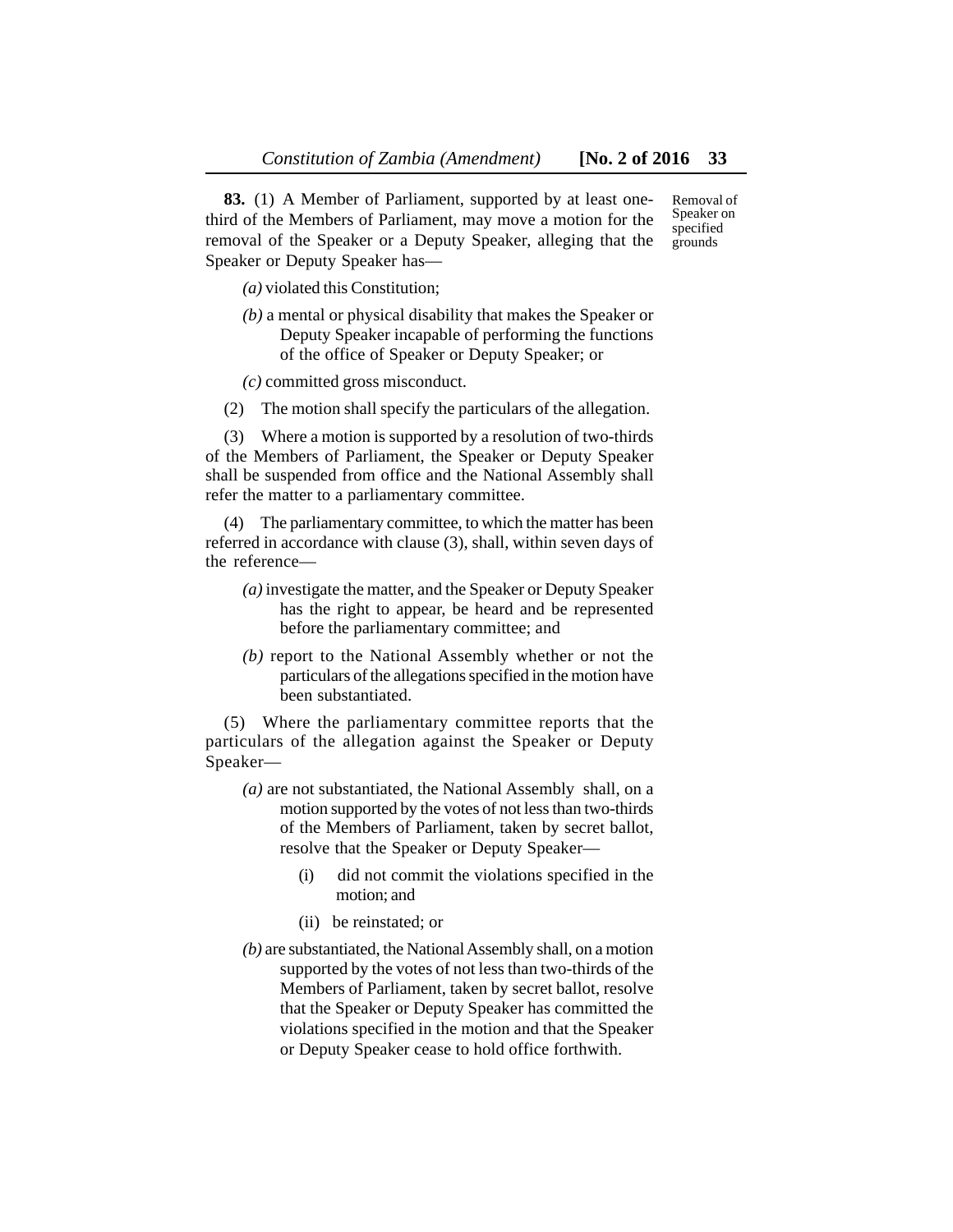(6) Where a resolution is made, in accordance with clause (5) *(b)*, an election of Speaker or Deputy Speaker shall be conducted within seven days of the resolution, in accordance with Article 82.

Clerk of National Assembly

**84.** (1) There shall be a Clerk of the National Assembly who shall be appointed by the Parliamentary Service Commission, subject to ratification by the National Assembly.

(2) A person shall not be appointed Clerk of the National Assembly unless that person has the academic qualifications, experience and skills prescribed.

(3) Subject to clause (5), the Clerk of the National Assembly shall retire on attaining the age of sixty-five years.

(4) The Clerk of the National Assembly may retire, with full benefits, on attaining the age of sixty years.

(5) The National Assembly may, by a resolution supported by the votes of not less than two-thirds of the Members of Parliament, remove the Clerk of the National Assembly on the same grounds and procedure that apply to the removal of a judge.

(6) The Clerk of the National Assembly may resign from office by three months' notice, in writing, to the Speaker.

**85.** There shall be appointed such officers in the department

Officers of National Assembly

#### **General Parliamentary Matters**

of the Clerk of the National Assembly, as prescribed.

**86.** (1) The President shall, at least twice in every year, attend and address the National Assembly.

(2) The President may, at any time during the term of Parliament, send a message to the National Assembly which shall be read by the Leader of Government Business or by a Minister designated by the President.

**87.** (1) The National Assembly may censure a Minister or Provincial Minister where the Members of Parliament are dissatisfied with the conduct or performance of the Minister or Provincial Minister.

(2) The proceedings to censure a Minister or Provincial Minister shall be commenced by a notice of motion, submitted to the Speaker, signed by at least one-third of the Members of Parliament, stating the grounds in support of the motion.

Presidential address to National Assembly and presidential messages

Vote of censure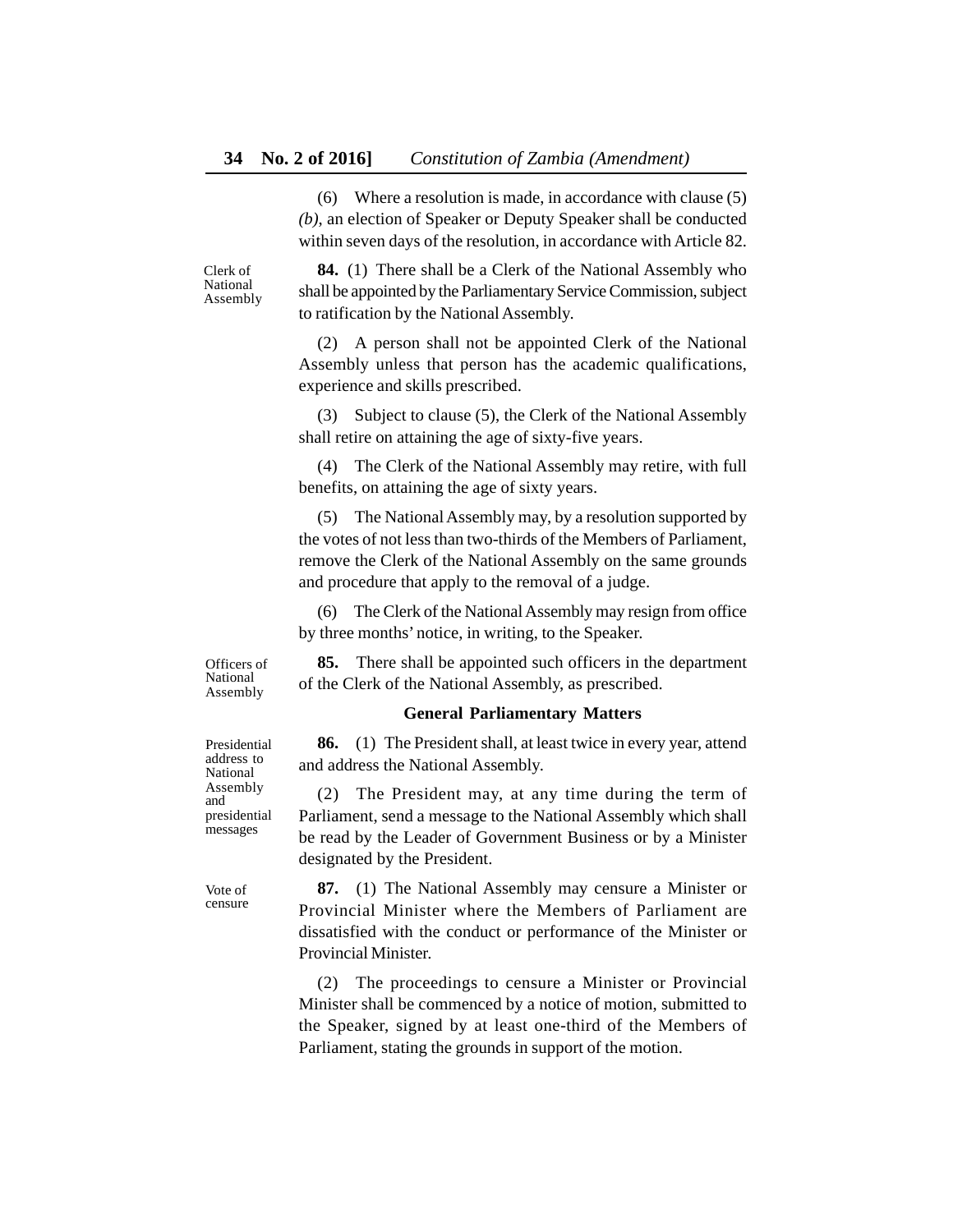(3) The Speaker shall, on receipt of the notice of motion submitted in accordance with clause (2), cause a copy of the notice of motion to be given to the Minister or Provincial Minister.

(4) The notice of motion to censure a Minister or Provincial Minister shall not be debated until after the expiry of seven days from the date the notice of motion is submitted to the Speaker.

(5) The National Assembly may pass a vote of censure on a Minister or Provincial Minister by resolution supported by twothirds of the votes of the Members of Parliament.

**88.** (1) A citizen may petition the National Assembly to initiate the enactment, amendment or repeal of legislation.

(2) A citizen may comment on a deliberation, statement or decision of the National Assembly.

(3) The manner of petitioning and commenting referred to in this Article shall be prescribed.

**89.** (1) The National Assembly shall facilitate public involvement in the legislative process.

(2) The National Assembly or a parliamentary committee shall not exclude the public or media from its sittings, unless there are justifiable reasons for the exclusion and the Speaker informs the public or media of the reasons.

**8.** The Constitution is amended by the repeal of Parts VI to XIV inclusive and the substitution therefor of the following:

# PART VII

### **EXECUTIVE**

#### **Executive Authority**

**90.** The Executive authority derives from the people of Zambia and shall be exercised in a manner compatible with the principles of social justice and for the people's well-being and benefit.

**91.** (1) There shall be a President of the Republic who shall be the Head of State and Government and Commander-in-Chief of the Defence Force.

(2) The executive authority of the State vests in the President and, subject to this Constitution, shall be exercised directly by the President or through public officers or other persons appointed by the President.

Right to petition and make comments

Public access and participation

Repeal and replacement of Parts VI to XIV

Principles of executive authority

Presidency and vesting of executive authority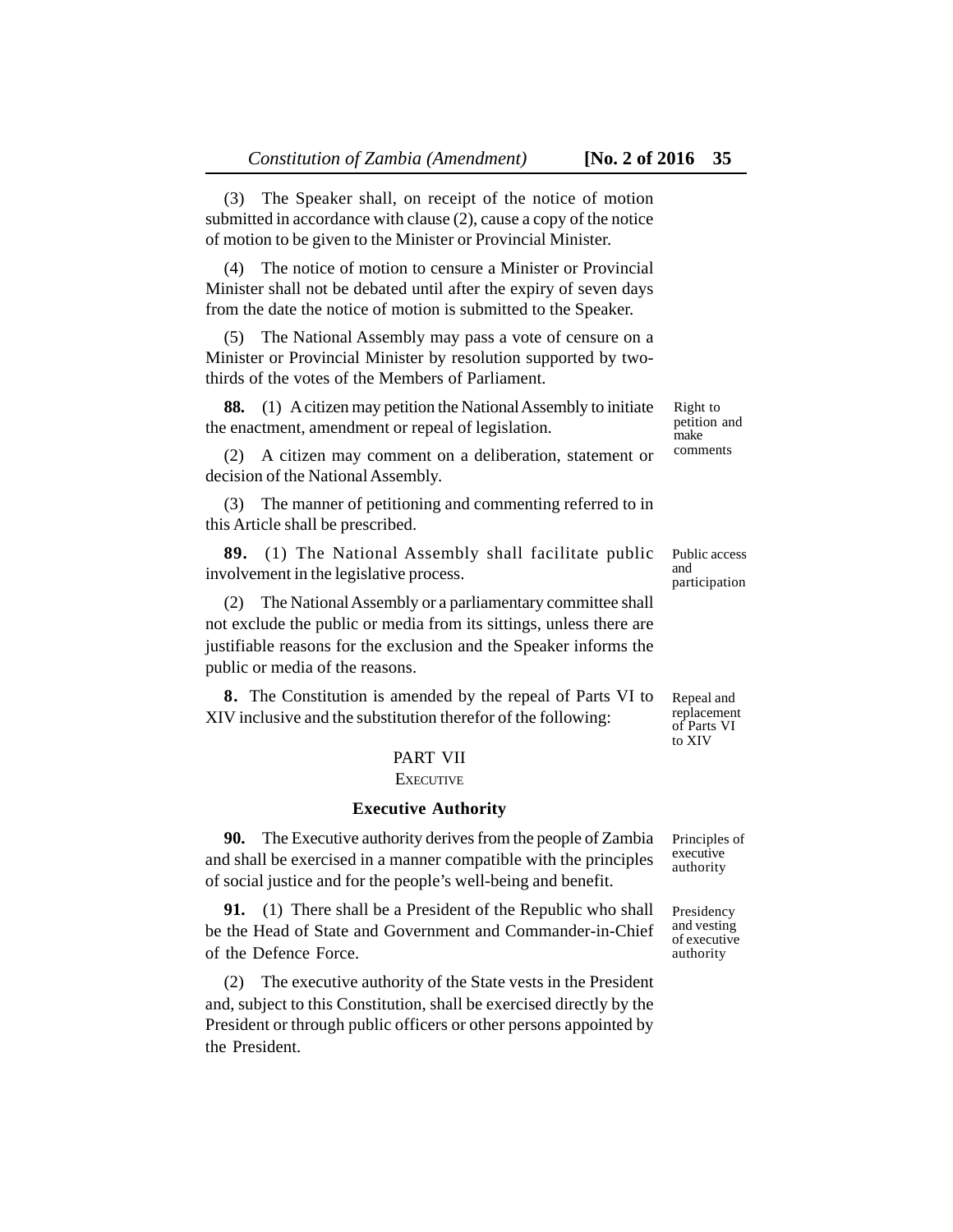(3) The President shall, in exercise of the executive authority of the State—

- *(a)* respect, uphold and safeguard this Constitution;
- *(b)* safeguard the sovereignty of the Republic;
- *(c)* promote democracy and enhance the unity of the Nation;
- *(d)* respect the diversity of the different communities of Zambia;
- *(e)* promote and protect the rights and freedoms of a person; and
- *(f)* uphold the rule of law.

Executive functions of President

**92.** (1) The President shall perform, with dignity, leadership and integrity, the acts that are necessary and expedient for, or reasonably incidental to, the exercise of the executive authority.

(2) Without limiting the other provisions of this Constitution, the President shall—

- *(a)* appoint ambassadors, high commissioners, plenipotentiaries, diplomatic representatives and consuls;
- *(b)* receive and accredit foreign ambassadors, high commissioners, plenipotentiaries, diplomatic representatives, consuls and heads of international organisations;
- *(c)* negotiate and sign international agreements and treaties and, subject to the approval of the National Assembly, ratify or accede to international agreements and treaties;
- *(d)* establish, merge and dissolve Government ministries, subject to the approval of the National Assembly;
- *(e)* appoint persons as are required by this Constitution or any other law to be appointed by the President;
- *(f)* appoint persons as are required to perform special duties for the Executive;
- *(g)* confer honours;
- *(h)* sign and promulgate proclamations as specified in this Constitution or as prescribed;
- *(i)* initiate Bills for submission to, and consideration by, the National Assembly; and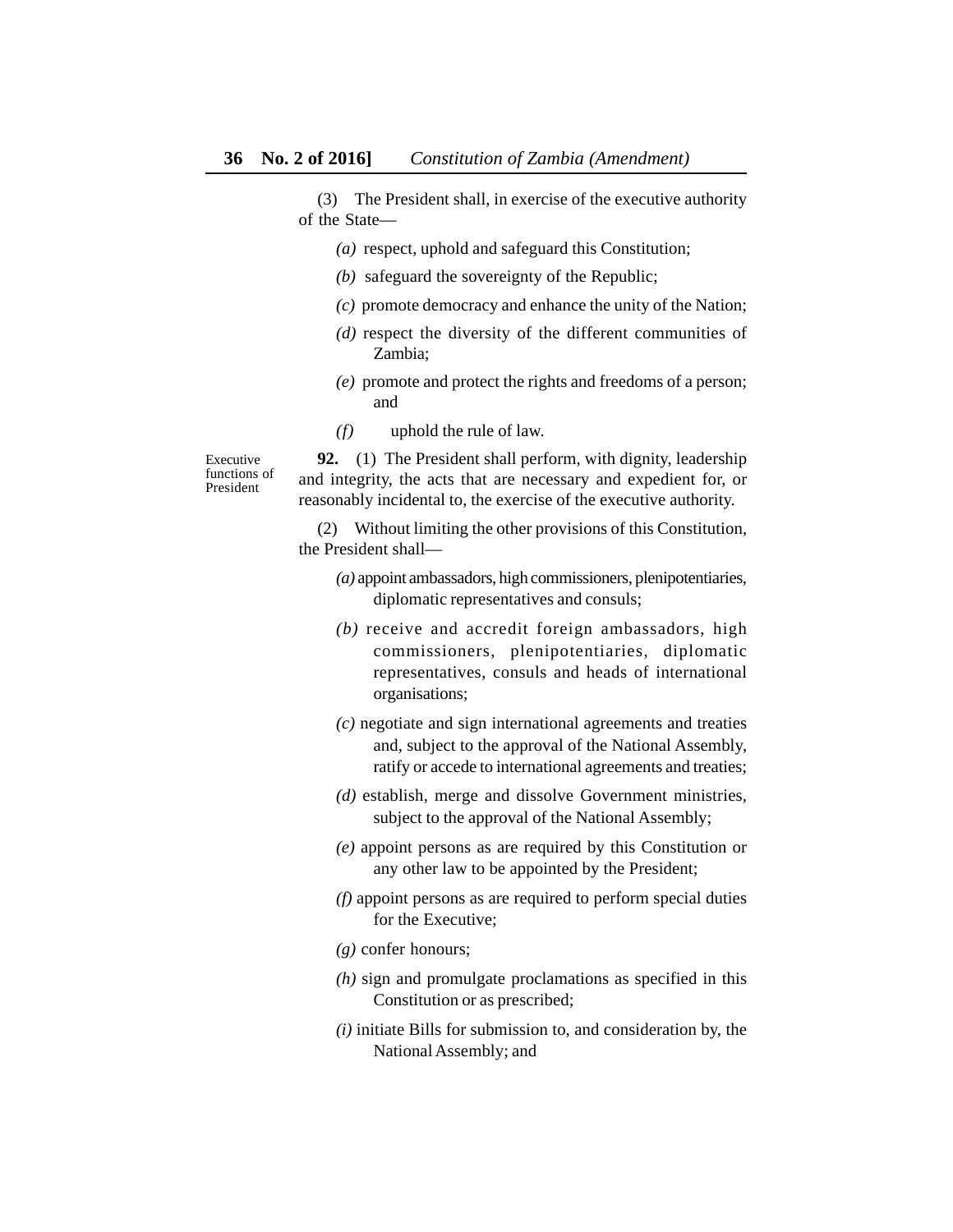*(j)* perform other functions specified by this Constitution or as prescribed.

**93.** (1) A decision or instruction of the President shall be in writing under the President's signature.

(2) The signature of the President on an instrument shall be under Public Seal.

**94.** (1) Where the performance of an executive function is expressed by this Constitution to be subject to approval by the National Assembly, the National Assembly shall, in the sitting next after receipt of the request for approval, give the approval within twenty-one days of the commencement of the sitting.

(2) Where an approval is not given within the period specified in clause (1) or the National Assembly unreasonably refuses to give an approval as requested, the President shall refer the matter to the Constitutional Court for hearing and the decision of the Constitutional Court is final.

(3) Where the Constitutional Court decides that the refusal or delay by the National Assembly was justified, the President shall comply with the order of the Court.

(4) Where the Constitutional Court decides that the refusal or delay by the National Assembly was unreasonable, the National Assembly shall proceed to approve the matter.

**95.** (1) Where in this Constitution an appointment to an office or the taking of a measure by the President is subject to ratification by the National Assembly, the National Assembly shall, in the sitting next after receipt of the request for ratification, give its ratification within twenty-one days of the commencement of the sitting.

(2) Where ratification is not given within the period specified in clause (1), the President shall propose another measure or appoint another person to that office and submit that measure or appointment for ratification by the National Assembly.

(3) Where the National Assembly refuses or delays the ratification for the second time, the President shall propose another measure or appoint another person to that office and shall submit that measure or appointment for ratification by the National Assembly.

(4) Where the National Assembly refuses or delays the ratification of the measure or appointment for the third time, that measure or appointment shall take effect.

presidential decisions and instructions Approval of

Confirmation

of

appointments and measures by National Assembly

Ratification of appointments and measures by National Assembly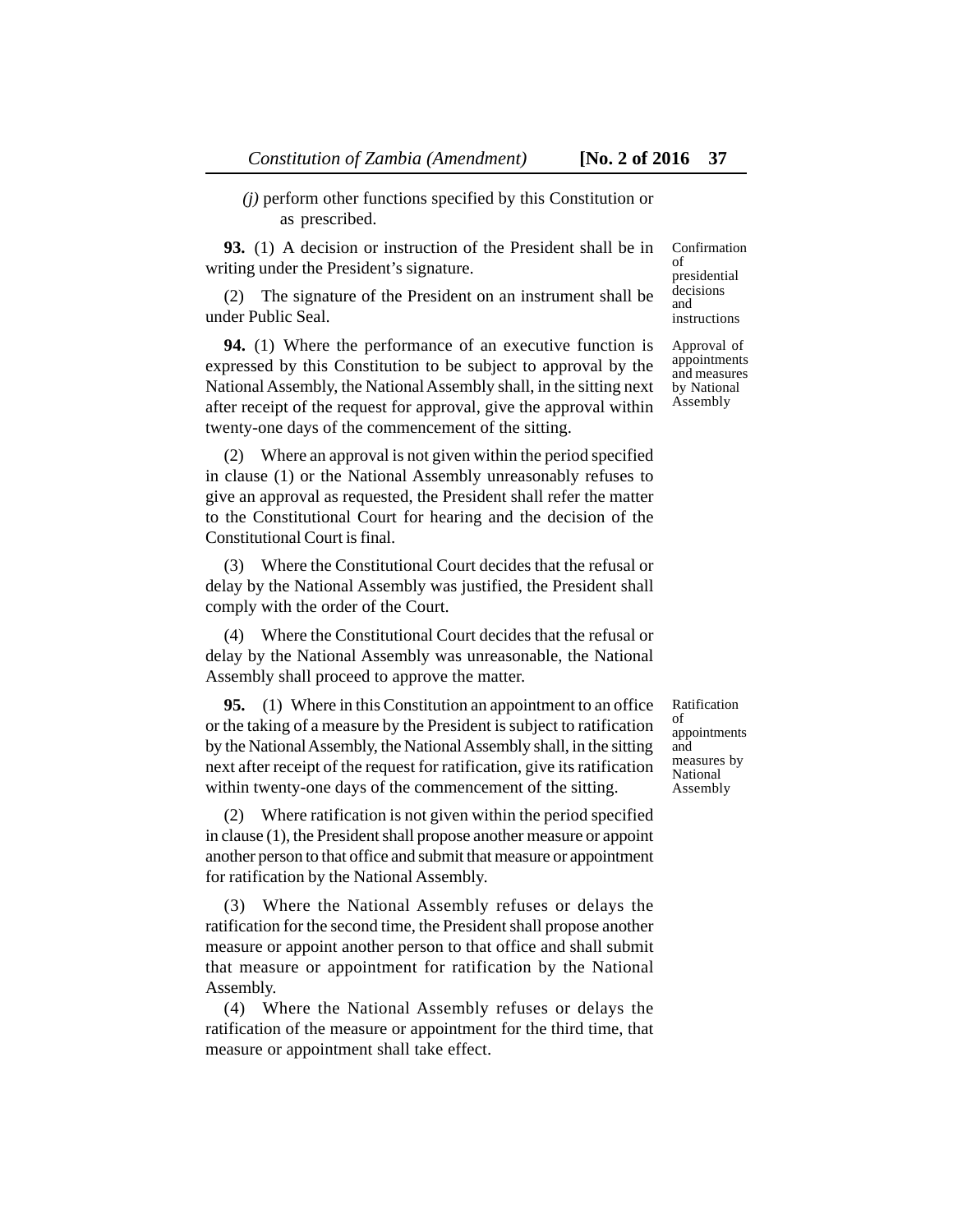Advisory **Committee** on prerogative of mercy

**96.** (1) There shall be an Advisory Committee on the prerogative of mercy which shall consist of persons appointed by the President.

(2) The Advisory Committee shall advise the President on an action or a decision to be taken in relation to a person convicted of an offence by a court or court-martial.

(3) A member of the Advisory Committee shall hold office at the pleasure of the President.

(4) The President may preside at a meeting of the Advisory Committee.

(5) The Advisory Committee shall determine its own procedure for meetings.

Prerogative of mercy

**97.** (1) The President may, on the advice of the Advisory Committee—

- *(a)* conditionally or unconditionally, pardon a person convicted of an offence;
- *(b)* substitute a less severe form of punishment imposed on a person by a court; or
- *(c)* remit the whole or part of a fine, penalty or forfeiture.

 (2) A person who is sentenced to death may request the President, either directly or through a representative, for a pardon or commutation of the sentence.

Protection of President from legal proceedings

**98.** (1) A person shall not institute or continue civil proceedings against the President or a person performing executive functions, as provided in Article 109, in respect of anything done or omitted to be done by the President or that person in their private capacity during the tenure of office as President.

(2) The President shall not, in the President's private capacity during the tenure of office as President, institute or continue civil proceedings against a person.

(3) For purposes of clauses (1) and (2), where a law limits the time within which proceedings may be brought against a person, the term of office shall not be taken into account in calculating the period of time.

(4) Subject to clause (9), the President or a person performing executive functions, as provided in Article 109, is immune from criminal proceedings which immunity continues after that person ceases to hold or perform the functions of that office.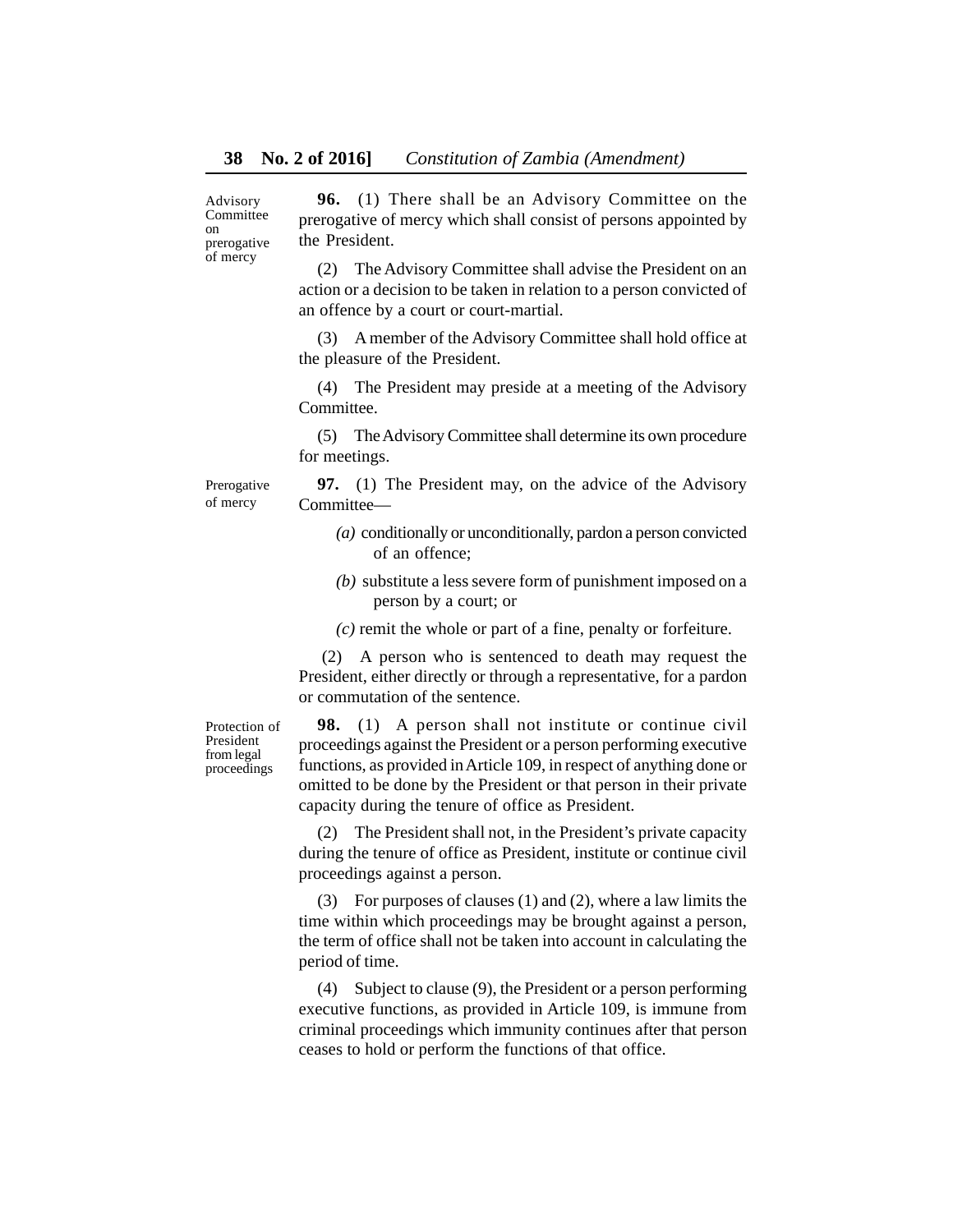(5) Where there is *prima facie* evidence that a person who held the office of President or who performed executive functions committed an offence whilst in office or during the period that person performed executive functions, the President shall submit a report, outlining the grounds relating to the offence allegedly committed, to the National Assembly, requesting the National Assembly to remove the immunity from criminal proceedings of that person.

(6) Where the National Assembly receives a report, submitted in accordance with clause (5), the National Assembly shall constitute a select committee to scrutinise the grounds submitted and determine whether or not there is a *prima facie* case, based on the grounds submitted, that warrants the removal of the immunity from criminal proceedings, and recommend its decision to the National Assembly.

(7) The person who held the office of President or who performed executive functions has the right to appear, be represented and be heard before the select committee constituted under clause (6).

(8) Where the select committee, constituted under clause (6), recommends the removal of immunity from criminal proceedings from the person who held the office of President or who performed executive functions, the National Assembly may remove the immunity in respect of the alleged offence, by a resolution supported by a vote of not less than two-thirds of the Members of Parliament.

(9) Where immunity is removed, in accordance with clause (8), the person who held the office of President or who performed executive functions, shall be charged with the offence for which the immunity from criminal proceedings was removed.

(10) Where a court acquits the person who held the office of President or who performed executive functions, of an offence for which that person's immunity from criminal proceedings was removed, the immunity of that person shall, for all purposes, be deemed not to have been removed, without further proceedings.

(11) The process for the removal of immunity, provided for under this Article, shall not apply to an impeachable offence under Article108.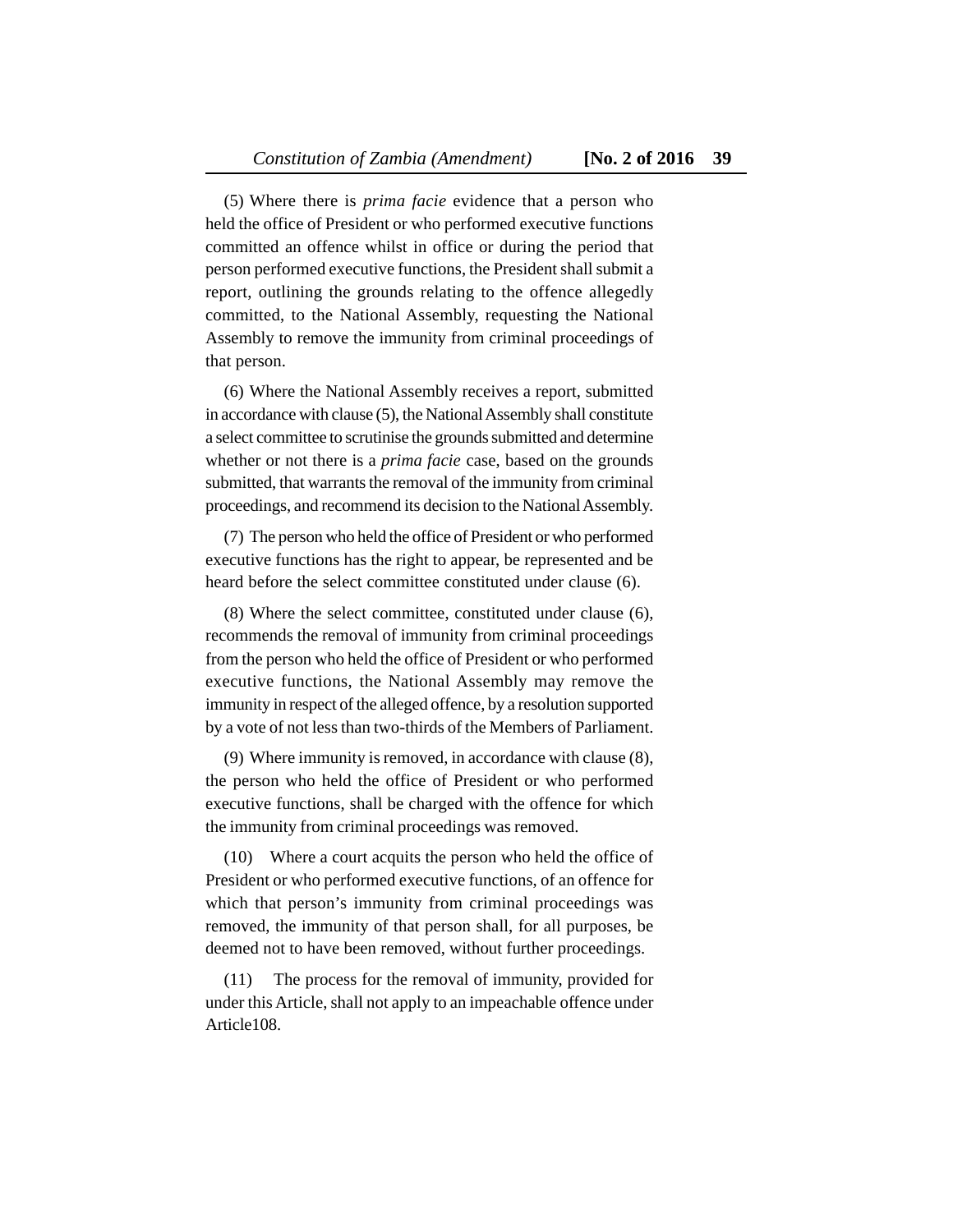#### **Election of President**

**99.** The Chairperson of the Electoral Commission shall be the Returning Officer in an election to the office of President.

Returning officer for presidential elections

Qualifications and disqualifications for nomination as presidential candidate

**100.** (1) A person qualifies to be nominated as a candidate for election as President if that person—

*(a)* is a citizen by birth or descent;

- *(b)* has been ordinarily resident in Zambia;
- *(c)* is at least thirty-five years old;
- *(d)* is a registered voter;
- *(e)* has obtained, as a minimum academic qualification, a grade twelve certificate or its equivalent;
- *(f)* is fluent in the official language;
- *(g)* has paid that person's taxes or has made arrangements, satisfactory to the appropriate tax authority, for the payment of the taxes;
- *(h)* declares that person's assets and liabilities, as prescribed;
- *(i)* pays the prescribed election fee on, or before, the date fixed for the delivery of nomination papers; and
- *(j)* is supported by at least one hundred registered voters from each Province.

 (2) A person is disqualified from being nominated as a candidate for election as President if that person—

- *(a)* is a public officer;
- *(b)* has dual citizenship;
- *(c)* is holding or acting in a Constitutional office or other public office;
- *(d)* is a judge or judicial officer;
- *(e)* was removed from public office on grounds of gross misconduct in the immediate preceding five years;
- *(f)* has a mental or physical disability that would make the person incapable of performing the executive functions;
- *(g)* is an undischarged bankrupt;
- *(h)* is serving a sentence of imprisonment; or
- *(i)* has, in the immediate preceding five years, served a term of imprisonment of at least three years.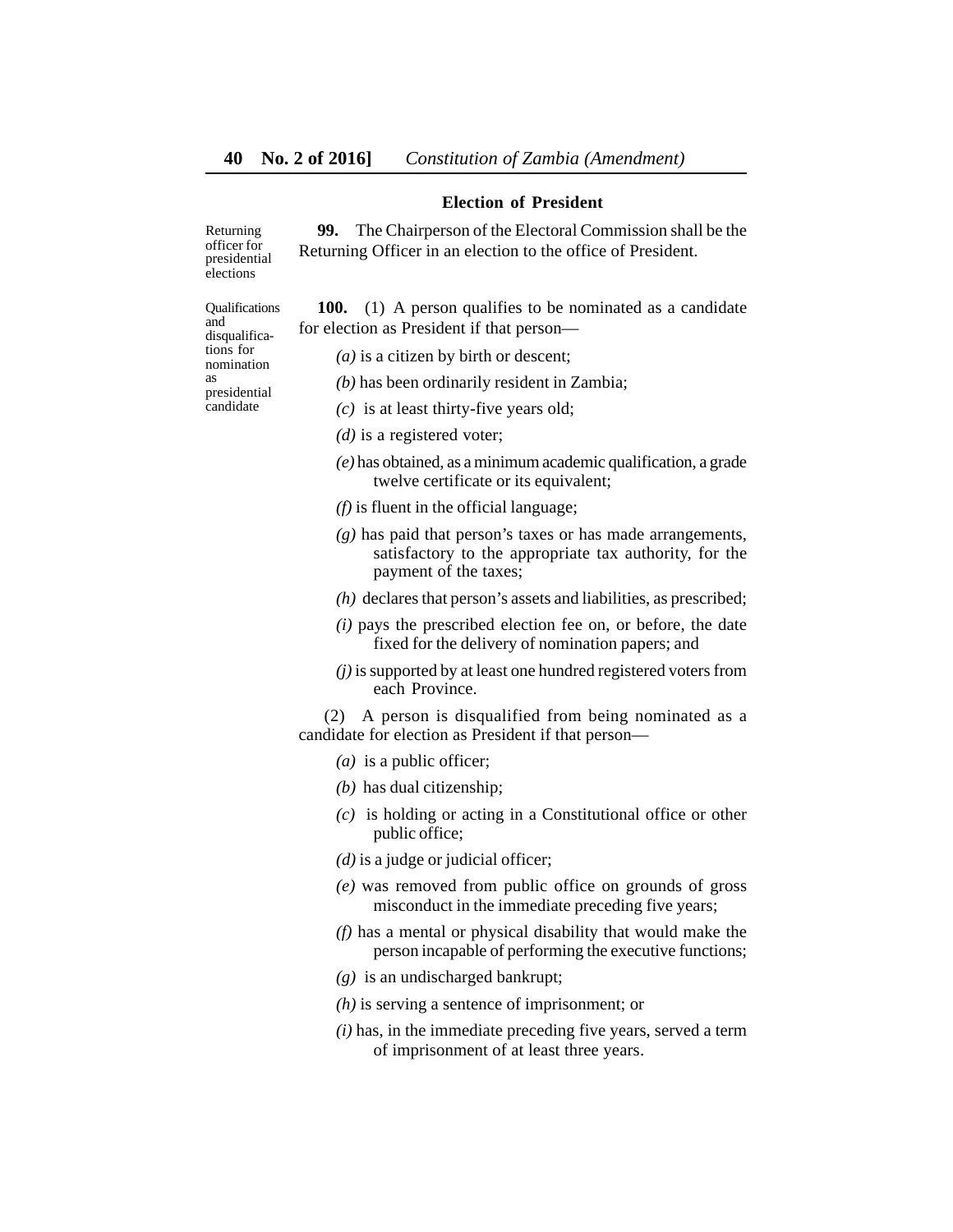**101.** (1) A President shall be elected by registered voters in accordance with Article 47 (1) and this Article. Election of President

(2) The Returning Officer shall declare the presidential candidate who receives more than fifty percent of the valid votes cast during the election as President-elect.

(3) If at the initial ballot a presidential candidate does not receive more than fifty percent of the valid votes cast, a second ballot shall be held within thirty-seven days of the initial ballot, where the only candidates shall be the presidential candidates who obtained—

- *(a)* the highest and second highest number of valid votes cast in the initial ballot; or
- *(b)* an equal number of the valid votes cast in the initial ballot, being the highest votes amongst the presidential candidates that stood for election to the office of President.

(4) A person may within seven days of the declaration made under clause (2), petition the Constitutional Court to nullify the election of a presidential candidate who took part in the initial ballot on the ground that—

- *(a)* the person was not validly elected; or
- *(b)* a provision of this Constitution or other law relating to presidential elections was not complied with.

(5) The Constitutional Court shall hear an election petition filed in accordance with clause (4) within fourteen days of the filing of the petition.

(6) The Constitutional Court may, after hearing an election petition—

*(a)* declare the election of the presidential candidate valid;

- *(b)* nullify the election of the presidential candidate; or
- *(c)* disqualify the presidential candidate from being a candidate in the second ballot.

 (7) A decision of the Constitutional Court made in accordance with clause (6) is final.

(8) The presidential candidate who obtains the majority of the valid votes cast in the second ballot shall be declared Presidentelect.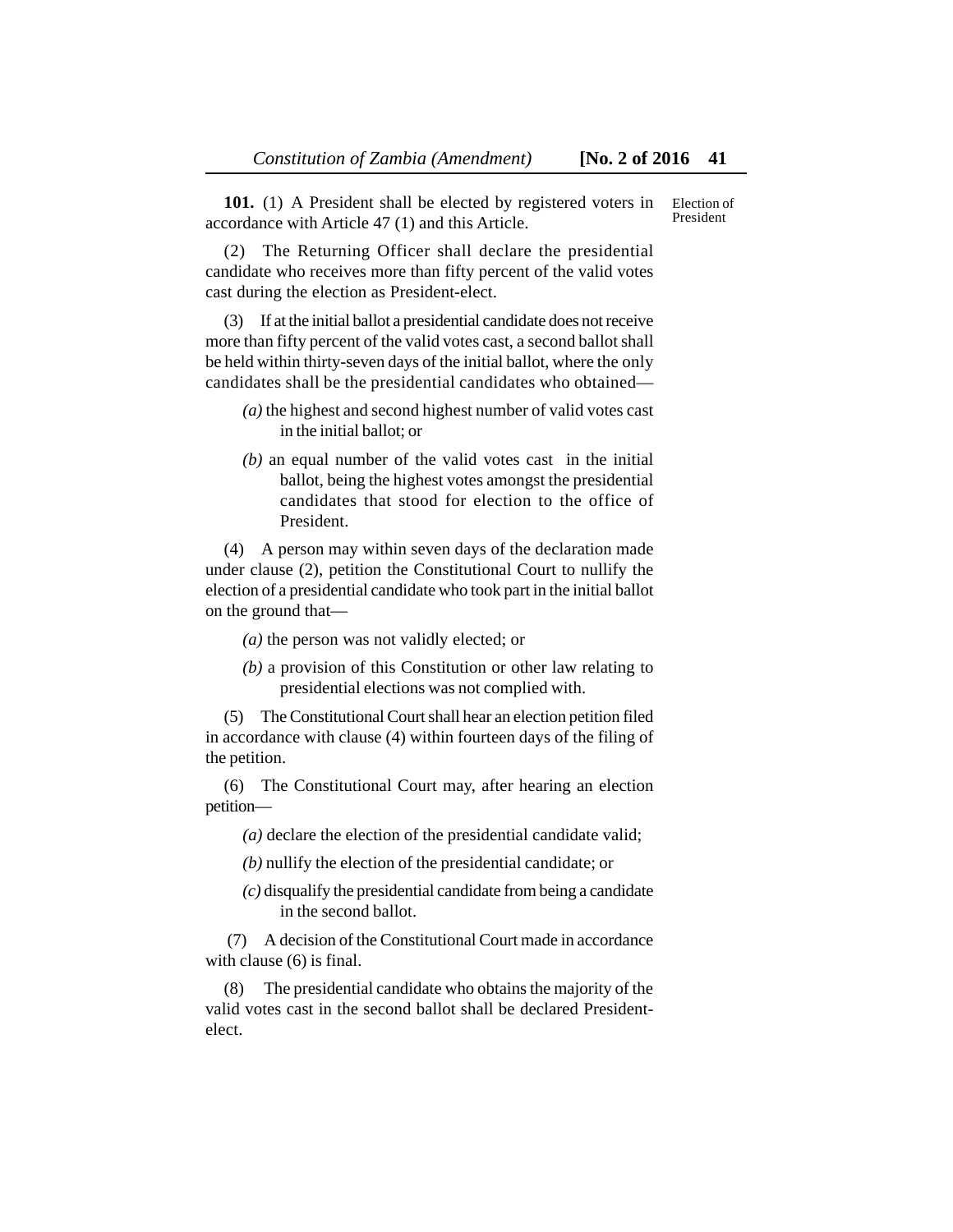Disqualification for run-off

**102.** (1) If a presidential candidate—

*(a)* resigns for a reason other than health;

- *(b)* becomes disqualified as specified in Article 100; or
- *(c)* is disqualified by a decision of the Constitutional Court in accordance with Article 101;

the presidential candidate shall not take part in the second ballot and the candidate who scored the third highest number of valid votes cast in the initial ballot shall be a presidential candidate in the second ballot, together with the remaining presidential candidate that had initially qualified for the second ballot.

(2) If a presidential candidate—

*(a)* dies; or

*(b)* resigns due to ill-health;

before the taking of a second ballot, the running mate to that presidential candidate in the initial ballot shall assume the place of that presidential candidate.

(3) The presidential candidate who assumed the place of the previous presidential candidate in accordance with clause (2) shall appoint a running mate.

- (4) Where both presidential candidates—
	- *(a)* resign;
	- *(b)* become disqualified under Article 100;
	- *(c)* become disqualified by a decision of the Constitutional Court under Article 101; or
	- *(d)* die;

before the taking of the second ballot, fresh nominations shall be filed with the Electoral Commission, as prescribed.

Election petition

**103.** (1) A person may, within seven days of the declaration of a President-elect, petition the Constitutional Court to nullify the election of the President-elect on the ground that—

- *(a)* the person was not validly elected; or
- *(b)* a provision of this Constitution or other law relating to presidential elections was not complied with.

(2) The Constitutional Court shall hear an election petition relating to the President-elect within fourteen days of the filing of the petition.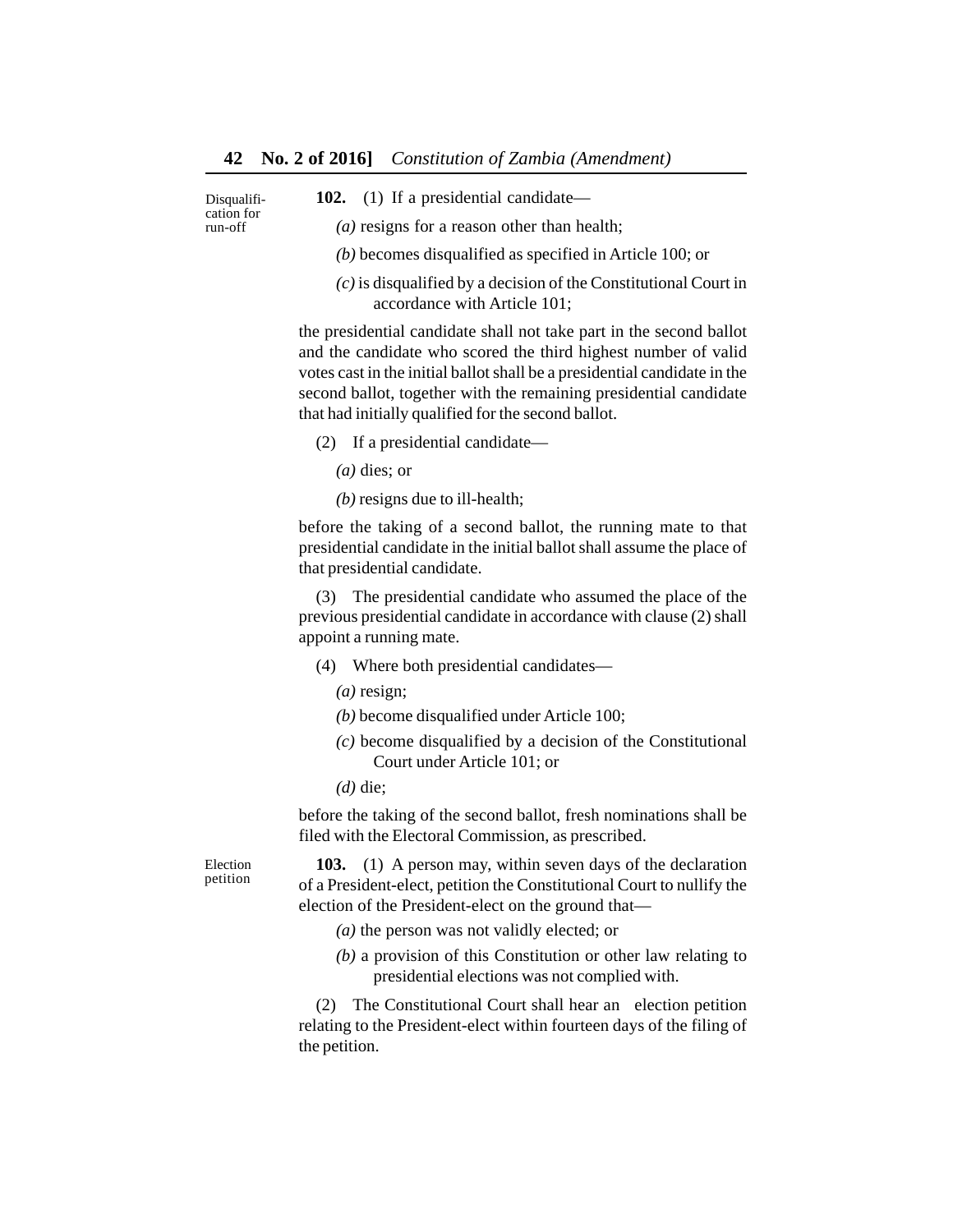(3) The Constitutional Court may, after hearing an election petition—

*(a)* declare the election of the President-elect valid; or

*(b)* nullify the election of the President-elect and Vice-President-elect.

(4) A decision of the Constitutional Court under clause (3) is final.

(5) Where the election of the President-elect and Vice-President-elect is nullified by the Constitutional Court, a presidential election shall be held within thirty days from the date of the nullification.

**104.** (1) The President-elect shall be sworn into office and assume office in accordance with Article 105.

Transition period before assuming office

(2) Subject to clauses (3) and (4), where the Returning Officer declares a presidential candidate as President-elect, the incumbent shall continue to perform the executive functions until the Presidentelect assumes office, except the power to—

*(a)* make an appointment; or

*(b)* dissolve the National Assembly.

(3) Where an election petition is filed against the incumbent, under Article 103 (1), or an election is nullified, under Article 103(3) *(b)*, the Speaker shall perform the executive functions, except the power to—

*(a)* make an appointment; or

*(b)* dissolve the National Assembly.

(4) Subject to Article 105 and except where the incumbent is the President-elect, the incumbent President shall, on the assumption of office by the President-elect, begin and complete the procedural and administrative handing over of the executive functions, to the President-elect, within fourteen days from the day the Presidentelect assumes office.

#### **Assumption of Office, Tenure of Office and Vacancy**

**105.** (1) The President-elect shall assume office after being sworn in by the Chief Justice or, in the absence of the Chief Justice, the Deputy Chief Justice.

(2) The President-elect shall be sworn into office on the Tuesday followingAssumption of office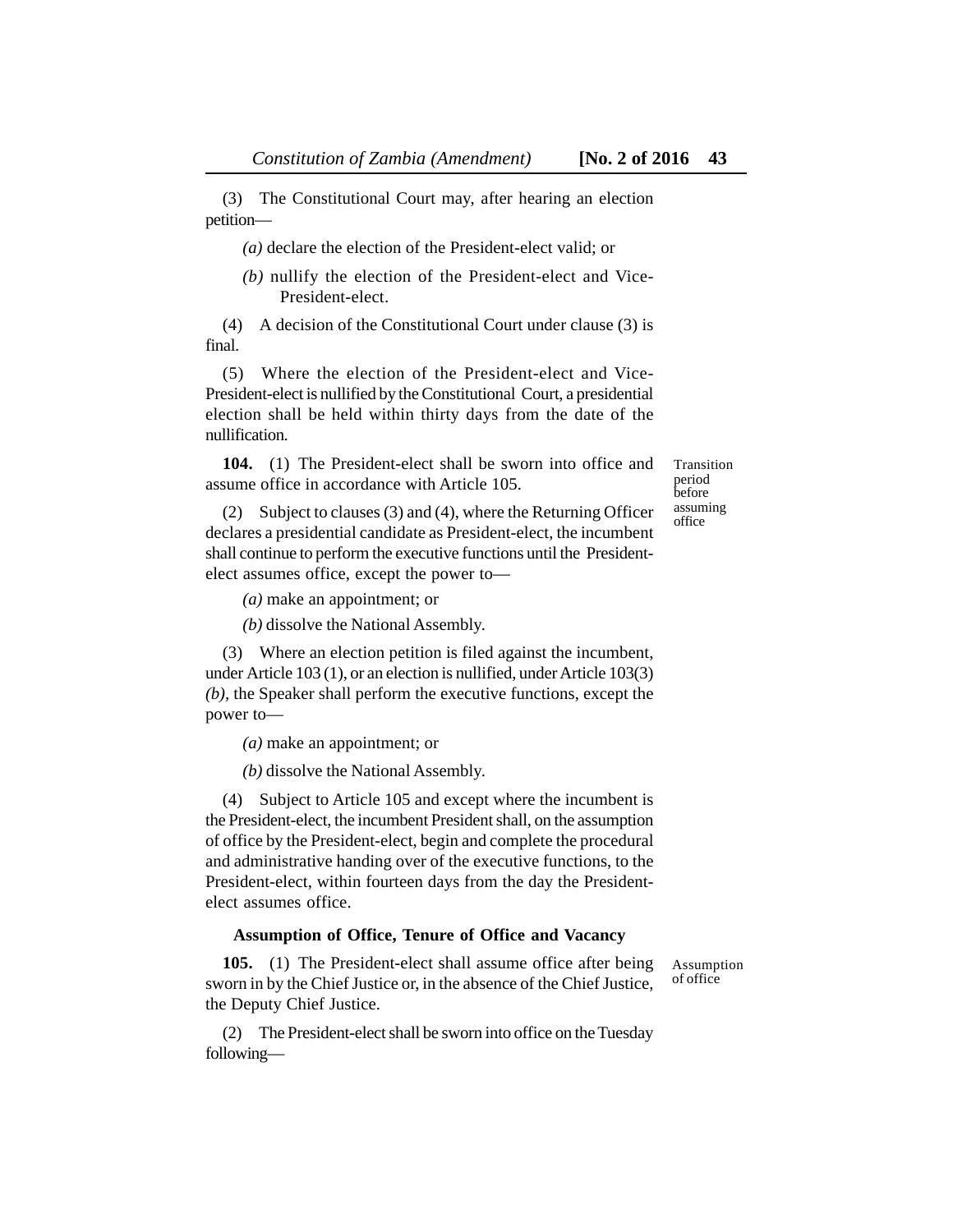- *(a)* the seventh day after the date of the declaration of the presidential election results, if no petition has been filed in accordance with Article 103; or
- *(b)* the seventh day after the date on which the Constitutional Court declares the election to be valid.

(3) Subject to clause (4), where the President-elect dies, resigns or is for a reason unable to assume office, the Vice-Presidentelect shall be sworn into, and assume the office of President, in accordance with clause (1).

(4) Subject to clause (5), where the inability of the Presidentelect to assume office is as a result of an event or circumstance beyond the control of the President-elect, the Vice-President-elect shall not be sworn into office.

(5) A political party whose presidential candidate was declared President-elect or another person shall, within three days from the date on which the President-elect should have been sworn into office, petition the Constitutional Court to determine whether or not the inability of the President-elect to assume office is permanent.

(6) Where the Constitutional Court decides that the inability of the President-elect to assume office is permanent, the Vice-President-elect shall be sworn into office as President and assume office in accordance with clause (1).

(7) The Vice-President-elect who assumes office as President, in accordance with clause (3) or (6), shall appoint a person as Vice-President, subject to approval by the National Assembly, signified by a vote of not less than two-thirds of the Members of Parliament.

(8) Where the Vice-President elect who is supposed to assume the office of President as specified in clause (3) or (6) dies, resigns or is for another reason unable to assume the office of President—

- *(a)* the Speaker shall perform the executive functions; and
- *(b)* a presidential election shall be held within sixty days of the occurrence of the vacancy.

(9) The Speaker shall, perform the executive functions assumed in accordance with clause (8) except the power to make an appointment or dissolve the National Assembly.

(10) The Speaker shall, when the President-elect assumes office, complete the procedural and administrative handing over process within thirty days.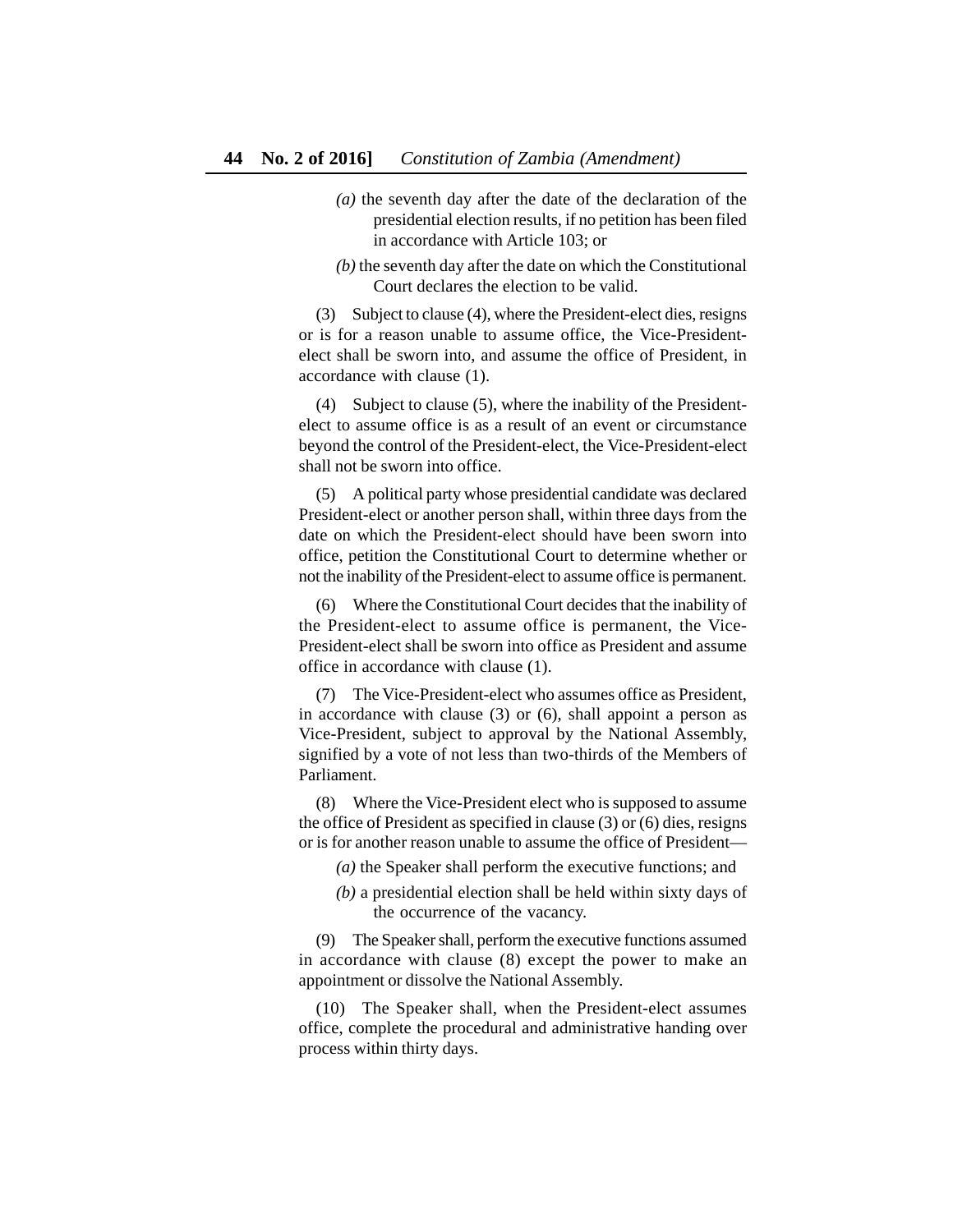**106.** (1) The term of office for a President is five years which shall run concurrently with the term of Parliament, except that the term of office of President shall expire when the President-elect assumes office in accordance with Article 105.

(2) A President shall hold office from the date the Presidentelect is sworn into office and ending on the date the next Presidentelect is sworn into office.

(3) A person who has twice held office as President is not eligible for election as President.

- (4) The office of President becomes vacant if the President—
	- *(a)* dies;
	- *(b)* resigns by notice in writing to the Speaker of the National Assembly; or
	- *(c)* otherwise ceases to hold office under Article 81,107 or 108.

(5) When a vacancy occurs in the office of President, except under Article 81—

- *(a)* the Vice-President shall immediately assume the office of President; or
- *(b)* if the Vice-President is unable for a reason to assume the office of President, the Speaker shall perform the executive functions, except the power to—

(i) make an appointment; or

(ii) dissolve the National Assembly;

and a presidential election shall be held within sixty days after the occurrence of the vacancy.

(6) If the Vice-President assumes the office of President, in accordance with clause  $(5)(a)$ , or a person is elected to the office of President as a result of an election held in accordance with clause 5*(b)*, the Vice-President or the President-elect shall serve for the unexpired term of office and be deemed, for the purposes of clause (3)—

- *(a)* to have served a full term as President if, at the date on which the President assumed office, at least three years remain before the date of the next general election; or
- *(b)* not to have served a term of office as President if, at the date on which the President assumed office, less than three years remain before the date of the next general election.

Tenure of office of President and vacancy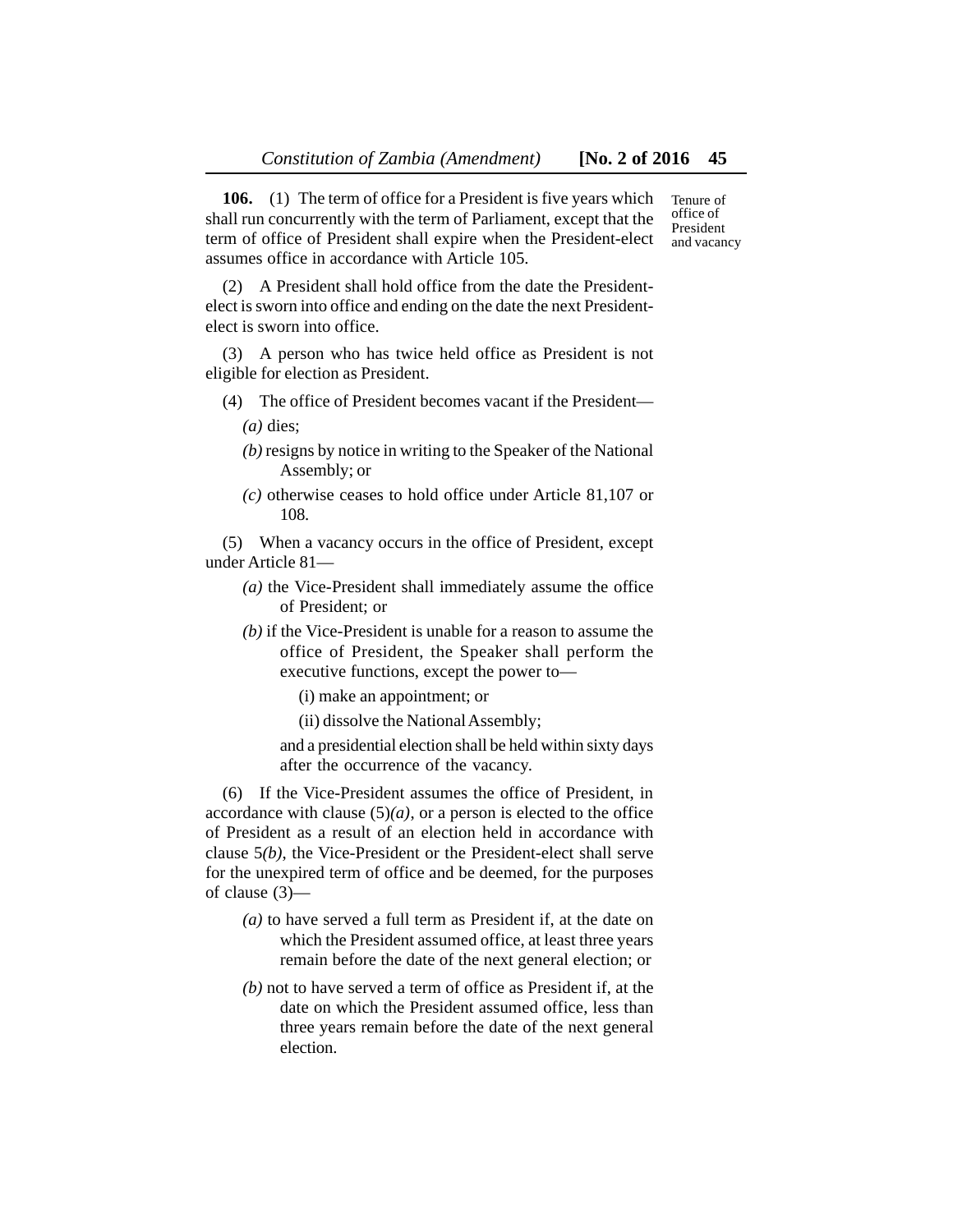Removal of President on grounds of incapacity

**107.** (1) A Member of Parliament, supported by at least onethird of the Members of Parliament, may move a motion for the investigation of the physical or mental capacity of the President to perform executive functions.

(2) The motion moved in accordance with clause (1) shall specify the particulars of the allegation.

(3) Where the motion is supported in the National Assembly by a resolution of two-thirds of the Members of Parliament—

- *(a)* the Speaker shall, within forty-eight hours of the adoption of the resolution, inform the Chief Justice of the resolution; and
- *(b)* the Chief Justice shall immediately inform the President of the resolution, whereupon the President shall cease to perform the executive functions and the Vice-President shall perform the executive functions, except the power to—

(i) make an appointment; or

(ii) dissolve the National Assembly.

(4) The Chief Justice shall, within seven days of being informed of the resolution of the National Assembly, constitute a medical board, in consultation with the body responsible for regulating health practitioners, to inquire into the physical or mental capacity of the President.

(5) A medical board shall consist of not less than three persons selected from among persons who are registered as health practitioners.

(6) A medical board, constituted under clause (5), shall examine the President and report to the Chief Justice, within fourteen days of the constitution of the medical board, whether or not the President is capable of performing the executive functions.

(7) Where the medical board reports that the President is capable of performing the executive functions, the Chief Justice shall, within forty-eight hours of the receipt of the medical report, cause a copy of the report to be presented to the National Assembly which shall resolve that the President should resume performing the executive functions.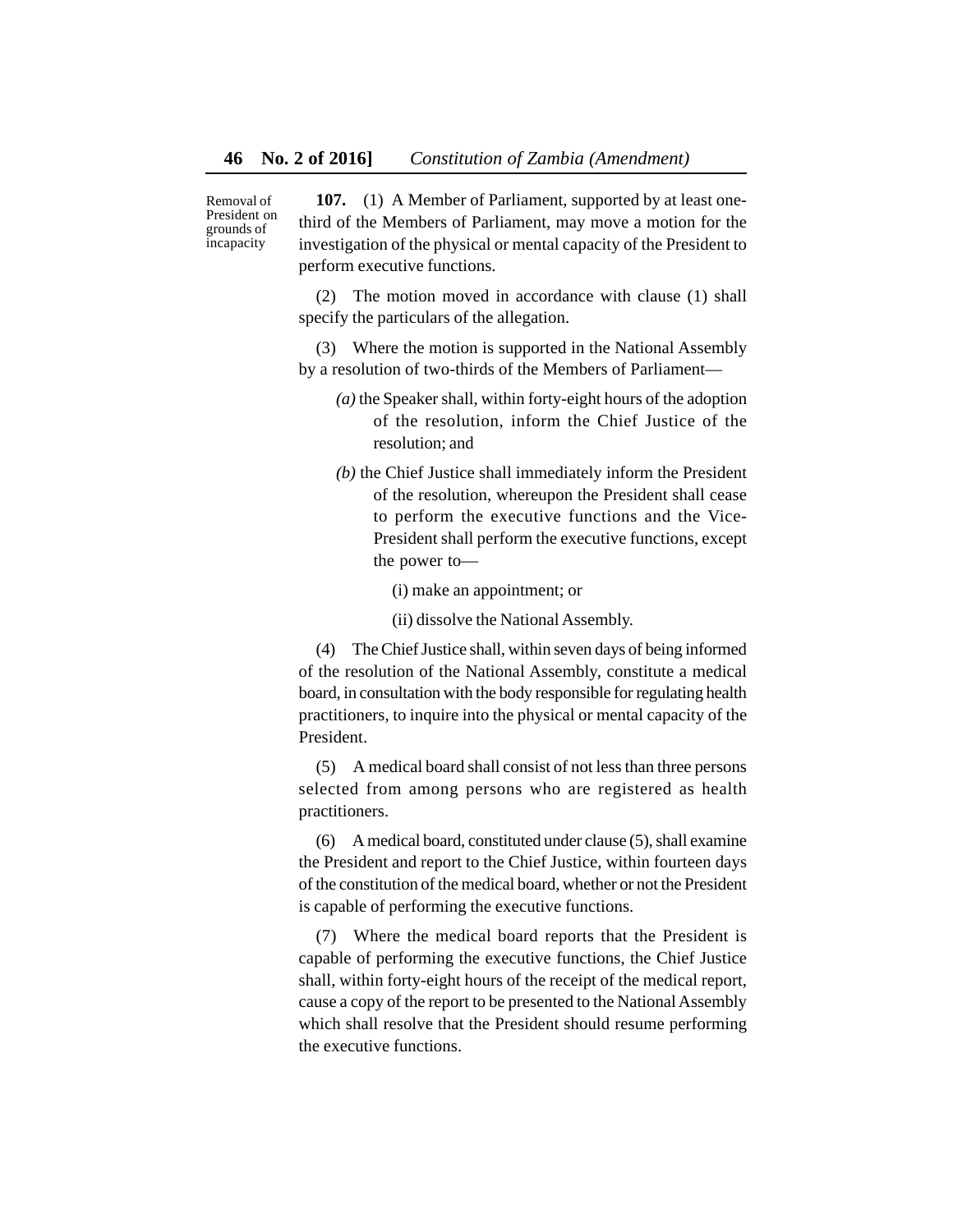(8) Where the medical board reports that the President is not capable of performing the executive functions, the Chief Justice shall, within forty-eight hours of the receipt of the medical report, cause a copy of the report to be presented to the National Assembly which shall resolve that the President should cease to hold office and the Vice-President shall assume the office of President in accordance with Article 106 (5).

(9) This Article applies to the Vice-President.

**108.** (1) A Member of Parliament, supported by at least onethird of the Members of Parliament, may move a motion for the impeachment of the President alleging that the President has committed—

*(a)* a violation of a provision of this Constitution or other law;

*(b)* a crime under international law; or

*(c)* gross misconduct.

(2) The motion, moved in accordance with clause (1), shall specify the particulars of the allegation.

(3) Where a motion, moved in accordance with clause (1), is supported, in the National Assembly, by a resolution of two-thirds of the Members of Parliament—

- *(a)* the Speaker shall, within forty-eight hours of the adoption of the resolution, inform the Chief Justice of the resolution; and
- *(b)* the Chief Justice shall immediately inform the President of the resolution, whereupon the President shall cease to perform the executive functions and the Vice-President shall perform the executive functions, except the power to—
	- (i) make an appointment; or
	- (ii) dissolve the National Assembly.

(4) The Chief Justice shall, within seven days of being informed of the resolution of the National Assembly, appoint a tribunal, in consultation with the Judicial Service Commission, which shall consist of a chairperson and not less than two other members from among persons who hold, have held or qualify to hold, the office of judge.

(5) The tribunal appointed under clause (4) shall, within thirty days of its appointmentImpeachment of President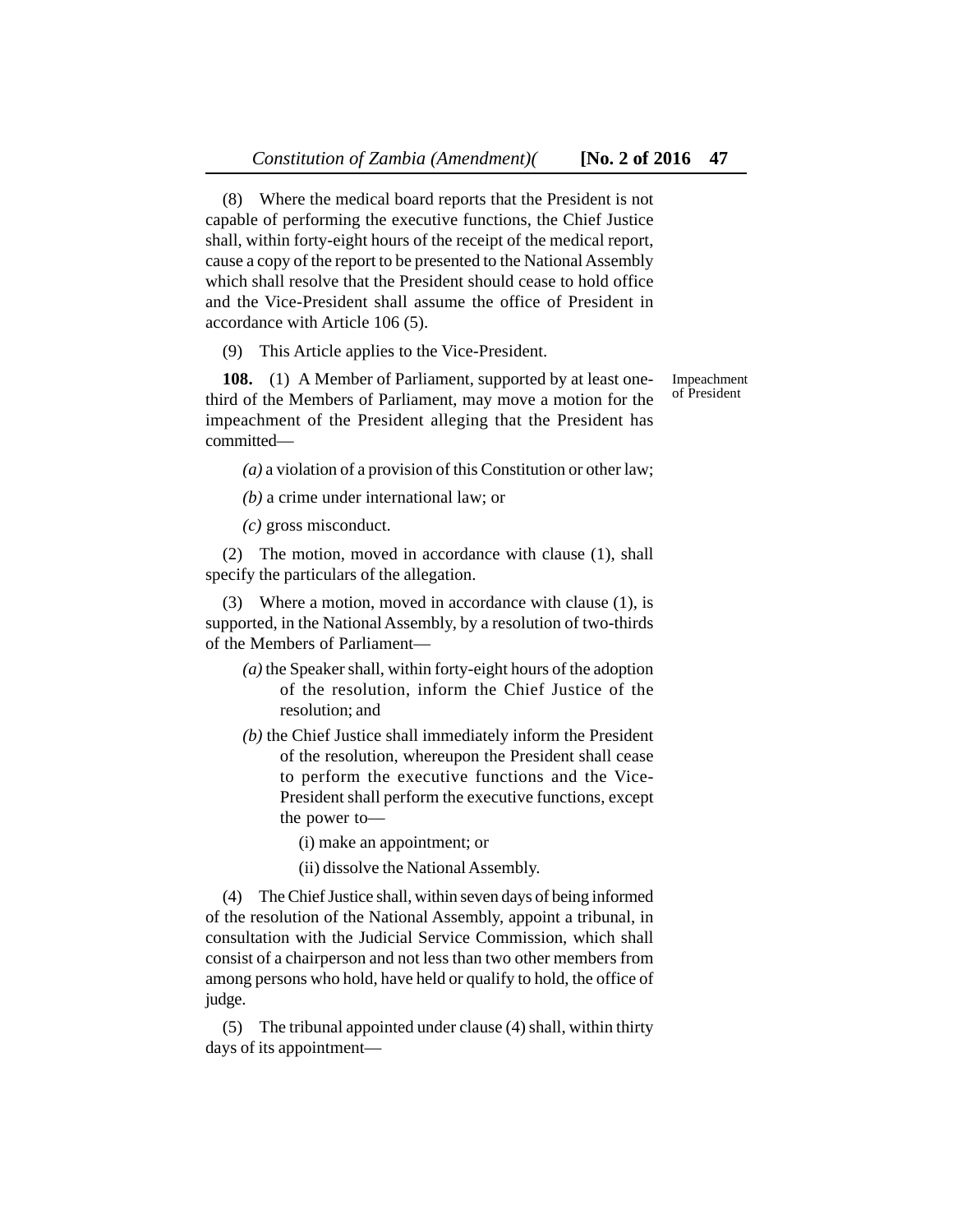- *(a)* investigate the matter relating to the impeachment of the President; and
- *(b)* report to the Chief Justice as to whether or not the particulars of the allegations specified in the motion have been substantiated.

(6) The President has the right to appear and be represented before the tribunal during its investigation.

(7) The Chief Justice shall, on receipt of the report referred to in clause (5) *(b)*, immediately submit the report to the National Assembly.

(8) Where the tribunal reports that the particulars of an allegation against the President—

- *(a)* is not substantiated, the National Assembly shall, on a motion supported by the votes of not less than two-thirds of the Members of Parliament, taken by secret ballot, resolve that—
	- (i) the President did not commit the violations specified in the motion; and
	- (ii) further proceedings shall not be taken with respect to the allegation; or
- *(b)* is substantiated, the National Assembly shall, on a motion supported by the votes of not less than two-thirds of the Members of Parliament, taken by secret ballot, resolve that the President has committed the violations specified in the motion and that the President should cease to hold office forthwith.

(9) The President shall, on the passing of a resolution in accordance with—

- *(a)* clause (7) *(a)*, resume to perform the executive functions; or
- *(b)* clause (7) *(b)*, cease to hold office and be amenable to prosecution without the need to lift the immunity under Article 98.

(10) Where a motion is moved in accordance with clause (1), the President shall not dissolve Parliament.

(11) This Article applies to the Vice-President.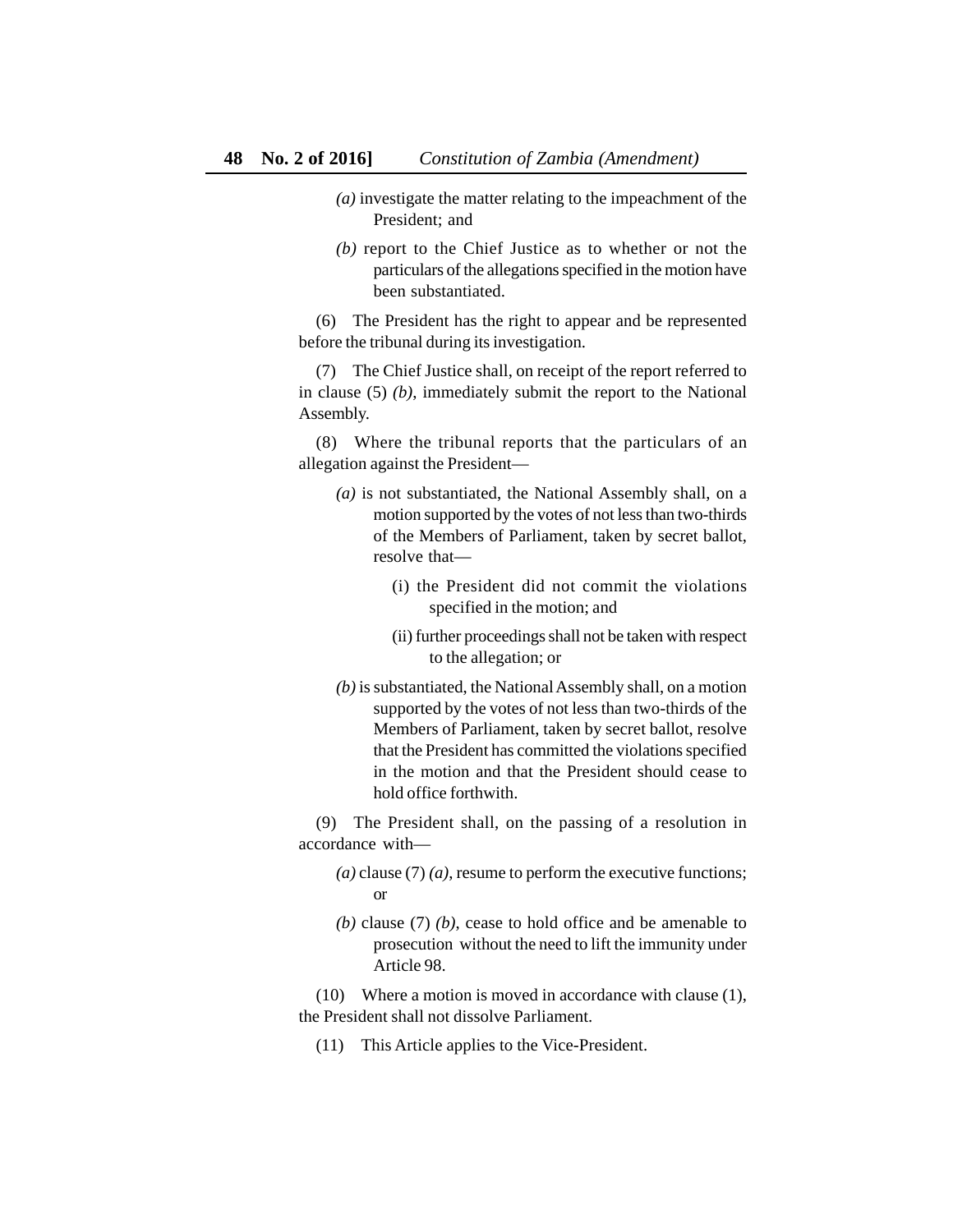**109.** (1) If the President leaves Zambia or is absent from office, the Vice-President shall perform the executive functions specified, in writing, by the President until the President returns to office or revokes the authority.

(2) Where the Vice-President is incapable of performing the executive functions, as specified under clause (1), the President shall appoint a member of the Cabinet to perform the executive functions until the—

*(a)* Vice-President is able to perform those functions;

*(b)* President returns to office; or

*(c)* President revokes the authority.

(3) Where the President is unable to appoint a member of Cabinet to perform the executive functions, in accordance with clause (2), Cabinet may elect one of its members to perform the executive functions until the—

*(a)* Vice-President is able to perform those functions;

*(b)* President returns to office; or

*(c)* President revokes the authority.

#### **Vice-President**

**110.** (1) There shall be a Vice-President for the Republic who shall be the running mate to a presidential candidate in a presidential election.

(2) The qualifications and disqualifications applying to a presidential candidate apply to the person selected by the presidential candidate to be the running mate.

(3) An election to the office of Vice-President shall be conducted at the same time as that of an election to the office of President so that a vote cast for a presidential candidate is a vote cast for the running mate, and if the presidential candidate is elected, the running mate shall be considered to have been elected.

(4) A Vice-President-elect shall be sworn into office by the Chief Justice or, in the absence of the Chief Justice, the Deputy Chief Justice.

(5) The Vice-President shall assume office on the same day that the President assumes office.

Vice-President, election to office and swearing in

Performance of executive functions during absence of President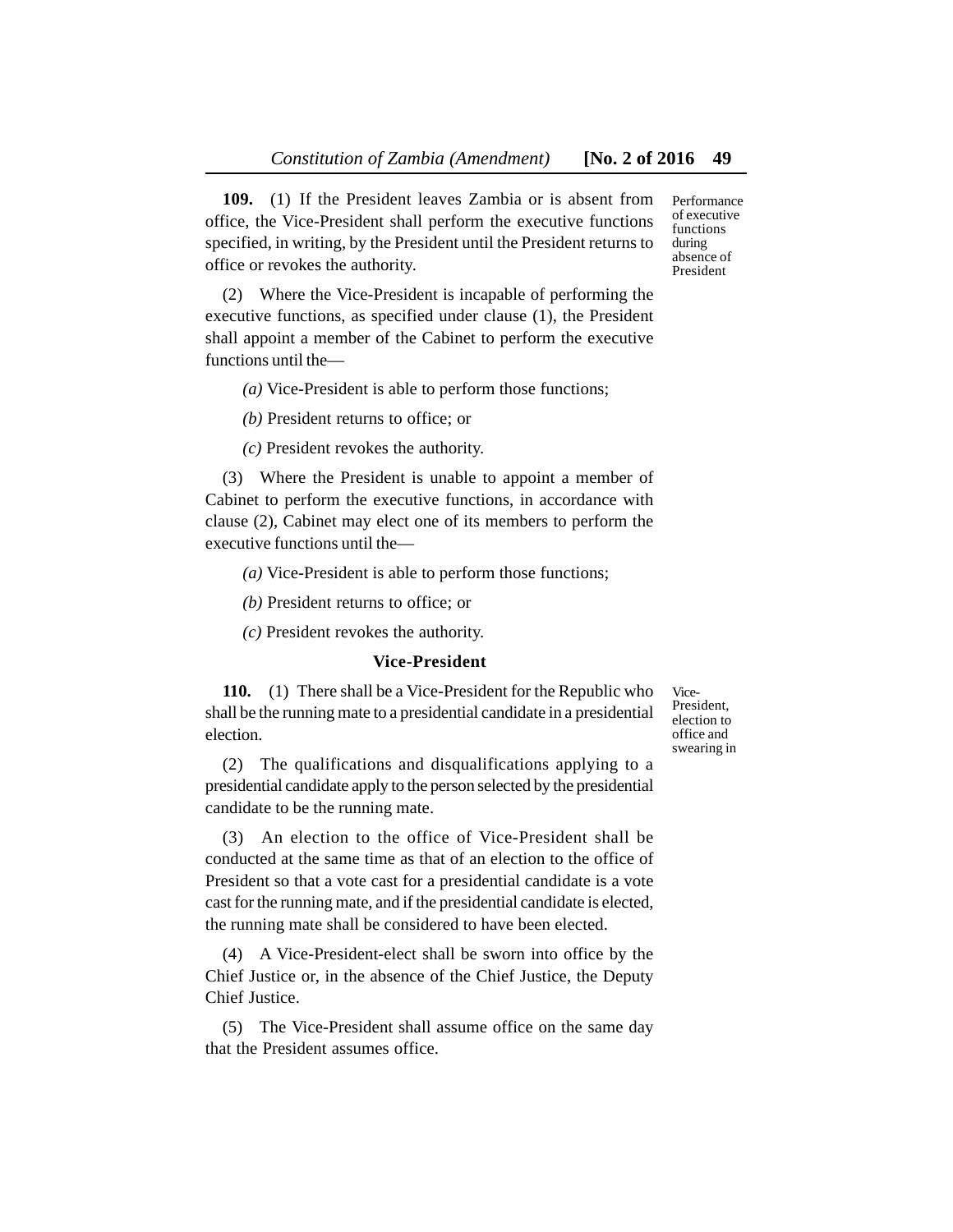Tenure of office of Vice-President and vacancy **111.** (1) The term of office for a Vice-President is five years.

(2) A Vice-President shall hold office from the date the Vice-President-elect is sworn into office and ending on the date the next President-elect is sworn into office.

(3) A person who has twice held the office of Vice-President shall not be selected as a running mate.

(4) The office of Vice-President becomes vacant if the Vice-President—

*(a)* dies;

- *(b)* resigns by notice in writing to the President;
- *(c)* otherwise ceases to hold office under Article 81,107 or 108; or

*(d)* assumes the office of President.

(5) Where a vacancy occurs in the office of Vice-President, except as provided under Article 81, the President shall appoint another person to be Vice-President and the National Assembly shall, by a resolution supported by the votes of not less than twothirds of the Members of Parliament, approve the appointment of that person as Vice-President.

(6) The person who assumes office as Vice-President, in accordance with clause (5), shall serve for the unexpired term of office and be deemed for the purposes of clause (3)—

- *(a)* to have served a full term as Vice-President if, at the date on which the Vice-President assumed office, more than three years remain before the date of the next general election; or
- *(b)* not to have served a term of office as Vice-President if, at the date on which the Vice-President assumed office, less than three years remain before the date of the next general elections.

Functions of Vice-President

- **112.** (1) The Vice-President shall be answerable to the President in the performance of the functions of Vice-President.
	- (2) The Vice-President shall—
		- *(a)* perform the functions that are assigned to the Vice-President by the President;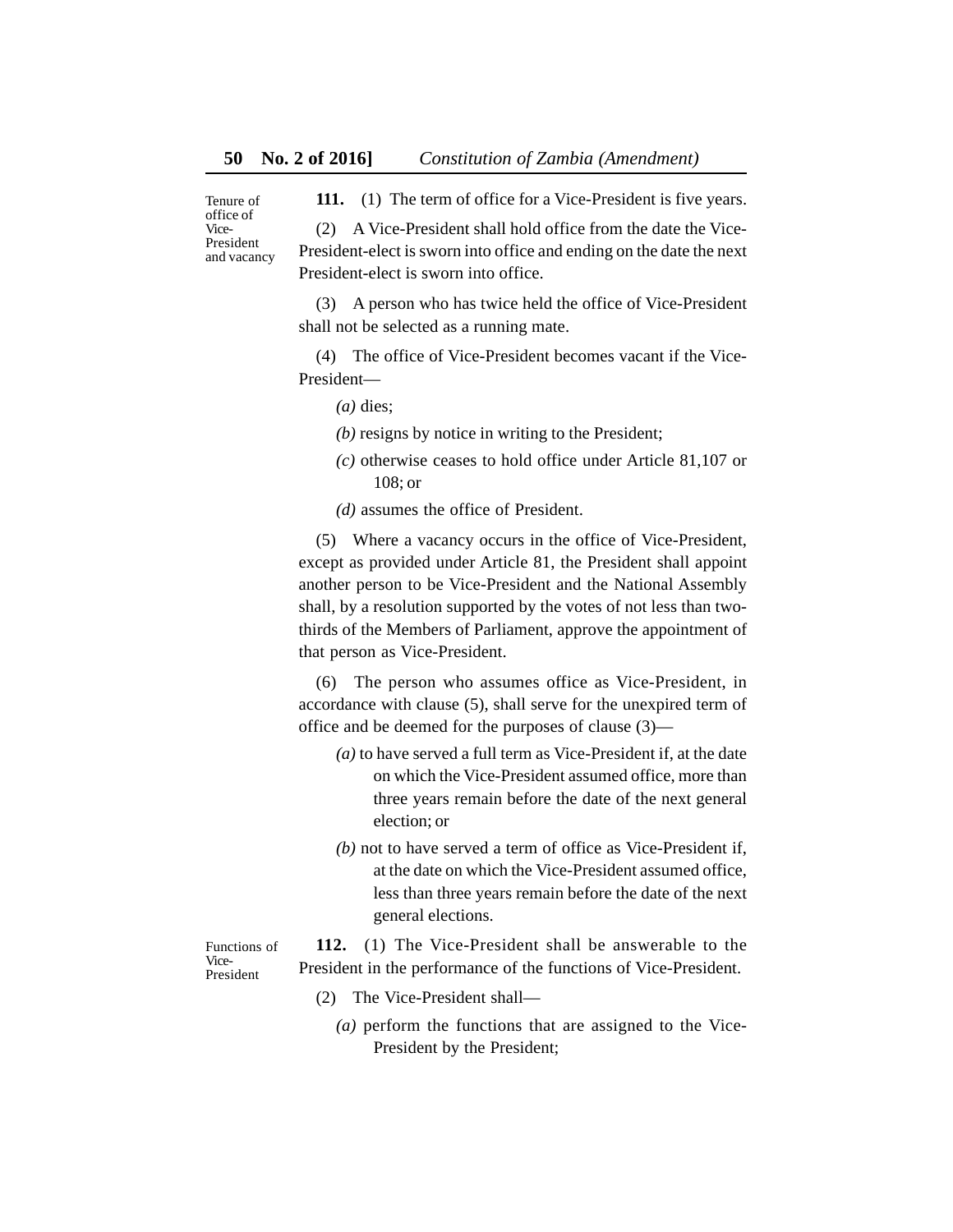| Constitution of Zambia (Amendment)<br>[No. 2 of 2016]                                                                | 51                                    |
|----------------------------------------------------------------------------------------------------------------------|---------------------------------------|
| $(b)$ perform the executive functions during the periods<br>specified in this Constitution; and                      |                                       |
| $(c)$ assume the office of President as specified in Article 106<br>(5).                                             |                                       |
| <b>Cabinet Ministers</b>                                                                                             |                                       |
| 113.<br>There shall be a Cabinet consisting of the—                                                                  | Cabinet                               |
| $(a)$ President;                                                                                                     |                                       |
| $(b)$ Vice-President;                                                                                                |                                       |
| $(c)$ Ministers; and                                                                                                 |                                       |
| (d) Attorney-General, as ex-officio member.                                                                          |                                       |
| <b>114.</b> (1) The functions of Cabinet are as follows:                                                             | Functions of<br>Cabinet               |
| (a) approve and cause to be implemented Government policy;                                                           |                                       |
| $(b)$ approve Government Bills for introduction to the National<br>Assembly;                                         |                                       |
| $(c)$ approve and cause the national budget to be presented to<br>the National Assembly;                             |                                       |
| $(d)$ recommend the accession and ratification of international<br>agreements and treaties to the National Assembly; |                                       |
| $(e)$ recommend, for approval of the National Assembly—                                                              |                                       |
| (i) loans to be contracted by the State; and                                                                         |                                       |
| (ii) guarantees on loans contracted by State institutions<br>or other institutions; and                              |                                       |
| $(f)$ advise the President on matters relating to the performance<br>of executive functions.                         |                                       |
| Cabinet shall take collective responsibility for Cabinet<br>(2)<br>decisions.                                        |                                       |
| Subject to this Article, Cabinet shall regulate its own<br>115.<br>(1)<br>procedure.                                 | Proceedings<br>of Cabinet<br>meetings |
| Cabinet shall meet at least once in every month to perform<br>(2)<br>its functions as specified in Article 114.      |                                       |
| The Secretary to the Cabinet shall, in consultation with the<br>(3)<br>President, call for meetings of Cabinet.      |                                       |
| (4)<br>There shall preside at meetings of Cabinet—                                                                   |                                       |

- *(a)* the President;
- *(b)* in the absence of the President, the Vice-President; or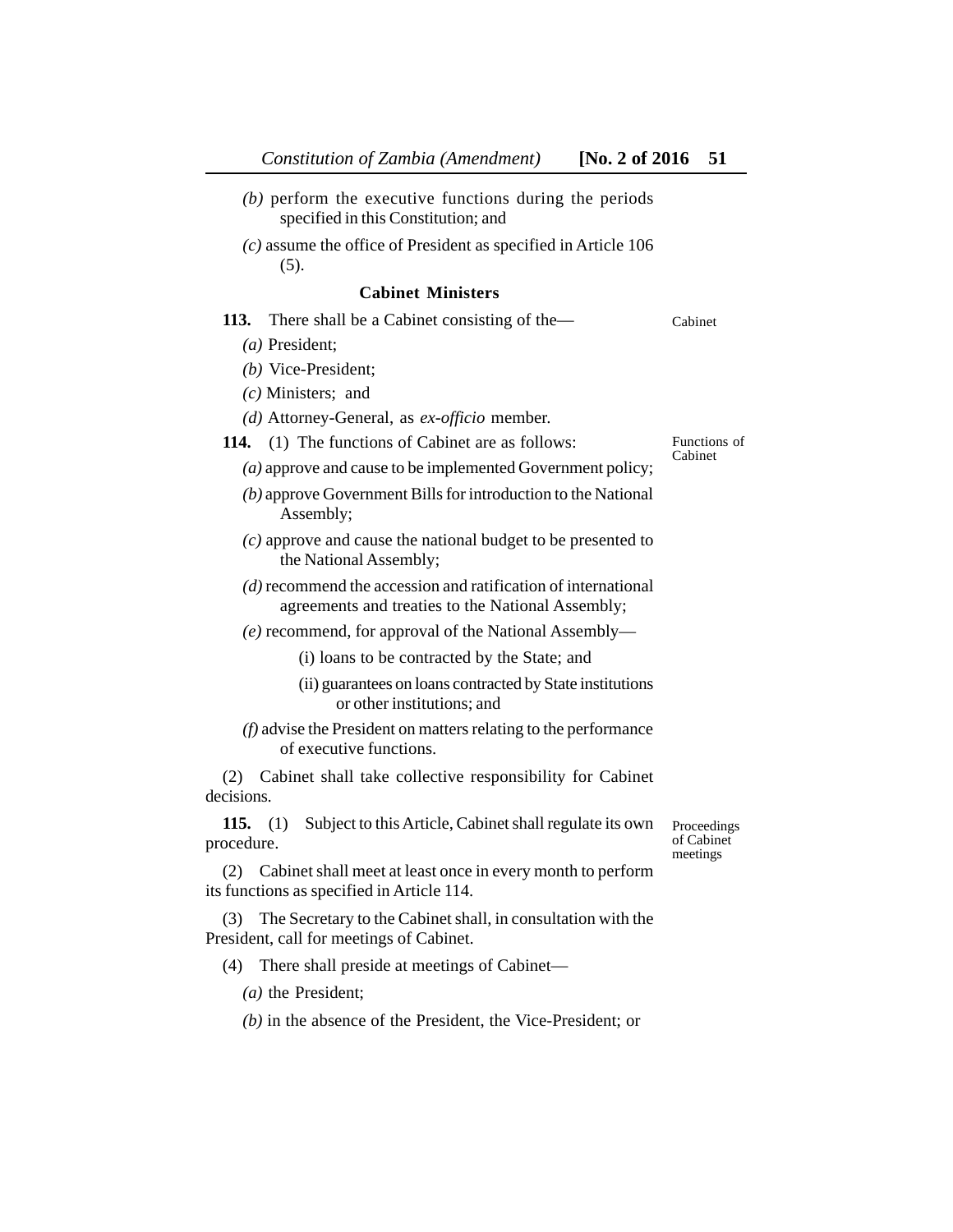*(c)* in the absence of the Vice-President, a member of Cabinet appointed by the President.

(5) Where the President is unable to appoint a member of Cabinet to preside at a meeting of Cabinet, the members of Cabinet present at the meeting may elect one of the members to preside.

(6) The President may, in consultation with the Secretary to the Cabinet, invite a person whose presence is desirable to attend and participate in the deliberations of a meeting of Cabinet but that person shall have no vote.

**116.** (1) The President shall appoint a prescribed number of Members of Parliament as Ministers. Ministers

> (2) A Minister shall be responsible, under the direction of the President, for the policy and strategic direction of a Ministry, department or other State institution, as assigned by the President.

- (3) The office of Minister becomes vacant if—
	- *(a)* the Minister is removed from office by the President;
	- *(b)* the Minister resigns, by notice in writing to the President;
	- *(c)* in the case of a nominated Member of Parliament, the nomination is revoked;
	- *(d)* the Minister dies;
	- *(e)* another person assumes the office of President; or
	- *(f)* the Minister has a mental or physical disability that makes the Minister incapable of performing the functions of that office.

Provincial Minister

**117.** (1) The President shall appoint a Provincial Minister for each Province from among Members of Parliament.

- (2) The office of Provincial Minister becomes vacant if—
	- *(a)* the Provincial Minister is removed from office by the President;
	- *(b)* the Provincial Minister resigns, by notice in writing to the President;
	- *(c)* the Provincial Minister dies;
	- *(d)* another person assumes the office of President;
	- *(e)* the Provincial Minister has a mental or physical disability that makes the Provincial Minister incapable of performing the functions of that office; or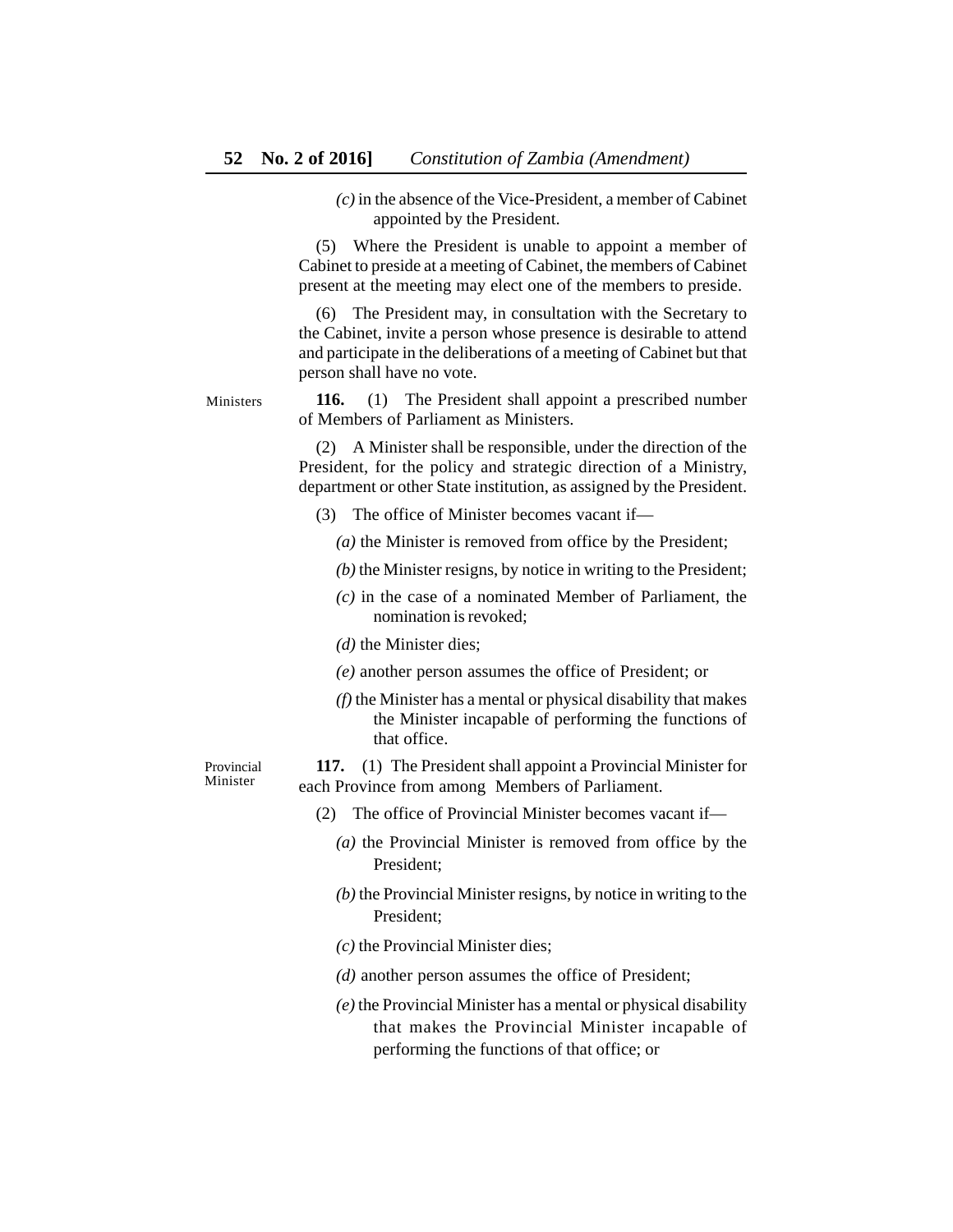- *(f)* in the case of a nominated Member of Parliament, the nomination is revoked.
- (3) A Provincial Minister shall—
	- *(a)* be the head of Government in the Province;
	- *(b)* ensure that national policies are implemented in all districts in the Province; and
	- *(c)* ensure that the concurrent functions of the Province and the exclusive functions of the local authorities are performed in accordance with this Constitution and other laws.

#### PART VIII

#### **JUDICIARY**

#### **Judicial Authority, System of Courts and Independence**

**118.** (1) The judicial authority of the Republic derives from the people of Zambia and shall be exercised in a just manner and such exercise shall promote accountability.

Principles of judicial authority

(2) In exercising judicial authority, the courts shall be guided by the following principles:

- *(a)* justice shall be done to all, without discrimination;
- *(b)* justice shall not be delayed;
- *(c)* adequate compensation shall be awarded, where payable;
- *(d)* alternative forms of dispute resolution, including traditional dispute resolution mechanisms, shall be promoted, subject to clause (3);
- *(e)* justice shall be administered without undue regard to procedural technicalities; and
- *(f)* the values and principles of this Constitution shall be protected and promoted.
- (3) Traditional dispute resolution mechanisms shall not—
	- *(a)* contravene the Bill of Rights;
	- *(b)* be inconsistent with other provisions of this Constitution or other written law; or
	- *(c)* be repugnant to justice and morality.

**119.** (1) Judicial authority vests in the courts and shall be exercised by the courts in accordance with this Constitution and other laws.

(2) The courts shall perform the following judicial functions:

Vesting of judicial authority and performance of judicial function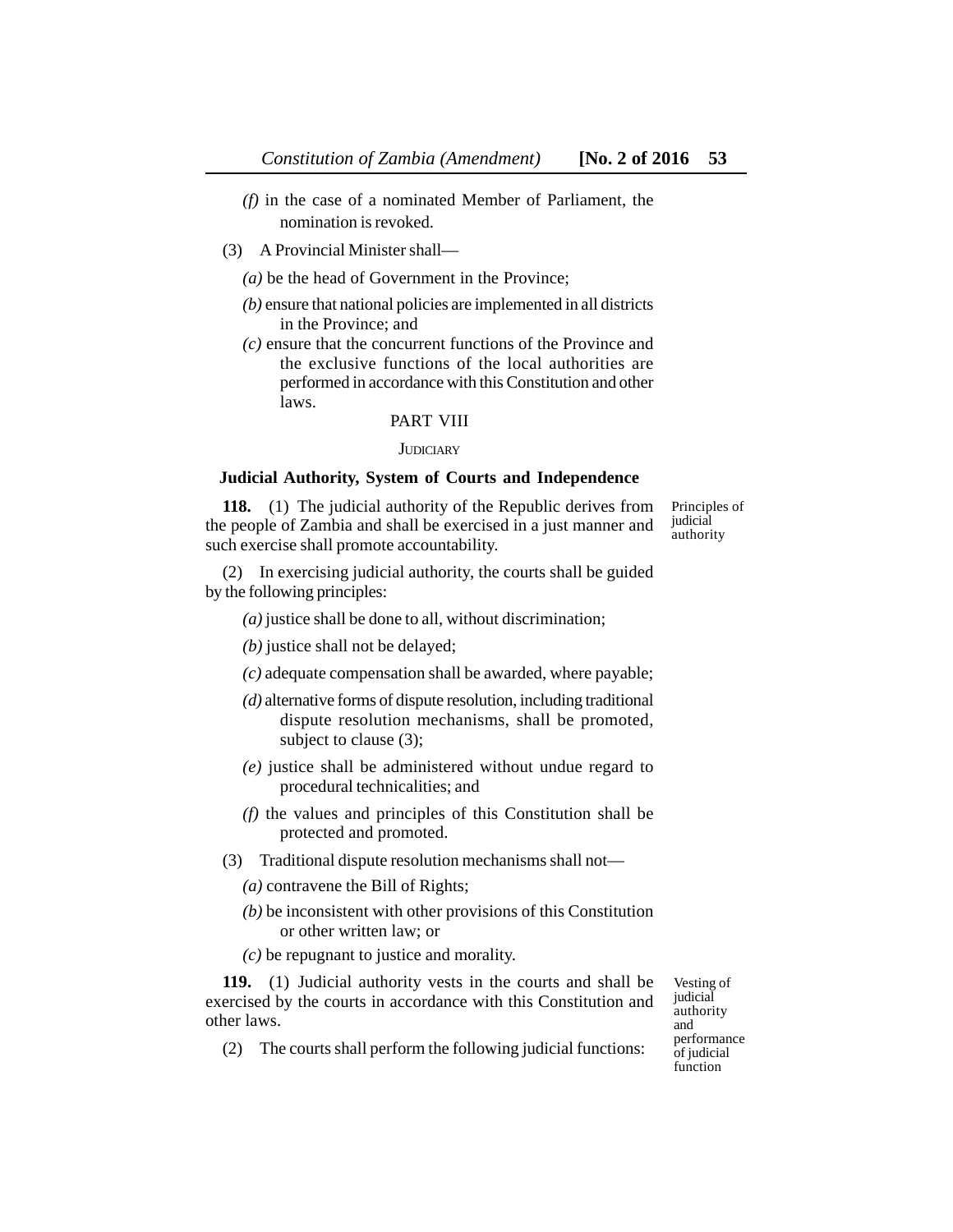*(a)* hear civil and criminal matters; and

*(b)* hear matters relating to, and in respect of, this Constitution.

(3) Except as otherwise provided in this Constitution, other law or as ordered by a court, the proceedings of a court shall be in public.

System of court

**120.** (1) The Judiciary shall consist of the superior courts and the following courts:

- *(a)* subordinate courts;
- *(b)* small claims courts;
- *(c)* local courts; and
- *(d)* courts, as prescribed.

(2) The courts shall be courts of record, except that local courts shall progressively become courts of record.

- (3) The following matters shall be prescribed:
	- *(a)* processes and procedures of the courts;
	- *(b)* jurisdiction, powers and sittings, of the Industrial Relations Court, Commercial Court, Family Court, Children's Court and other specialised courts;
	- *(c)* classification and divisions of the subordinate courts;
	- *(d)* classification and divisions of the local courts;
	- *(e)* jurisdiction and composition of subordinate courts, small claims courts, local courts and other prescribed courts; and
	- *(f)* grading of judicial officers and staff of subordinate courts, local courts and other prescribed courts.

(4) The courts, except the Supreme Court and the Constitutional Court, shall be devolved to the Province and progressively to districts.

(5) Superior courts shall sit as circuit courts in districts, in accordance with a circuit schedule issued by the Chief Justice.

**121.** The Supreme Court and Constitutional Court rank equivalently.

Ranking of Supreme and **Constitutional** Courts

Functional independence of Judiciary

**122.** (1) In the exercise of the judicial authority, the Judiciary shall be subject only to this Constitution and the law and not be subject to the control or direction of a person or an authority.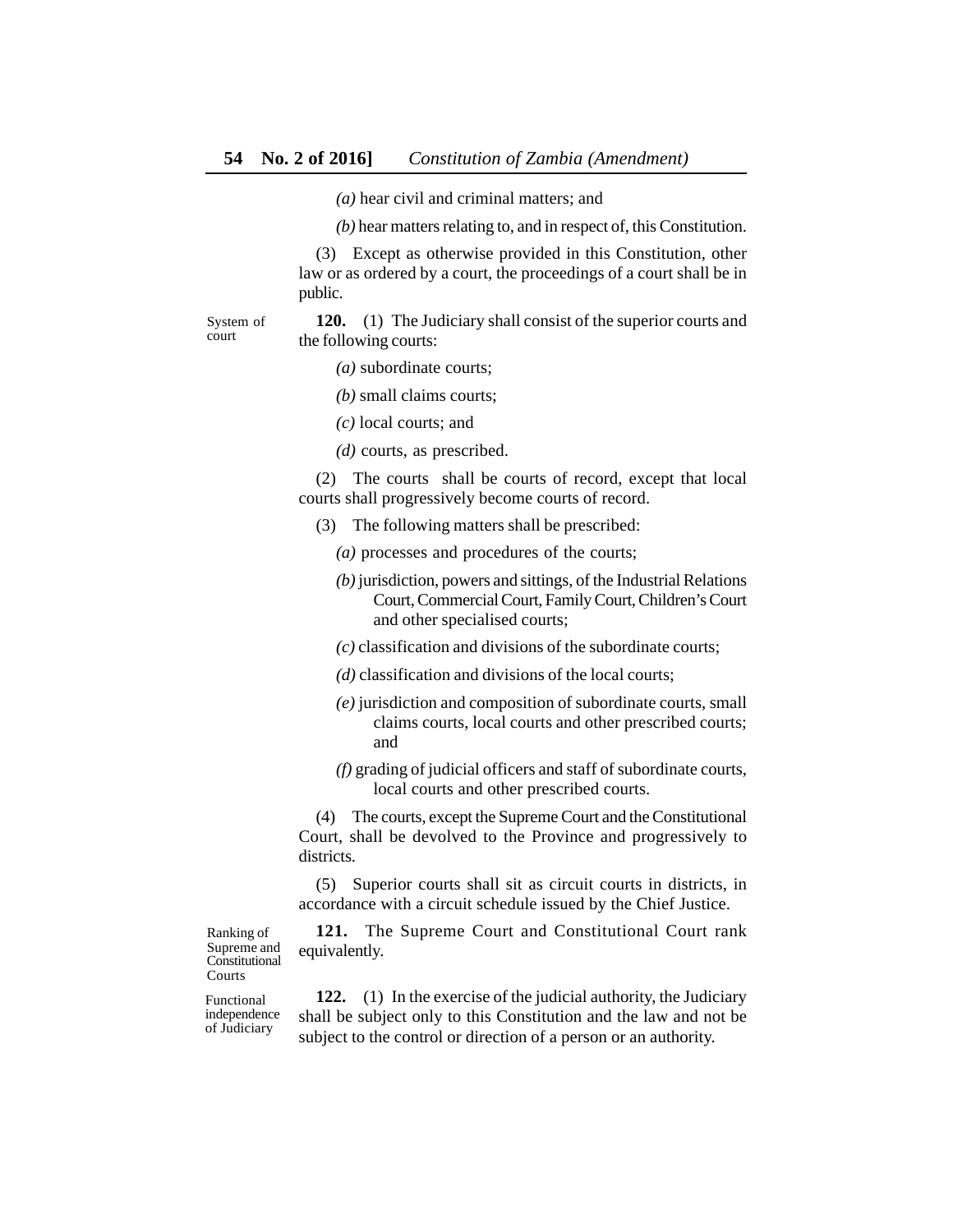(2) A person and a person holding a public office shall not interfere with the performance of a judicial function by a judge or judicial officer.

(3) The Judiciary shall not, in the performance of its administrative functions and management of its financial affairs, be subject to the control or direction of a person or an authority.

(4) A person and a person holding a public office shall protect the independence, dignity and effectiveness of the Judiciary.

(5) The office of a judge or judicial officer shall not be abolished while there is a substantive holder of the office.

**123.** (1) The Judiciary shall be a self-accounting institution and shall deal directly with the Ministry responsible for finance in matters relating to its finances.

(2) The Judiciary shall be adequately funded in a financial year to enable it effectively carry out its functions.

#### **Establishment, Jurisdiction and sittings of Superior Courts**

**124.** There is established the Supreme Court which consists of—

- *(a)* the Chief Justice;
- *(b)* the Deputy Chief Justice; and
- *(c)* eleven other judges or a higher number of judges, as prescribed.

**125.** (1) Subject to Article 128, the Supreme Court is the final court of appeal.

- (2) The Supreme Court has—
	- *(a)* appellate jurisdiction to hear appeals from the Court of Appeal; and

*(b)* jurisdiction conferred on it by other laws.

(3) The Supreme Court is bound by its decisions, except in the interest of justice and development of jurisprudence.

**126.** (1) The Supreme Court shall be constituted by an uneven number of not less than three judges, except when hearing an interlocutory matter.

(2) The Supreme Court shall be constituted by one judge when hearing an interlocutory matter.

Sittings of Supreme Court

and composition of Supreme **Court** 

Jurisdiction of Supreme Court

Financial independence of Judiciary

Establishment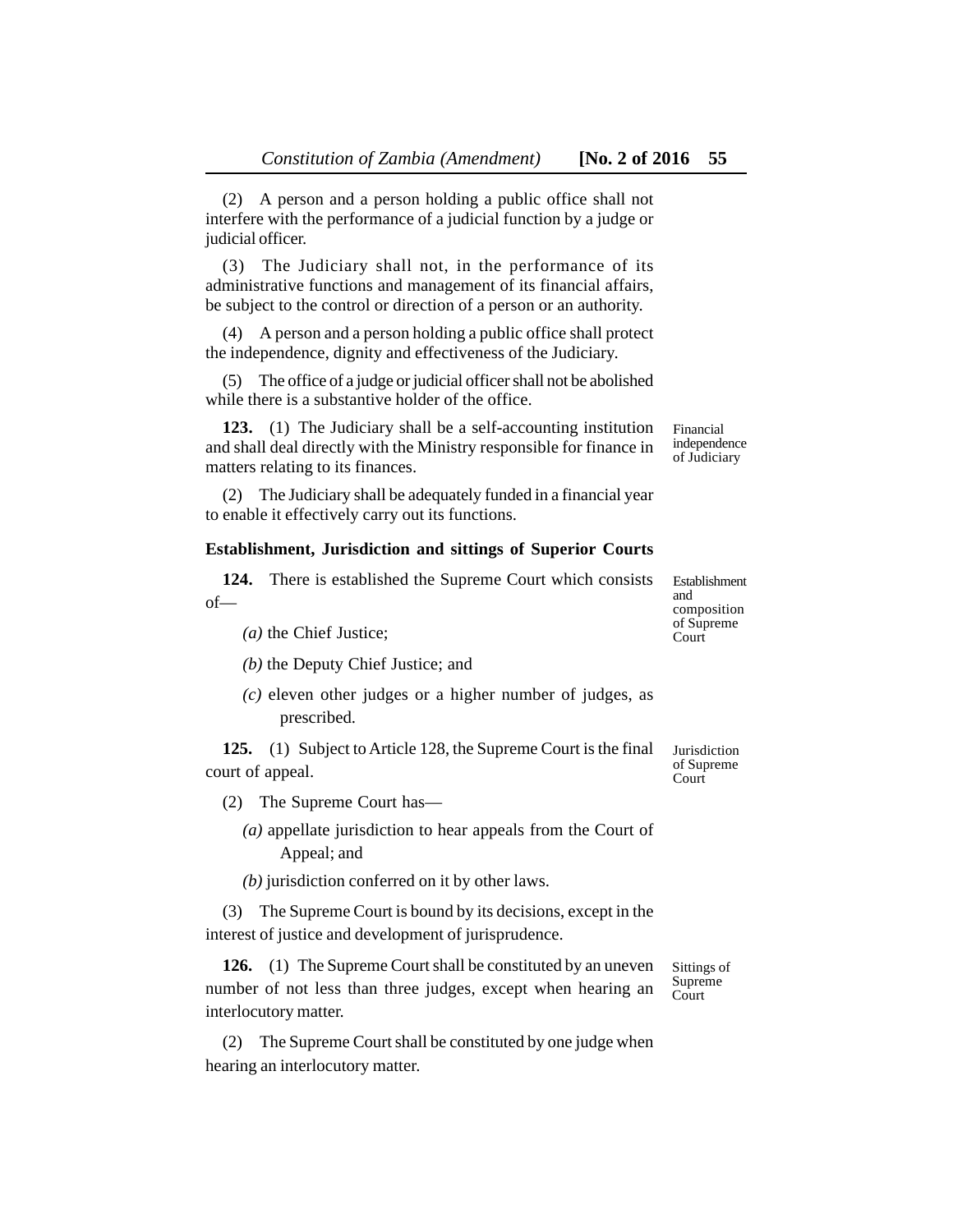(3) The full bench of the Supreme Court shall be constituted by an uneven number of not less than five judges.

- (4) The Supreme Court shall be presided over by—
	- *(a)* the Chief Justice;
	- *(b)* in the absence of the Chief Justice, the Deputy Chief Justice; and
	- *(c)* in the absence of the Deputy Chief Justice, the most senior judge of the Supreme Court, as constituted.

**127.** There is established the Constitutional Court which consists of— Establishment

and composition of Constitutional Court

- *(a)* the President of the Constitutional Court;
	- *(b)* the Deputy President of the Constitutional Court; and
	- *(c)* eleven other judges or a higher number of judges, as prescribed.

Jurisdiction of Constitutional Court

**128.** (1) Subject to Article 28, the Constitutional Court has original and final jurisdiction to hear—

- *(a)* a matter relating to the interpretation of this Constitution;
- *(b)* a matter relating to a violation or contravention of this Constitution;
- *(c)* a matter relating to the President, Vice-President or an election of a President;
- *(d)* appeals relating to election of Members of Parliament and councillors; and
- *(e)* whether or not a matter falls within the jurisdiction of the Constitutional Court.

(2) Subject to Article 28 (2), where a question relating to this Constitution arises in a court, the person presiding in that court shall refer the question to the Constitutional Court.

- (3) Subject to Article 28, a person who alleges that—
	- *(a)* an Act of Parliament or statutory instrument;
	- *(b)* an action, measure or decision taken under law; or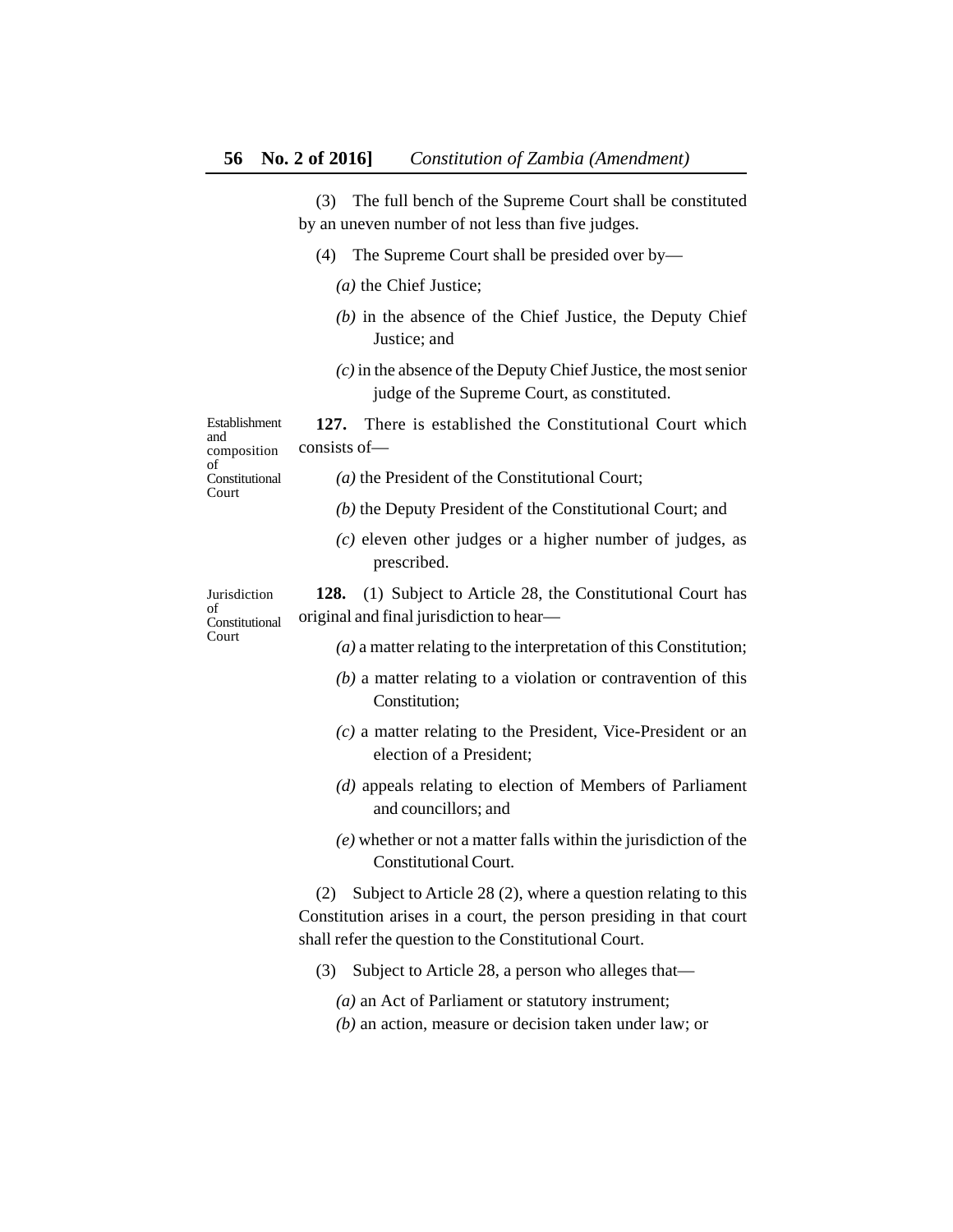contravenes this Constitution, may petition the Constitutional Court for redress.

(4) A decision of the Constitutional Court is not appealable to the Supreme Court.

**129.** (1) The Constitutional Court shall be constituted by an uneven number of not less than three judges, except when hearing an interlocutory matter.

(2) The Constitutional Court shall be constituted by one judge when hearing an interlocutory matter.

(3) The full bench of the Constitutional Court shall be constituted by an uneven number of not less than five judges.

(4) The Constitutional Court shall be presided over by—

*(a)* the President of the Constitutional Court;

- *(b)* in the absence of the President of the Constitutional Court, the Deputy-President of the Constitutional Court; and
- *(c)* in the absence of the Deputy-President of the Constitutional Court, the most senior judge of the Constitutional Court, as constituted.

**130.** There is established the Court of Appeal which consists of such number of judges as prescribed.

**131.** (1) The Court of Appeal has jurisdiction to hear appeals from—

*(a)* the High Court;

- *(b)* other courts, except for matters under the exclusive jurisdiction of the Constitutional Court; and
- *(c)* quasi-judicial bodies, except a local government elections tribunal.

(2) An appeal from a decision of the Court of Appeal shall be made to the Supreme Court with leave of the Court of Appeal.

**132.** (1) The Court of Appeal shall be constituted by an uneven number of not less than three judges, except when hearing an appeal in an interlocutory matter.

of Court of Appeal

Sittings of Court of Appeal

Establishment and composition of Court of Appeal Jurisdiction

Sittings of Constitutional Court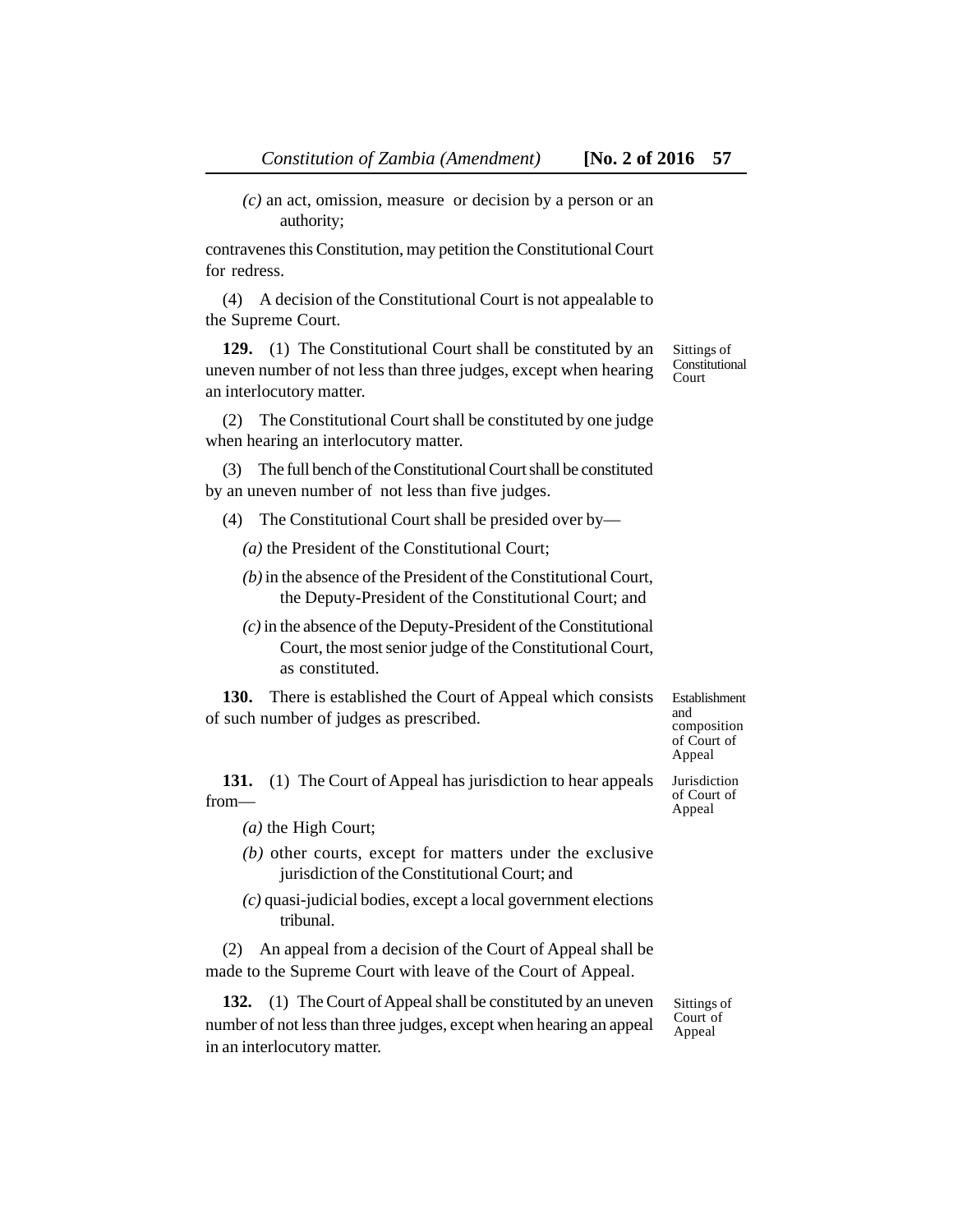(2) The Court of Appeal shall be constituted by one judge when hearing an interlocutory matter.

**133.** (1) There is established the High Court which consists of— Establishment composition

*(a)* the Chief Justice, as an *ex-officio* judge; and

*(b)* such number of judges as prescribed.

(2) There are established, as divisions of the High Court, the Industrial Relations Court, Commercial Court, Family Court and Children's Court.

(3) The Chief Justice may constitute, by statutory instrument, specialised courts of the High Court to hear specific matters.

(4) The composition of courts specified in clauses (2) and (3) shall be prescribed.

Jurisdiction of High **Court** 

and

of High Court

**134.** The High Court has, subject to Article 128—

*(a)* unlimited and original jurisdiction in civil and criminal matters;

*(b)* appellate and supervisory jurisdiction, as prescribed; and

*(c)* jurisdiction to review decisions, as prescribed.

Sittings of High Court

# other number of judges as the Chief Justice may determine.

**135.** The High Court shall be constituted by one judge or such

# **Chief Justice and other Judges**

**136.** (1) There shall be a Chief Justice who is the head of the Judiciary. Chief Justice

- (2) The Chief Justice shall—
	- *(a)* be responsible for the administration of the Judiciary;
	- *(b)* ensure that a judge and judicial officer perform the judicial function with dignity, propriety and integrity;
	- *(c)* establish procedures to ensure that a judge and judicial officer independently exercise judicial authority in accordance with the law;
	- *(d)* ensure that a judge and judicial officer perform the judicial function without fear, favour or bias; and
	- *(e)* make rules and give directions necessary for the efficient and effective administration of the Judiciary.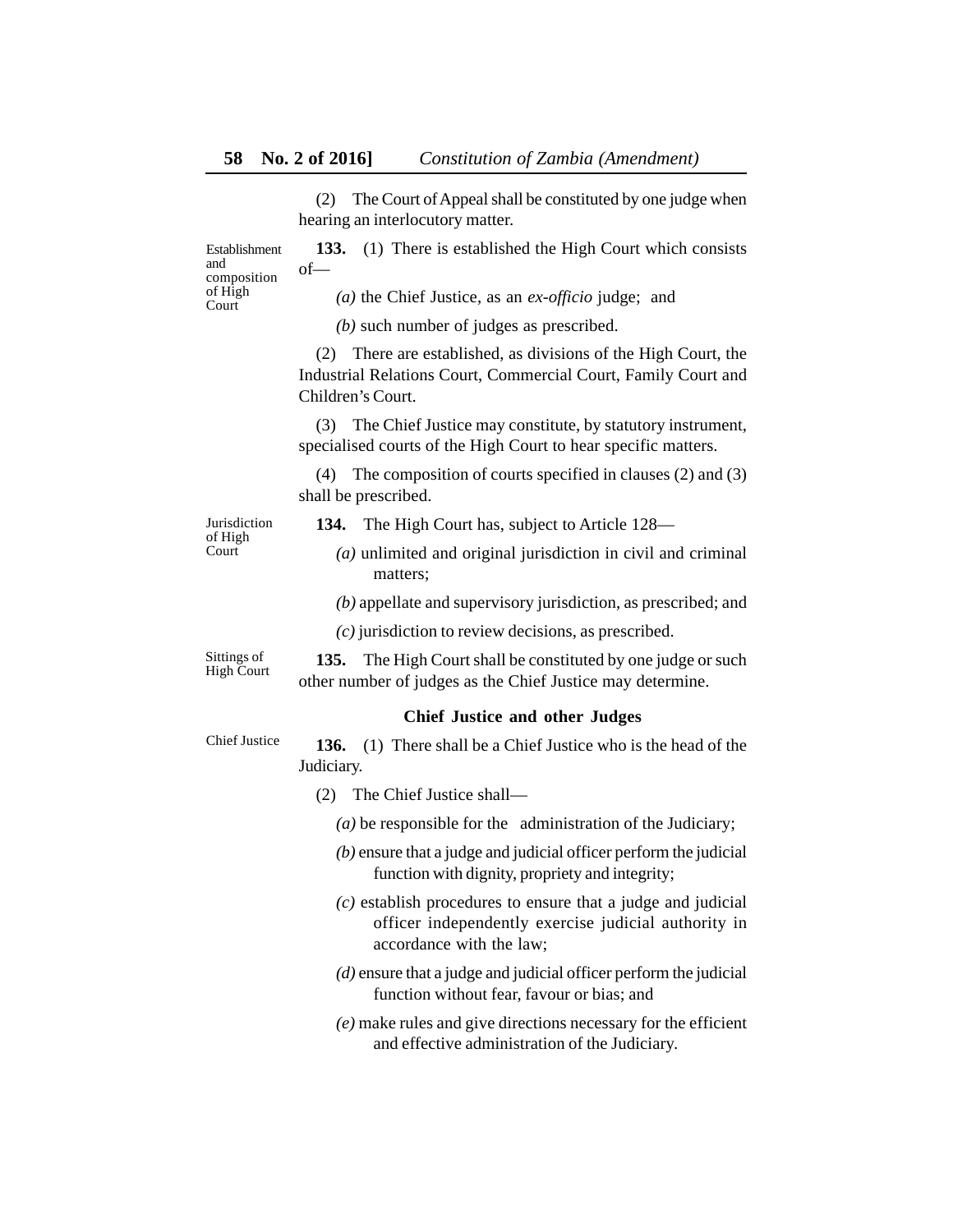- **137.** (1) There shall be a Deputy Chief Justice who shall—
	- *(a)* perform the functions of the Chief Justice, when the Chief Justice is absent or there is a vacancy in the office of Chief Justice;
	- *(b)* assist the Chief Justice in the administration of the Judiciary; and
	- *(c)* perform the functions assigned by the Chief Justice.

(2) The President shall, in consultation with the Judicial Service Commission, designate a judge of the Supreme Court to perform the functions of the Deputy Chief Justice where—

*(a)* the office of the Deputy Chief Justice is vacant;

- *(b)* the Deputy Chief Justice is acting as Chief Justice; or
- *(c)* the Deputy Chief Justice is for a reason unable to perform the functions of that office.

**138.** (1) There shall be a President of the Constitutional Court who is the head of the Constitutional Court.

(2) The President of the Constitutional Court shall be responsible for the administration of the Constitutional Court under the direction of the Chief Justice.

**139.** (1) There shall be a Deputy President of the Constitutional Court who shall—

- *(a)* perform the functions of the President of the Constitutional Court, when the President of the Constitutional Court is absent or there is a vacancy in the office of President of the Constitutional Court;
- *(b)* assist the President of the Constitutional Court in the administration of the Constitutional Court; and
- *(c)* perform the functions assigned by the President of the Constitutional Court.

(2) The President shall, in consultation with the Judicial Service Commission, designate a judge of the Constitutional Court to perform the functions of the Deputy President of the Constitutional Court where—

*(a)* the office of the Deputy President of the Constitutional Court is vacant;

Deputy President of Constitutional Court

President of **Constitutional** Court

Deputy Chief Justice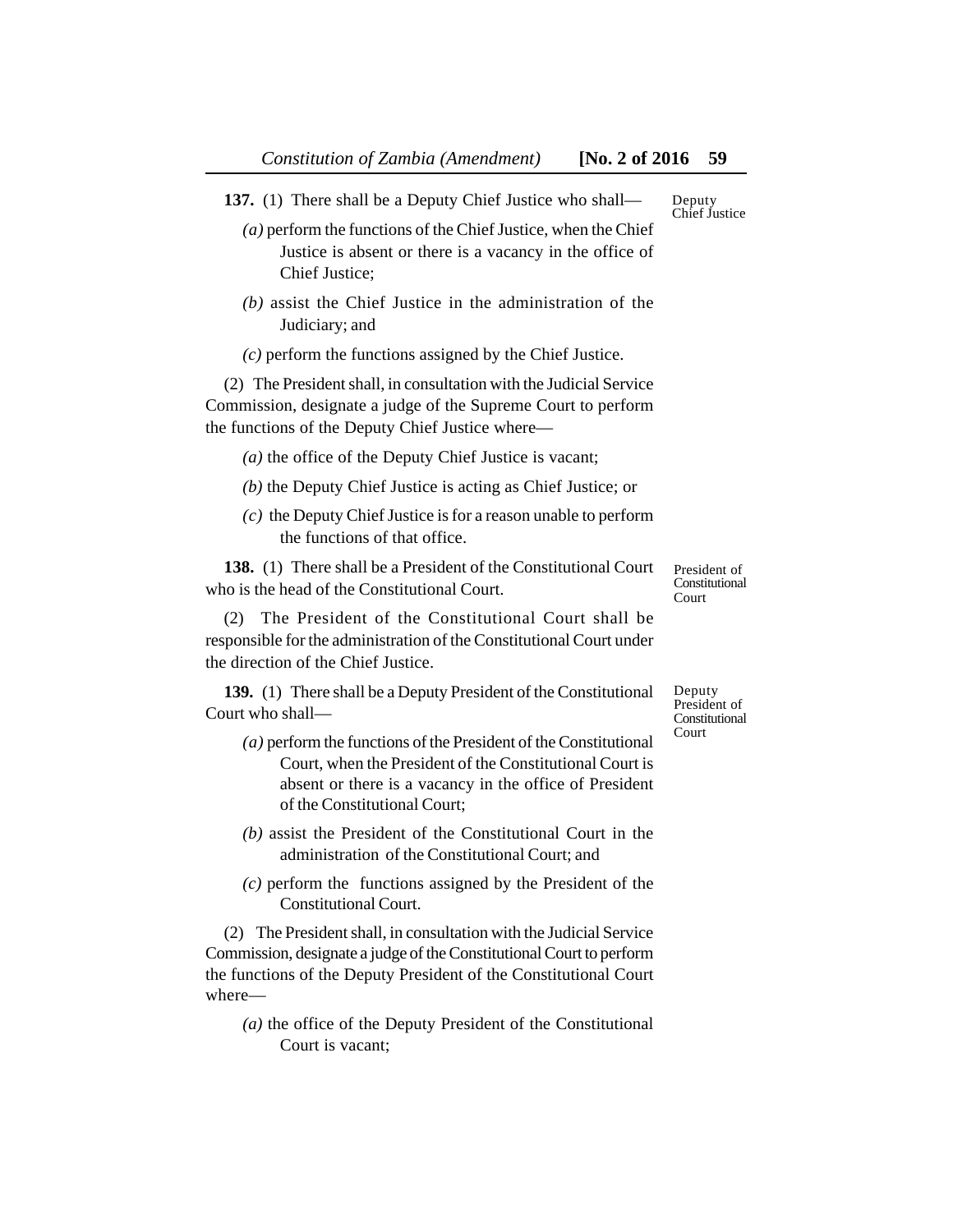- *(b)* the Deputy President of the Constitutional Court is acting as President of the Constitutional Court; or
- *(c)* the Deputy President of the Constitutional Court is for a reason unable to perform the functions of that office.

Appointment of judges

**140.** The President shall, on the recommendation of the Judicial Service Commission and subject to ratification by the National Assembly, appoint the—

- *(a)* Chief Justice;
- *(b)* Deputy Chief Justice;

*(c)* President of the Constitutional Court;

- *(d)* Deputy President of the Constitutional Court; and
- *(e)* other judges.

Qualification for appointment as judge

**141.** (1) A person qualifies for appointment as a judge if that person is of proven integrity and has been a legal practitioner, in the case of the—

- *(a)* Supreme Court, for at least fifteen years;
- *(b)* Constitutional Court, for at least fifteen years and has specialised training or experience in human rights or constitutional law;
- *(c)* Court of Appeal, for at least twelve years; or
- *(d)* High Court, for at least ten years.

(2) A person appointed as judge to a specialised court shall have the relevant expertise, as prescribed.

**142.** (1) A judge shall retire from office on attaining the age of seventy years.

(2) A judge may retire, with full benefits, on attaining the age of sixty-five years.

(3) The Chief Justice and President of the Constitutional Court shall hold office for not more than ten years and may, thereafter, continue as a judge of the Supreme Court or Constitutional Court, subject to clause (1).

(4) A judge who has retired is not eligible for appointment as a judge.

Tenure of office of judge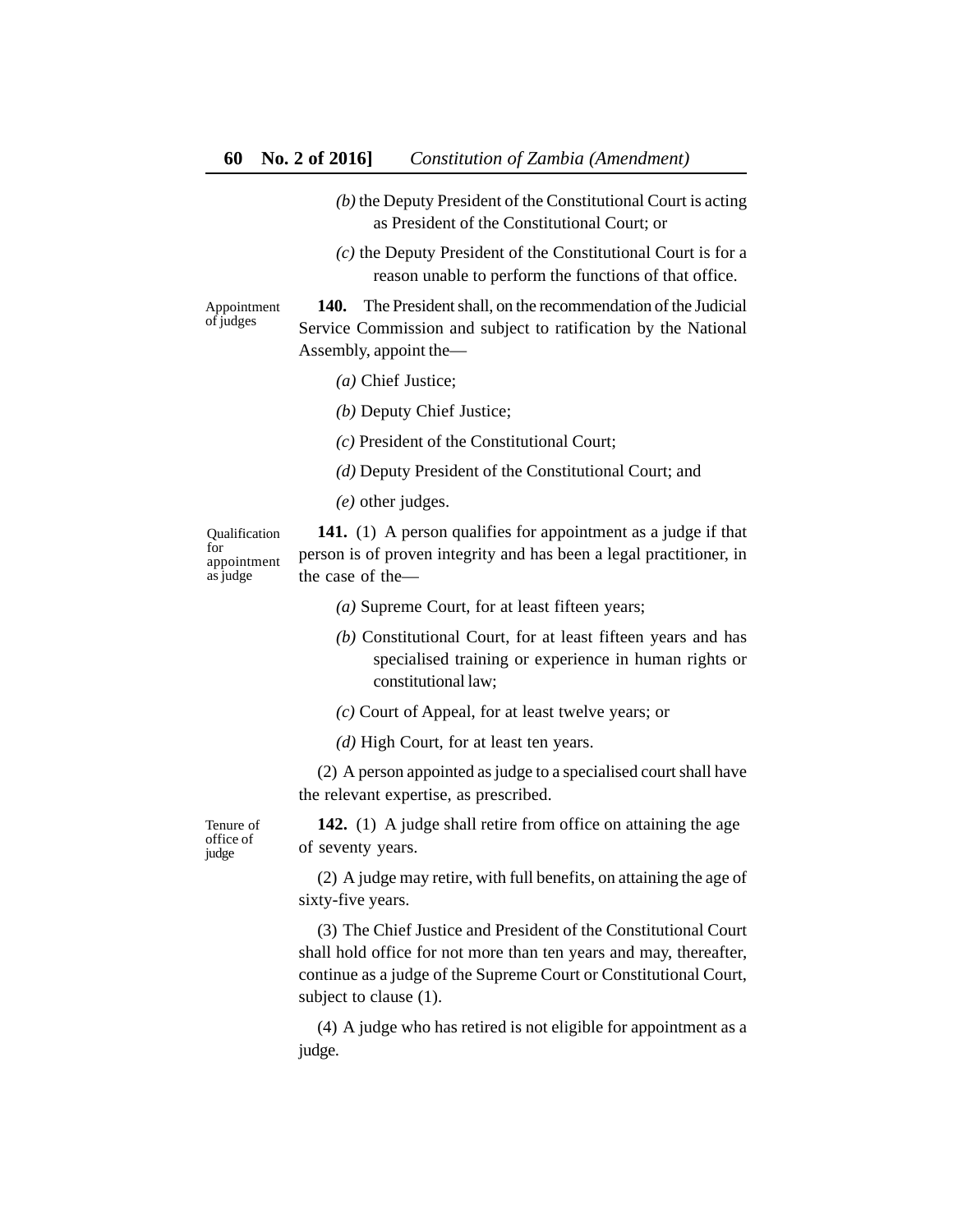(5) A judge may resign from the office of judge by notice, in writing, to the President.

(6) Where a judge is appointed or assigned to an office, which is not an office in the judiciary and that judge wishes to take up the appointment, the judge shall resign from the office of judge.

**143.** A judge shall be removed from office on the following grounds:

- *(a)* a mental or physical disability that makes the judge incapable of performing judicial functions;
- *(b)* incompetence;
- *(c)* gross misconduct; or

*(d)* bankruptcy.

**144.** (1) The removal of a judge may be initiated by the Judicial Complaints Commission or by a complaint made to the Judicial Complaints Commission, based on the grounds specified in Article 143.

(2) The Judicial Complaints Commission shall, where it decides that a *prima facie* case has been established against a judge, submit a report to the President.

(3) The President shall, within seven days from the date of receiving the report, submitted in accordance with clause (2), suspend the judge from office and inform the Judicial Complaints Commission of the suspension.

(4) The Judicial Complaints Commission shall, within thirty days of the judge being suspended from office, in accordance with clause  $(3)$ —

- *(a)* hear the matter against the judge on the grounds specified in Article 143 *(b), (c)* and *(d)*; or
- *(b)* constitute a medical board, in consultation with the body responsible for regulating health practitioners, to inquire into the matter against the judge based on the ground specified in Article 143*(a).*

Removal of judge from office

Procedure for removal of judge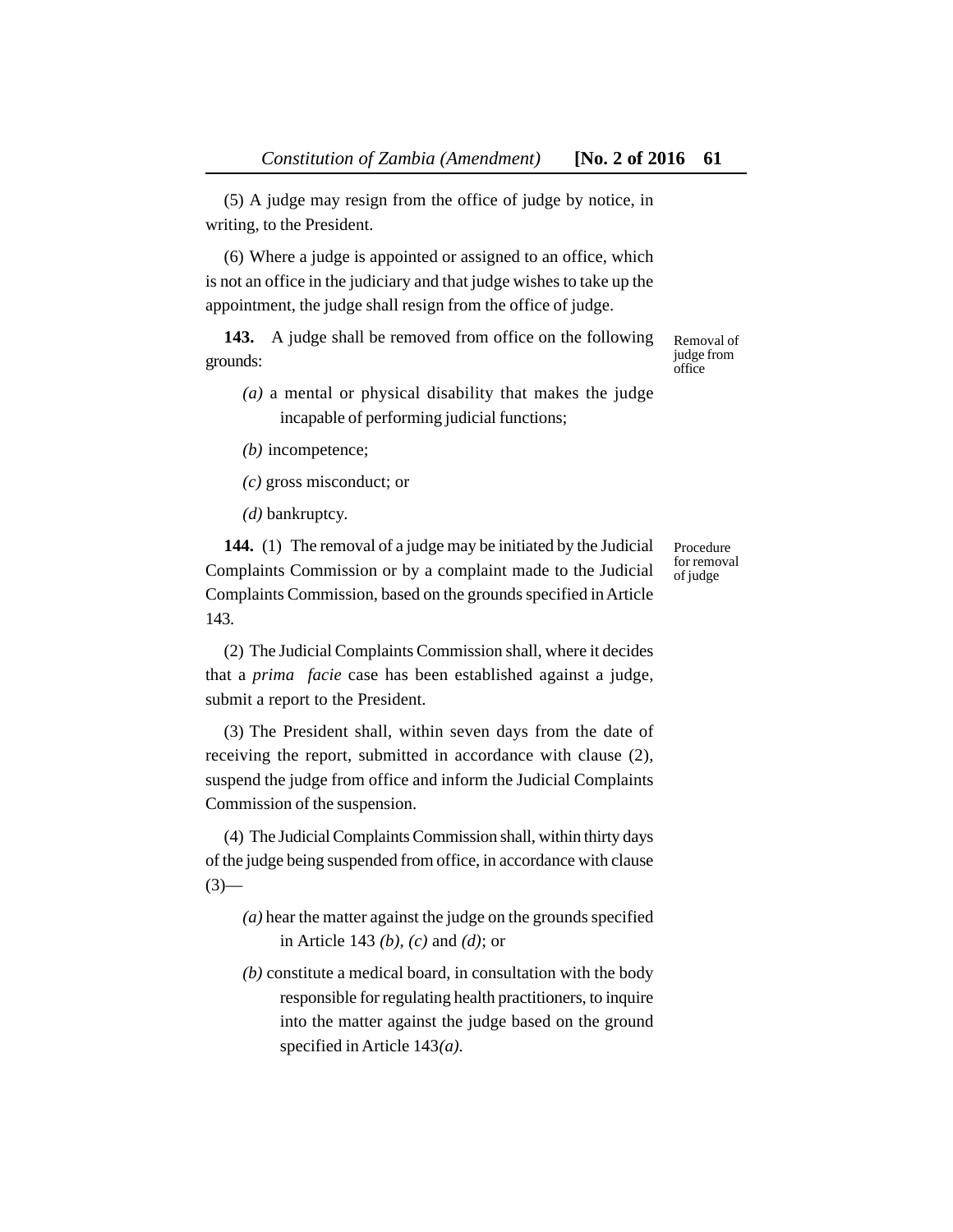(5) Where the Judicial Complaints Commission decides that an allegation based on a ground specified in Article 143*(b), (c)* and *(d)* is—

- *(a)* not substantiated, the Judicial Complaints Commission shall recommend, to the President, the revocation of the judge's suspension and the President shall immediately revoke the suspension; or
- *(b)* substantiated, the Judicial Complaints Commission shall recommend, to the President, the removal of the judge from office and the President shall immediately remove the judge from office.

(6) The proceedings under clause (4) *(a)* shall be held in camera and the judge is entitled to appear, be heard and be represented by a legal practitioner or other person chosen by the judge.

(7) The medical board, constituted in accordance with clause (4) *(b),* shall consist of not less than three registered health practitioners.

(8) The medical board shall, within thirty days of being constituted, examine the judge and report to the Judicial Complaints Commission on the judge's capacity to perform the judicial functions.

(9) Where the medical board recommends to the Judicial Complaints Commission that the judge is—

- *(a)* physically or mentally capable of performing the judicial functions, the Judicial Complaints Commission shall recommend to the President the revocation of the judge's suspension and the President shall immediately revoke the suspension; or
- *(b)* not physically or mentally capable of performing the judicial functions, the Judicial Complaints Commission shall recommend to the President the removal of the judge from office and the President shall immediately remove the judge from office.

(10) A judge who refuses to submit to an examination, in accordance with clause (8), shall immediately be removed from office by the President.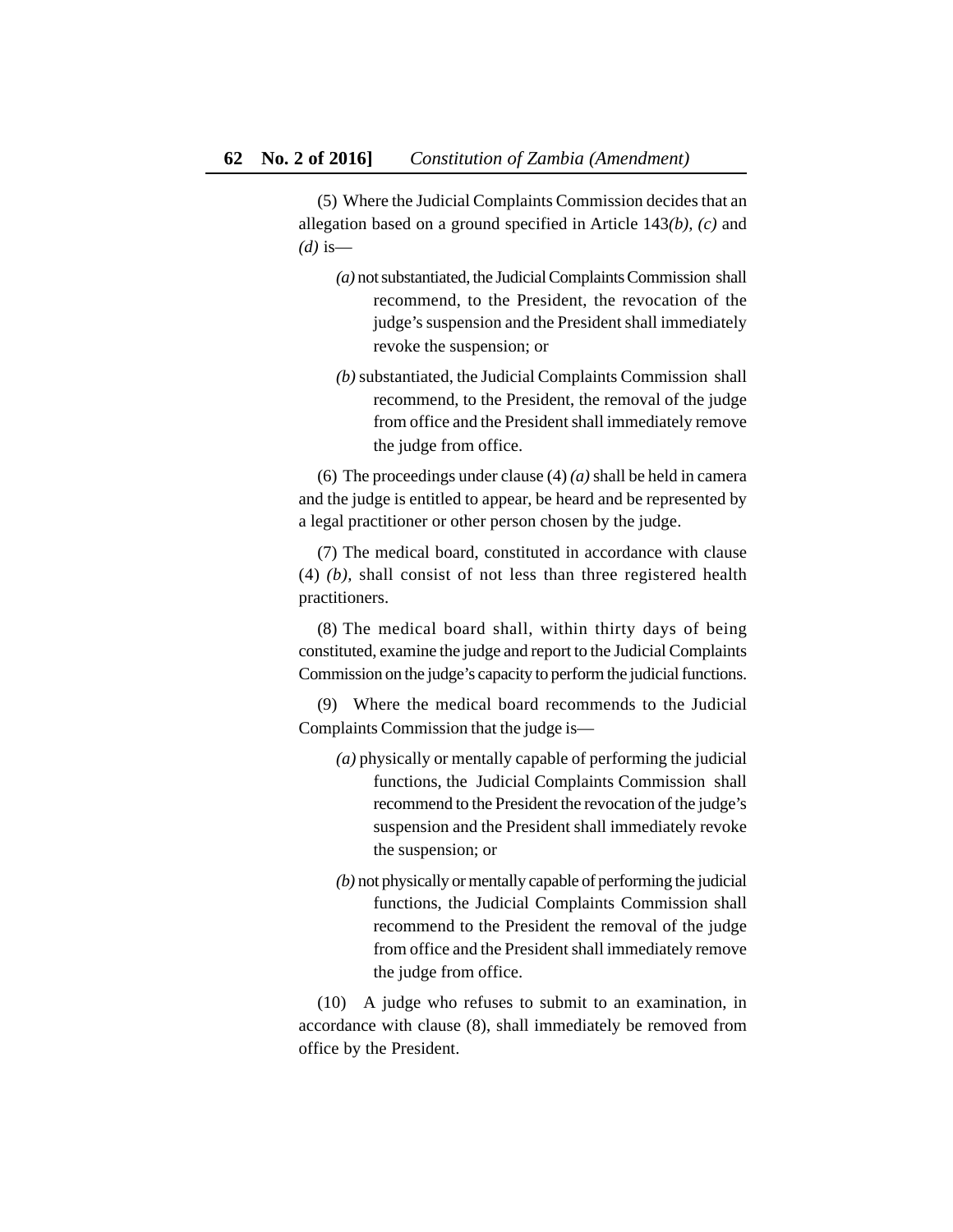# **Judicial Officers and Chief Administrator**

**145.** (1) The Judicial Service Commission shall appoint judicial officers, as prescribed.

(2) The qualification for appointment as judicial officer shall be prescribed.

(3) A judicial officer shall retire on attaining the age of sixtyfive years.

(4) A judicial officer may retire, with full benefits, on attaining the age of fifty-five years.

**146.** (1) There shall be a Chief Administrator for the Judiciary who shall be appointed by the Judicial Service Commission.

Chief Administrator of Judiciary

System of devolved governance

Appointment and retirement of judicial officers

(2) The functions and qualifications of the Chief Administrator for the Judiciary shall be prescribed.

### PART IX

GENERAL PRINCIPLES OF DEVOLVED GOVERNANCE

#### **System of Devolved Governance**

**147.** (1) The management and administration of the political, social, legal and economic affairs of the State shall be devolved from the national government level to the local government level.

(2) The concurrent and exclusive functions of the national, provincial and local government levels are as listed in the Annex and as prescribed.

(3) The different levels of government shall observe and adhere to the following principles:

- *(a)* good governance, through democratic, effective and coherent governance systems and institutions;
- *(b)* respect for the constitutional jurisdiction of each level of government;
- *(c)* autonomy of the sub-structures; and
- *(d)* equitable distribution and application of national resources to the sub-structures.

**148.** (1) Local governance shall be undertaken through substructures.

(2) The Government shall provide adequate resources for the performance of the functions of the sub-structures.

Substructures of local government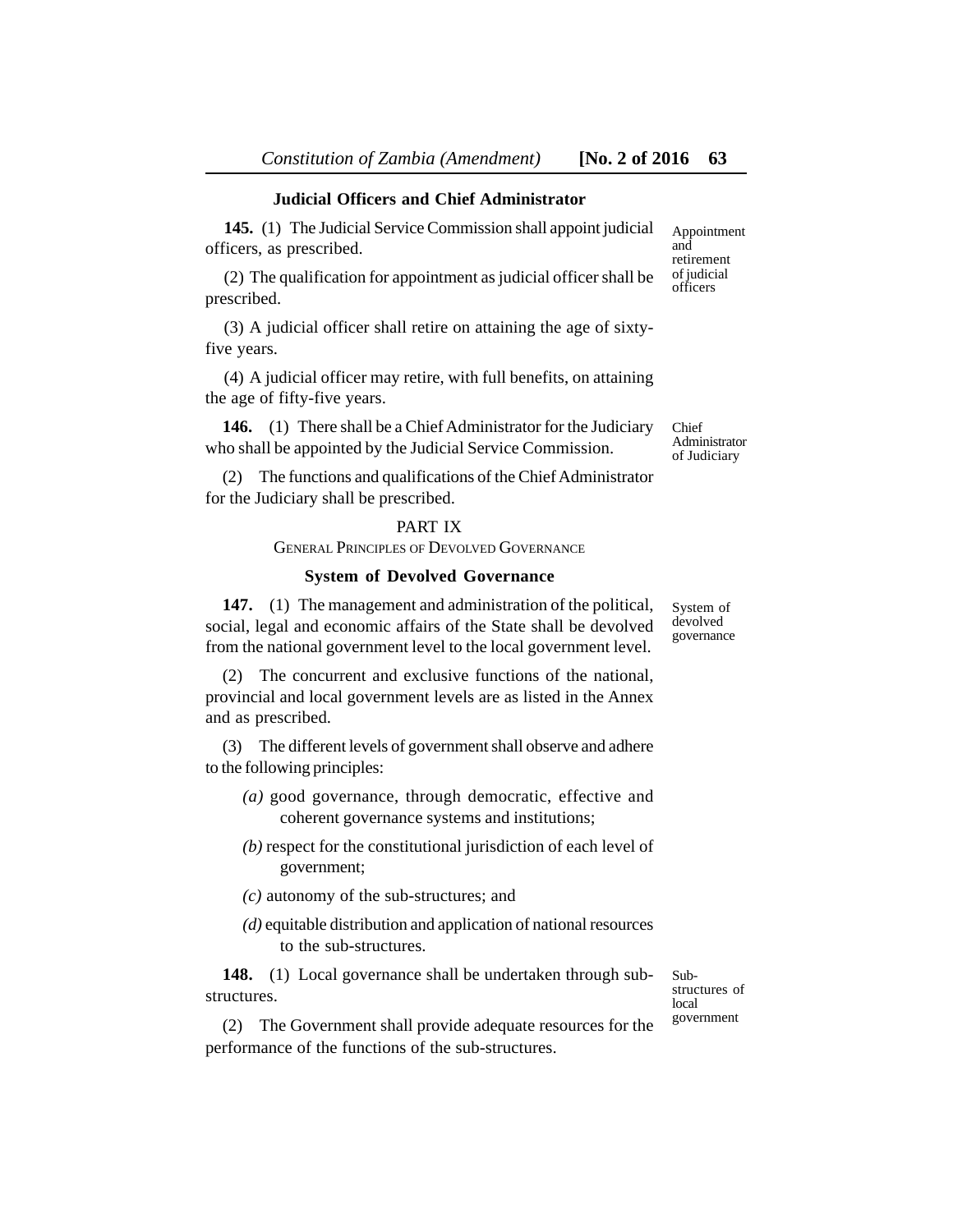# PART X

PROVINCES, DISTRICTS, WARDS AND PROVINCIAL ADMINISTRATION

#### **Provinces, Districts and Wards**

Provinces, districts and wards

**149.** (1) The President may, subject to the approval of the National Assembly, create or divide a Province or merge two or more Provinces, as prescribed.

(2) A Province shall consist of such number of districts, as prescribed.

(3) A district shall consist of such number of wards, as prescribed.

(4) A Province, district and ward shall be delimited, as prescribed.

(5) Without prejudice to clause (1), sixty percent or more of the registered voters in a Province may petition the President to—

*(a)* merge a Province with another Province; or

*(b)* divide a Province into two or more Provinces.

(6) Where the President receives a petition under clause (5), and after due inquiry, the President may, by statutory order, declare the merger of the Province with another Province or the division of the Province into two or more Provinces, subject to ratification by the National Assembly.

(7) Where the National Assembly ratifies the establishment of a new Province under this Article, the Electoral Commission shall delineate the boundaries of the Province created.

#### **Provincial Administration**

**150.** (1) There shall be established for each Province an administrative secretariat, which shall consist of— Provincial administration

*(a)* a Provincial Minister;

*(b)* a provincial Permanent Secretary; and

*(c)* other staff, as prescribed.

(2) The provincial secretariat shall have overall responsibility of the Province and perform other functions as prescribed.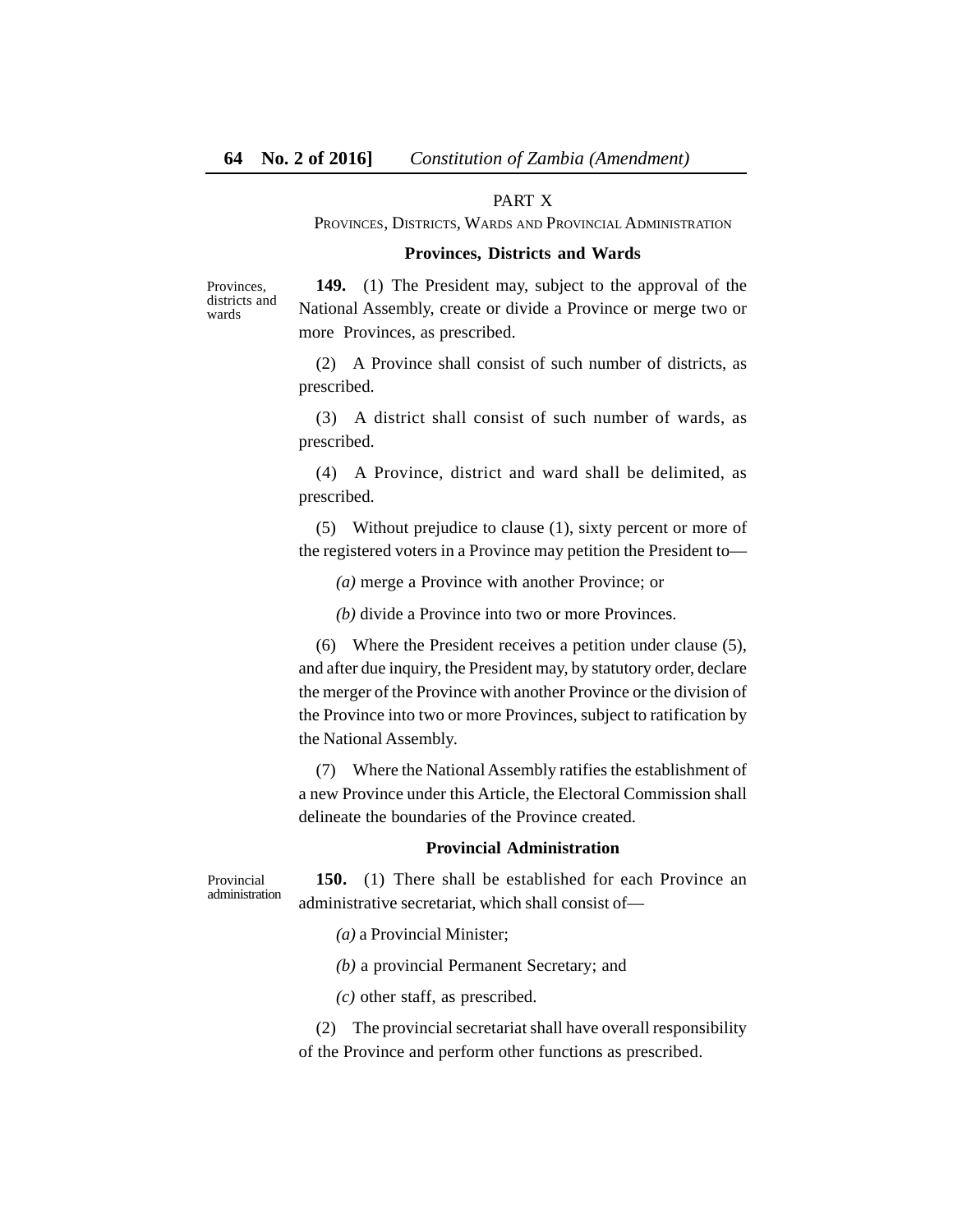#### PART XI

#### LOCAL GOVERNMENT

#### **System of Local Government**

**151.** (1) There is established a local government system where—

System of local government

- *(a)* functions, responsibilities and resources from the national Government and provincial administration are transferred to the local authorities in a co-ordinated manner;
- *(b)* the people's participation in democratic governance is promoted;
- *(c)* co-operative governance with the national Government, provincial administration and local authorities is promoted to support and enhance the developmental role of local government;
- *(d)* the capacity of local authorities to initiate, plan, manage and execute policies in respect of matters that affect the people within their respective districts is enhanced;
- *(e)* social, spatial, financial and economic planning, at the district level, is developed, prioritised and promoted;
- *(f)* a sound financial base is established for each local authority with reliable and predictable sources of revenue;
- *(g)* the performance of persons employed by the national Government and provincial administration to provide services in the sub-structures is overseen by local authorities;
- *(h)* the provision of Government services is monitored and projects are implemented in sub-structures;
- *(i)* accountability of local authorities is ensured; and
- *(j)* the right of local authorities to manage their affairs and to form partnerships, networks and associations to assist in the management of their respective districts and further their development is recognised.
- (2) The local government system shall—
	- *(a)* be based on democratically elected councils;
	- *(b)* promote democratic and accountable exercise of power;
	- *(c)* foster national unity;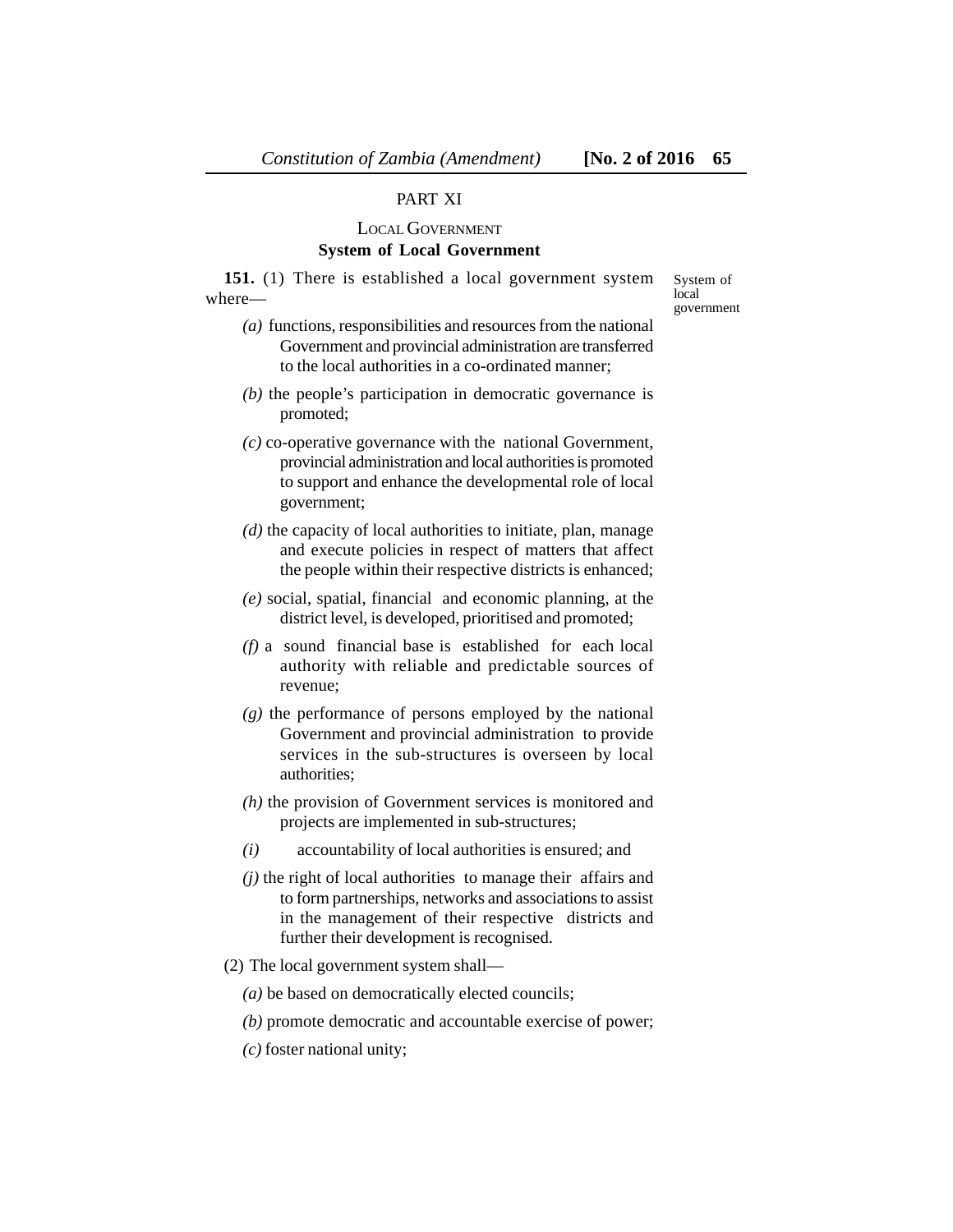- *(d)* ensure that services are provided to sub-structures in an equitable and sustainable manner;
- *(e)* promote social and economic development;
- *(f )* promote a clean, safe and healthy environment; and
- *(g)* encourage the involvement of communities and community organisations in matters of local government.

Local authorities **152.** (1) A local authority shall—

*(a)* administer the district;

- *(b)* oversee programmes and projects in the district;
- *(c)* make by-laws; and

*(d)* perform other prescribed functions.

 (2)The national Government and the provincial administration shall not interfere with or compromise a local authority's ability or right to perform its functions.

(3) There shall be a council for each local authority.

(4) There shall be a Town Clerk or Council Secretary for each local authority and other staff of the local authority, as prescribed.

Election of councillors, composition of councils and tenure

**153.** (1) A councillor shall be elected in accordance with Article 47(3) by registered voters resident within the district.

(2)A council shall consist of the following councillors—

- *(a)* persons elected in accordance with clause (1);
- *(b)* a mayor or council chairperson elected in accordance with Article 154; and
- *(c)* not more than three chiefs representing chiefs in the district, elected by the chiefs in the district.

(3) The system of electing chiefs specified in clause (2) (b) shall be prescribed.

 (4)A person qualifies to be elected as a councillor, excluding councillors specified under clause (2) *(b)*, if that person—

- *(a)* is not a Member of Parliament;
- *(b)* is not less than nineteen years of age;
- *(c)* has obtained, as a minimum academic qualification, a grade twelve certificate or its equivalent;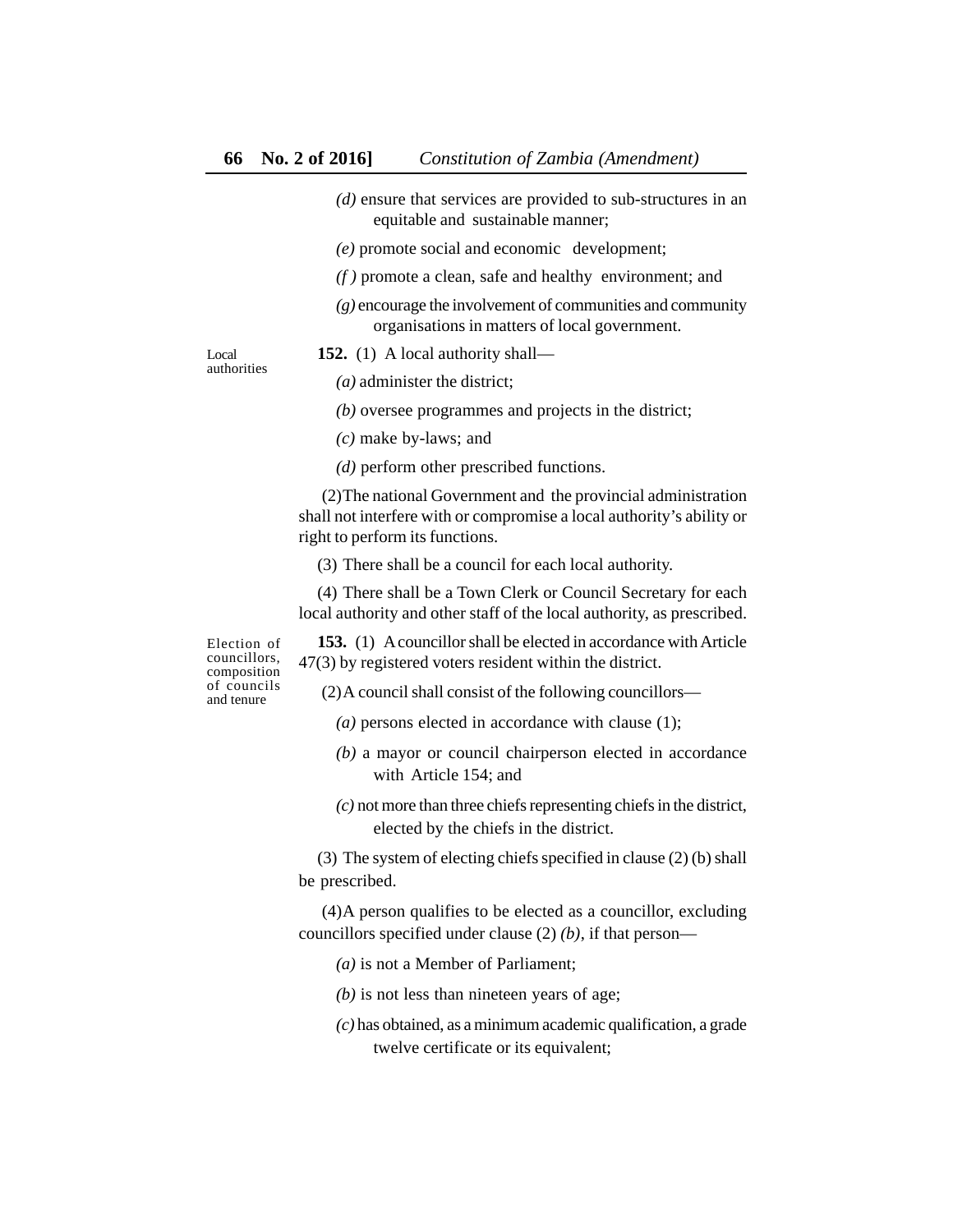- *(d)* is a citizen or a holder of a resident permit, resident in the district; and
- *(e)* has a certificate of clearance showing the payment of council taxes, where applicable.

(5) A council may invite a person, whose presence is in its opinion desirable, to attend and to participate in the deliberations of the council but that person shall have no vote.

(6) The term of a council shall be five years commencing from the date the councillors are sworn into office after a general election and ending on the date Parliament is dissolved.

**154.** (1) There shall be a mayor and deputy mayor or council chairperson and deputy council chairperson for every council, as prescribed.

- (2) A mayor and council chairperson shall be elected—
	- *(a)* directly, in accordance with Article 47 (3) during elections for councillors, as prescribed; and
	- *(b)* for a term of five years and may be re-elected for one further term of five years.

 (3)A deputy mayor and a deputy council chairperson shall be elected by the councillors from amongst themselves.

**155.** A councillor shall act in a manner that is consistent with a councillor's civic duties and responsibilities, as prescribed.

**156.** Councillors shall be collectively and individually accountable to the national Government and residents in their wards and districts, for the performance of their functions.

**157.** (1) A councillor shall vacate office on dissolution of a council.

(2) The office of councillor becomes vacant if—

*(a)* the councillor ceases to be a resident of the district;

- *(b)* the councillor resigns by one month's notice, in writing, to the mayor or council chairperson;
- *(c)* the councillor becomes disqualified for election under Article 153;
- *(d)* the result of an election for that councillor is nullified by a local government elections tribunal established in accordance with Article 159;

Mayor, deputy mayor, council chairperson and deputy council chairperson

Conduct of councillor

Accountability of councillors

Vacation of office of councillor and vacancies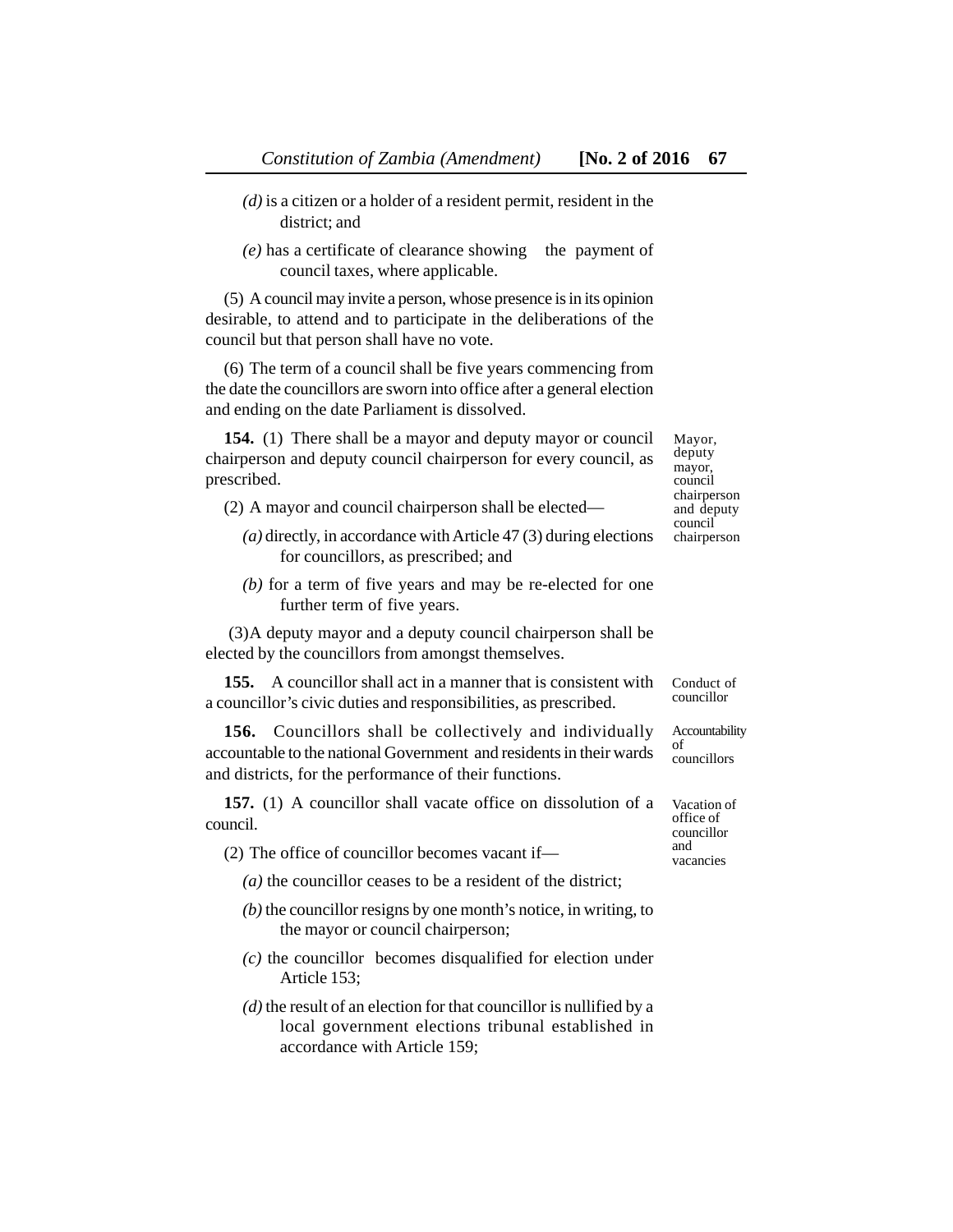- *(e)* the councillor acts contrary to the code of ethics provided for in Article 155;
- *(f)* the councillor has a mental or physical disability that makes the councillor incapable of performing the functions of councillor; or

 *(g)* the councillor dies.

(3) Where a councillor resigns in accordance with clause (2) *(b), (c), (d)* and *(e)* the councillor shall not be eligible for re-election as councillor for the duration of the term of that council.

**158.** (1) Where a vacancy occurs in the office of mayor, council chairperson or councillor—

> *(a)* the Town Clerk or Council Secretary of the local authority shall, within seven days of the occurrence of the vacancy, inform the Electoral Commission, in writing, of the vacancy; and

> *(b)* a by-election shall be held in accordance with Article 57.

 (2) If a person is elected to the office of mayor, council chairperson or councillor in a by-election, that mayor, council chairperson or councillor shall serve for the unexpired term of the council and be deemed—

- *(a)* to have served a full term as mayor, council chairperson or councillor if, at the date on which the councillor assumed office, at least three years remain before the date of the next general election; or
- *(b)* not to have served a term of office as mayor, council chairperson or councillor, if, at the date on which the councillor assumed office, less than three years remain before the date of the next general election.

**159.** (1) The Chief Justice shall establish such number of *ad hoc* local government elections tribunals as are necessary to hear whether—

*(a)* a person has been validly elected as a councillor; or

*(b)* the office of a councillor has become vacant.

(2) A local government elections tribunal shall be presided over by a magistrate of competent jurisdiction sitting with two legal practitioners appointed by the Chief Justice.

By-election for council

Local government elections tribunals and petitions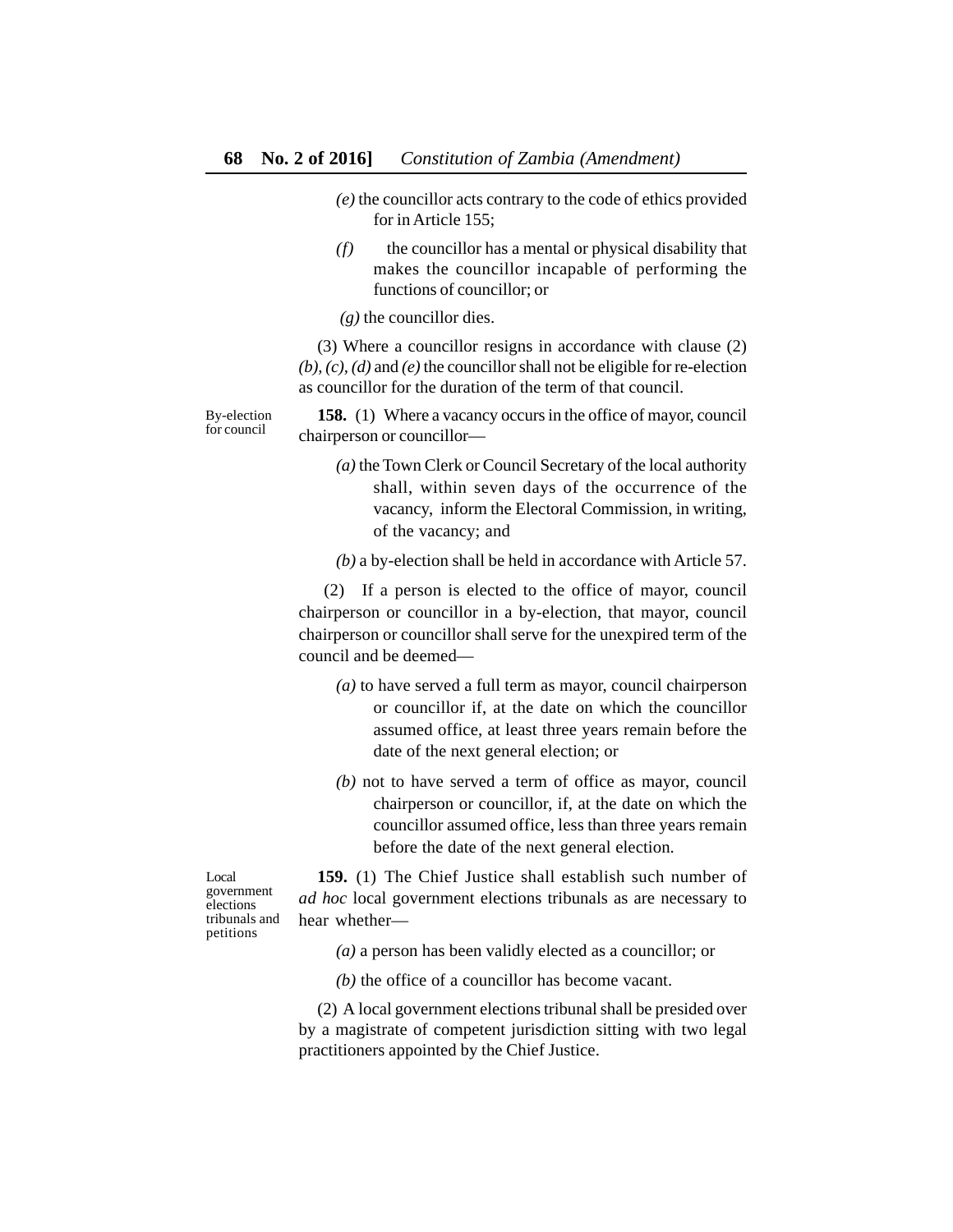(3) A person may file an election petition with a local government elections tribunal to challenge the election of a councillor.

(4) An election petition shall be heard within thirty days of the filing of the petition.

(5) A person may appeal a decision of a local government elections tribunal to the Constitutional Court.

(6) A councillor whose election is petitioned shall hold the seat in the council pending the determination of the election petition.

(7) The Chief Justice shall make rules for the functions, composition, appointment of members, tenure of office of members, procedures and jurisdiction of a local government elections tribunal.

 **160.** A person who obtains a judgment against a local authority may enforce the judgment against the local authority after one year from the date of the delivery of the judgment.

161. A local authority is competent to levy, impose, recover and retain local taxes, as prescribed.

**162.** (1) There is established the Constituency Development Fund.

(2) The appropriation of monies to the Constituency Development Fund and the management, disbursement, utilisation and accountability of the Constituency Development Fund shall be prescribed.

**163.** (1) There is established the Local Government Equalisation Fund.

(2) Parliament shall annually appropriate monies to the Local Government Equalisation Fund which shall be disbursed by the Ministry responsible for finance to local authorities.

 (3)The Government may provide additional funds and grants to a local authority, as prescribed.

|  | <b>164.</b> The following shall be prescribed: |  |
|--|------------------------------------------------|--|
|--|------------------------------------------------|--|

*(a)* regulation of local authorities;

*(b)* sub-structures and their relationships;

*(c)* financial control and accountability of a local authority;

*(d)* raising of loans, grants and other financial instruments by local authorities;

Enforcement of judgment against local authority

Revenue of local authorities

**Constituency** Development Fund

Local Government Equalisation Fund and funds for local authorities

Legislation on local authorities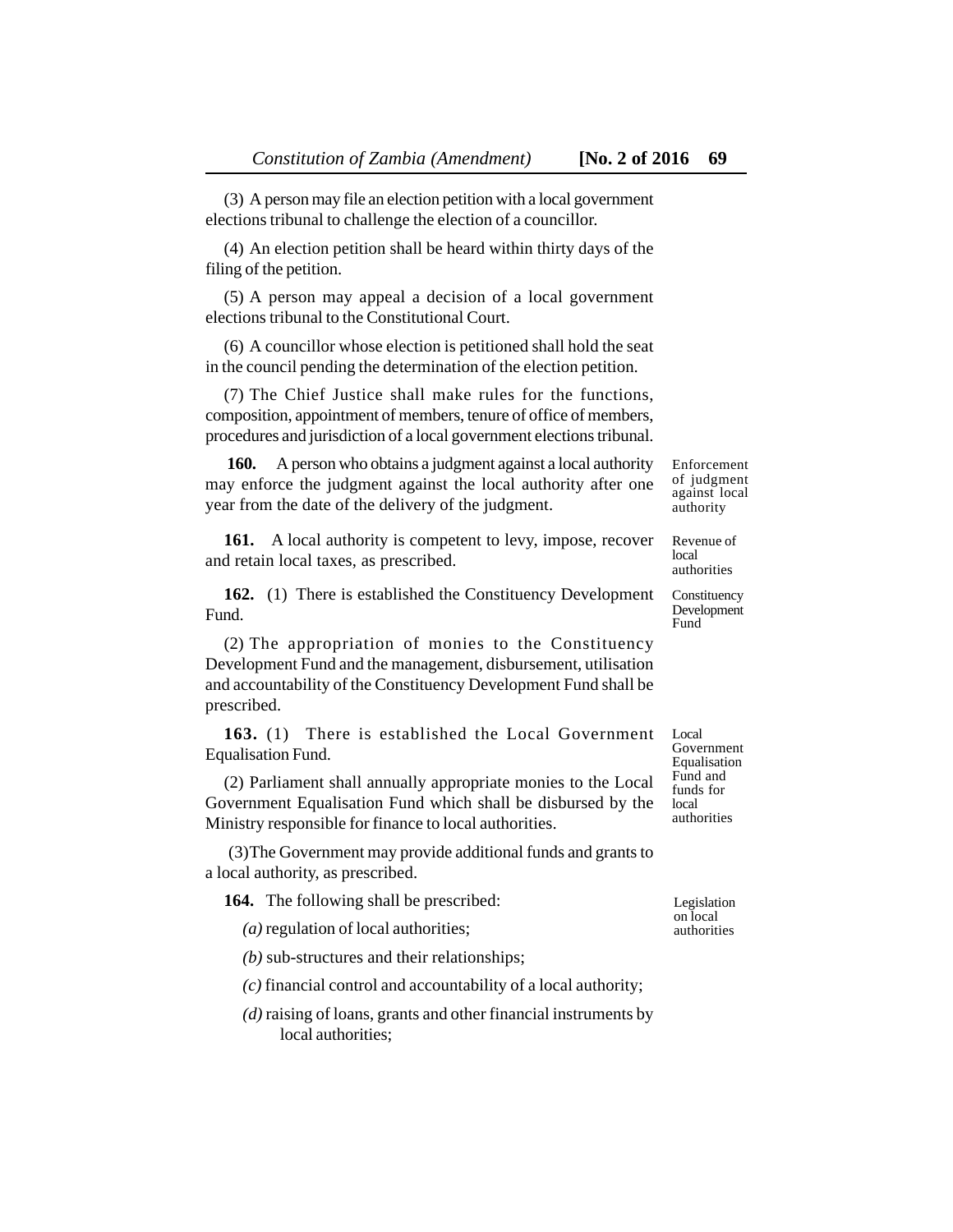*(e)* election of councillors; and

*(f)* the effective implementation of this Part.

#### PART XII

#### CHIEFTAINCY AND HOUSE OF CHIEFS

**165.** (1) The institution of chieftaincy and traditional institutions are guaranteed and shall exist in accordance with the culture, customs and traditions of the people to whom they apply. (2) Parliament shall not enact legislation which— Institution of

- *(a)* confers on a person or authority the right to recognise or withdraw the recognition of a chief; or
- *(b)* derogates from the honour and dignity of the institution of chieftaincy.

Status of institution of chieftaincy

**166.** The institution of chieftaincy—

**167.** A chief—

*(a)* is a corporation sole with perpetual succession and capacity to sue and be sued; and

*(b)* has capacity to hold property in trust for its subjects.

#### Rights and privileges of chiefs

*(a)* may own property in a personal capacity; and

- *(b)* shall enjoy privileges and benefits—
	- (i) bestowed on the office of chief by or under culture, custom and tradition; and
	- (ii) attached to the office of chief, as prescribed.

**168.** (1) Subject to clause (2), a chief may seek and hold a public office.

(2) A chief who seeks to hold office in a political party or election or appointment to a State office, except that of councillor, shall abdicate the chief's throne.

 (3) The role of a chief in the management, control and sharing of natural and other resources in the Chiefdom shall be prescribed.

House of Chiefs and function

**169.** (1) There is established a House of Chiefs.

(2) The House of Chiefs shall consist of five chiefs from each province, elected by the chiefs in a Province, as prescribed.

**Participation** of chiefs in public affairs

chieftaincy and traditional institutions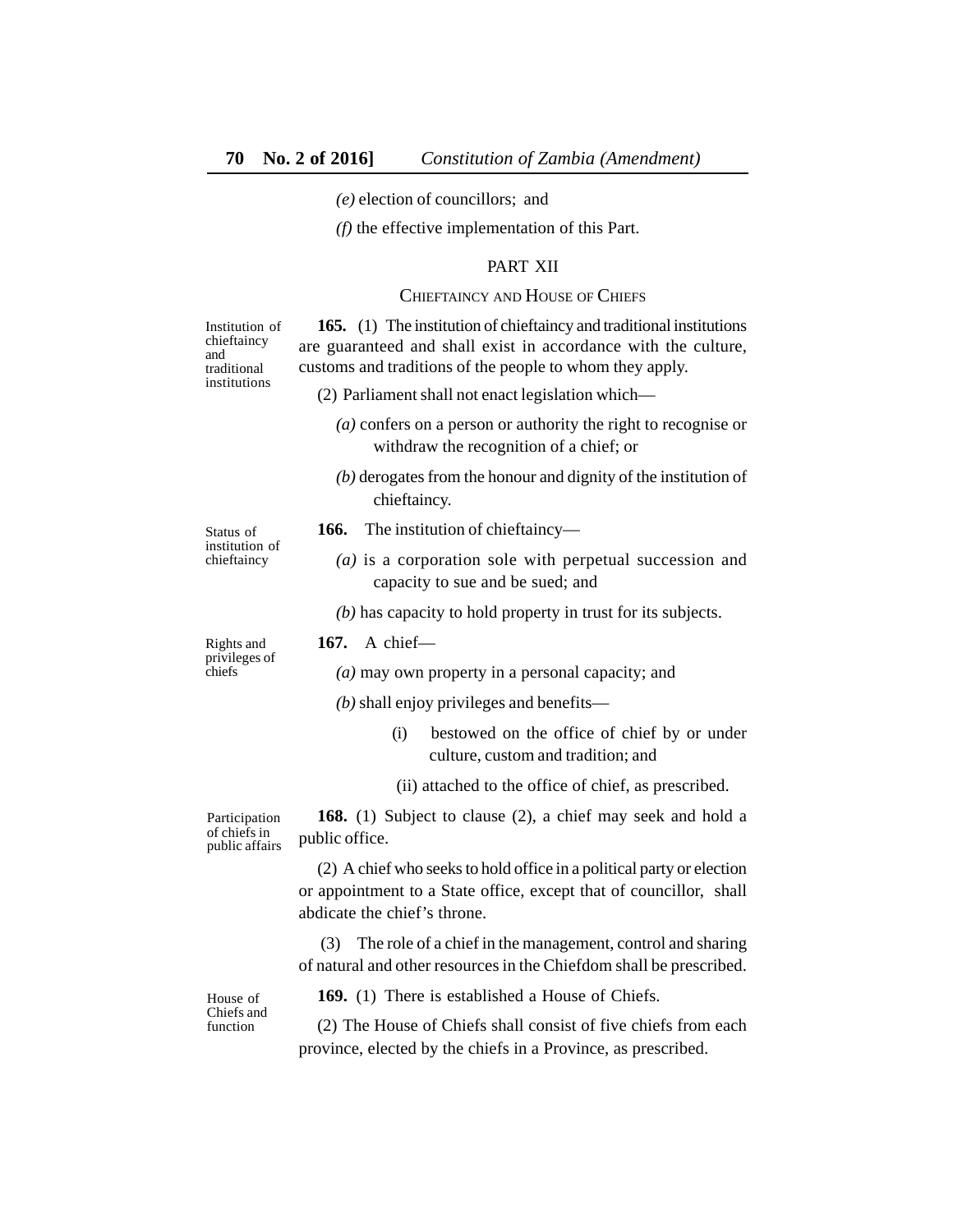(3) The members of the House of Chiefs shall annually elect a Chairperson and Vice-Chairperson of the House of Chiefs, from amongst themselves.

(4) Notwithstanding clause (3), the assumption of office as Chairperson and Vice-Chairperson of the House of Chiefs shall rotate annually amongst the chiefs from each province.

- (5) The functions of the House of Chiefs are to
	- *(a)* consider and discuss a Bill relating to custom or tradition referred to it by the President, before the Bill is introduced into the National Assembly;
	- *(b)* initiate, discuss and make recommendations to the National Assembly regarding socio-economic development in the Province;
	- *(c)* initiate, discuss and decide on matters relating to customary law and practice;
	- *(d)* initiate, discuss and make recommendations to a local authority regarding the welfare of communities in a local authority;
	- *(e)* make proposals on areas in customary law that require codification;
	- *(f)* advise the Government on traditional and customary matters; and

 *(g)* perform other functions as prescribed.

**170.** (1) A Member of the House of Chiefs—

Tenure of office and vacancy

- *(a)* shall hold office for a term of five years and is eligible for election for a further term of five years; and
- *(b)* may resign by one month's notice, in writing, to the Chairperson.

(2) The office of a member of the House of Chiefs becomes vacant if the Chief—

*(a)* dies;

- *(b)* ceases to be a chief;
- *(c)* resigns;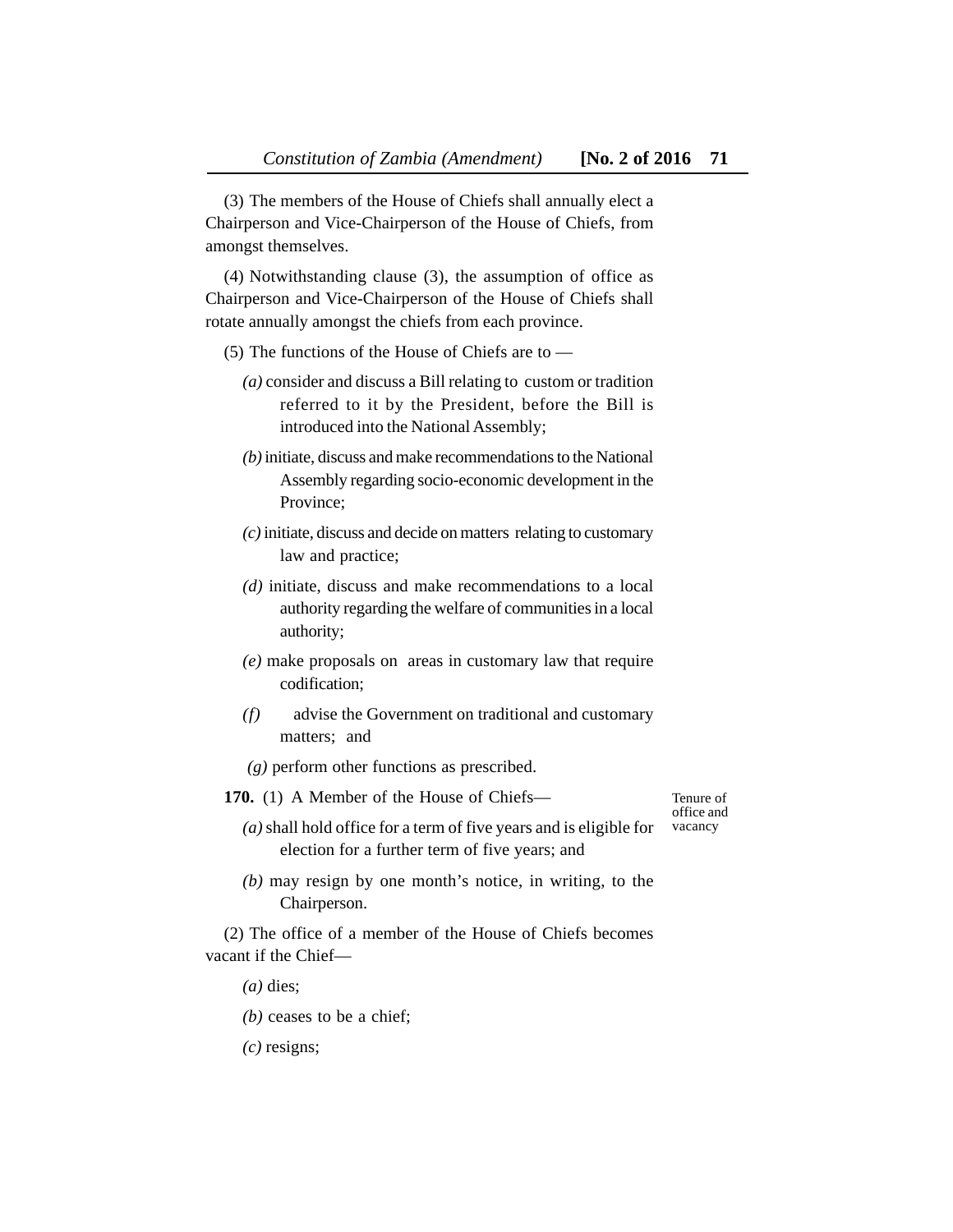- *(d)* is convicted of an offence;
- *(e)* is an undischarged bankrupt; or
- *(f)* has a mental or physical disability that makes the chief incapable of performing the functions of a member of the House of Chiefs.

Staff of House of Chiefs

**171.** (1) There shall be a Clerk of the House of Chiefs and other staff, as prescribed.

(2) The office of the Clerk of the House of Chiefs and other staff of the House of Chiefs are offices in the public service.

Legislation on House of Chiefs

- **172.** The following matters shall be prescribed—
	- *(a)* the procedures and processes of the House of Chiefs;
	- *(b)* the emoluments of the Clerk and other staff of the House of Chiefs;
	- *(c)* the application of the privileges and immunities of a Member of Parliament to a member of the House of Chiefs; and
	- *(d)* other matters necessary for the better carrying out of the purposes of this Part.

#### PART XIII

PUBLIC SERVICE

#### **Values and Principles**

**173.** (1) The guiding values and principles of the public service include the following—

- *(a)* maintenance and promotion of the highest standards of professional ethics and integrity;
- *(b)* promotion of efficient, effective and economic use of national resources;
- *(c)* effective, impartial, fair and equitable provision of public services;
- *(d)* encouragement of people to participate in the process of policy making;

*(e)* prompt, efficient and timely response to people's needs;

- *(f)* commitment to the implementation of public policy and programmes;
- *(g)* accountability for administrative acts;

Values and principles of public service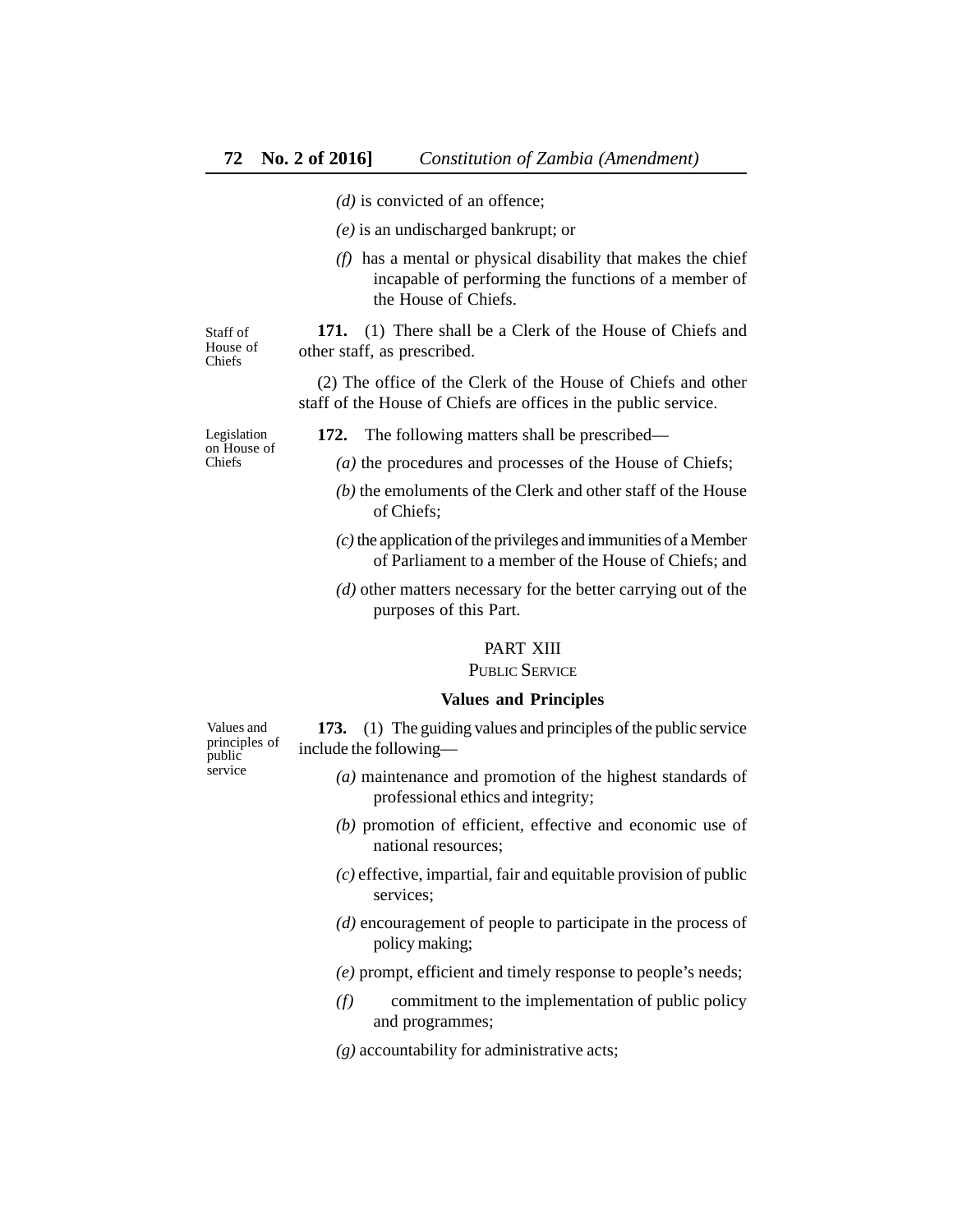- *(h)* proactively providing the public with timely, accessible and accurate information;
- *(i)* merit as the basis of appointment and promotion;
- *(j)* adequate and equal opportunities for appointments, training and advancement of members of both gender and members of all ethnic groups; and
- *(k)* representation of persons with disabilities in the composition of the public service at all levels.

(2) The values and principles specified in clause (1) apply to service—

*(a)* at national, provincial and local government levels; and

- *(b)* to all State organs and State institutions.
- (3) A public officer shall not be—
	- *(a)* victimised or discriminated against for having performed functions in good faith in accordance with this Constitution or other law; or
	- *(b)* removed from office, reduced in rank or otherwise punished without just cause and due process.

#### **Constituting Offices for Public Service**

**174.** (1) Subject to the recommendations of the relevant Service Commission, the power to constitute offices for the public service and to abolish those offices vests in the President.

offices for public service

Constituting

(2) The President shall not abolish an office in the public service while there is a substantive holder of the office.

(3) The President may, by statutory instrument, declare that an office constituted by the President shall not be an office in the public service.

(4) Appointment to an office declared by the President not to be an office in the public service shall be made by the President.

**175.** For the purposes of this Constitution, a person shall not be considered as holding an office in the public service by reason only that the person is in receipt of emoluments in respect of service under or for the Government.

Holding of office in public service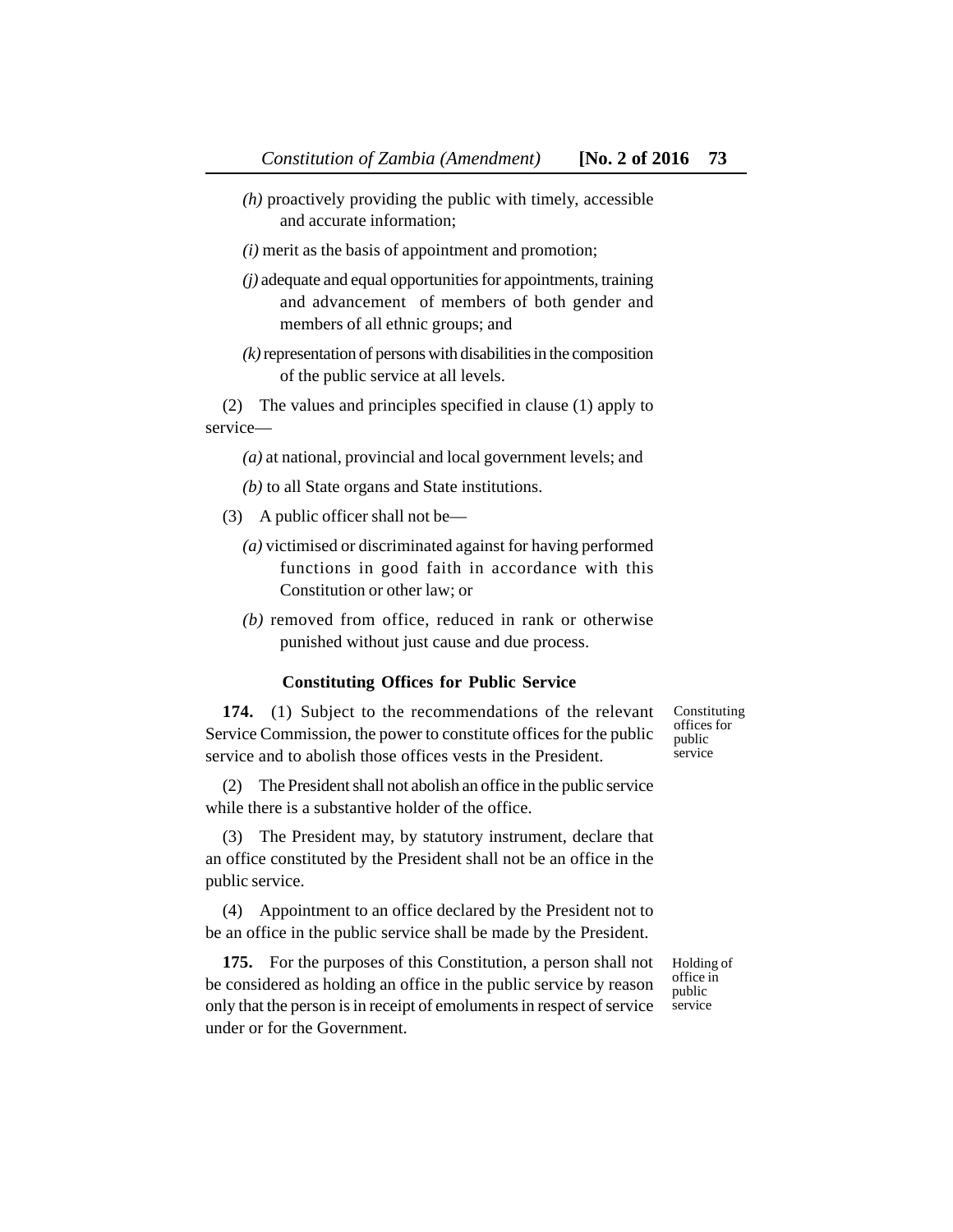#### **Constitutional Office Holders**

Secretary to Cabinet

**176.** (1) There shall be a Secretary to the Cabinet who shall be appointed by the President, in consultation with the Civil Service Commission, subject to ratification by the National Assembly.

- (2) The Secretary to the Cabinet shall—
	- *(a)* be chief advisor to the President on the management of the public service;
	- *(b)* be the head of the public service and responsible to the President for securing the general efficiency and effectiveness of the public service;
	- *(c)* ensure that public services are delivered to the public efficiently;
	- *(d)* in accordance with instructions of the President—
		- (i) arrange the affairs of Cabinet;
		- (ii) attend meetings of Cabinet;
		- (iii) cause to be written and kept minutes of meetings of Cabinet; and
		- (iv) convey decisions made by Cabinet to appropriate authorities;
	- *(e)* monitor the implementation of Government policies and Cabinet decisions; and

*(f)* perform other functions as prescribed.

(3) A person qualifies to be appointed as Secretary to the Cabinet if that person has or had at least ten years experience as a permanent secretary or equivalent rank.

(4) The term of office of the Secretary to the Cabinet shall be five years, subject to renewal for further terms.

(5) The Secretary to the Cabinet may resign from office by giving three months' notice, in writing, to the President.

Attorney-General

**177.** (1) There shall be an Attorney-General, who shall be appointed by the President, subject to ratification by the National Assembly.

(2) The Attorney-General shall not hold another public office.

(3) The Attorney-General shall be a person qualified to be appointed as a judge.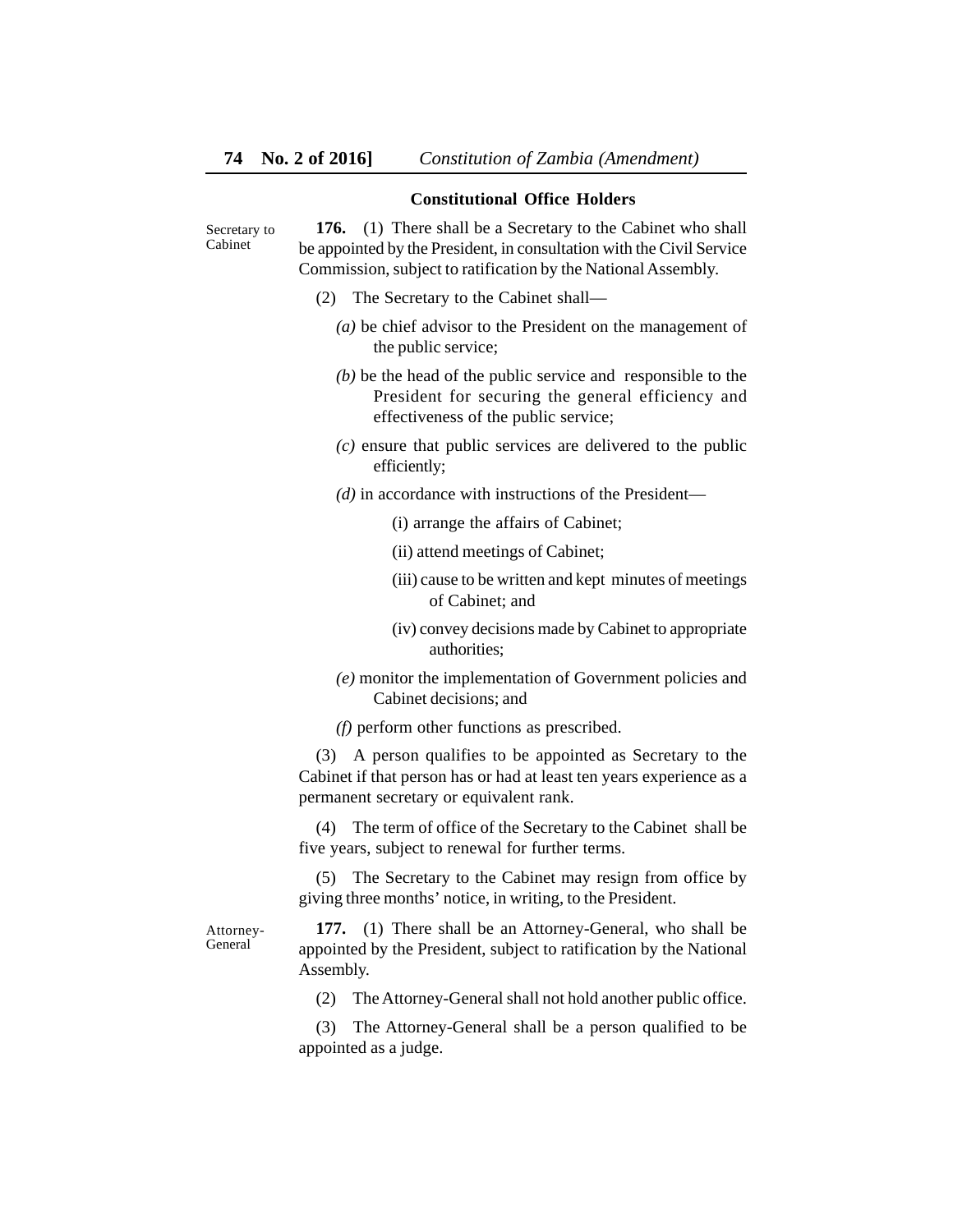(4) The Attorney-General shall not be subject to the direction or control of a person or an authority in the performance of the Attorney-General's functions.

(5) The Attorney-General is the chief legal adviser to the Government and shall—

- *(a)* be head of the Attorney-General's Chambers;
- *(b)* sign Government Bills to be presented to the National Assembly;
- *(c)* represent the Government in civil proceedings to which Government is a party;
- *(d)* give advice on an agreement, treaty or convention to which Government intends to become a party or in respect of which the Government has an interest before they are concluded, except where the National Assembly otherwise directs, and subject to conditions as prescribed; and

*(e)* perform other functions, as prescribed.

(6) The Attorney-General's Chambers shall be devolved to the Provinces and progressively to districts.

**178.** (1) The office of the Attorney-General becomes vacant if—

Vacancy in office of Attorney-General

- *(a)* the Attorney-General is removed from office by the President;
- *(b)* another person assumes the office of President;
- *(c)* the Attorney-General dies; or
- *(d)* the Attorney-General has a mental or physical disability that makes the Attorney-General incapable of performing the functions of that office.

(2) The Attorney-General may resign from office by giving three months' notice, in writing, to the President.

**179.** (1) There shall be a Solicitor-General who shall be appointed by the President, subject to ratification by the National Assembly. Solicitor-General

(2) A person qualifies for appointment as Solicitor-General if that person is qualified for appointment as a judge.

(3) The Solicitor-General shall not hold another public office.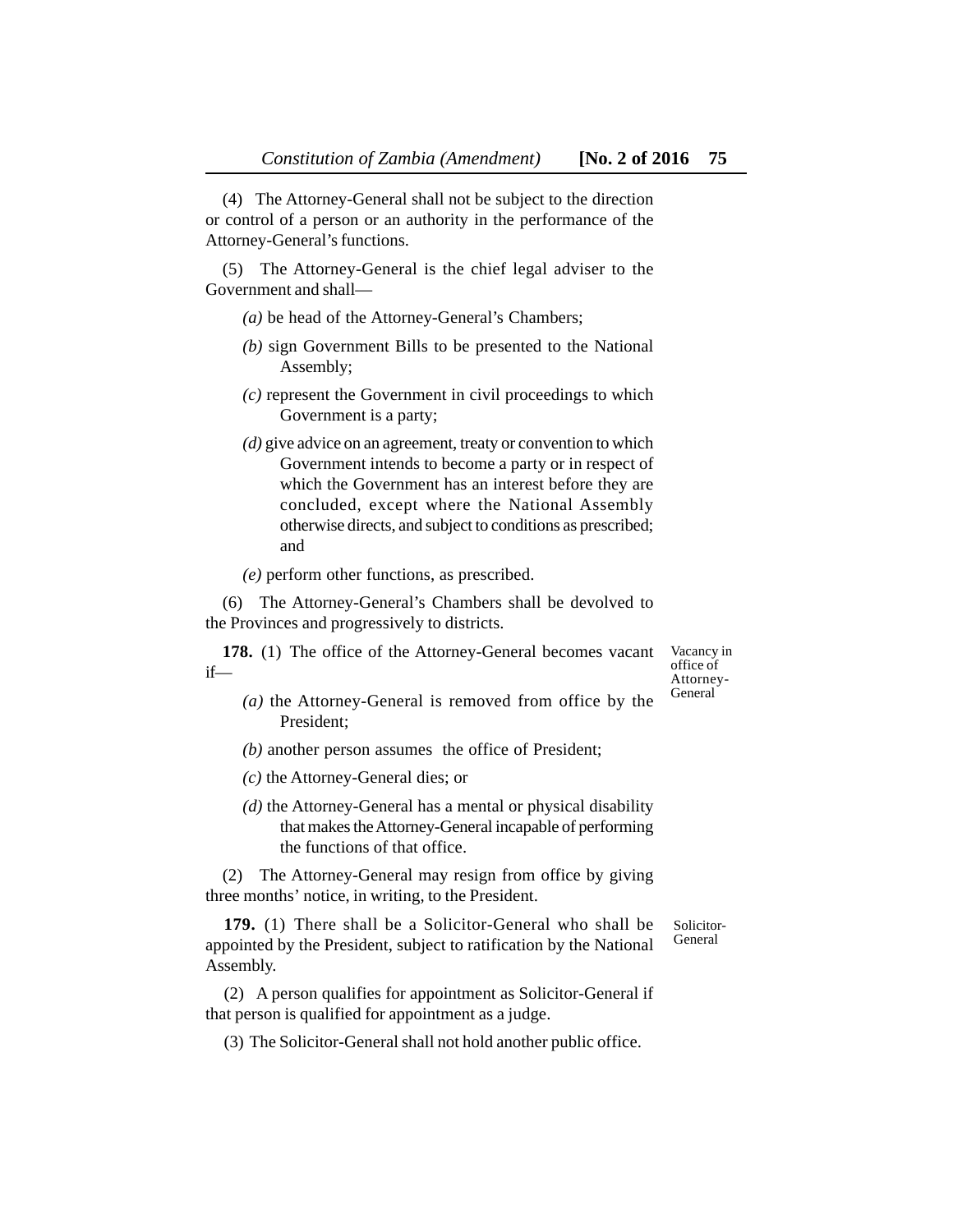- (4) The office of Solicitor-General becomes vacant if—
	- *(a)* the Solicitor-General is removed from office by the President;
	- *(b)* another person assumes the office of President;
	- *(c)* the Solicitor-General dies; or
	- *(d)* the Solicitor-General has a mental or physical disability that makes the Solicitor-General incapable of performing the functions of that office.

 (5) The Solicitor-General shall assist the Attorney-General in the performance of the Attorney- General's functions.

(6) A function conferred on the Attorney-General by this Constitution or other law shall be performed by the Solicitor-General when the Attorney-General is unable to act owing to illness or absence from office for a reason.

(7) The Solicitor-General may resign from office by giving three months' notice, in writing, to the President.

Director of Public Prosecutions

**180.** (1) There shall be a Director of Public Prosecutions who shall be appointed by the President, subject to ratification by the National Assembly.

(2) A person qualifies for appointment as Director of Public Prosecutions if that person—

*(a)* has experience in undertaking criminal trials; and

*(b)* is qualified to be appointed as a judge.

(3) The Director of Public Prosecutions is the chief prosecutor for the Government and head of the National Prosecutions Authority.

(4)The Director of Public Prosecutions may—

- *(a)* institute and undertake criminal proceedings against a person before a court, other than a court-martial, for an offence alleged to have been committed by that person;
- *(b)* take over and continue criminal proceedings instituted or undertaken by another person or authority; and
- *(c)* discontinue, at any stage before judgment is delivered, criminal proceedings instituted or undertaken by the Director of Public Prosecutions or another person or authority.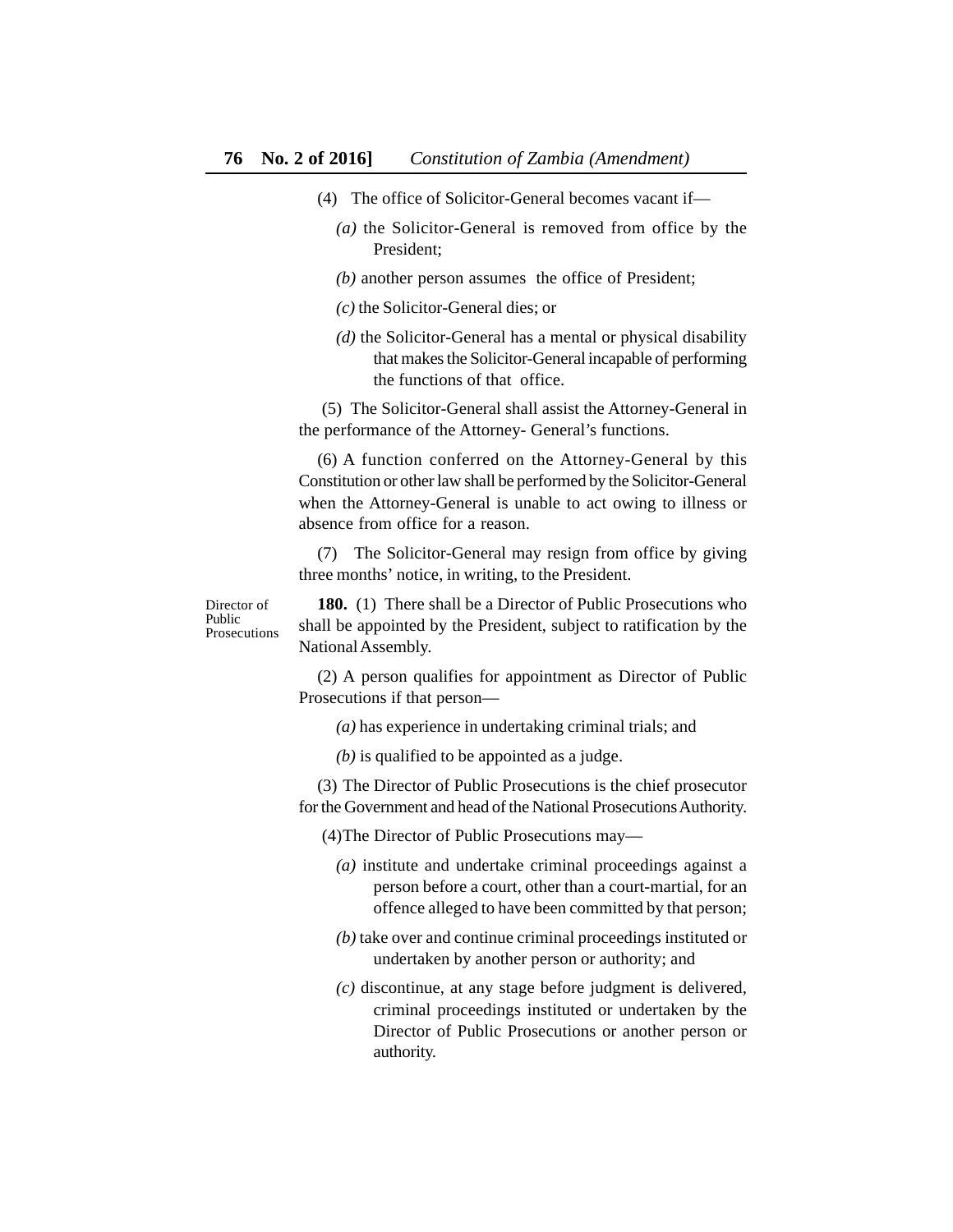(5) For the purposes of clause (4), an appeal from a judgment, a case stated or to a question of law reserved shall be part of the criminal proceedings.

(6) The power conferred on the Director of Public Prosecutions under clause  $(4)(c)$  shall not be exercised in relation to an appeal by a convicted person, a case stated or a question of law reserved at the instance of that person.

(7) The Director of Public Prosecutions shall not be subject to the direction or control of a person or an authority in the performance of the functions of that office, except that the Director of Public Prosecutions shall have regard to the public interest, administration of justice, the integrity of the judicial system and the need to prevent and avoid abuse of the legal process.

 (8)The functions of the Director of Public Prosecutions may be exercised in person or by a public officer or legal practitioner, authorised by the Director of Public Prosecutions, acting under the general or special instructions of the Director of Public Prosecutions.

(9) The National Prosecutions Authority shall be established as prescribed and shall devolve to the provinces and progressively to the districts.

**181.** Where the Director of Public Prosecutions is absent from Zambia or is unable to perform the functions of office due to illness or other cause, the President shall appoint a person qualified to perform the functions of Director of Public Prosecutions to perform those functions until that appointment is revoked or until the Director of Public Prosecutions returns to office.

**182.** (1) Subject to this Article, the Director of Public Prosecutions shall retire from office on attaining the age of sixty years.

(2) The Director of Public Prosecutions may retire, with full benefits, on attaining the age of fifty-five years.

(3) The Director of Public Prosecutions may be removed from office on the same grounds and procedure as apply to a judge.

(4) The Director of Public Prosecutions may resign from office by three months' notice, in writing, to the President.

Performance of functions of Director of Public Prosecutions during absence, illness or other cause

Tenure of office of Director of Public Prosecutions

House of Chiefs and functions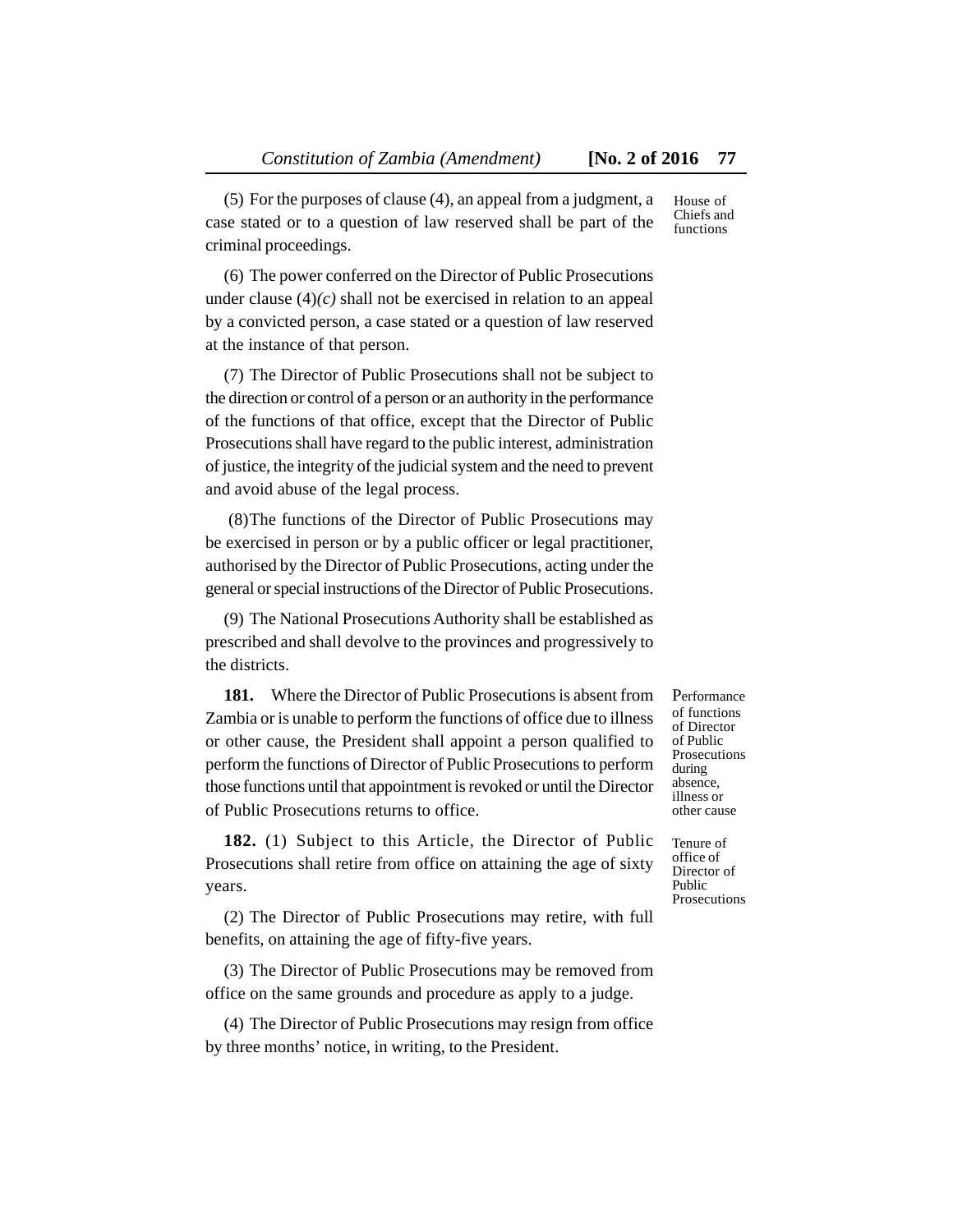**183.** (1) There shall be a Secretary to the Treasury who shall be appointed by the President, in consultation with the Civil Service Commission, subject to ratification by the National Assembly. Secretary to Treasury

> (2) The Secretary to the Treasury shall be the chief controlling officer of the Government.

- (3) The Secretary to the Treasury shall—
	- *(a)* be responsible and accountable for—
		- (i) the proper financial management and expenditure of public monies appropriated to a State organ, Province, local authority, State institution or other prescribed body; and
		- (ii) monies raised from sources within or outside Zambia by a Province, local authority, State institution or other prescribed body;
	- *(b)* oversee the formulation and implementation of the macroeconomic frameworks and socio-economic plans of the Republic;
	- *(c)* provide a regulatory framework for sound financial management;
	- *(d)* cause to be prepared annual estimates of revenue and expenditure, supplementary estimates of expenditure and the budget; and

*(e)* carry out other prescribed functions.

(4) A person qualifies to be appointed as Secretary to the Treasury if that person qualifies for appointment as Governor of the Bank of Zambia.

(5) The term of office of the Secretary to the Treasury shall be five years, subject to renewal for further terms.

(6) The Secretary to the Treasury may resign from office by three months' notice, in writing, to the President.

Permanent **Secretaries** 

**184.** (1) The President shall, on the advice of the Civil Service Commission, appoint a Permanent Secretary for a Province, ministry or department.

- (2) A Permanent Secretary shall—
	- *(a)* carry out or cause to be carried out the portfolio functions of the provincial administration, ministry or department;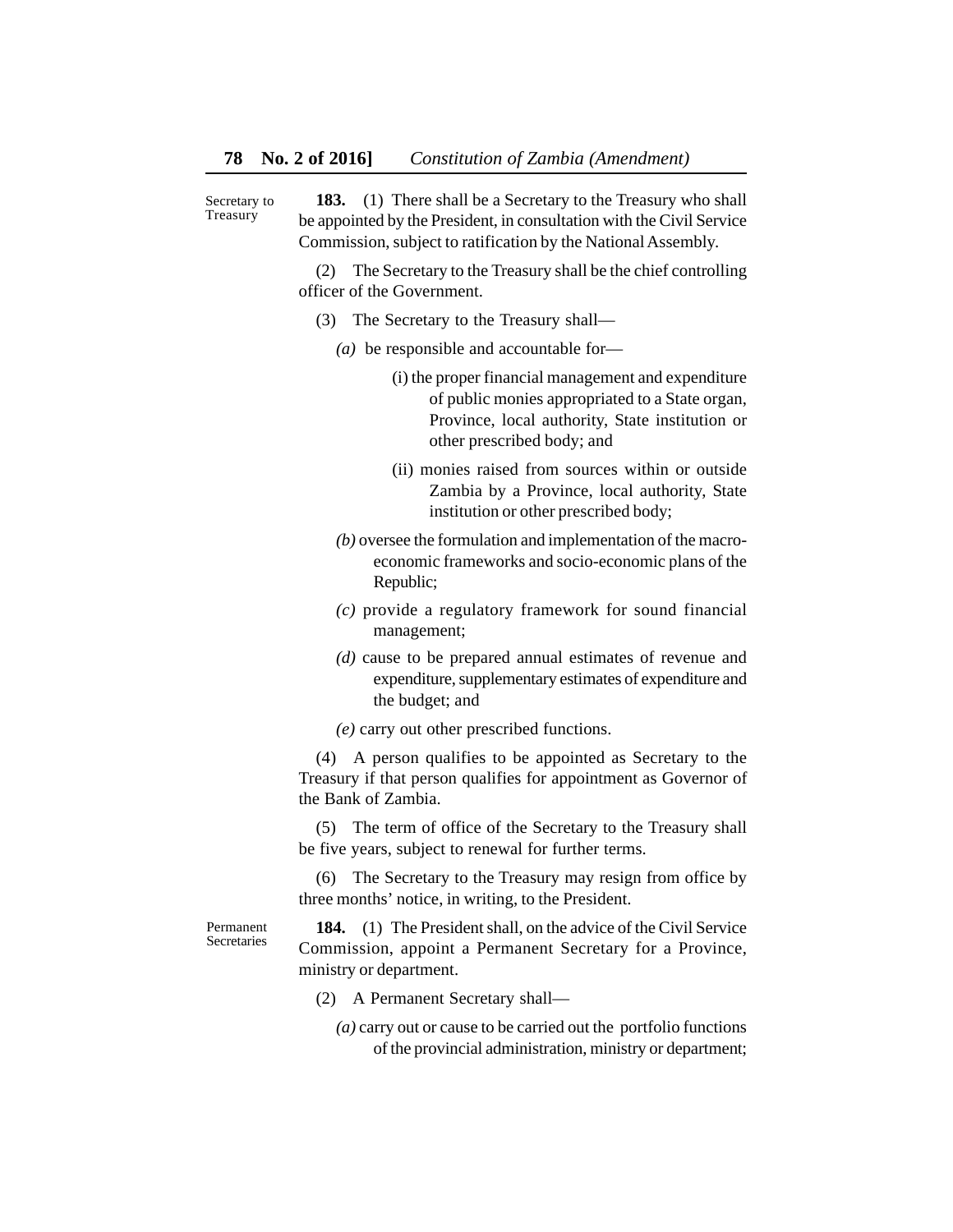- *(b)* advise the Minister or provincial Minister with respect to the activities, projects and programmes of the Province, ministry or department;
- *(c)* cause to be implemented the policies of the Government and decisions of Cabinet;
- *(d)* be responsible and accountable for the proper financial management and expenditure of public monies appropriated to the Province, ministry or department; and
- *(e)* be responsible and accountable for the management of human resources in the provincial secretariat, ministry or department.

### **Public Officers**

**185.** (1) The President has, in accordance with and subject to the other provisions of this Constitution, the power to— Appointment of public officers

*(a)* appoint and confirm public officers;

*(b)* exercise disciplinary control over public officers; and

*(c)* terminate the employment of a public officer.

(2) The President's functions, as specified in clause (1), shall be exercised by the relevant Service Commission as specified in this Constitution and as prescribed.

(3) A person shall not be regarded as disqualified for appointment to an office to which a public officer is qualified to be appointed by reason only that the office is held by a person who is on leave of absence pending relinquishment of that office.

(4) A function of a service commission may be delegated to a public officer, as prescribed.

**186.** (1) A public officer who seeks election, or is appointed, to a State office shall resign.

Participation in politics

(2) Clause (1) applies to a Constitutional office holder.

#### PART XIV

#### PENSION BENEFIT

**187.** (1) An employee, including a public officer and Constitutional office holder, has a right to a pension benefit. Pension benefit

(2) A pension benefit shall not be withheld or altered to that employee's disadvantage.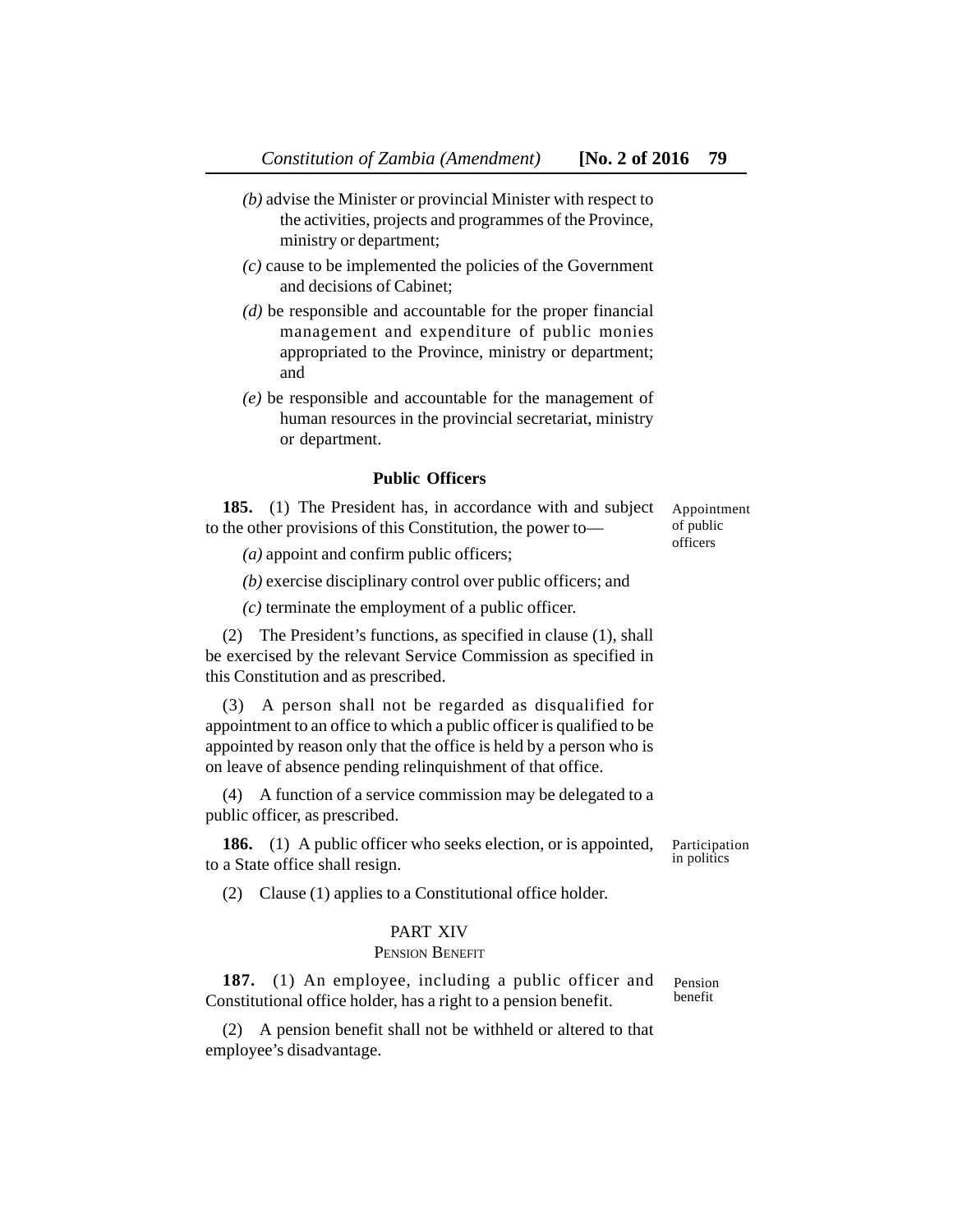- (3) The law to be applied with respect to a pension benefit–
	- *(a)* before the commencement of this Constitution, shall be the law that was in force immediately before the date on which the pension benefit was granted or the law in force at a later date that is not less favourable to that employee; and
	- *(b)* after the commencement of this Constitution, shall be the law in force on the date on which the pension benefit was granted or the law in force at a later date that is not less favourable to that employee.

**188.** (1) A pension benefit shall be reviewed periodically to take into account actuarial assessments.

Review of pension benefit and tax exemption

Payment of pension benefits

(2) A pension benefit shall be exempt from tax.

**189.** (1) A pension benefit shall be paid promptly and regularly.

(2) Where a pension benefit is not paid on a person's last working day, that person shall stop work but the person's name shall be retained on the payroll, until payment of the pension benefit based on the last salary received by that person while on the payroll.

#### PART XV

#### DEFENCE AND NATIONAL SECURITY

**190.** (1) The Defence Force and national security services shall—

- *(a)* be nationalistic, patriotic, professional, disciplined and competent;
- *(b)* be non-partisan;
- *(c)* not further the interests or cause of a particular organisation; and
- *(d)* not act against a political interest or cause permitted in this Constitution or as prescribed.

(2) Clause (1) shall not prevent a member of the Defence Force and national security services from registering as a voter or voting in an election or a referendum.

**191.** The Defence Force and national security services shall be—

*(a)* subordinate to civilian authority, as vested in the State organs; and

Principles relating to **Defence** Force and national security services

Defence Force and national security services

Status of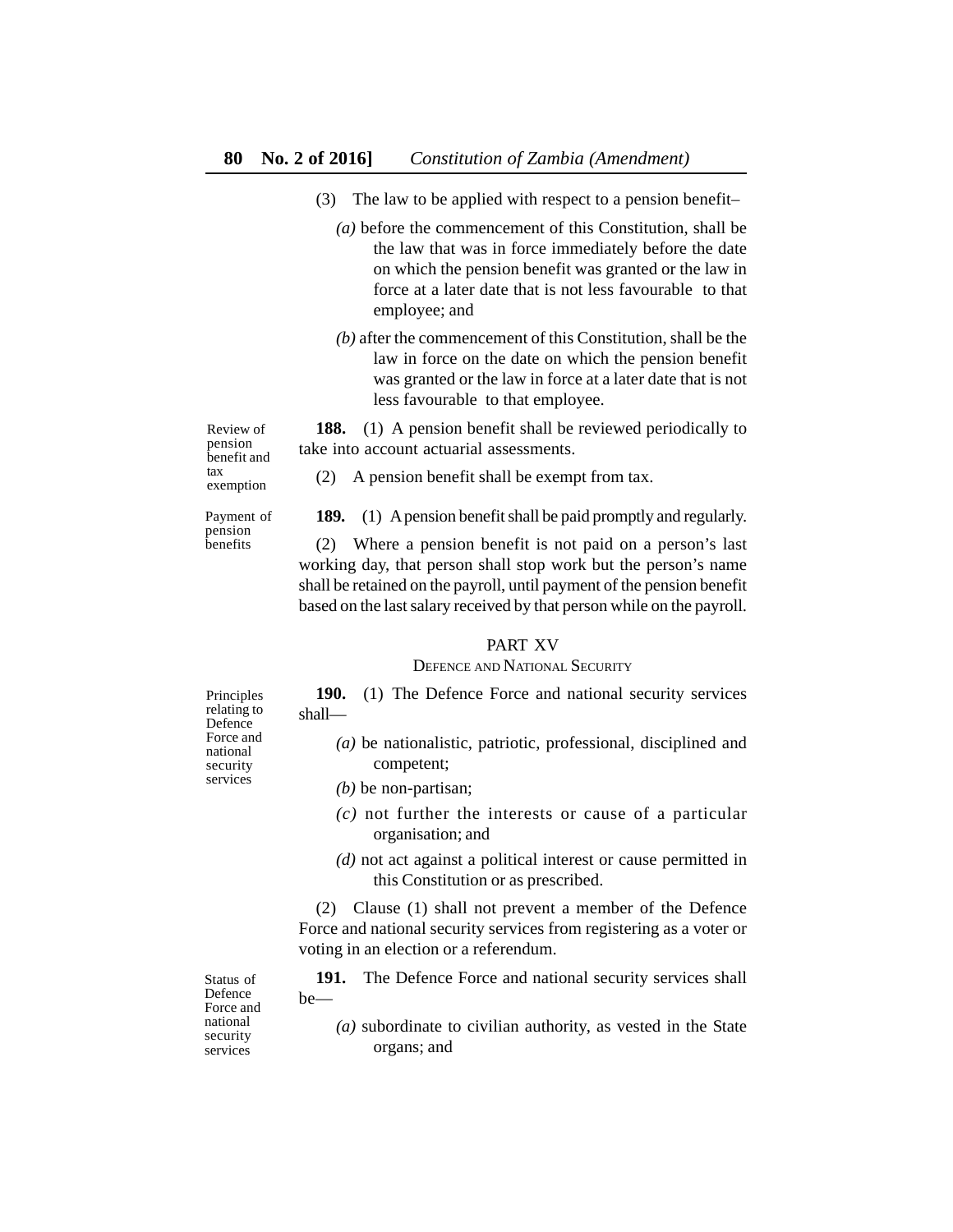*(b)* adequately and properly equipped to enable them effectively perform their functions.

**192.** (1) There is established the Defence Force of Zambia consisting of—

*(a)* the Zambia Army;

*(b)* the Zambia Air Force;

*(c)* the Zambia National Service, as an auxiliary unit; and

*(d)* other units, as prescribed.

(2) The Defence Force shall—

*(a)* preserve and defend the sovereignty and territorial integrity of the Republic;

- *(b)* foster harmony and understanding between the Zambia Army, Zambia Air Force, an auxiliary unit and members of society; and
- *(c)* co-operate with State organs and State institutions in times of public emergencies and national disasters.

**193.** (1) There are established the following national security services—

*(a)* the Zambia Police Service;

*(b)* the Zambia Security Intelligence Service;

*(c)* the Zambia Correctional Service; and

*(d)* any other national security service, as prescribed.

(2) The Zambia Police Service shall—

*(a)* protect life and property;

*(b)* preserve peace and maintain law and order;

*(c)* ensure the security of the people;

*(d)* detect and prevent crime;

*(e)* uphold the Bill of Rights;

*(f)* foster and promote good relationships with the Defence Force, other national security services and members of society; and

*(g)* perform other functions as prescribed.

Establishment of national security services and functions

Establishment of Defence Force and functions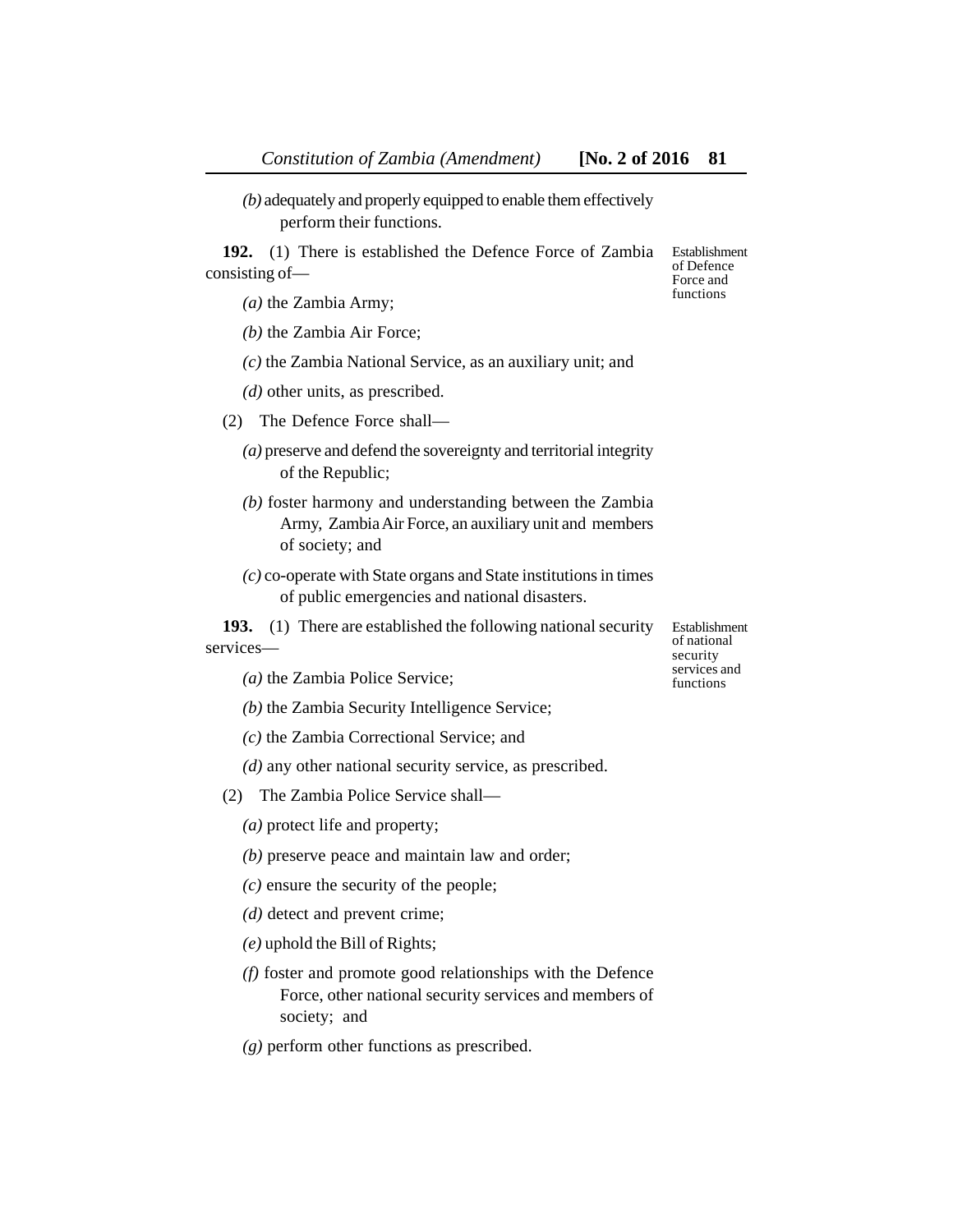- (3) The Zambia Security Intelligence Service shall—
	- *(a)* ensure national security by undertaking security intelligence and counter intelligence;
	- *(b)* prevent a person from suspending, overthrowing or illegally abrogating this Constitution; and
	- *(c)* perform other functions as prescribed.
- (4) The Zambia Correctional Service shall—
	- *(a)* manage, regulate and ensure the security of prisons and correctional centres; and
	- *(b)* perform other functions as prescribed.

**194.** A person is qualified to serve as a member of the Defence Force and national security services if the person is—

*(a)* a citizen who does not hold dual citizenship; and

*(b)* qualified as prescribed.

Deployment outside Republic

Qualification to serve in Defence Force and national security service

> **195.** (1) The President may deploy personnel of the Defence Force outside the Republic.

> (2) Where the President deploys personnel of the Defence Force outside the Republic, the President shall, as soon as is reasonably practicable, inform the National Assembly of the deployment.

- **196.** Except as provided in this Constitution, a person shall not—
	- *(a)* raise or participate in the raising of an armed force;
	- *(b)* establish or participate in the establishment of a defence force or national security service; or
	- *(c)* establish or participate in the establishment of a unit of the Defence Force or national security service.
- **197.** The following shall be prescribed:
	- *(a)* the regulation of the Defence Force and national security services;
	- *(b)* the organs and structures of the Defence Force and national security services;
	- *(c)* the operations and administration of the Defence Force and national security services;
	- *(d)* the recruitment of persons into the Defence Force and national security services, which shall reflect the regional diversity of the people of Zambia;

Prohibition of activities relating to defence and national security

Legislation on Defence Force and national security services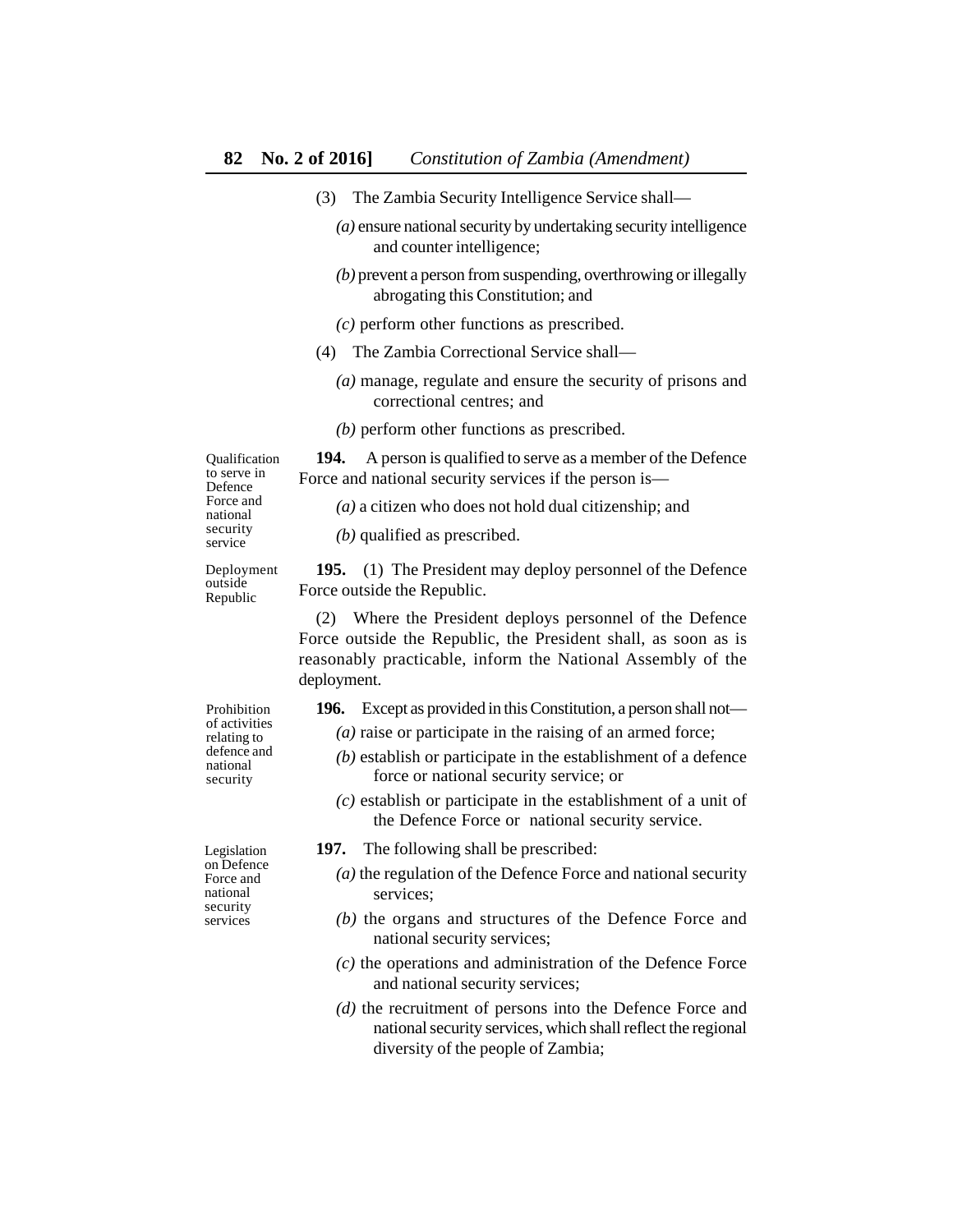- *(e)* the appointment, qualifications, placement, transfer, discipline and retirement of defence and security chiefs and other personnel of the Defence Force and national security services;
- *(f)* the emoluments of personnel and members of the Defence Force and national security services;
- *(g)* the procedures and processes for deployment of the personnel of the Defence Force; and
- *(h)* other functions as prescribed.

# PART XVI

#### PUBLIC FINANCE AND BUDGET

**198.** The guiding principles of public finance include the following:

Principles relating to public finance

*(a)* transparency and accountability in the development or formulation of macro-economic frameworks, socioeconomic plans and the budget;

*(b)* promotion of a public finance system that ensures that—

(i) the burden of taxation is shared fairly;

- (ii) revenue raised nationally is shared equitably among the different levels of government; and
- (iii) expenditure promotes the equitable development of the country;
- *(c)* sustainable public borrowing to ensure inter-generational equity; and

*(d)* prudent and responsible use of public resources.

**199.** (1) A tax shall not be imposed, except as prescribed.

(2) Where legislation confers power on a person or an authority to waive or vary a prescribed tax the power shall be exercised through a statutory instrument.

(3) A report explaining the waiver or variation of a tax shall be submitted to the National Assembly within twenty-one days of the publication of the statutory instrument.

**200.** (1) There is established a Consolidated Fund to which shall be credited the revenues and other monies accruing to the Treasury. Fund

Imposition of tax

Consolidated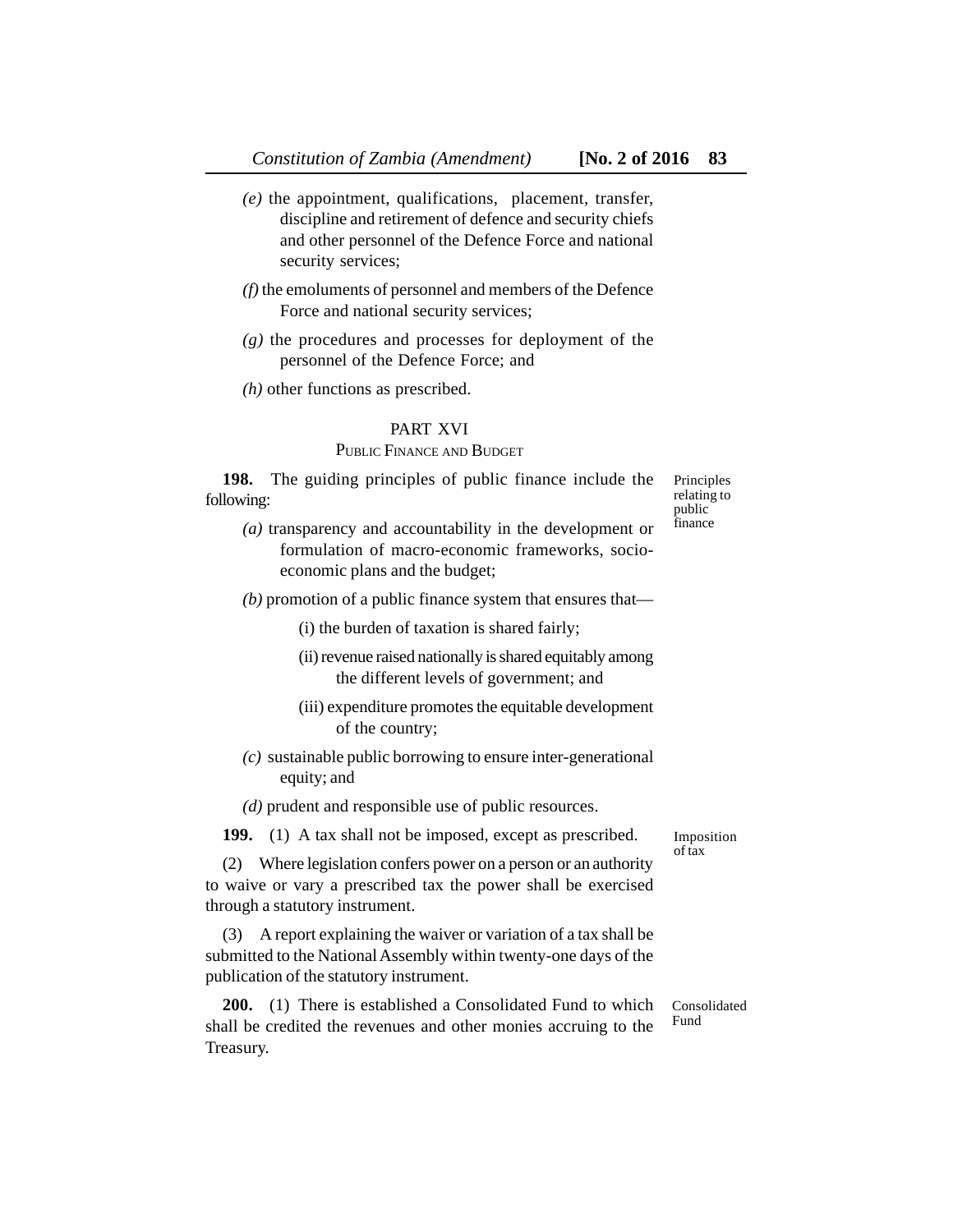- (2) Clause (1) does not apply to monies—
	- *(a)* prescribed for a public fund established for a specific purpose; or
	- *(b)* that a State organ or State institution may retain for the purpose of defraying the expenses of the State organ or State institution, as prescribed.

**201.** (1) Monies shall not be withdrawn from the Consolidated Fund except— Consolidated

- *(a)* to meet expenditure charged on the Consolidated Fund by this Constitution or as prescribed; or
	- *(b)* where the issuance of those monies has been authorised by a warrant signed by the President, an Appropriation Act or a Supplementary Appropriation Act in accordance with Article 203.

(2) The investment or lending of monies forming part of the Consolidated Fund, in accordance with Articles 206 and 207, respectively, shall not be considered a withdrawal from the Consolidated Fund.

**202.** (1) The Minister responsible for finance shall prepare and lay before the National Assembly in each financial year, not later than ninety days before the commencement of the next financial year, estimates of revenue and expenditure for the Republic.

(2) The Minister responsible for finance shall, when presenting the estimates of revenue and expenditure, in accordance with clause (1), specify the maximum limits that the Government intends to borrow or lend in that financial year.

(3) In a year where a general election is held, the Minister responsible for finance shall cause to be prepared and laid before the National Assembly, within ninety days of the swearing in of the President, estimates of revenue and expenditure for the Republic for the next financial year.

(4) The National Assembly may vary estimates of revenue and expenditure but shall not amend the total amount of estimates of revenue and expenditure.

(5) The National Assembly shall, by a resolution of the Members of Parliament, approve the financial estimates of revenue and expenditure for the next financial year.

Annual financial estimates of revenue and expenditure

Withdrawal from

Fund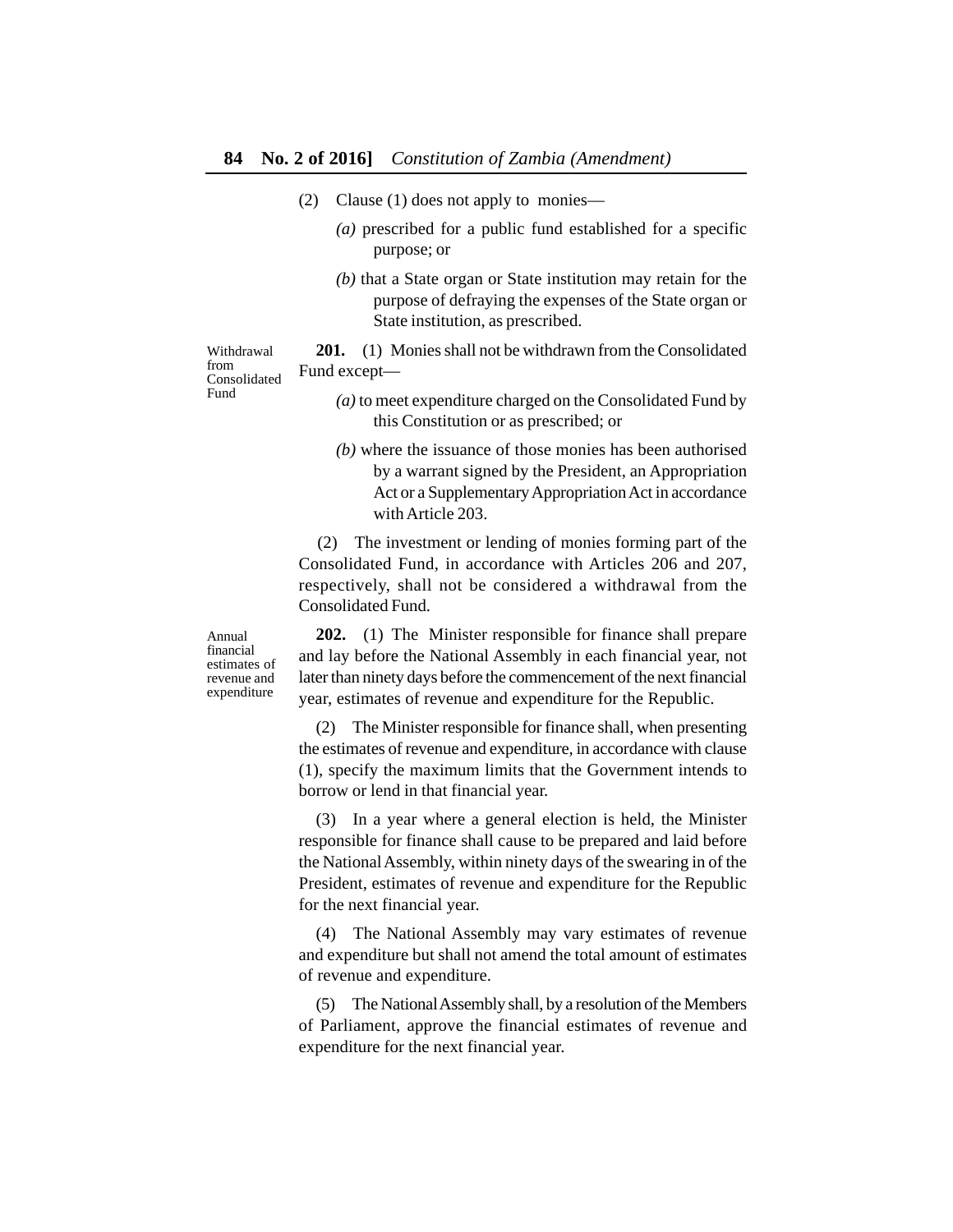**203.** (1) Where estimates of revenue and expenditure have been approved by the National Assembly in accordance with Article 202, the Minister responsible for finance shall lay, before the National Assembly for enactment, an Appropriation Bill in respect of the approved estimates of expenditure.

(2) The Minister responsible for finance shall, where the amount appropriated in an Appropriation Act for a financial year is insufficient to meet expenditure in that financial year, lay before the National Assembly for approval, in accordance with Article 202 (5), a supplementary estimate of expenditure.

(3) Where a supplementary estimate of expenditure has been approved by the National Assembly, the Minister responsible for finance shall lay, before the National Assembly for enactment, a Supplementary Appropriation Bill in respect of the approved supplementary estimate of expenditure.

(4) Where there is an urgent need to incur expenditure for a purpose that has not been appropriated under the Appropriation Act for that financial year and it would not be in the public interest to delay the appropriation of the expenditure until a supplementary estimate is approved by the National Assembly, in accordance with clauses (2) and (3), the President may, subject to Article 204, issue a warrant authorising the expenditure and withdrawal from the Consolidated Fund.

(5) The Minister responsible for finance shall present the warrant referred to in clause (4) to the relevant parliamentary committee for approval.

(6) The parliamentary committee shall consider the warrant within forty-eight hours of its presentation by the Minister responsible for finance.

(7) Where expenditure is incurred in accordance with clause (4), the Minister responsible for finance shall, in that financial year, lay an Excess Expenditure Appropriation Bill before the National Assembly for enactment.

(8) Where it is not practicable to lay an Excess Expenditure Appropriation Bill before the National Assembly, in accordance with clause (7), the Minister responsible for finance shall lay the Excess Expenditure Appropriation Bill before the National Assembly during the first sitting of the National Assembly after the end of the preceding financial year.

Appropriation Act, Supplementary Appropriation Act and Excess Expenditure Appropriation Act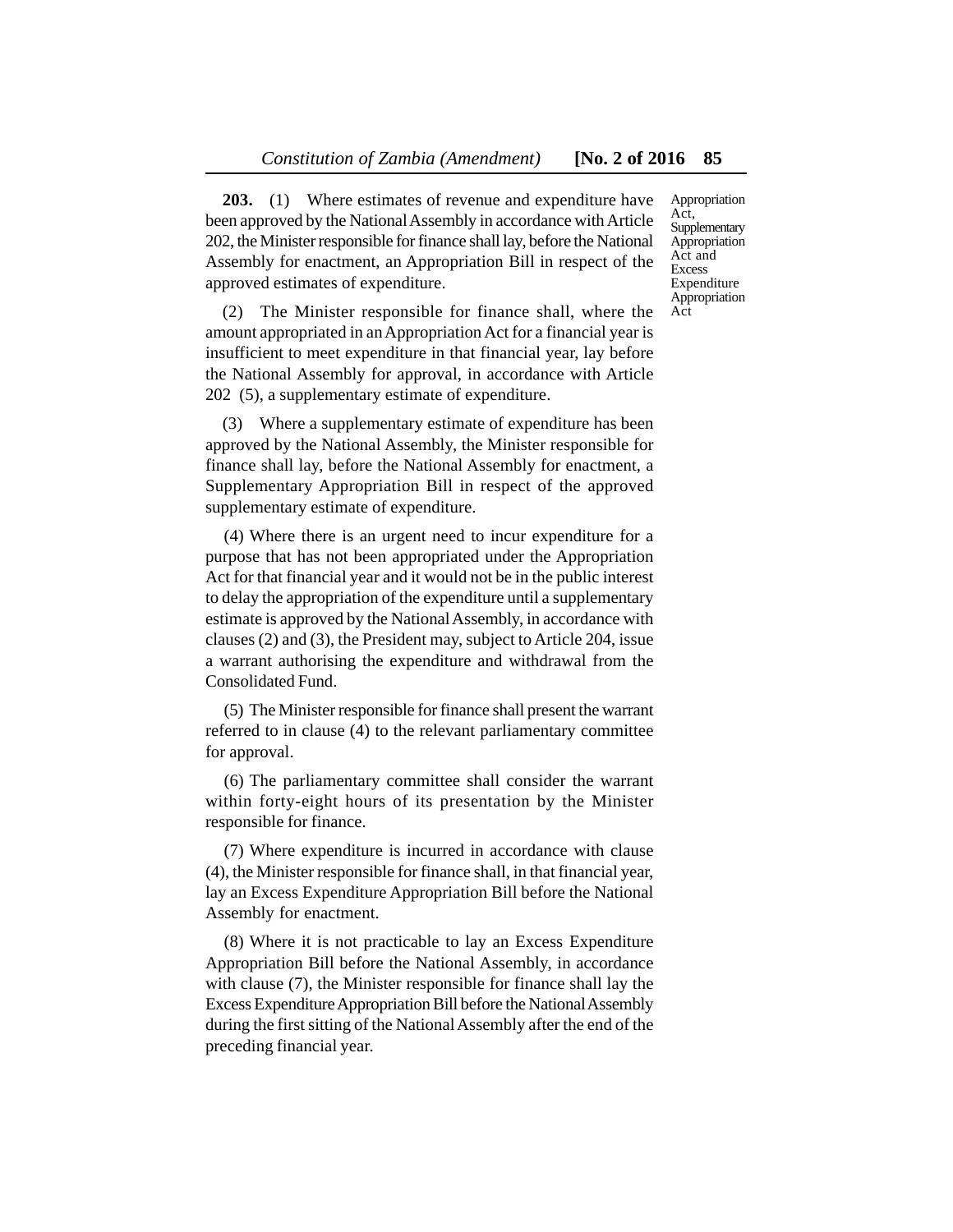Limitation and conditions of warrant

**204.** (1) The issuance of a warrant, in accordance with Article 203 (4), shall be subject to limitations and conditions, as prescribed.

(2) The President shall, immediately after signing a warrant in accordance with Article 203 (4), cause a copy of the warrant to be transmitted to the Auditor-General and Parliament.

Budget and planning legislation

- **205.** The following shall be prescribed:
	- *(a)* the financial management and regulation of public funds;
	- *(b)* the preparation of medium and long-term financing frameworks and development plans;
	- *(c)* the budget preparation process;
	- *(d)* public participation, at all levels of government, in the formulation of financing frameworks, development plans and preparation of annual budgets;
	- *(e)* the content of the financial report of the Republic provided for in Article 211; and
	- *(f)* the control and disbursement of appropriated funds.

**206.** (1) Monies forming part of the Consolidated Fund may be invested into readily marketable securities and deposits or other secure investments, with a financial institution approved by the Minister responsible for finance.

(2) The investment of monies made in accordance with clause (1) shall be prescribed.

Borrowing and lending by Government

Investment of public funds

- **207.** (1) The Government may, as prescribed—
	- *(a)* raise a loan or grant on behalf of itself, a State organ, State institution or other institution;
	- *(b)* guarantee a loan on behalf of a State organ, State institution or other institution; or
	- *(c)* enter into an agreement to give a loan or grant out of the Consolidated Fund, other public fund or public account.
- (2) Legislation enacted under clause (1) shall provide—
	- *(a)* for the category, nature and other terms and conditions of a loan, grant or guarantee, that will require the approval by the National Assembly before the loan, grant or guarantee is executed; and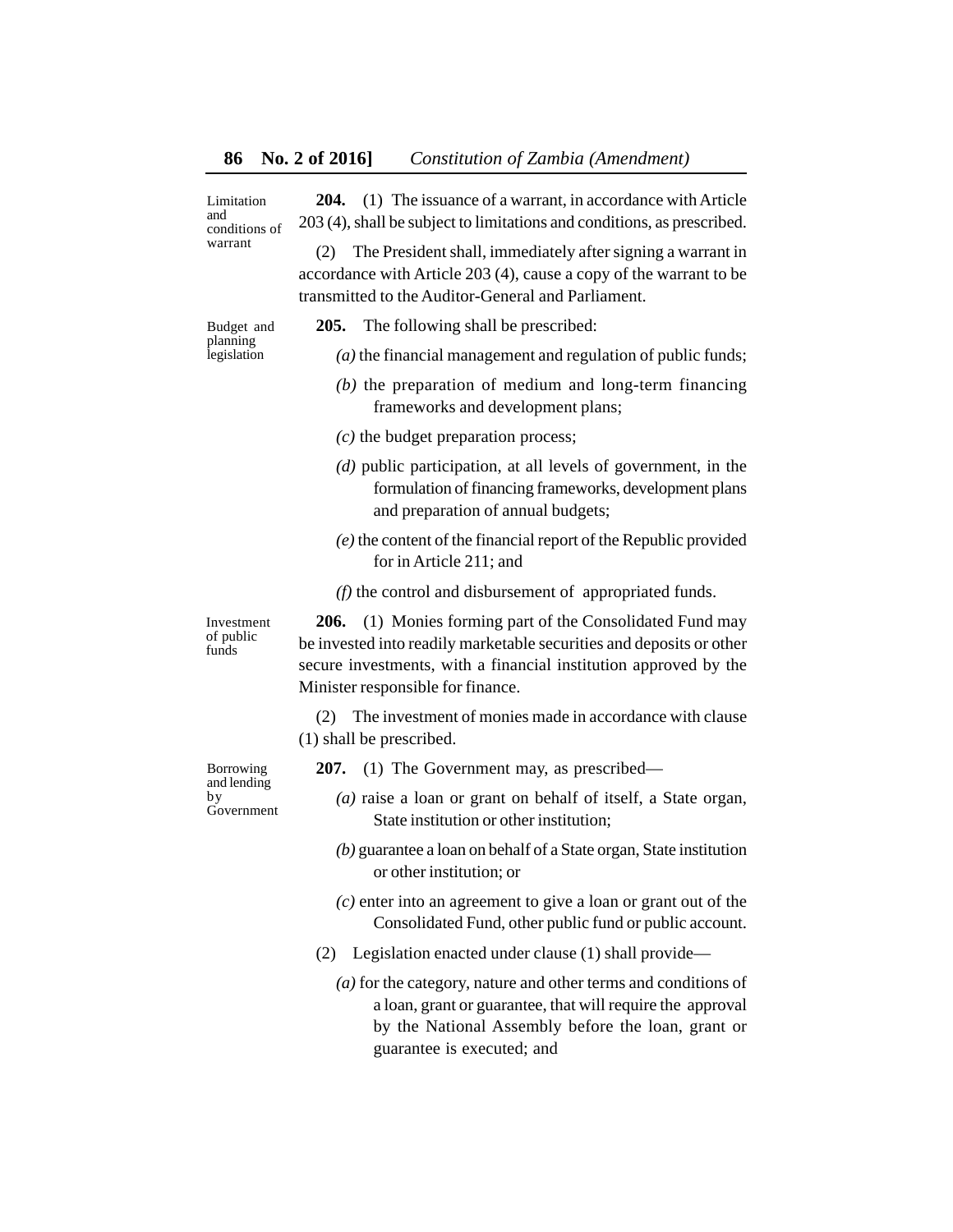*(b)* that any monies received in respect of a loan or grant approved by the National Assembly shall be paid into the Consolidated Fund, or other public fund or public account.

**208.** (1) A public debt shall be a charge on the Consolidated Fund or other public fund. Public debt

(2) For the purposes of this Article, "public debt" includes the interest on that debt, sinking fund payments in respect of that debt and the costs, charges and expenses incidental to the management of that debt.

**209.** (1) There is established a Compensation Fund for the purpose of settling claims against the State.

(2) The management of the Compensation Fund shall be prescribed.

**210.** (1) A State organ, State institution and other public office shall procure goods or services, in accordance with a system that is fair, equitable, transparent, competitive and cost-effective, as prescribed.

(2) A major State asset shall be sold, transferred or otherwise disposed of, as prescribed, subject to the approval of the National Assembly signified by a vote of at least two-thirds of the Members of Parliament.

(3) For the purposes of this Article, "major State asset" includes a parastatal and equity held by the Government, as prescribed.

**211.** (1) The Minister responsible for finance shall, within three months after the end of each financial year, prepare and submit to the Auditor-General the financial report of the Republic in respect of the preceding financial year.

(2) The Auditor-General shall, within two months of receipt of the financial report, examine the financial report and express an opinion on the report.

(3) The Minister responsible for finance shall, within one month after the receipt of the Auditor-General's opinion, lay the financial report, with the Auditor-General's opinion, before the National Assembly.

- (4) The financial report shall include information on—
	- *(a)* revenue received by the Republic during that financial year;

Public procurement and disposal of State

assets

Compensation Fund

Financial report of Republic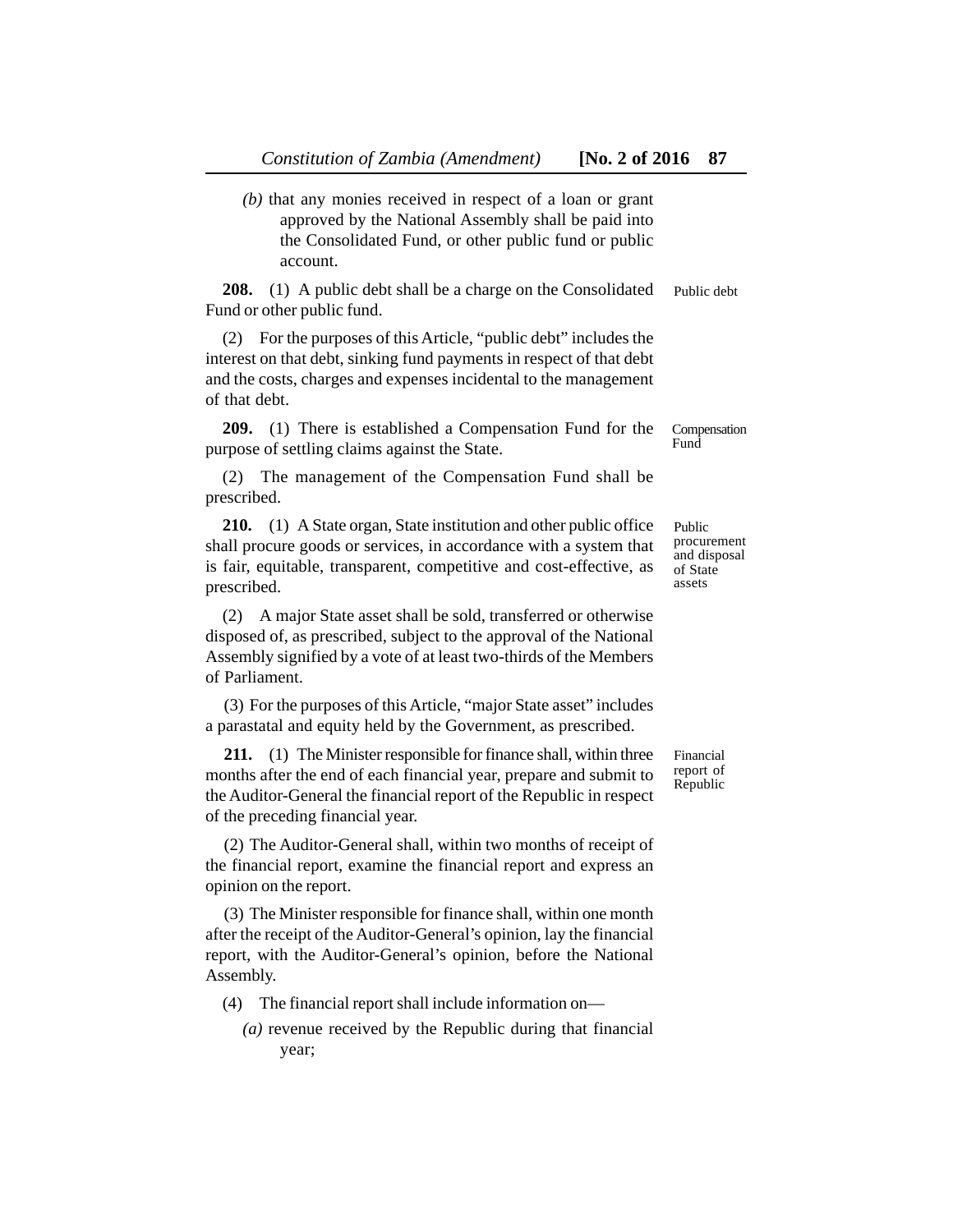- *(b)* the expenditure of the Republic during that financial year;
- *(c)* gifts, donations and aid-in-kind received on behalf of the Republic in that financial year, their value and how they were disposed of;
- *(d)* debt repayments;
- *(e)* payments made in that financial year for purposes other than expenditure;
- *(f)* the financial position of the Republic at the end of that financial year; and
- *(g)* other information as prescribed.

Auditor-General's report

**212.** The Auditor-General shall, not later than nine months after the end of a financial year, submit an audit report to the President and the National Assembly, on the accounts of the Republic audited in respect of the preceding financial year.

# PART XVII

# CENTRAL BANK

Bank of Zambia

**213.** (1) There is established the Bank of Zambia which shall be the central bank of the Republic.

- (2) The functions of the Bank of Zambia are to—
	- *(a)* issue the currency of the Republic;
	- *(b)* determine monetary policy; and
	- *(c)* regulate banking and financial services, banks, financial and non-banking institutions, as prescribed.

(3) There is constituted a Board of Directors for the Bank of Zambia whose composition shall be prescribed.

(4) The functions of the Bank of Zambia vest in the Board of Directors and shall be performed as prescribed.

(5) The Bank of Zambia shall not be subject to the direction or control of a person or an authority in the performance of its functions.

Governor of Bank of Zambia

**214.** (1) There shall be a Governor of the Bank of Zambia who shall be appointed by the President, subject to ratification by the National Assembly, and who shall be**—**

*(a)* a citizen;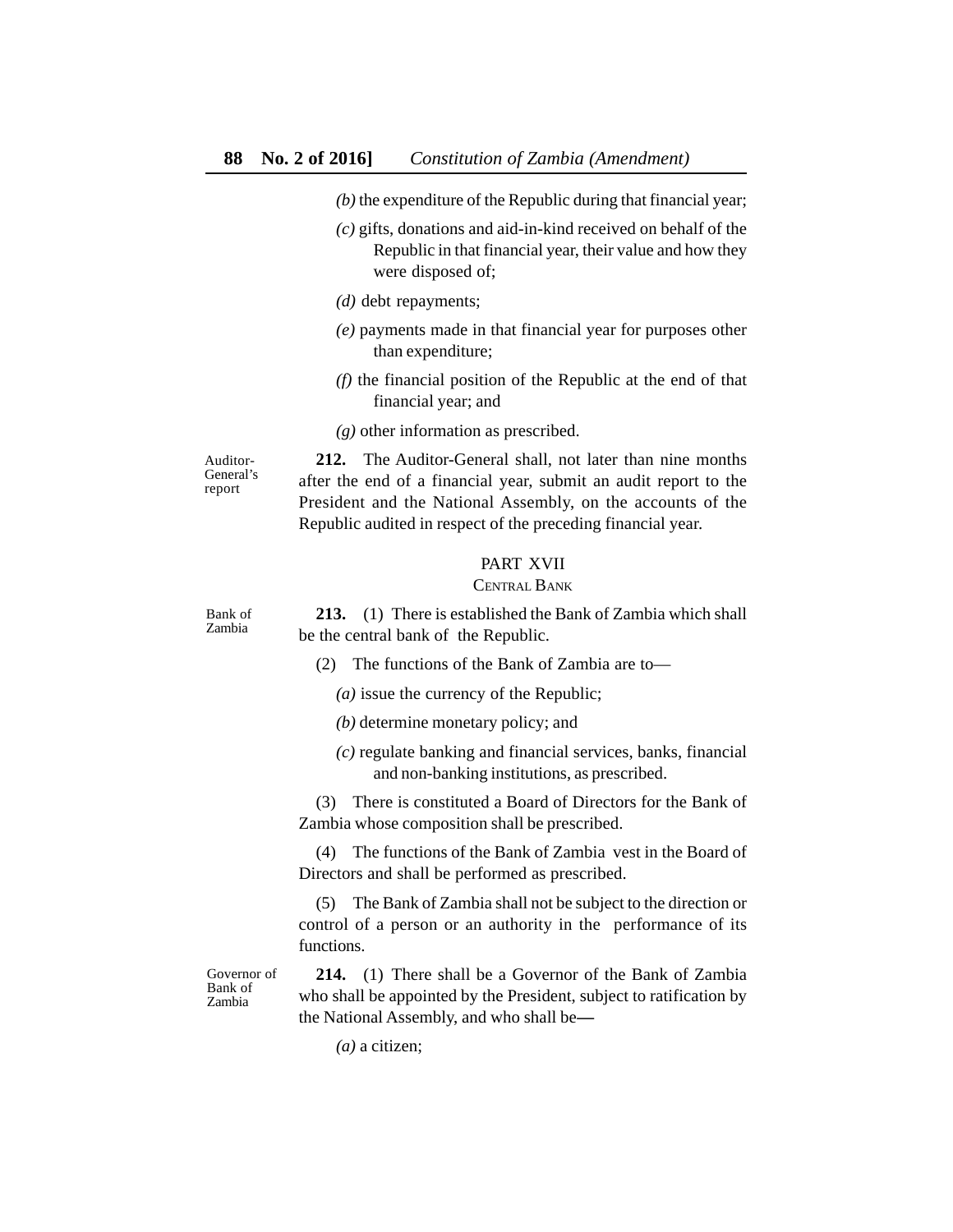*(b)* a person who has specialised training and experience in economics, finance, accounting, banking, law or other field relevant to banking, as prescribed; and

*(c)* a person of proven integrity.

(2) The Governor shall be the Chairperson of the Board of Directors.

**215.** The following shall be prescribed:

- *(a)* additional functions, operations and management of the Bank of Zambia;
- *(b)* appointment, qualifications and tenure of office of the Board of Directors;
- *(c)* election of a Vice-Chairperson of the Board of Directors;
- *(d)* tenure of office and emoluments of the Governor;
- *(e)* appointment, qualifications, tenure of office, functions and emoluments of the Deputy-Governor;
- *(f)* recruitment, and emoluments of members of staff of the Bank of Zambia; and
- *(g)* other matters necessary for the performance of the functions of the Bank of Zambia.

# PART XVIII

SERVICES, COMMISSIONS AND OTHER INDEPENDENT OFFICES

- **216.** A commission shall—
	- *(a)* be subject only to this Constitution and the law;
	- *(b)* be independent and not be subject to the control of a person or an authority in the performance of its functions;
	- *(c)* act with dignity, professionalism, propriety and integrity;
	- *(d)* be non-partisan; and
	- *(e)* be impartial in the exercise of its authority.

#### **Parliamentary Service Commission**

**217.** (1) There is established the Parliamentary Service.

(2) The office of the Clerk of the National Assembly, members of staff of the Parliamentary Service Commission and members of staff of the office of the Clerk, as prescribed, are offices in the Parliamentary Service.

Principles relating to commissions

Legislation on Bank of Zambia

Parliamentary Service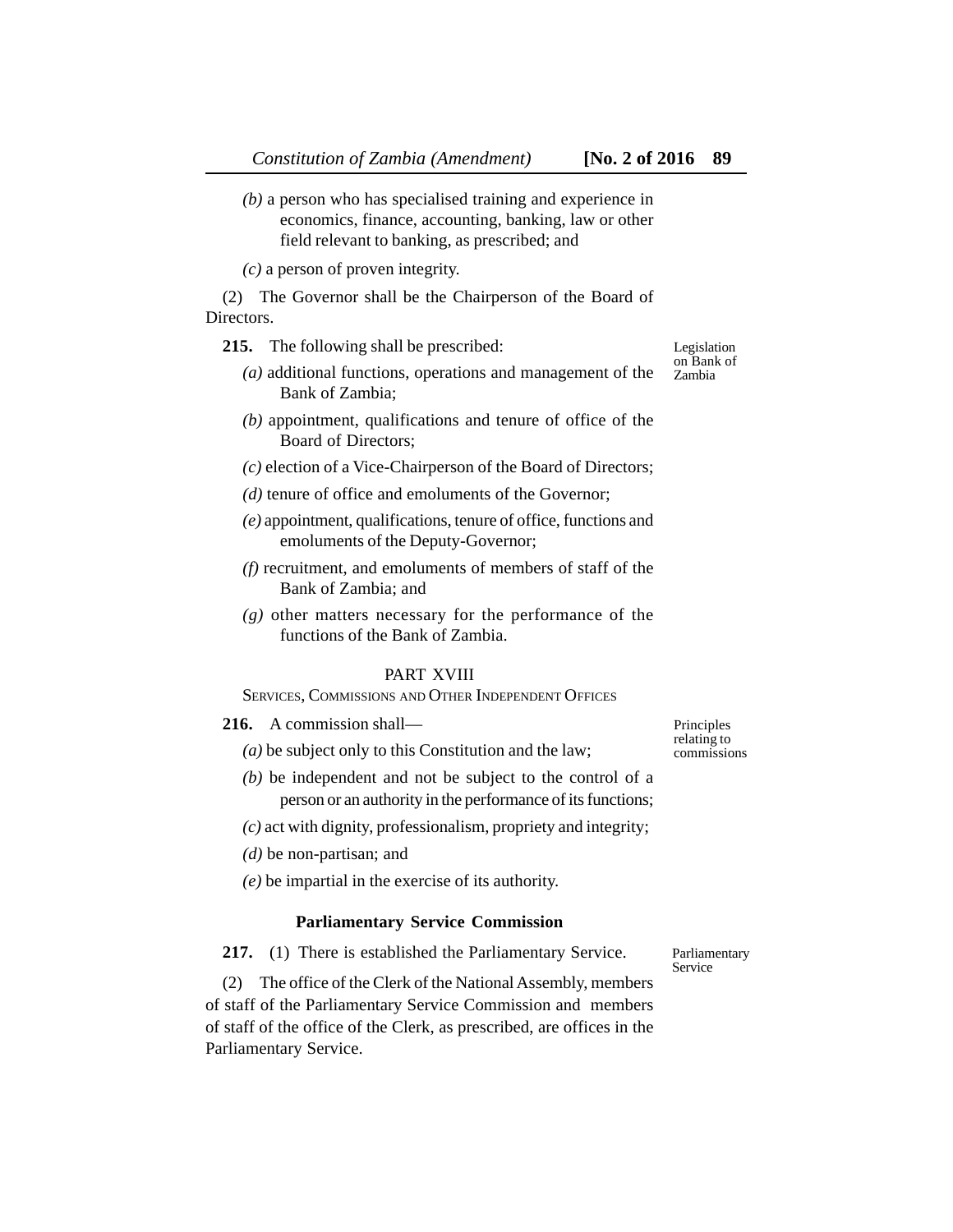| Parliamentary<br>Service<br>Commission | (1) There is established the Parliamentary Service<br>218.<br>Commission.                                                                                                               |
|----------------------------------------|-----------------------------------------------------------------------------------------------------------------------------------------------------------------------------------------|
|                                        | (2)<br>The Parliamentary Service Commission shall-                                                                                                                                      |
|                                        | $(a)$ appoint the Clerk of the National Assembly;                                                                                                                                       |
|                                        | (b) constitute offices in the Parliamentary Service;                                                                                                                                    |
|                                        | $(c)$ appoint, confirm, promote and hear appeals from officers<br>of the Parliamentary Service;                                                                                         |
|                                        | $(d)$ ensure efficient and effective functioning of the National<br>Assembly;                                                                                                           |
|                                        | (e) have financial oversight of the Parliamentary Service and<br>the National Assembly; and                                                                                             |
|                                        | $(f)$ perform such other functions as prescribed.                                                                                                                                       |
|                                        | <b>Judicial Service Commission</b>                                                                                                                                                      |
| Judicial<br>Service                    | (1) There is established the Judicial Service.<br>219.                                                                                                                                  |
|                                        | The office of judge, judicial officer, the members of staff<br>(2)<br>of the Judicial Service Commission and such other officers as<br>prescribed, are offices in the Judicial Service. |
| Judicial<br>Service<br>Commission      | 220.<br>(1) There is established the Judicial Service Commission.                                                                                                                       |
|                                        | The Judicial Service Commission shall-<br>(2)                                                                                                                                           |
|                                        | $(a)$ constitute offices in the Judicial Service;                                                                                                                                       |
|                                        | $(b)$ make recommendations to the President on the appointment<br>of judges;                                                                                                            |
|                                        | $(c)$ appoint, confirm, promote and hear appeals from judicial<br>officers; and                                                                                                         |
|                                        | $(d)$ carry out a function provided for in this Constitution, or as<br>prescribed.                                                                                                      |
|                                        | <b>Civil Service Commission</b>                                                                                                                                                         |
| Civil Service                          | 221.<br>(1) There is established the Civil Service.                                                                                                                                     |

(2) The office of the Secretary to the Cabinet, Secretary to the Treasury, Deputy Secretary to the Cabinet, civil servants, the members of staff of the Civil Service Commission and other public officers as prescribed, are offices in the Civil Service.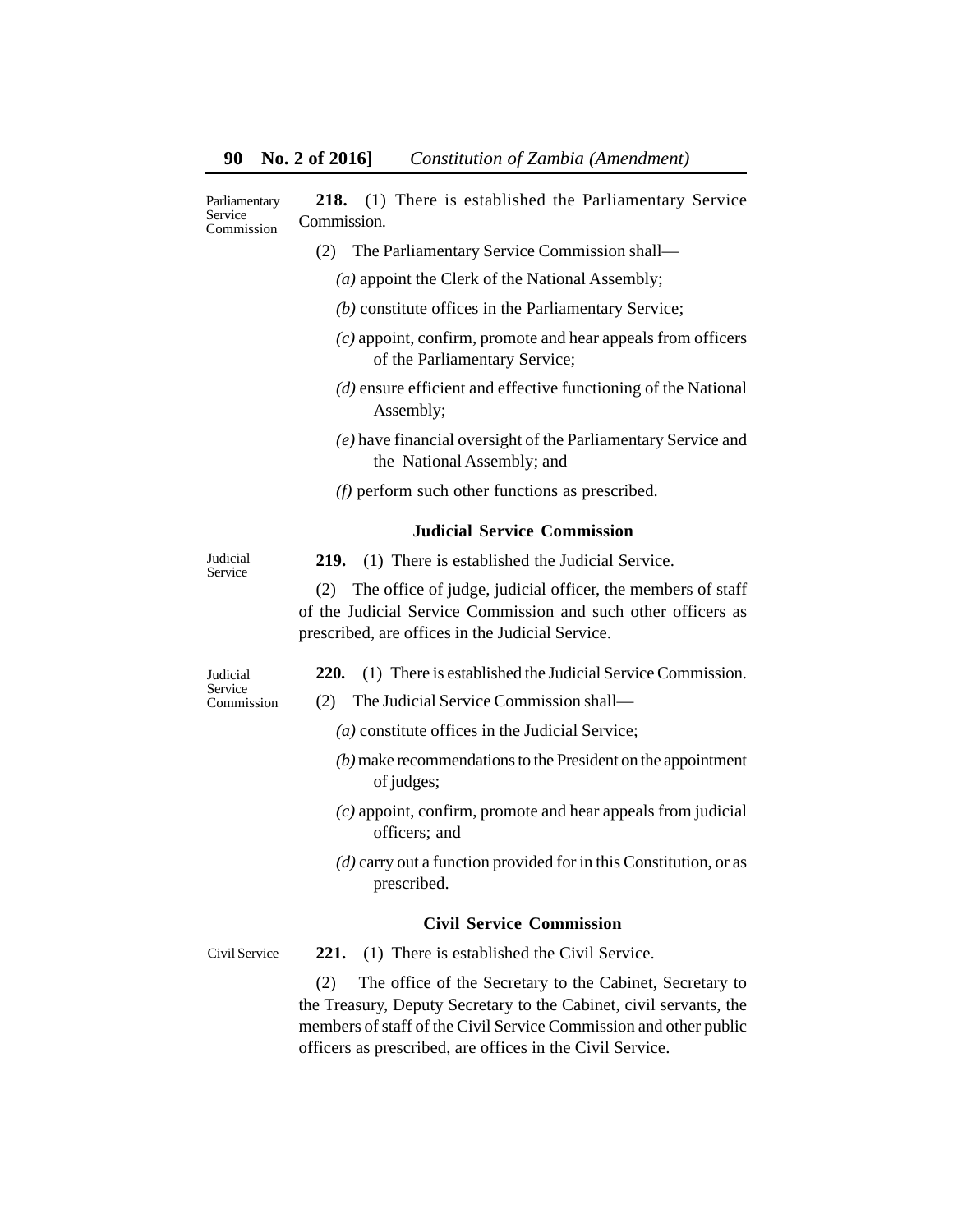**222.** (1) There is established the Civil Service Commission. Civil Service Commission

- (2) The Civil Service Commission shall—
	- *(a)* constitute offices in the Civil Service;
	- *(b)* appoint, confirm, promote and hear appeals from officers in the Civil Service, excluding a Constitutional office holder; and
	- *(c)* perform such other functions as prescribed.

#### **Teaching Service Commission**

**223.** (1) There is established the Teaching Service.

(2) The teachers serving as public officers excluding civil servants, the members of staff of the Teaching Service Commission and other public officers, as prescribed, are offices in the Teaching Service.

**224.** (1) There is established the Teaching Service Commission.

- (2) The Teaching Service Commission shall—
	- $(a)$  constitute offices in the Teaching Service;
	- *(b)* appoint, confirm, promote and hear appeals from officers of the Teaching Service; and
	- *(c)* perform such other functions as prescribed.

#### **Zambia Correctional Service Commission**

**225.** (1) There is established the Zambia Correctional Service Commission for the Zambia Correctional Service established in Article 193.

(2) The office of Commissioner-General of Correctional Service, Deputy Commissioners-General of Correctional Service, Commissioners of Correctional Service, Assistant Commissioners of Correctional Service, Correctional officers and wardens, members of staff of the Zambia Correctional Service Commission and such other public officers as prescribed, are offices in the Zambia Correctional Service.

(3) The Zambia Correctional Service Commission shall—

*(a)* constitute offices in the Zambia Correctional Service;

- *(b)* appoint, confirm, promote and hear appeals from officers of the Zambia Correctional Service; and
- *(c)* perform such other functions as prescribed.

Zambia Correctional Service Commission

Teaching Service

Teaching Service Commission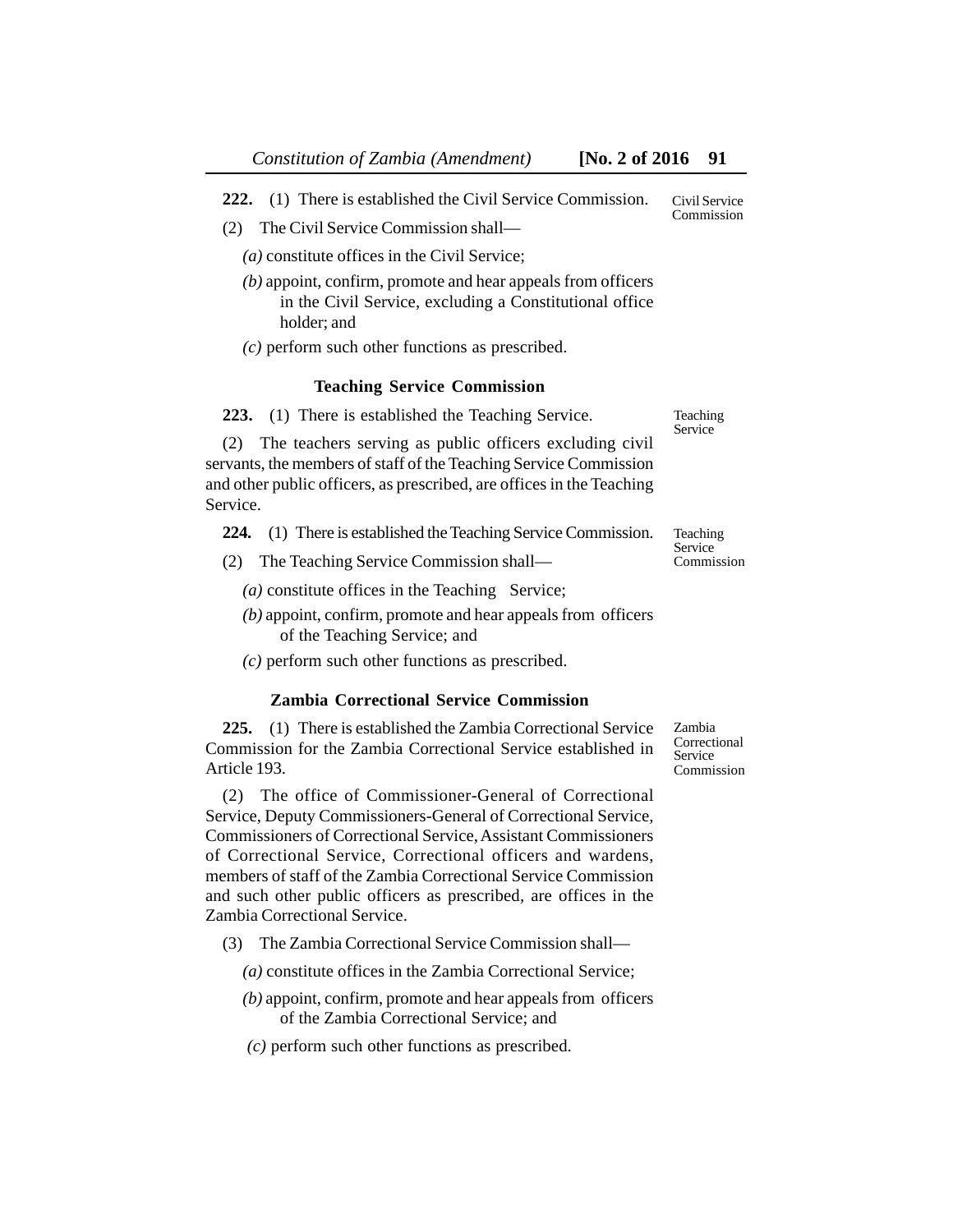## **Zambia Police Service Commission**

**226.** (1) There is established the Zambia Police Service Commission for the Zambia Police Service established in Article 193. Zambia Police Service Commission

> (2) The office of the Inspector-General of Police, the Deputy Inspector-General of Police, police officers, the members of staff of the Zambia Police Service Commission and other public officers as prescribed, are offices in the Zambia Police Service.

- (3) The Zambia Police Service Commission shall—
	- *(a)* constitute offices in the Zambia Police Service;
	- *(b)* appoint, confirm, promote and hear appeals from officers of the Zambia Police Service; and
	- *(c)* perform such other functions as prescribed.

## **Local Government Service Commission**

Local Government Service

**227.** (1) There is established the Local Government Service.

(2) The office of the Town Clerk, Council Secretary, members of staff of the Local Government Service Commission, the members of staff of local authorities and other local government staff, as prescribed, are offices in the Local Government Service.

Local Government Service Commission

**228.** (1) There is established the Local Government Service Commission.

- (2) The Local Government Service Commission shall—
	- *(a)* appoint the Town Clerk and Council Secretary of a local authority;
	- *(b)* constitute offices in the Local Government Service;
	- *(c)* appoint, confirm, promote and hear appeals from officers of the Local Government Service;
	- *(d)* ensure efficient and effective functioning of local authorities; and
	- *(e)* perform such other functions as prescribed.

# **Electoral Commission of Zambia**

Electoral Commission of Zambia

**229.** (1) There is established the Electoral Commission of Zambia which shall have offices in Provinces and progressively in districts.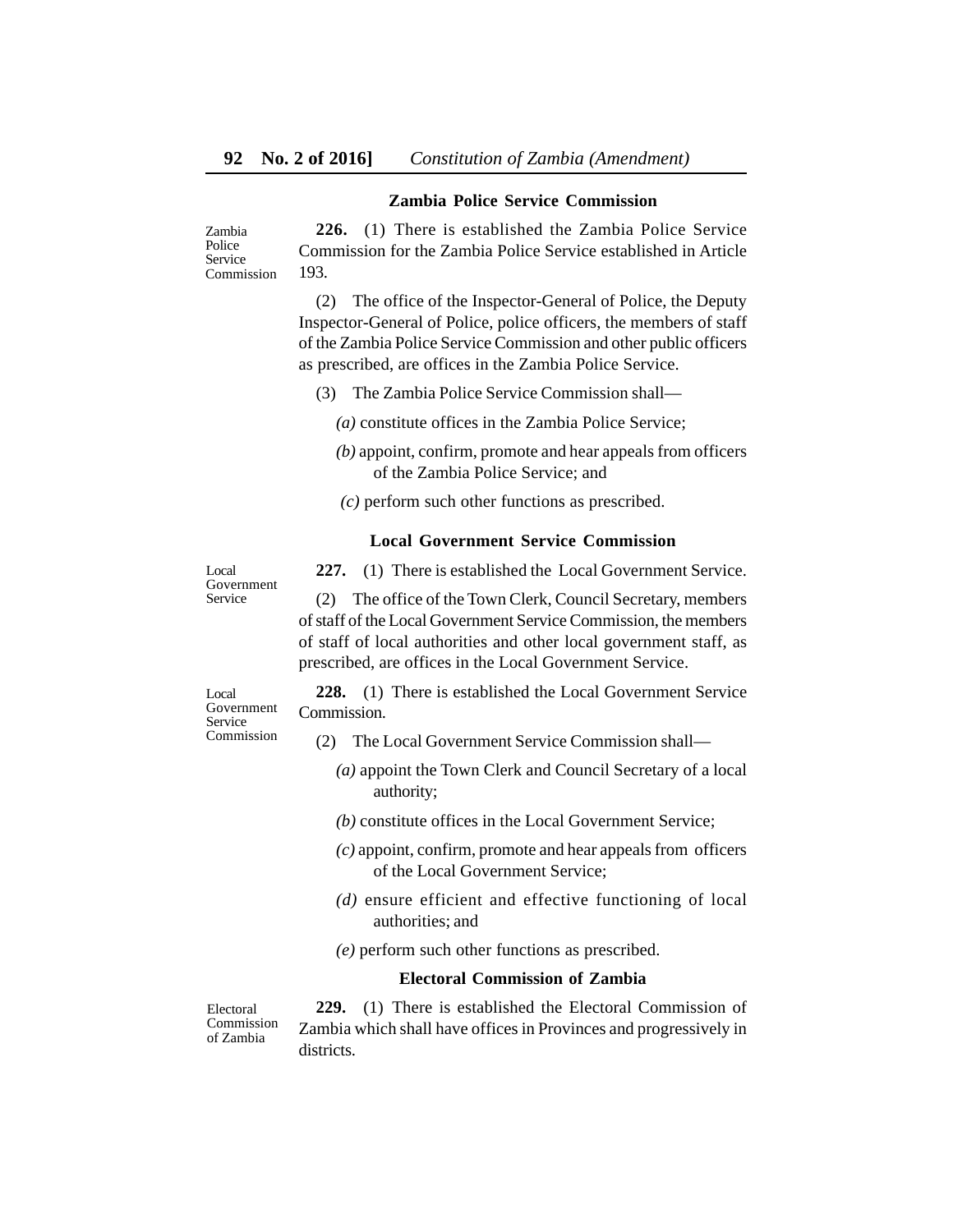- (2) The Electoral Commission shall—
	- *(a)* implement the electoral process;
	- *(b)* conduct elections and referenda;
	- *(c)* register voters;
	- *(d)* settle minor electoral disputes, as prescribed;
	- *(e)* regulate the conduct of voters and candidates;
	- *(f)* accredit observers and election agents, as prescribed;
	- *(g)* delimit electoral boundaries; and
	- *(h)* perform such other functions as prescribed.

#### **Human Rights Commission**

**230.** (1) There is established the Human Rights Commission which shall have offices in the Provinces and progressively in districts. Human Rights Commission

(2) The Human Rights Commission shall ensure that the Bill of Rights is upheld and protected.

- (3) The Human Rights Commission shall—
	- *(a)* investigate and report on the observance of rights and freedoms;
	- *(b)* take necessary steps to secure appropriate redress where rights and freedoms are violated;
	- *(c)* endeavour to resolve a dispute through negotiation, mediation or conciliation;
	- *(d)* carry out research on rights and freedoms and related matters;
	- *(e)* conduct civic education on rights and freedoms; and
	- *(f)* perform such other functions as prescribed.

# **Gender Equity and Equality Commission**

231. (1) There is established the Gender Equity and Equality Commission which shall have offices in the Provinces and progressively in districts.

(2) The Gender Equity and Equality Commission shall promote the attainment and mainstreaming of gender equality.

Gender Equity Equality **Commission**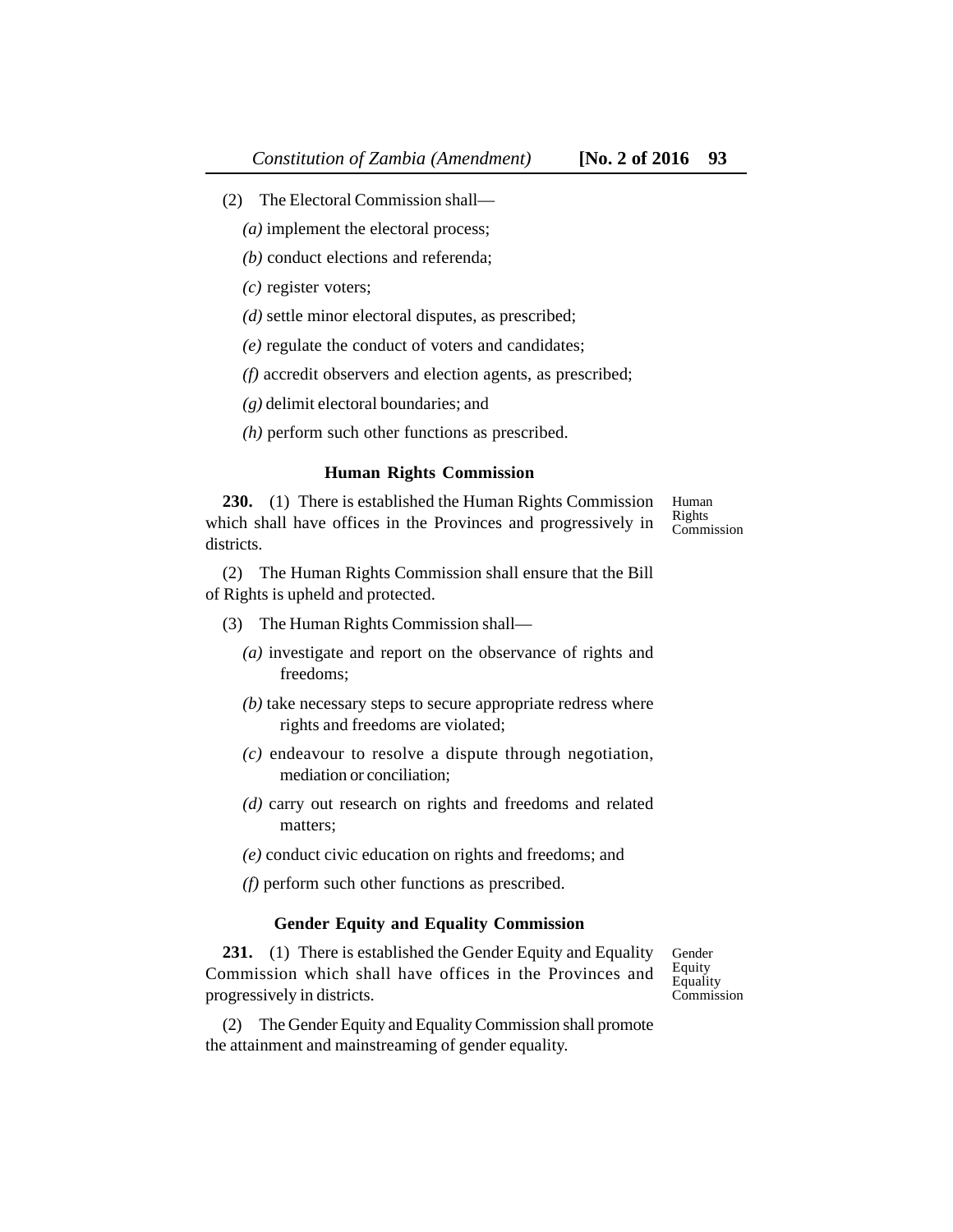- (3) The Gender Equity and Equality Commission shall—
	- *(a)* monitor, investigate, research, educate, advise and report on issues concerning gender equality;
	- *(b)* ensure institutions comply with legal requirements and other standards relating to gender equality;
	- *(c)* take steps to secure appropriate redress to complaints relating to gender inequality, as prescribed; and
	- *(d)* perform such other functions as prescribed.

## **Emoluments Commission**

**232.** (1) There is established the Emoluments Commission.

(2) The Emoluments Commission shall determine, on the recommendation of the relevant authority or commission, the emoluments of public officers, chiefs and members of the House of Chiefs, as provided in this Constitution or as prescribed.

# **Lands Commission**

**233.** (1) There is established the Lands Commission which shall have offices in all Provinces and progressively in districts. Commission

> (2) The Lands Commission shall administer, manage and alienate land, on behalf of the President, as prescribed.

#### **State Audit Commission**

**234.** (1) There is established the State Audit Commission.

- (2) The State Audit Commission shall—
	- *(a)* subject to Article 249 (2) oversee the operations of the office of the Auditor-General, as prescribed;
	- *(b)* make recommendations to the President on the appointment of the Auditor-General; and
	- *(c)* perform such other functions as prescribed.

#### **Investigative Commissions**

Investigative Commissions

- **235.** There is established the following investigative commissions:
	- *(a)* the Anti-Corruption Commission;
	- *(b)* the Drug Enforcement Commission; and
	- *(c)* the Anti-Financial and Economic Crimes Commission.

Emoluments Commission

Lands

State Audit Commission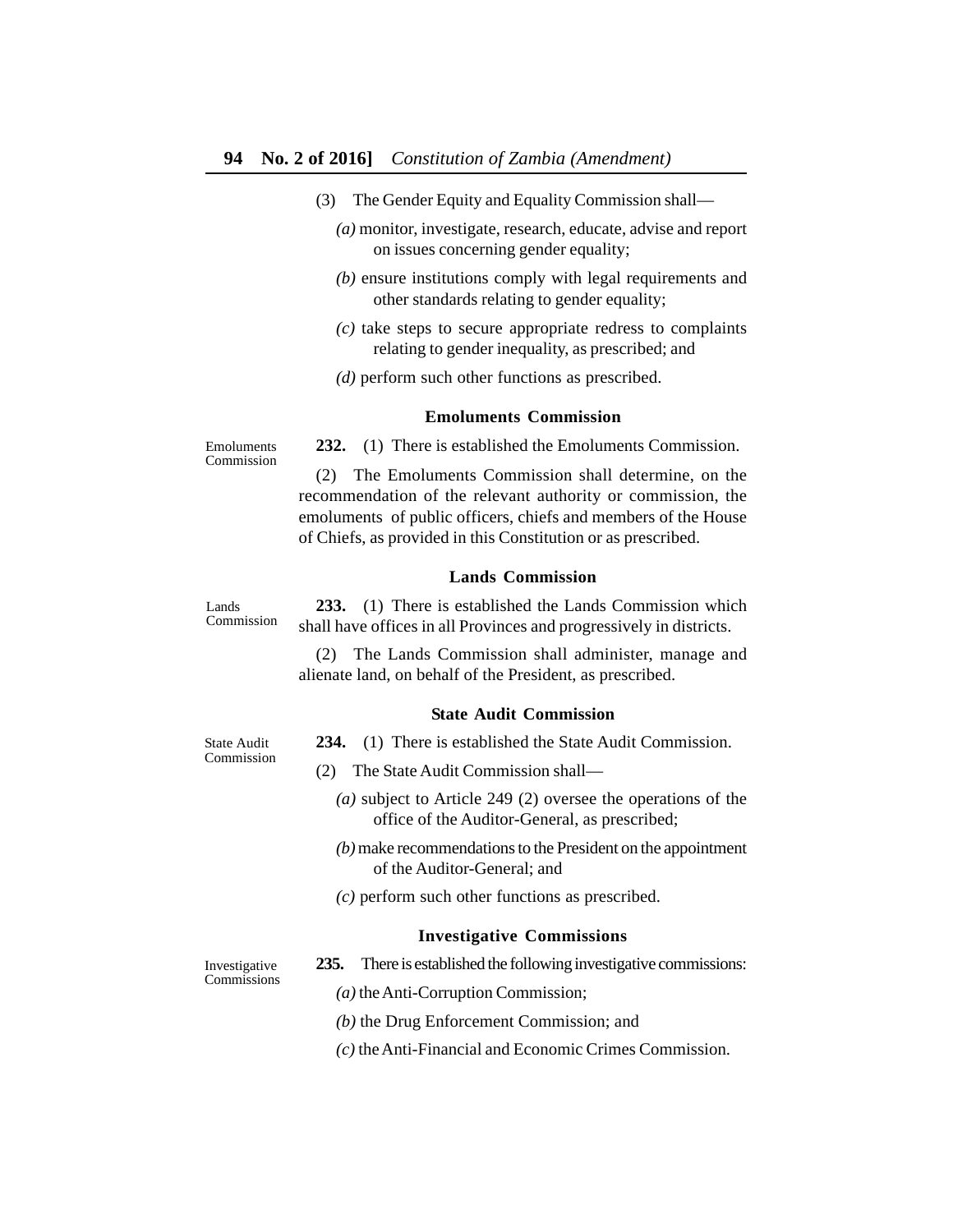#### **Judicial Complaints Commission**

- **236.** (1) There is established the Judicial Complaints Commission.
- (2) The Judicial Complaints Commission shall—
	- *(a)* enforce the Code of Conduct for judges and judicial officers;
	- *(b)* ensure that judges and judicial officers are accountable to the people for the performance of their functions;
	- *(c)* receive complaints lodged against a judge or judicial officer, as prescribed;
	- *(d)* hear a complaint against a judge or judicial officer, as prescribed;
	- *(e*) make recommendations to the appropriate institution or authority for action; and
	- *(f)* perform such other functions as prescribed.

#### **Police Public Complaints Commission**

**237.** (1) There is established the Police Public Complaints Commission.

- (2) The Police Public Complaints Commission shall—
	- *(a)* receive and investigate complaints against police actions;
	- *(b)* investigate complaints against police actions which result in serious injury or death of a person;
	- *(c)* make recommendations to the appropriate institution or authority for action; and
	- *(d)* perform such other functions as prescribed.

#### **General Provisions Relating to Commissions**

**238.** (1) A commission shall be a self-accounting institution which deals directly with the Ministry responsible for finance in matters relating to its finances.

(2) A commission shall be adequately funded in a financial year to enable it to effectively perform its functions.

**239.** The expenses of a commission, including emoluments payable to, or in respect of, persons serving with that commission, shall be a charge on the Consolidated Fund.

Financial independence of commissions

Expenses of commissions

Police Public Complaints Commission

**Judicial** Complaints Commission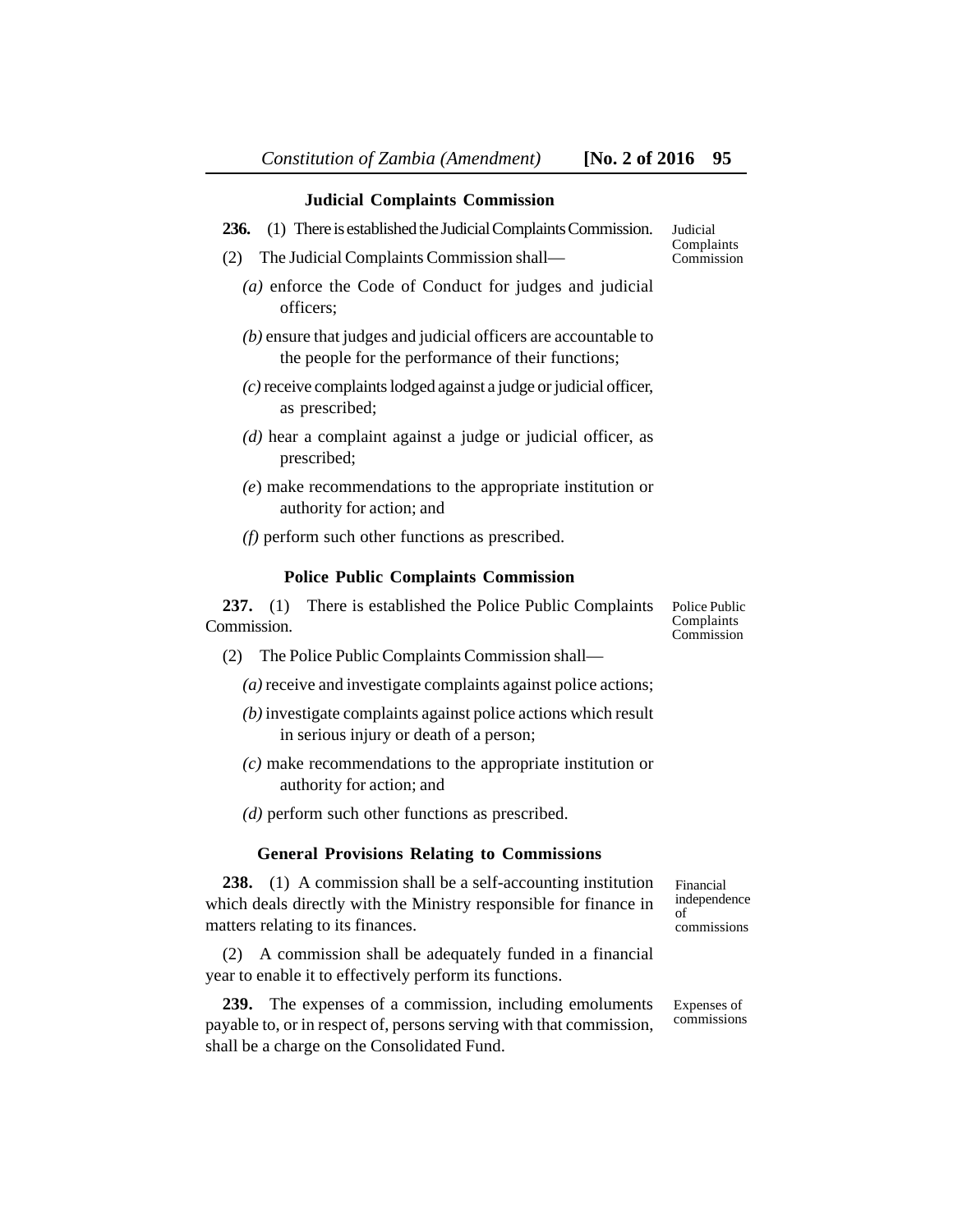**240.** A person qualifies to be appointed as a member of a commission if that person— **Oualifications** of members

of commissions

*(a)* is a citizen;

- *(b)* is permanently resident in Zambia;
- *(c)* has not, in the immediate preceding five years, served a term of imprisonment of at least three years;
- *(d)* declares that person's assets and liabilities, as prescribed;
- *(e)* has paid that person's taxes or has made arrangements satisfactory to the appropriate tax authority for the payment of the taxes;
- *(f)* does not have a mental or physical disability that would make the person incapable of performing the functions of office;
- *(g)* is not serving a sentence of imprisonment for an offence under a law; and
- *(h)* has other qualifications, as prescribed.

General powers of commissions **241.** A commission—

*(a)* shall appoint its staff;

*(b)* may refer matters within its mandate to appropriate State organs or State institutions for action;

- *(c)* may initiate its own investigations and receive complaints from a person on matters within its mandate;
- *(d)* shall take measures to ensure that State institutions and other persons comply with its decisions; and
- *(e)* shall submit annual reports to the National Assembly on its accounts and activities as prescribed.

Legislation on commissions

**242.** The functions, composition, appointment of members, tenure of office of members, processes and procedures, operations, administration, structures, finances and financial management of a commission shall be prescribed.

# **Other Independent Offices Public Protector**

Public Protector

**243.** (1) There shall be a Public Protector who shall be appointed by the President, on the recommendation of the Judicial Service Commission, subject to ratification by the National Assembly.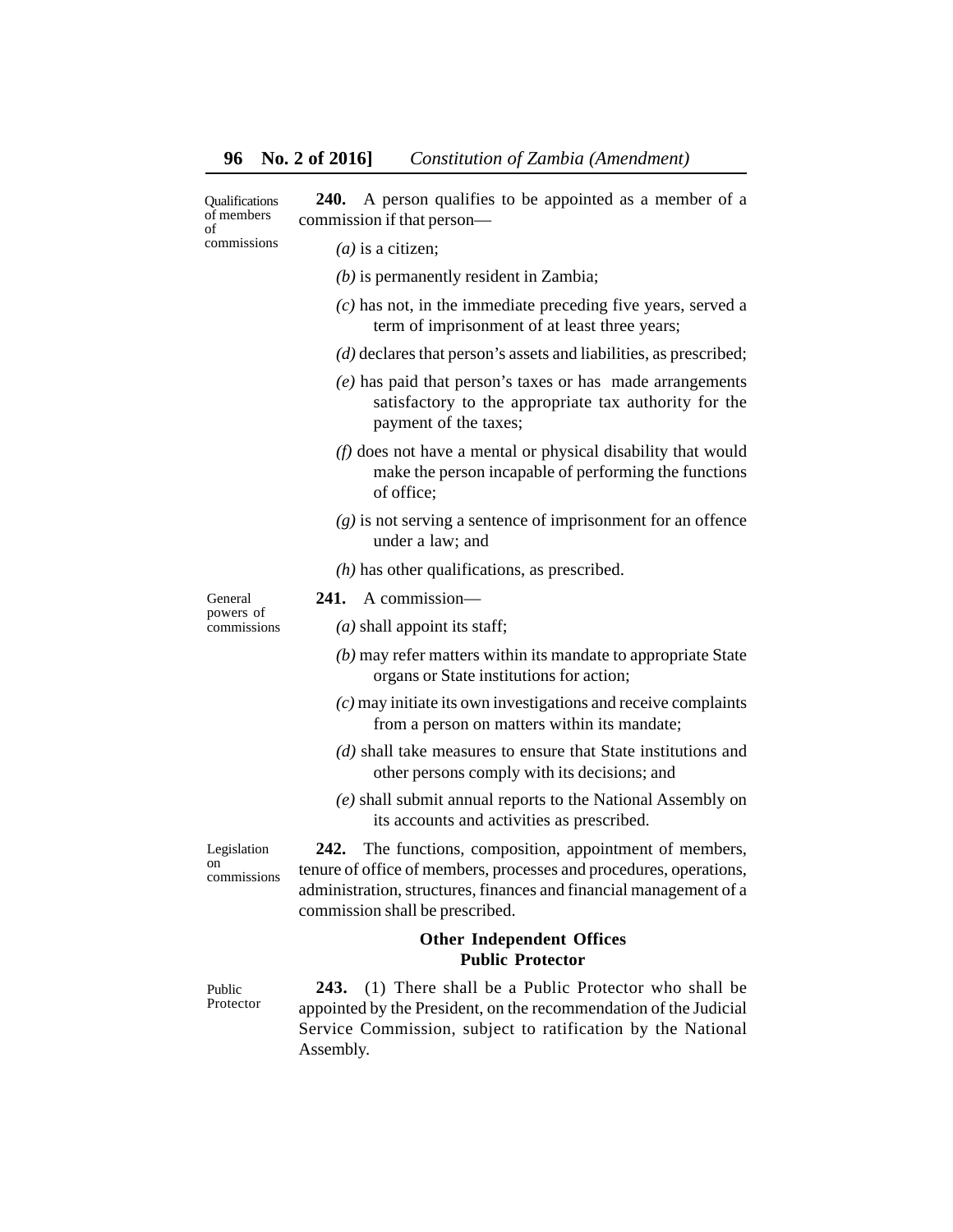(2) A person qualifies for appointment as Public Protector if that person—

*(a)* is qualified to be appointed as a judge; and

*(b)* does not hold a State office or Constitutional office.

(3) The office of Public Protector shall be decentralised to the Provinces and progressively to districts, as prescribed.

(4) The procedures, staff, finances, financial management, administration and operations of the office of the Public Protector shall be prescribed.

**244.** (1) The Public Protector may investigate an action or decision taken or omitted to be taken by a State institution in the performance of an administrative function.

Functions of Public Protector

(2) For purposes of clause (1), an action or decision taken or omitted to be taken is an action or decision which is—

*(a)* unfair, unreasonable or illegal; or

*(b)* not compliant with the rules of natural justice.

(3) For purposes of clauses (1) and (2), the Public Protector may—

*(a)* bring an action before a court;

- *(b)* hear an appeal by a person relating to an action or decision taken or omitted to be taken in respect of that person; and
- *(c)* make a decision on an action to be taken against a public officer or Constitutional office holder, which decision shall be implemented by an appropriate authority.

(4) The Public Protector shall not be subject to the direction or control of a person or an authority in the performance of the functions of office.

(5) The Public Protector has the same powers as those of the High Court in—

- *(a)* enforcing the attendance of witnesses and examining them on oath;
- *(b)* examining witnesses outside Zambia;
- *(c)* compelling the production of documents;
- *(d)* enforcing decisions issued by the Public Protector; and
- (e) citing a person or an authority for contempt for failure to carry out a decision.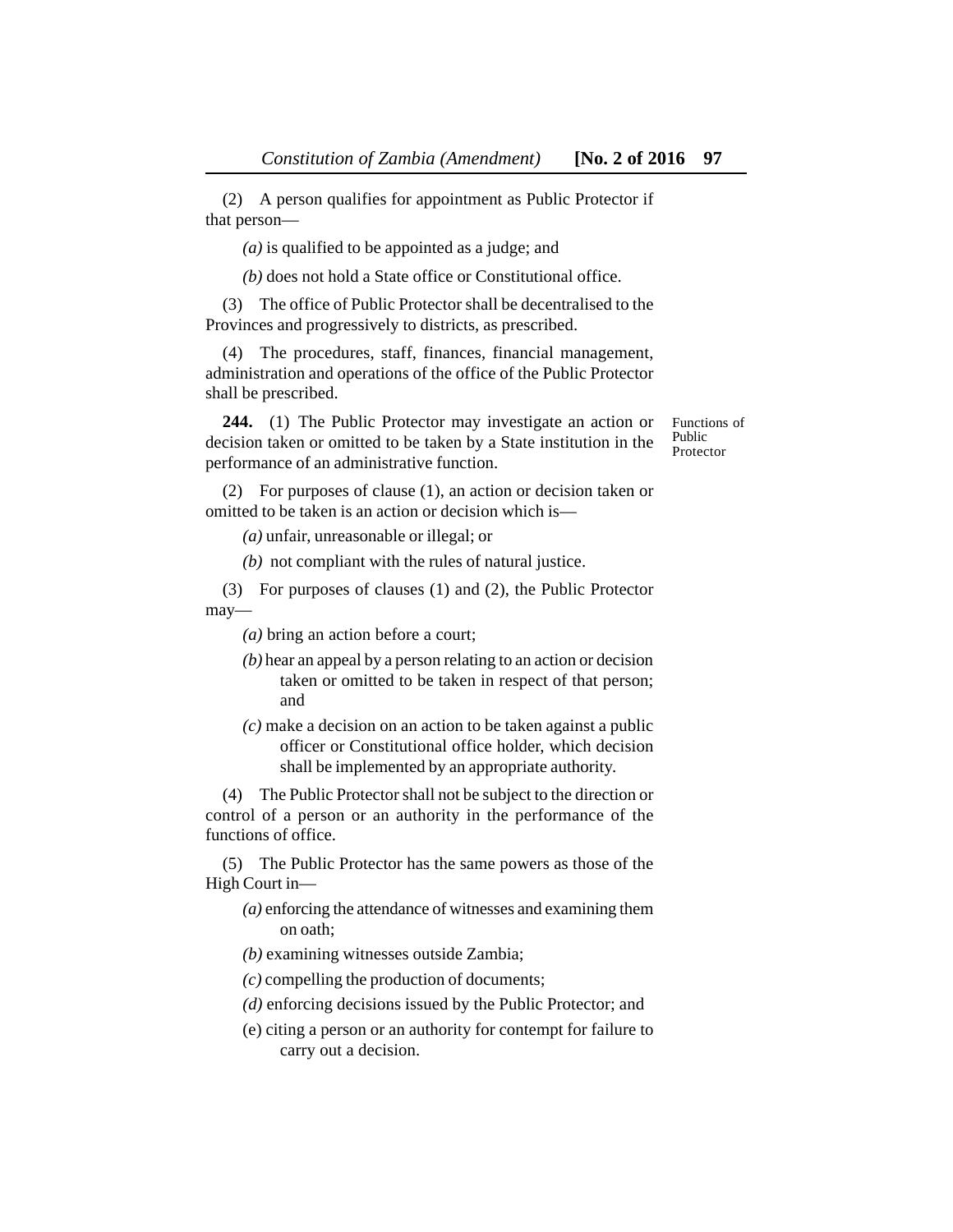(6) A person summoned to give evidence or to produce a document before the Public Protector is entitled, in respect of that evidence or the production of the document, to the same privileges and protection as those that a person would be entitled to before a court.

(7) An answer by a person to a question put by the Public Protector is not admissible in evidence against that person in civil or criminal proceedings, except for perjury.

Limitation of powers of Public Protector

**245.** The Public Protector shall not investigate a matter which—

*(a)* is before a court, court martial or a quasi-judicial body;

- *(b)* relates to an officer in the Parliamentary Service or Judicial Service;
- *(c)* involves the relations or dealings between the Government and foreign government or an international organisation;

*(d)* relates to the exercise of the prerogative of mercy; or

*(e)* is criminal in nature.

**246.** Where the Public Protector is absent from Zambia or is unable to perform the functions of office due to illness or other cause, the President shall appoint a person qualified to perform the functions of the Public Protector until that appointment is revoked or until the Public Protector returns to office.

**247.** (1) Subject to this Article, the Public Protector shall retire from office on attaining the age of sixty years.

(2) The Public Protector may retire, with full benefits, on attaining the age of fifty-five years.

(3) The Public Protector may be removed from office on the same grounds and procedure as apply to a judge.

(4) The Public Protector may resign from office by three months' notice, in writing, to the President.

Report to National Assembly

**248.** The office of the Public Protector shall report to the National Assembly on matters concerning its affairs.

### **Auditor-General**

**249.** (1) There shall be an Auditor-General who shall be appointed by the President, on the recommendation of the State Audit Commission, subject to ratification by the National Assembly.

Performance of functions of Public Protector during absence, illness or other cause

Tenure of office of Public Protector

Auditor-General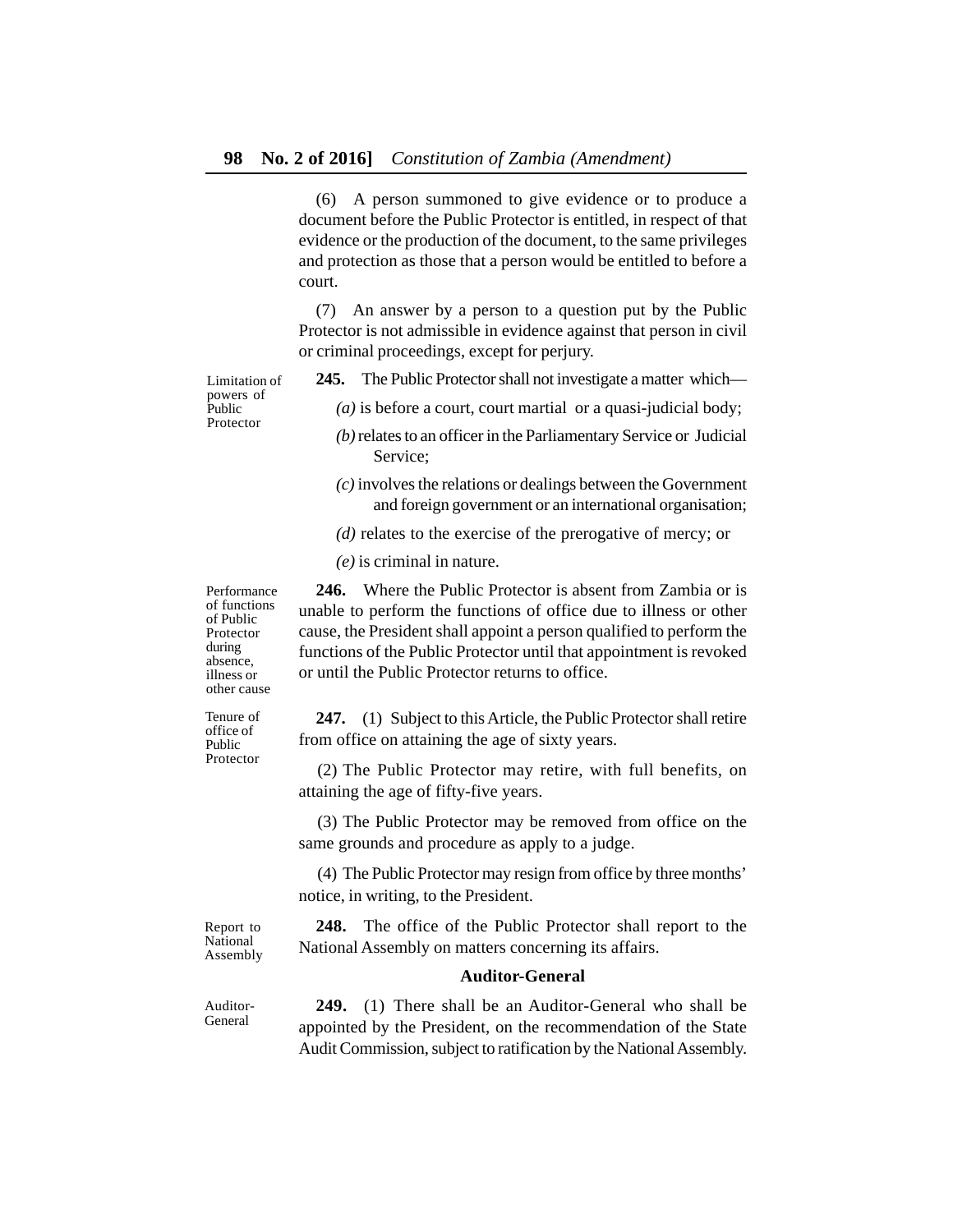(2) The office of Auditor-General shall be decentralised to the Provinces and progressively to districts, as prescribed.

(3) The following shall be prescribed:

*(a)* the qualifications of the Auditor-General;

- *(b)* the operations and management of the office of the Auditor-General;
- *(c)* the recruitment, supervision, grading, promotion and discipline of the staff of the Auditor-General; and
- *(d)* the finances of the office of the Auditor-General.
- **250.** (1) The Auditor-General shall—

*(a)* audit the accounts of—

Functions of Auditor-General

- (i) State organs, State institutions, provincial administration and local authorities; and
- (ii) institutions financed from public funds;
- *(b)* audit the accounts that relate to the stocks, shares and stores of the Government;
- *(c)* conduct financial and value for money audits, including forensic audits and any other type of audit, in respect of a project that involves the use of public funds;
- *(d)* ascertain that money appropriated by Parliament or raised by the Government and disbursed—
	- (i) has been applied for the purpose for which it was appropriated or raised;
	- (ii) was expended in conformity with the authority that governs it; and
	- (iii) was expended economically, efficiently and effectively; and
- *(e)* recommend to the Director of Public Prosecutions or a law enforcement agency any matter within the competence of the Auditor-General, that may require to be prosecuted.

(2) The Auditor-General shall not be subject to the direction or control of a person or an authority in the performance of the functions of office.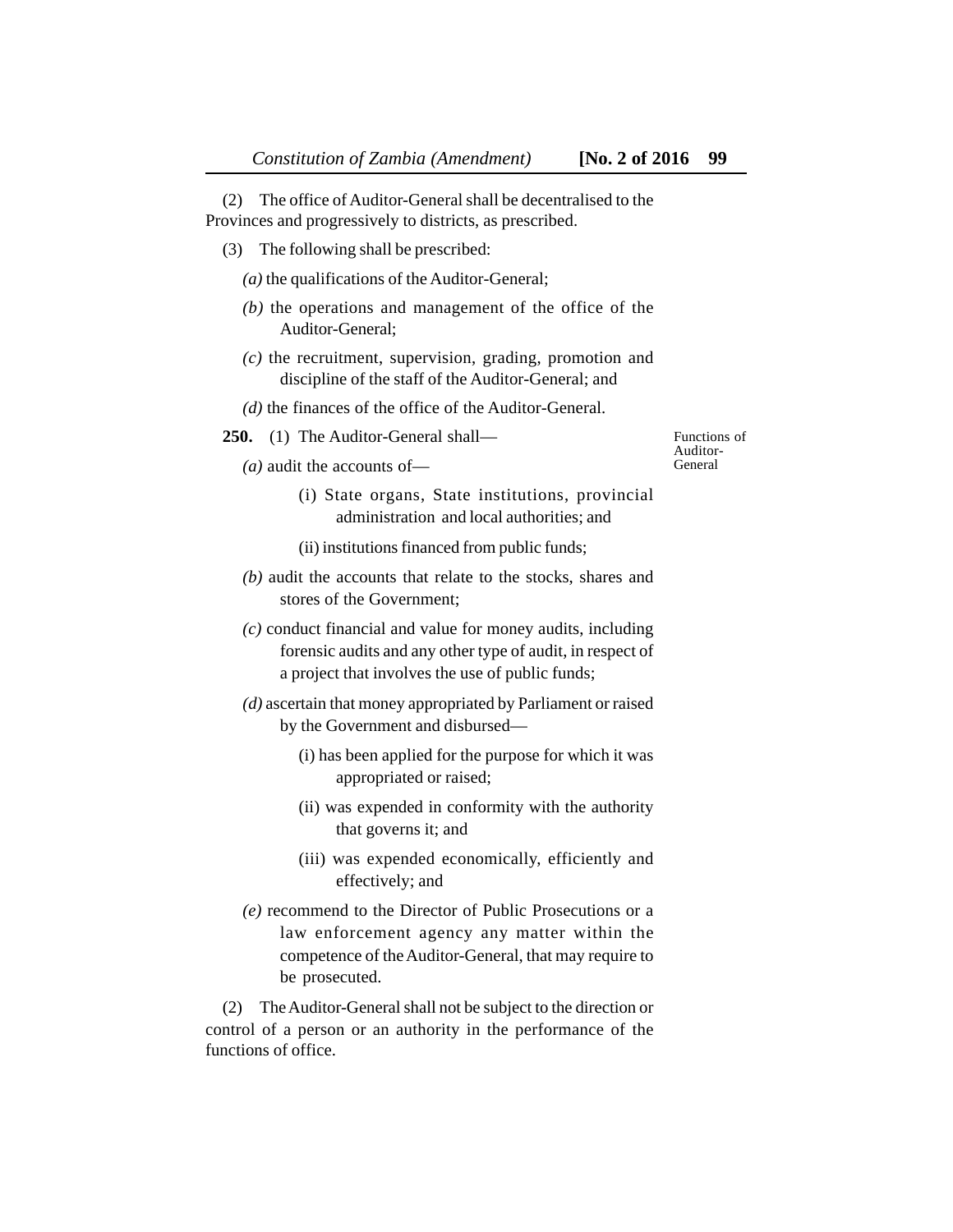Performance of functions of Auditor-General during absence, illness or other cause

**251.** Where the Auditor-General is absent from Zambia or is unable to perform the functions of office due to illness or other cause, the President shall appoint a person qualified to perform the functions of the Auditor-General until that appointment is revoked or until the Auditor-General returns to office.

Tenure of office of Auditor-General

**252.** (1) Subject to this Article, the Auditor-General shall retire from office on attaining the age of sixty years.

(2) The Auditor-General may retire, with full benefits, on attaining the age of fifty-five years.

(3) The Auditor-General may be removed from office on the same grounds and procedure as apply to a judge.

(4) The Auditor-General may resign from office by three months' notice, in writing, to the President.

# PART XIX

LAND, ENVIRONMENT AND NATURAL RESOURCES

## **Land**

**253.** (1) Land shall be held, used and managed in accordance with the following principles: Principles of land policy

*(a)* equitable access to land and associated resources;

*(b)* security of tenure for lawful land holders;

*(c)* recognition of indigenous cultural rites;

*(d)* sustainable use of land;

*(e)* transparent, effective and efficient administration of land;

*(f)* effective and efficient settlement of land disputes;

*(g)* river frontages, islands, lakeshores and ecologically and culturally sensitive areas—

(i) to be accessible to the public;

- (ii) not to be leased, fenced or sold; and
- (iii) to be maintained and used for conservation and preservation activities;
- *(h)* investments in land to also benefit local communities and their economy; and
- *(i)* plans for land use to be done in a consultative and participatory manner.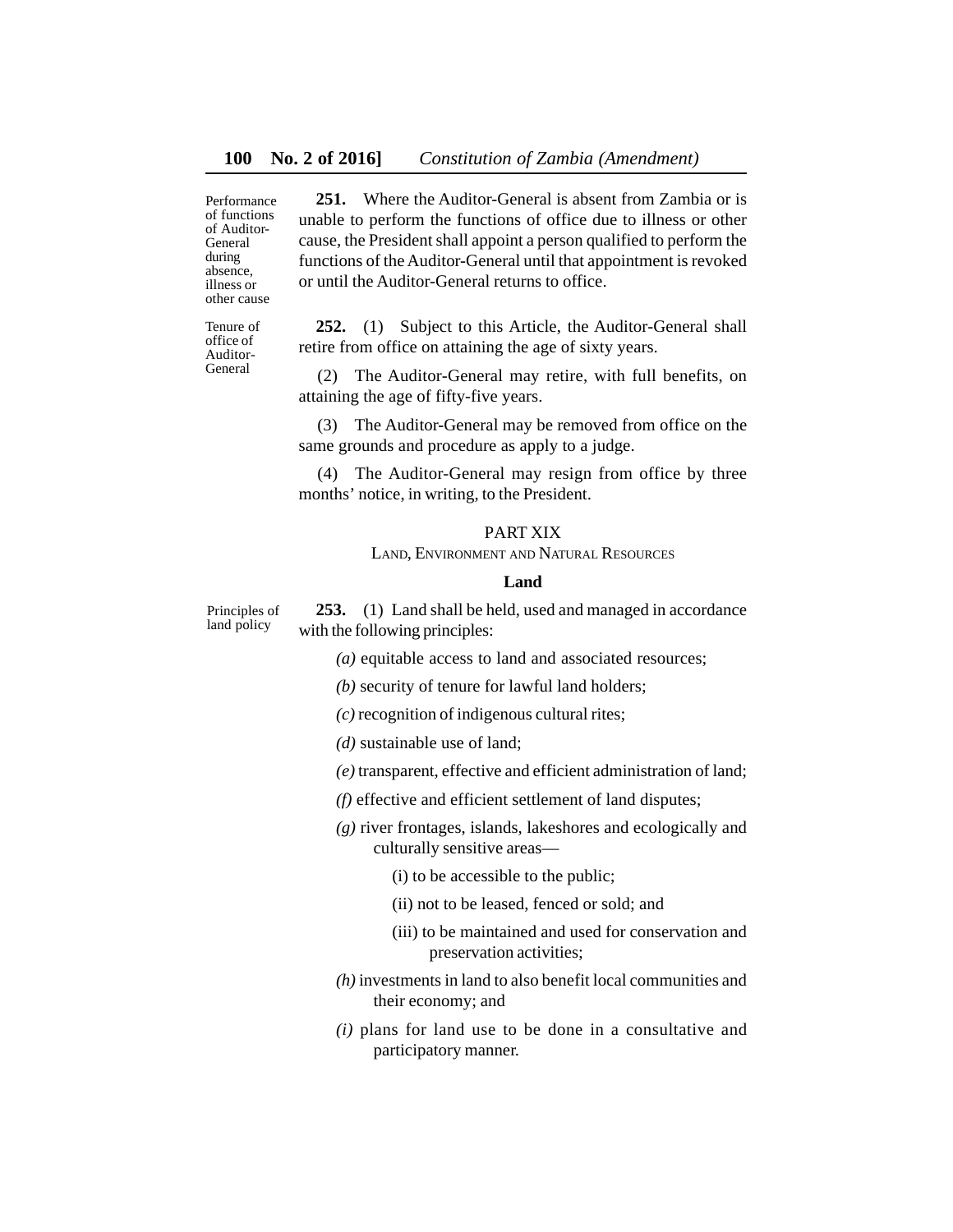**254.** (1) Land shall be delimited and classified as State land, customary land and such other classification, as prescribed.

(2) The President may, through the Lands Commission, alienate land to citizens and non-citizens, as prescribed.

(3) Land shall be held for a prescribed tenure.

# **Environment and Natural Resources**

**255.** The management and development of Zambia's environment and natural resources shall be governed by the following principles:

- *(a)* natural resources have an environmental, economic, social and cultural value and this shall be reflected in their use;
- *(b)* the person responsible for polluting or degrading the environment is responsible for paying for the damage done to the environment;
- *(c)* where there are threats of serious or irreversible damage to the environment, lack of full scientific certainty shall not be used as a reason for postponing cost-effective measures to prevent environmental degradation;
- *(d)* the conservation and protection of ecologically sensitive areas, habitats, species and other environment shall be done in a sustainable manner;
- *(e)* respect for the integrity of natural processes and ecological communities;
- *(f)* benefits accruing from the exploitation and utilisation of the environment and natural resources shall be shared equitably amongst the people of Zambia;
- *(g)* saving of energy and the sustainable use of renewable energy sources shall be promoted;
- *(h)* reclaiming and rehabilitation of degraded areas and those prone to disasters shall be promoted;
- *(i)* unfair trade practices in the production, processing, distribution and marketing of natural resources shall be eliminated;
- *(j)* origin, quality, methods of production, harvesting and processing of natural resources shall be regulated;

land and land tenure

Classification and alienation of

Principles of environmental and natural resources management and development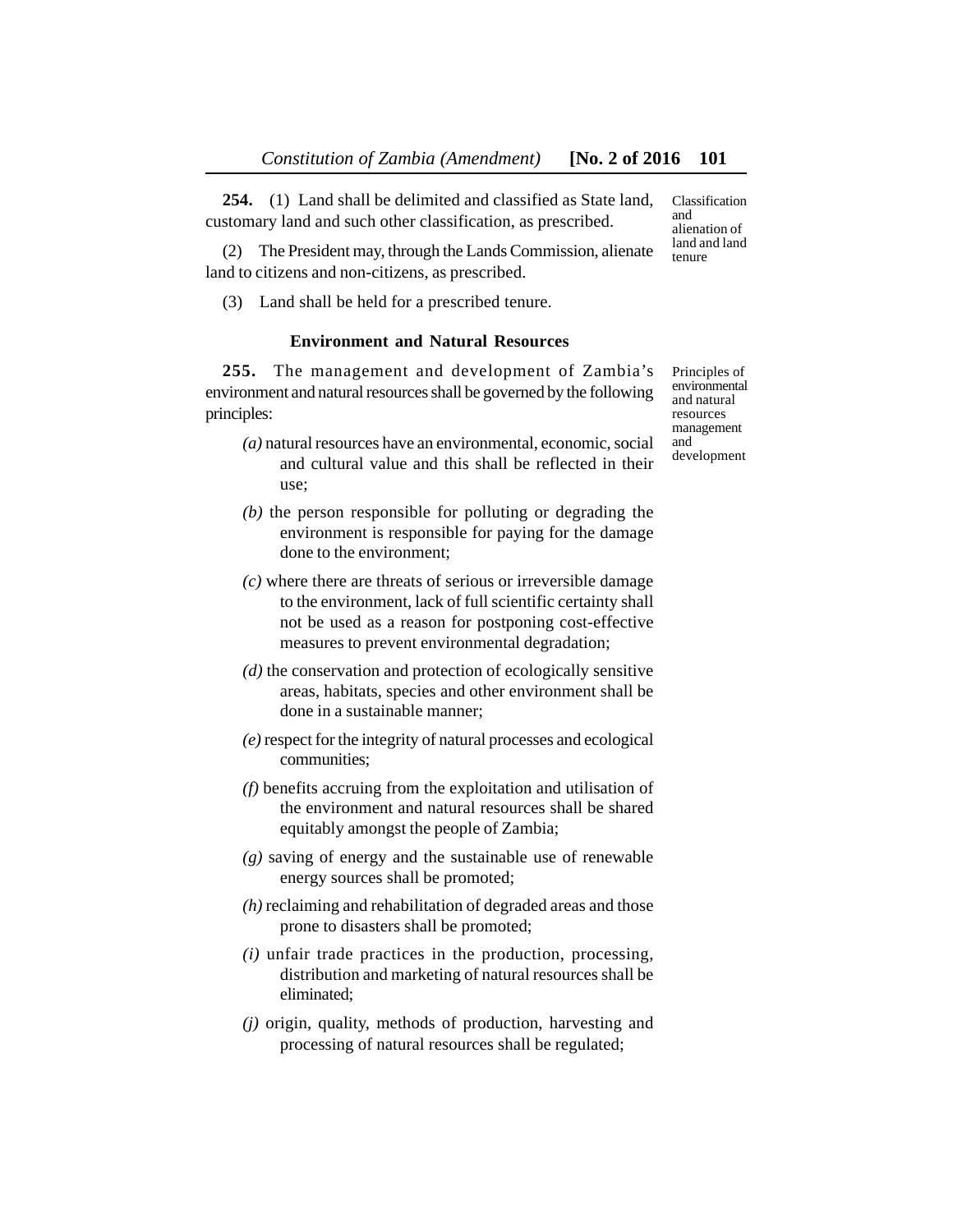- *(k)* equitable access to environmental resources shall be promoted;
- *(l)* effective participation of people in the development of relevant policies, plans and programmes; and
- *(m)* access to environmental information to enable people preserve, protect and conserve the environment.

**256.** A person has a duty to co-operate with State organs, State institutions and other persons to—

- *(a)* maintain a clean, safe and healthy environment;
- *(b)* ensure ecologically sustainable development and use of natural resources;
- *(c)* respect, protect and safeguard the environment; and
- *(d)* prevent or discontinue an act which is harmful to the environment.

**257.** The State shall, in the utilisation of natural resources and management of the environment—

Utilisation of natural resources and management of environment

Protection of environment and natural resources

- *(a)* protect genetic resources and biological diversity;
- *(b)* implement mechanisms that minimise waste;
- *(c)* promote appropriate environment management systems and tools;
- *(d)* encourage public participation;
- *(e)* protect and enhance the intellectual property in, and indigenous knowledge of, biodiversity and genetic resources of local communities;
- *(f)* ensure that the environmental standards enforced in Zambia are of essential benefit to citizens; and
- *(g)* establish and implement mechanisms that address climate change.

## PART XX

# GENERAL PROVISIONS

**258.** (1) The official language of Zambia is English.

(2) A language, other than English, may be used as a medium of instruction in educational institutions or for legislative, administrative or judicial purposes, as prescribed.

(3) The State shall respect, promote and protect the diversity of the languages of the people of Zambia.

**Official** language and use and status of local languages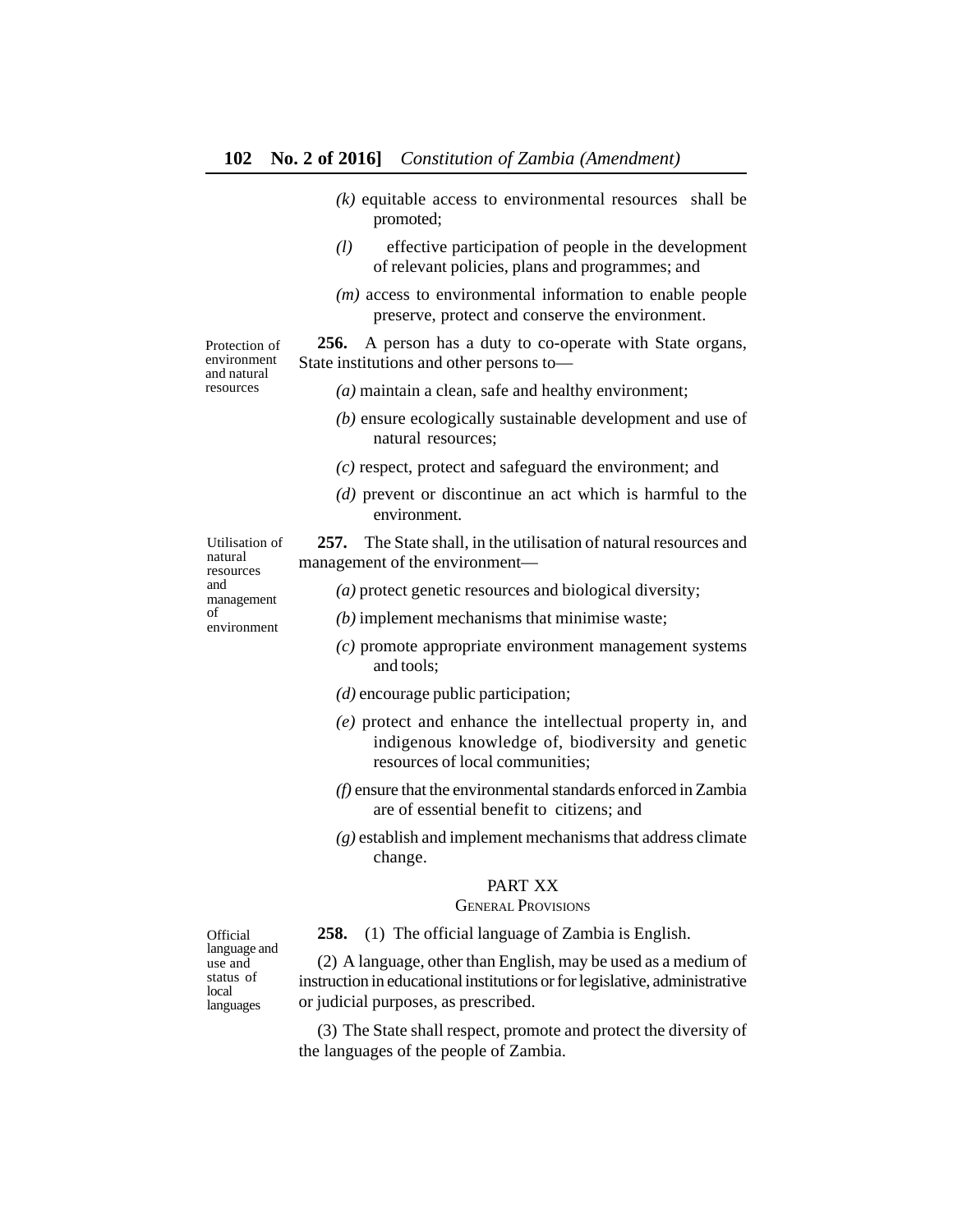**259.** (1) Where a person is empowered to make a nomination or an appointment to a public office, that person shall ensure—

- *(a)* that the person being nominated or appointed has the requisite qualification to discharge the functions of the office, as prescribed or specified in public office circulars or establishment registers;
- *(b)* that fifty percent of each gender is nominated or appointed from the total available positions, unless it is not practicable to do so; and
- *(c)* equitable representation of the youth and persons with disabilities, where these qualify for nomination or appointment.

(2) A person empowered to make a nomination or appointment to a public office shall, where possible, ensure that the nomination or appointment reflects the regional diversity of the people of Zambia.

**260.** A person assuming a public office, member of the House of Chiefs, and presidential appointee, shall take an Oath of Office and such other oath, as prescribed, before carrying out the duties of office.

**261.** A person holding a public office shall act in accordance with a code of conduct and ethics, as prescribed for that office.

**262.** A person holding a public office shall not act in a manner, or be in a position, where the personal interest of that person conflicts, or is likely to conflict, with the performance of the functions of office.

**263.** A person holding a public office shall, before assuming office or leaving office, make a declaration of their assets and liabilities, as prescribed.

**264.** (1) A public officer, chief and member of the House of Chiefs, shall be paid such emoluments as recommended by the relevant authority or commission and determined by the Emoluments Commission.

(2) The emoluments of a State officer, councillor, Constitutional office holder and a judge shall be determined by the Emoluments Commission, as prescribed.

Nominations and appointments

Oath of office and prescribed oaths

Code of conduct and ethics

Conflict of interest

Declaration of assets

Emoluments payable under Constitution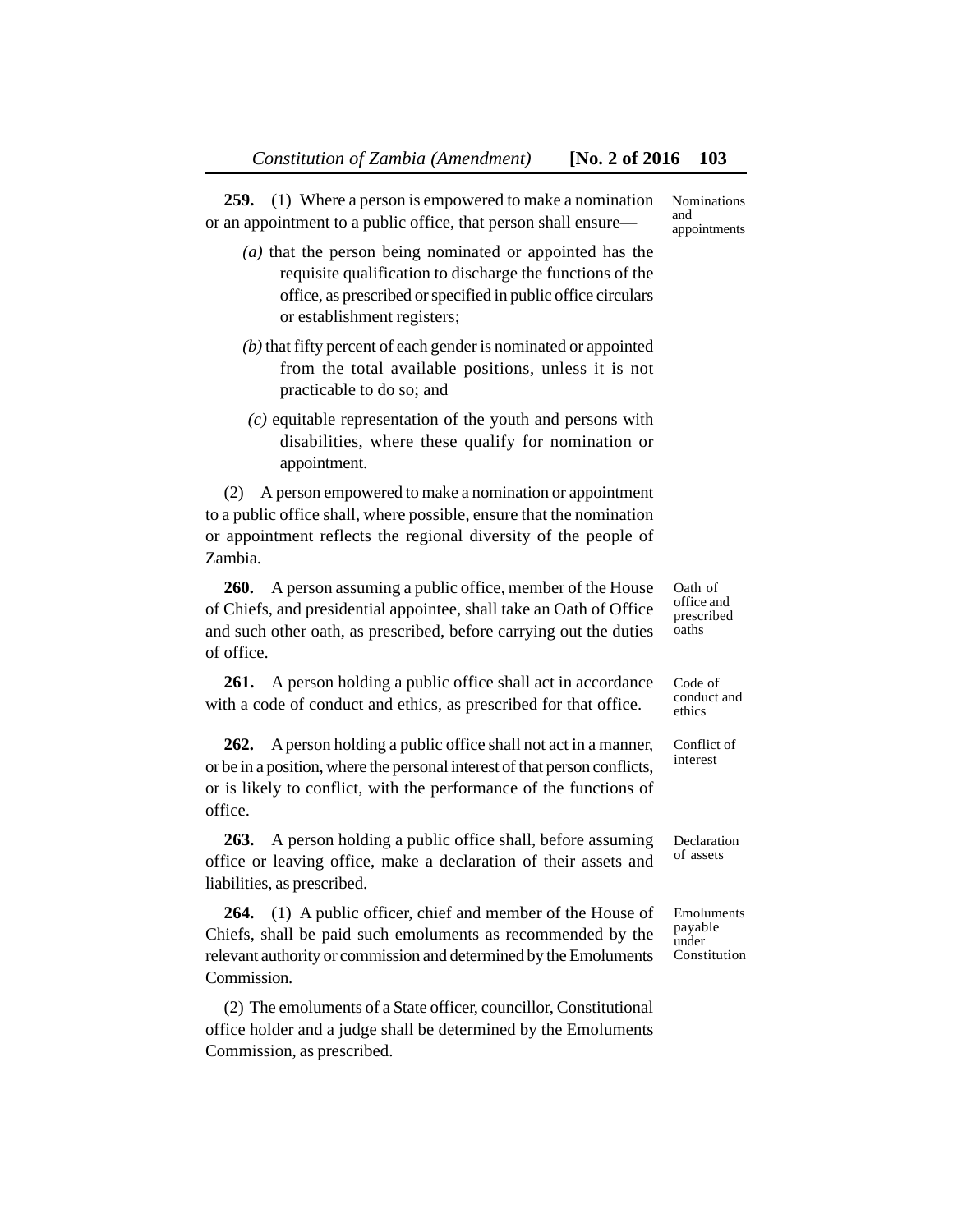(3) The emoluments of a person holding a public office, chief and member of the House of Chiefs shall not be altered to the disadvantage of that person during that person's tenure of office.

(4) A person holding a public office shall not, while in office, hold another office which pays emoluments.

Funding, expenses and emoluments charge on Consolidated Fund

**265.** (1) A public office shall be adequately funded to enable it to effectively perform its functions.

(2) The expenses of a State organ, State institution and public office shall be a charge on the Consolidated Fund.

(3) The emoluments payable under this Constitution or as prescribed, shall be a charge on the Consolidated Fund.

Definitions

- **266.** In this Constitution, unless the context otherwise requires—
	- " adult " means a person who has attained, or is above, the age of nineteen years;
	- " Bill " means a draft of a proposed law to be enacted by Parliament;
	- " Bill of Rights " means the human rights and fundamental freedoms set out in Part III, and includes their status, application, interpretation, limitations, derogations, nonderogations and enforcement;
	- " by-election " means an election to fill a vacancy in the office of a Member of Parliament or councillor;
	- " candidate " means a person contesting a presidential, parliamentary or local government election;
	- " chief " means a person bestowed as chief and who derives allegiance from the fact of birth or descent, in accordance with the customs, traditions, usage or consent of the people in a chiefdom;
	- " child " means a person who has attained, or is below, the age of eighteen years;
	- " circuit schedule " means a table showing dates, districts, time and place where a court is to sit and hear matters in any period of twelve months;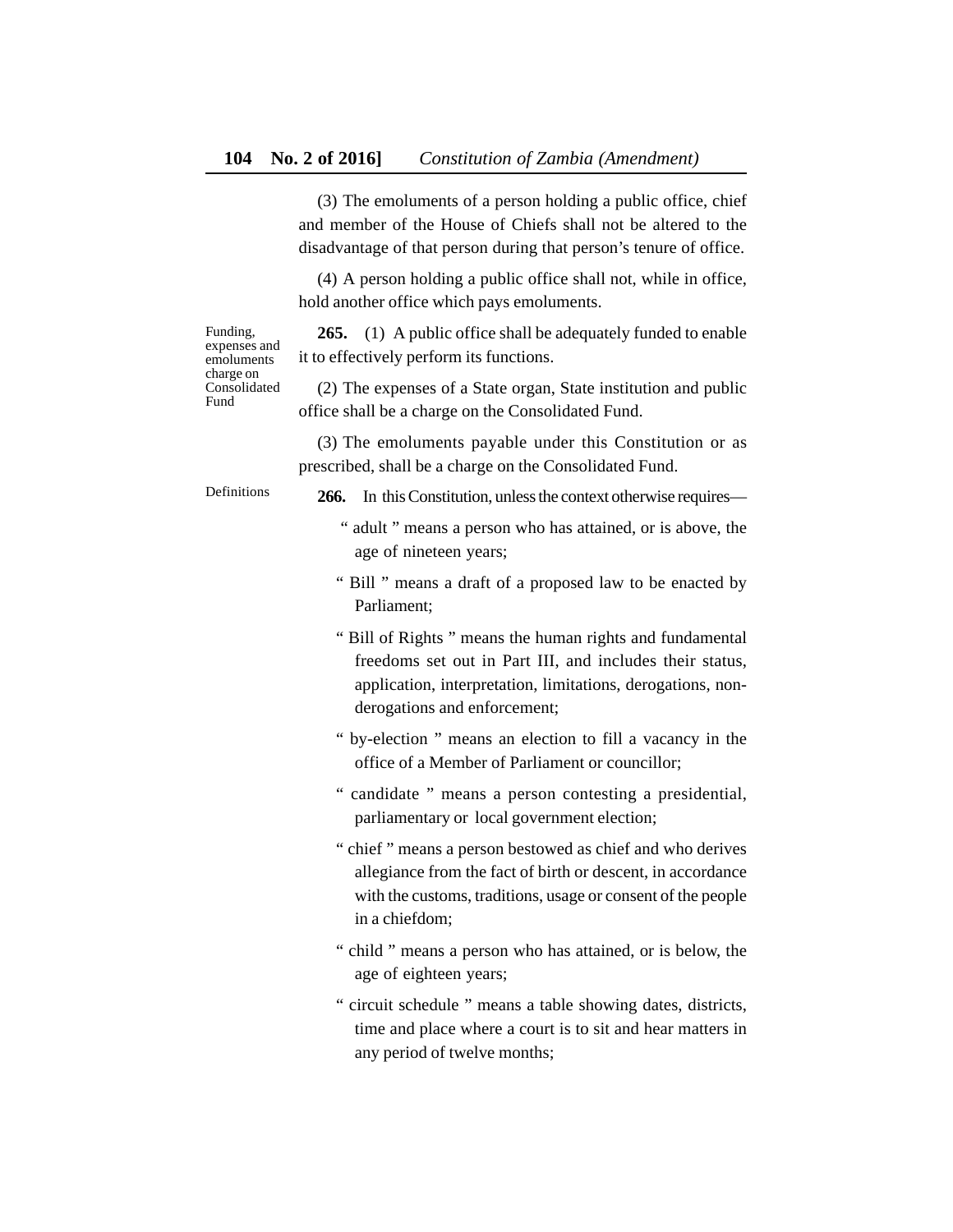- " citizen " means a citizen of Zambia;
- " civil servant " means a public officer appointed by the Civil Service Commission;
- " civil society " means a group of persons, who are not part of the Government, who associate for the purpose of advancing or protecting particular interests;
- " commission " means a commission established under Part XVIII of this Constitution;
- " constituency " means an area into which Zambia is divided for purposes of elections to the National Assembly;
- " Constitutional Court " means the Constitutional Court established in this Constitution;
- " Constitutional office " means the office of the Attorney-General, Solicitor-General, Director of Public Prosecutions, Public Protector, Auditor-General, Secretary to the Cabinet, Secretary to the Treasury and Permanent Secretary;
- " Constitutional office holder " means a person holding or acting in a Constitutional office;
- " council " includes a city, municipal or town council;
- " council chairperson " means a person elected chairperson of a town council in accordance with Article 154;
- " councillor " means a member of a council elected in accordance with Article 153;
- " court " means a court of competent jurisdiction established by or under this Constitution;
- " Court of Appeal " means the Court of Appeal established in this Constitution;
- " devolution " means a form of decentralisation where there is a transfer of rights, functions and powers or an office from the central government or State institution to a subnational authority or the bringing of a service that is provided at central government level to, or opening of a branch of a public office or institution at, a sub- national level, and the word "devolved" shall be construed accordingly;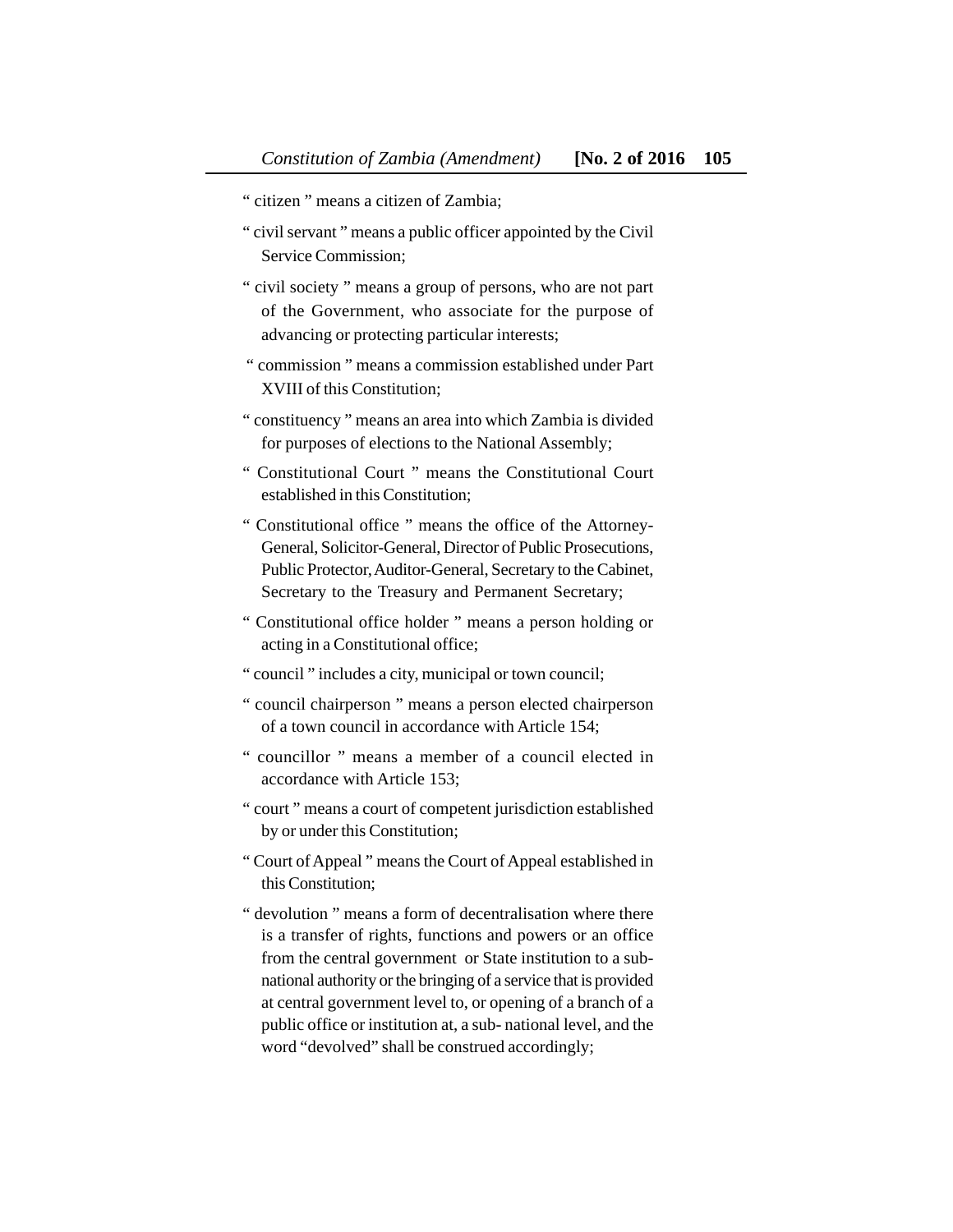- " disability " means a permanent physical, mental, intellectual or sensory impairment that alone, or in combination with social or environmental barriers, hinders the ability of a person to fully or effectively participate in an activity or perform a function as specified in this Constitution or as prescribed;
- " discrimination " means directly or indirectly treating a person differently on the basis of that person's birth, race, sex, origin, colour, age, disability, religion, conscience, belief, culture, language, tribe, pregnancy, health, or marital, ethnic, social or economic status;
- " district " means an administrative unit of a Province as provided in Article 149;
- " election " means an election to the office of President, National Assembly or a council;
- " Electoral Commission " means the Electoral Commission of Zambia established in this Constitution;
- " emoluments " include salaries, allowances, benefits and rights that form an individual's remuneration for services rendered, including pension benefits or other benefits on retirement;
- " Emoluments Commission " means the Emoluments Commission established in this Constitution;
- " executive authority " means the power and the right to execute executive functions;
- " executive functions " means the functions of the President set out in this Constitution;
- " *ex-officio* " means a person who is appointed as a member by virtue of office;
- " First Deputy Speaker " means the person elected as First Deputy Speaker in accordance with Article 82 (4);
- " freedom fighter " means a person who fought for the independence of the former protectorate of Northern Rhodesia to become the Republic of Zambia;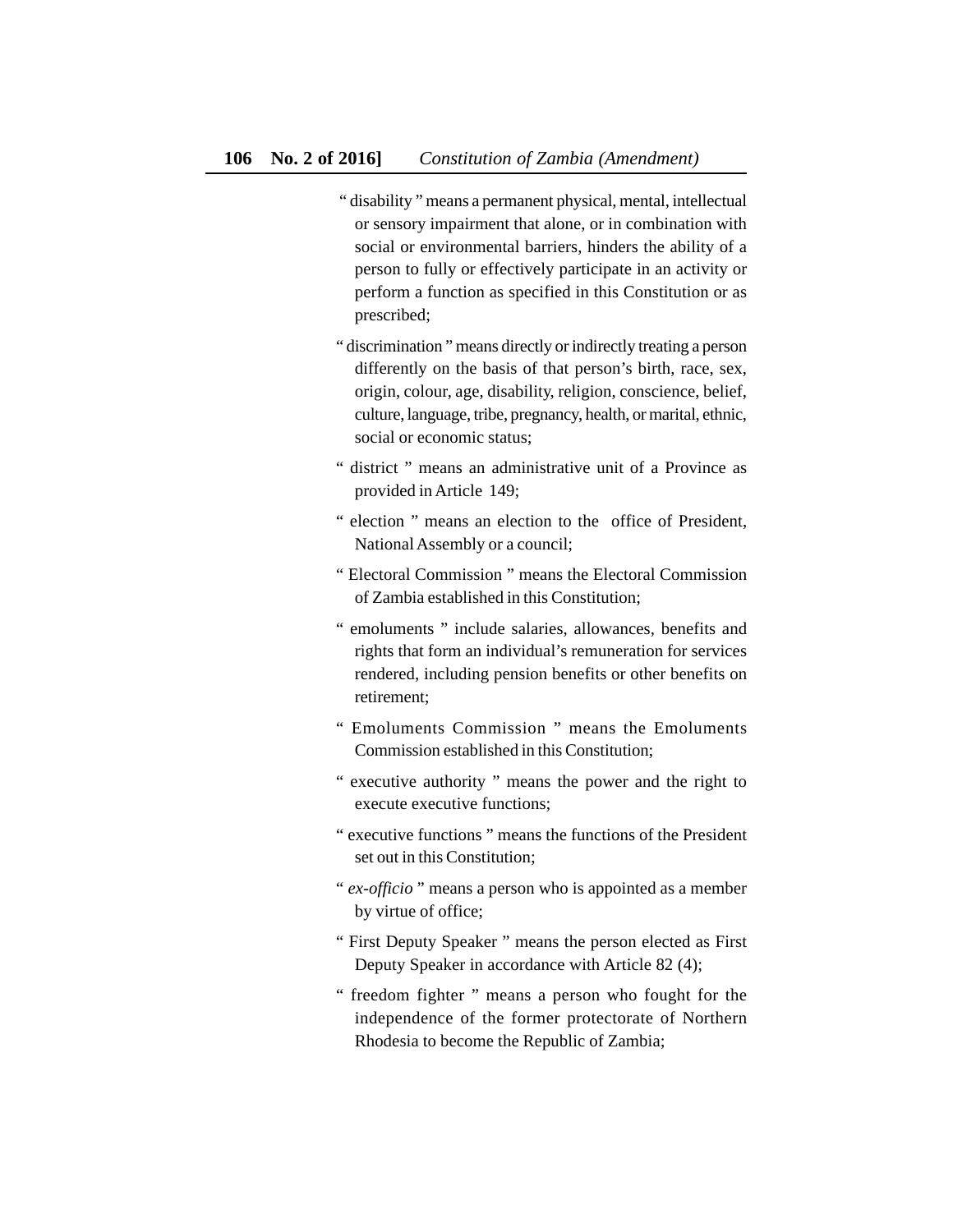- " function " includes powers and duties;
- " gender " means female or male and the role individuals play in society as a result of their sex and status;
- " general election " means Presidential, National Assembly and local government elections when held on the same day;
- " gross misconduct " means—
	- *(a)* behaviour which brings a public office into disrepute, ridicule or contempt;
	- *(b)* behaviour that is prejudicial or inimical to the economy or the security of the State;
	- *(c)* an act of corruption; or
	- *(d)* using or lending the prestige of an office to advance the private interests of that person, members of that person's family or another person;
- " health practitioner " means a person registered as a health practitioner as prescribed;
- " High Court " means the High Court established in this Constitution;
- " individual " means a natural person;
- " judge " means a person appointed as a judge of a superior court;
- " judgment " includes a decision, an order or decree of a court or an authority, as prescribed;
- " judicial authority " means the power and right to perform judicial functions;
- " judicial function " means the functions of the Judiciary set out in this Constitution;
- " judicial officer" includes a magistrate, local court magistrate, registrar and such officers as prescribed;
- " legislative authority " means the power and right to perform legislative functions;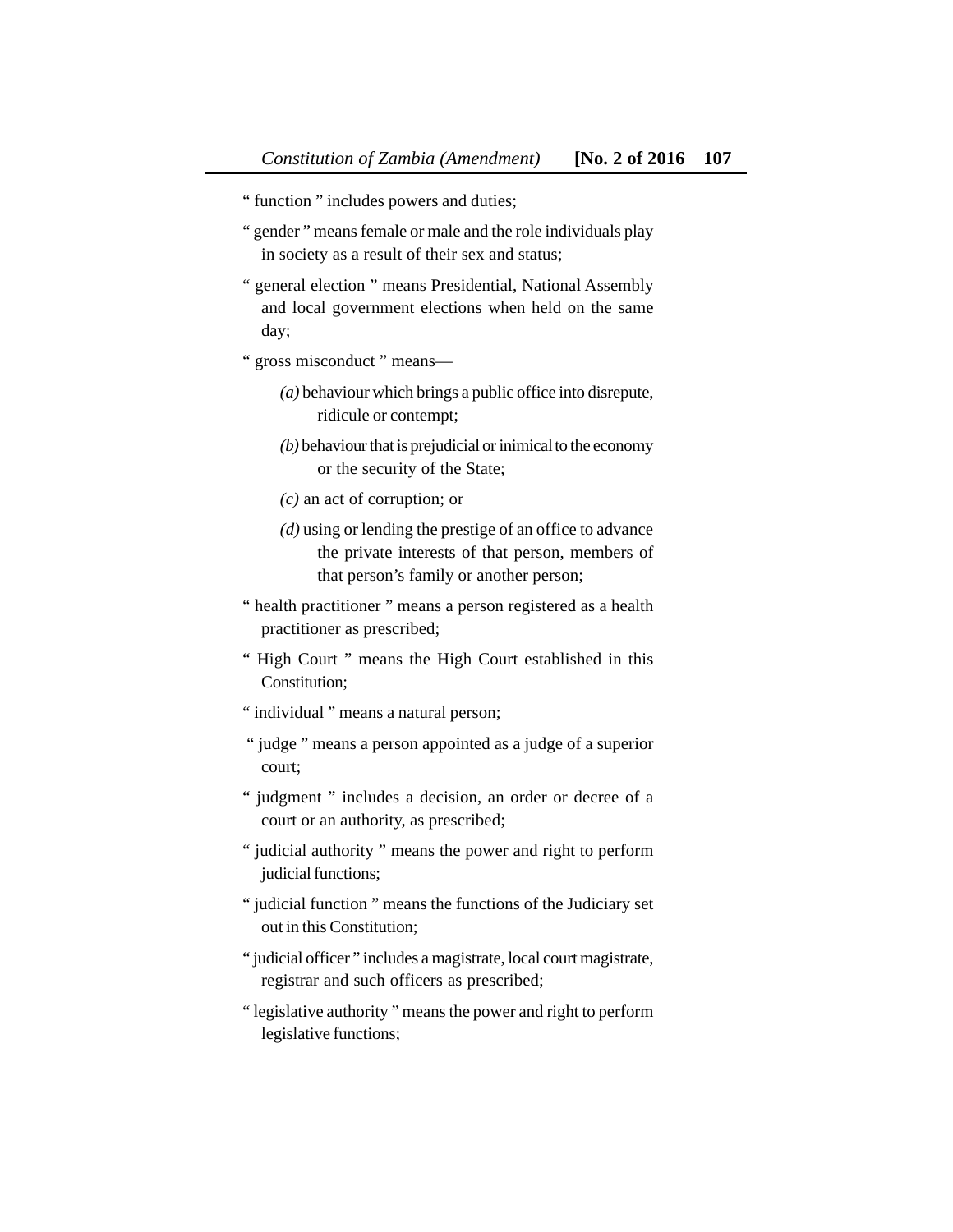- " legislative functions " means the functions of the legislature set out in this Constitution;
- " local authority " means a council and it's secretariat consisting of persons appointed by the Local Government Service Commission;
- " local government " means governance at the local level;
- " local government elections tribunal " means a tribunal established in accordance with Article 159;
- " Local Government Equalisation Fund " means a fund established in accordance with Article 163;
- " mayor" means a person elected mayor of a city or municipal council in accordance with Article 154;
- " Member of Parliament " means a person who is member of the National Assembly;
- " Minister " means a Cabinet Minister;
- " oath " includes an affirmation;
- " older member of society " means a person who has attained, or is above, the age of sixty years;
- " opposition " means a political party which is not the political party in government;
- " ordinarily resident " means residing in a place for a prescribed period of time;
- " Parliament " means the President and the National Assembly;
- " parliamentary committee " means a committee established in accordance with Article 80;
- " pension benefit " includes a pension, compensation, gratuity or similar allowance in respect of a person's service;
- " person " means an individual, a company or an association of persons, whether corporate or unincorporate;
- " person with disability " means a person with a permanent physical, mental, intellectual or sensory impairment;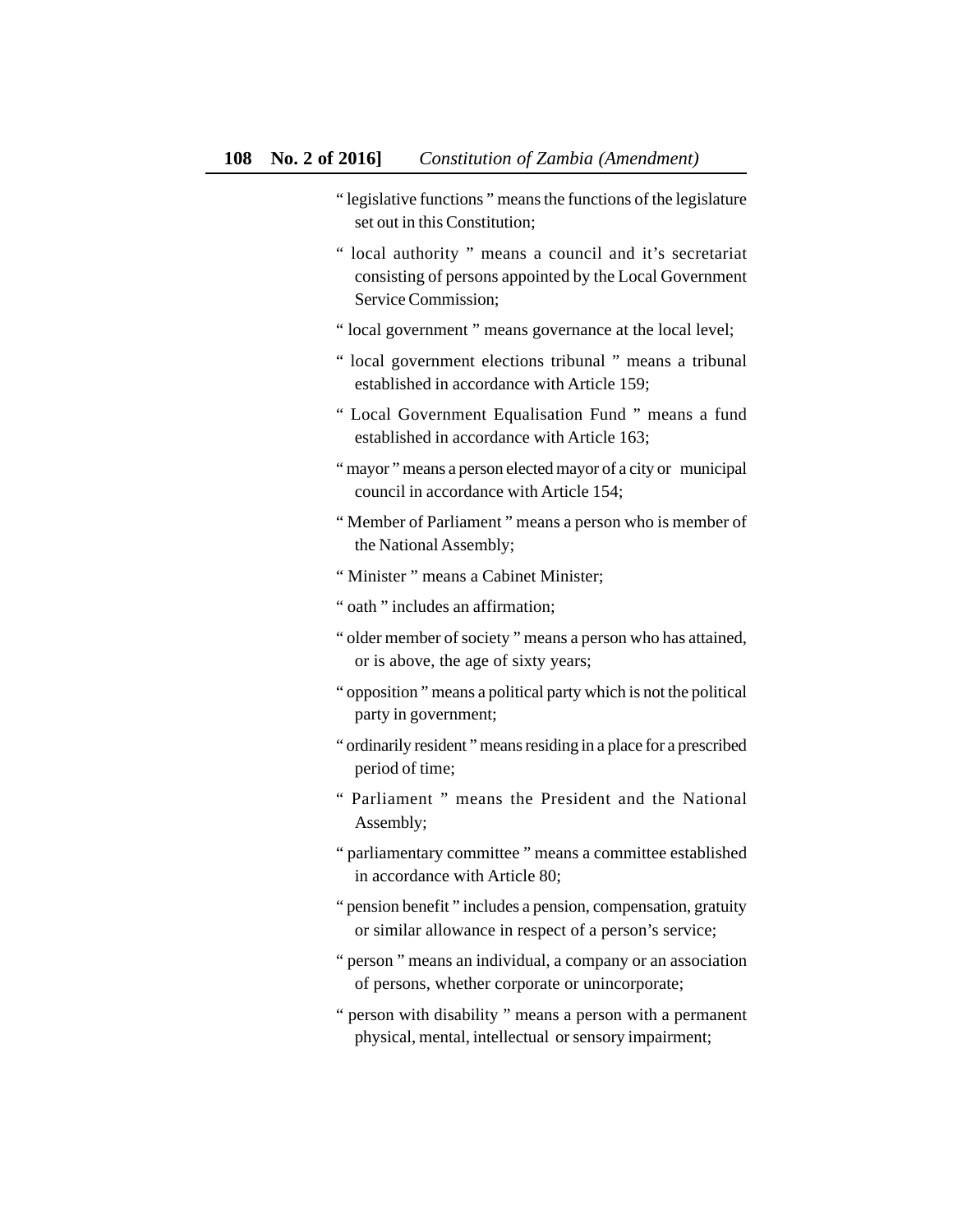- " political party " means an association whose objectives include the contesting of elections in order to form government or influence the policy of the national or local government;
- " power " includes privilege, authority and discretion;
- " prescribed " means provided for in an Act of Parliament;
- " President-elect " means the presidential candidate who has been declared by the Returning Officer as having won the presidential election;
- " presidential candidate " means a person nominated to stand for election as President in accordance with Article 52 (1);
- " presidential election " means an election to the office of President, and includes the election of a Vice-President as a running mate to the President;
- " property " includes a vested or contingent right to, or interest in, or arising from—
	- *(a)* land, permanent fixtures on, or improvements to, land;
	- *(b)* goods or personal property;
	- *(c)* intellectual property; or
	- *(d)* money, choses in action or negotiable instruments;
- " provincial administration " means the administrative secretariat established in accordance with Article 150;
- " Provincial Minister " means a person appointed Provincial Minister by the President;
- " public media " means media owned, operated or controlled by the Government;
- " public office " means an office whose emoluments and expenses are a charge on the Consolidated Fund or other prescribed public fund and includes a State office, Constitutional office and an office in the public service, including that of a member of a commission;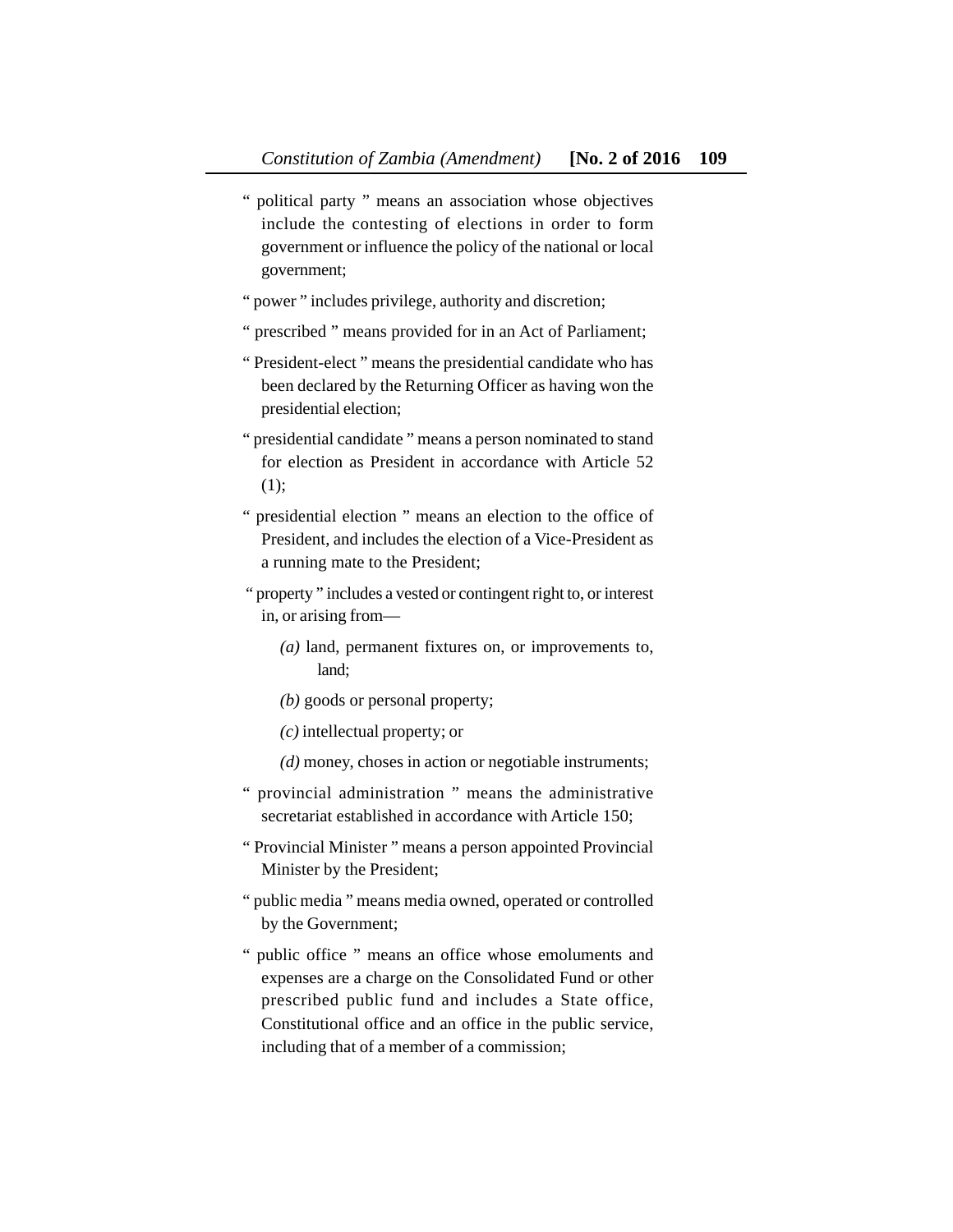- " public officer " means a person holding or acting in a public office, but does not include a State officer, councillor, a Constitutional office holder, a judge and a judicial officer;
- " public service " means service in the Civil Service, the Teaching Service, Defence Force and National Security Service, the Zambia Correctional Service, the Zambia Police Service, Emoluments Commission, State Audit Commission, Lands Commission, Electoral Commission, Human Rights Commission, Gender Equity and Equality Commission, the Anti-Corruption Commission, Drug EnforcementCommission, the Anti-Financial and Economic Crimes Commission, the Police and Public Complaints Commission, and service as a constitutional office holder, service in other offices, as prescribed;
- " rights and freedoms " means the human rights and fundamental freedoms provided for in the Bill of Rights;
- " Republic " means the Republic of Zambia;
- " returning officer " means a person who is a returning officer for a parliamentary or local authority election and "Returning Officer" means the Chairperson of the Electoral Commission in a presidential election;
- " running mate " means a person who is selected by a presidential candidate to stand with the presidential candidate in a presidential election so that the person becomes the Vice-President if that presidential candidate is elected as President;
- " Second Deputy Speaker " means the person elected as Second Deputy Speaker in accordance with Article 82 (5);
- " Service Commission " means a commission established under Articles 218, 220, 222, 224, 225, 226, and 228;
- " session " means a period not exceeding twelve months, within the term of the National Assembly, of sittings of the National Assembly, which commence on the first day of sitting after a general election or prorogation of Parliament and ends with a prorogation or dissolution of Parliament;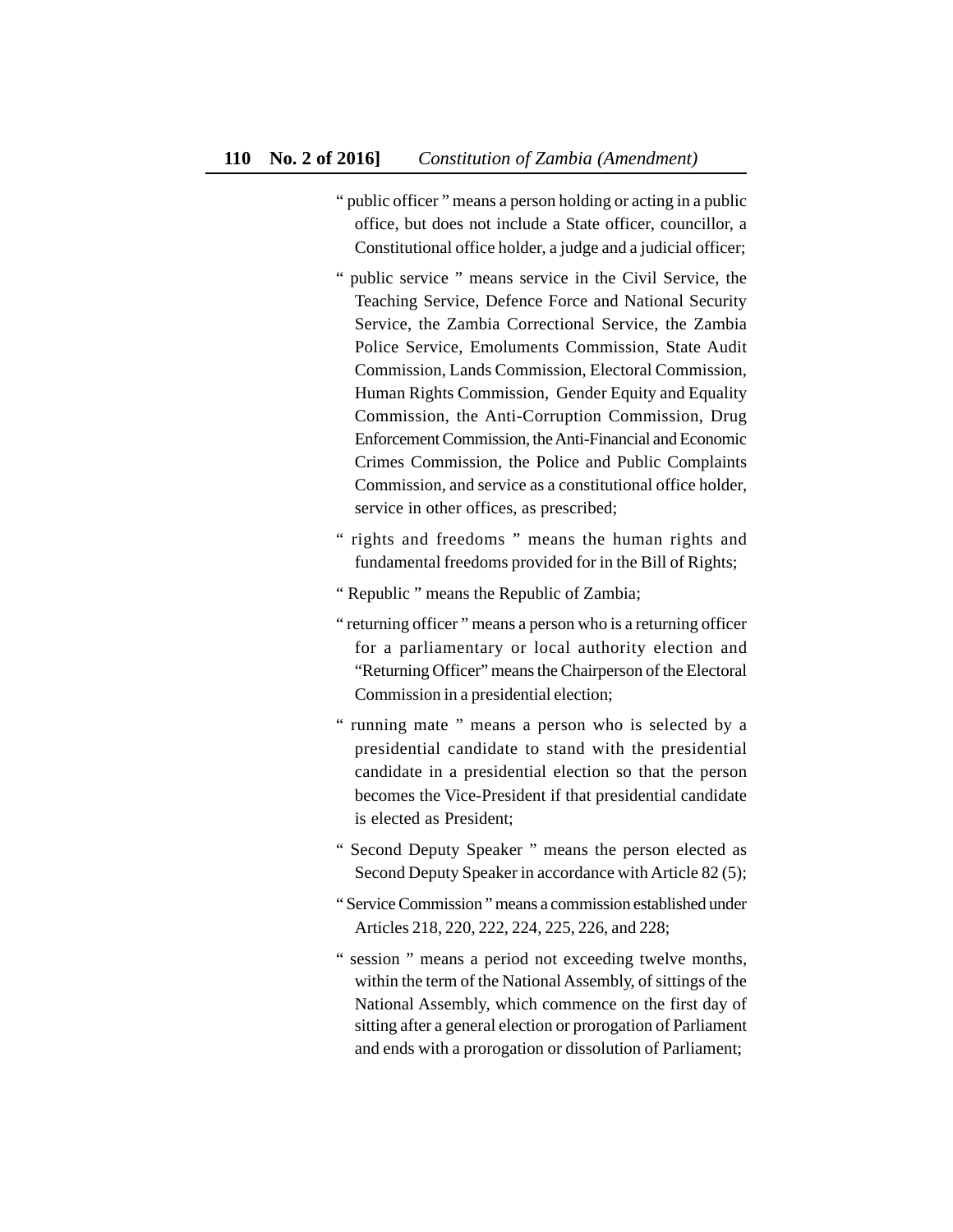- " sitting " means a meeting of the National Assembly, within a session, which concludes with an adjournment, and includes a parliamentary committee meeting;
- " Speaker " means the person elected Speaker of the National Assembly in accordance with Article 82 (1);
- " State institution " includes a ministry or department of the Government, a public office, agency, institution, statutory body, commission or company in which the Government or local authority has a controlling interest, other than a State organ;
- " State office " includes the office of President, Vice-President, Speaker, Deputy Speaker, Member of Parliament, Minister and Provincial Minister;
- " State officer " means a person holding or acting in a State office;
- " State organ " means the Executive, Legislature or Judiciary;
- " statutory instrument " means a proclamation, regulation, rule, by-law, order or other similar legal instrument made under a power conferred by this Constitution or an Act of Parliament;
- " subordinate court " means a court subordinate to the High Court;
- " sub-national " means an administrative division of government at provincial or district level;
- " sub-structure " includes a district, ward and village;
- " superior court " means the Supreme Court, Constitutional Court, Court of Appeal and High Court established in accordance with this Constitution;
- " Supreme Court " means the Supreme Court established in this Constitution;
- " tax " includes rates, levies, charges, tariffs, fees, tolls and duties;
- " term " means a period of five years commencing when the National Assembly first sits, after a general election, and ending when Parliament is dissolved;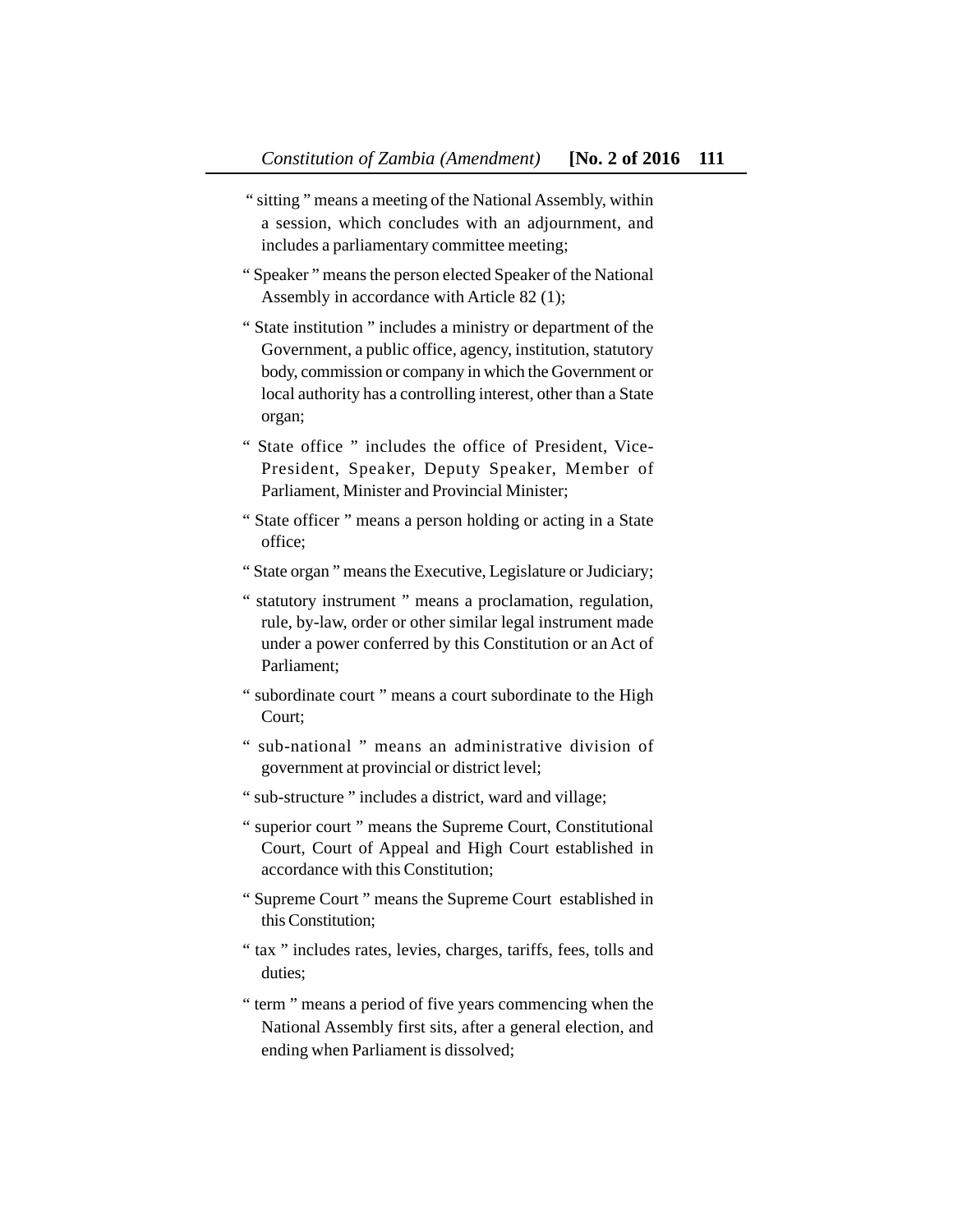- " Treasury " means the office, in the Ministry responsible for finance, which receives, keeps, receipts, manages and disburses public funds;
- " Vice-President-elect " means the person declared as having been duly elected as a Vice-President after a presidential election;
- " ward " means a unit into which a district is divided for purposes of electing councillors;
- " young person " means a person who has attained the age of fifteen years, but is below the age of nineteen years; and
- " youth " means a person who has attained the age of nineteen years, but is below the age of thirty-five years.

Interpretation of Constitution

**267.** (1) This Constitution shall be interpreted in accordance with the Bill of Rights and in a manner that—

*(a)* promotes its purposes, values and principles;

- *(b)* permits the development of the law; and
- *(c)* contributes to good governance.

(2) If there is a conflict between the English version of this Constitution and a different language version, the English version shall prevail.

(3) A provision of this Constitution shall be construed according to the doctrine that the law is continuously in force and accordingly—

- *(a)* a function may be performed, as occasion requires, by the person holding the office to which the function is assigned;
- *(b)* a reference to a person holding an office includes a reference to the person lawfully performing the functions of that office at a particular time;
- *(c)* a reference to an office, State organ, State institution or locality shall be read with any modification necessary to make it applicable in the circumstances;
- *(d)* a reference in a provision applying that provision to another provision shall be read with any modification necessary to make it applicable in the circumstances and any reference to the modified provision shall apply as modified; and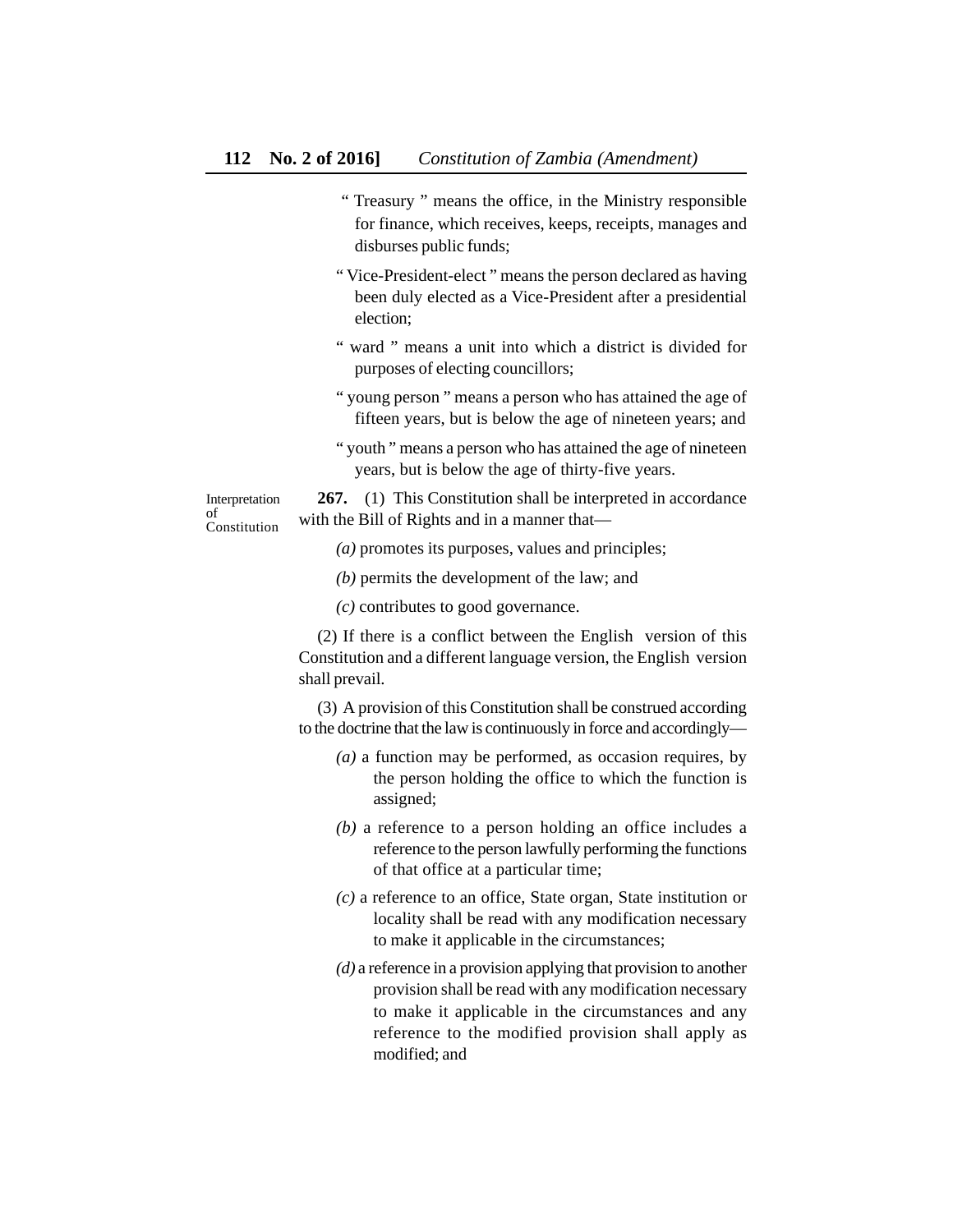*(e)* a reference to an office, body or organisation, where that office, body or organisation has ceased to exist, is a reference to its successor or to the equivalent office, body or organisation performing the functions.

(4) A provision of this Constitution to the effect that a person, an authority or institution is not subject to the direction or control of a person or an authority in the performance of a function, does not preclude a court from exercising jurisdiction in relation to a question as to whether that person, authority or institution has performed the function in accordance with this Constitution or other laws.

**268.** In this Constitution, unless the context otherwise requires—

Grammatical variation

- *(a)* a word in the singular includes the plural and a word in the plural includes the singular; and
- *(b)* a word or expression defined, shall be read with any grammatical variation or similar expression of that word or expression.

**269.** For the purposes of this Constitution, in computing time, unless a contrary intention is expressed— Computation of time

- *(a)* a period of days from the happening of an event or the doing of an act shall be considered to be exclusive of the day on which the event happens or the act is done;
- *(b)* if the last day of the period is a Saturday, Sunday or public holiday ("excluded day"), the period shall include the next day;
- *(c)* where an act or a proceeding is directed or allowed to be done or taken on a specified day and that day is an excluded day, the act or proceeding shall be considered as done or taken in due time if it is done or taken the next day; and
- *(d)* where an act or a proceeding is directed or allowed to be done or taken within a time not exceeding six days, an excluded day shall not be counted in the computation of the time.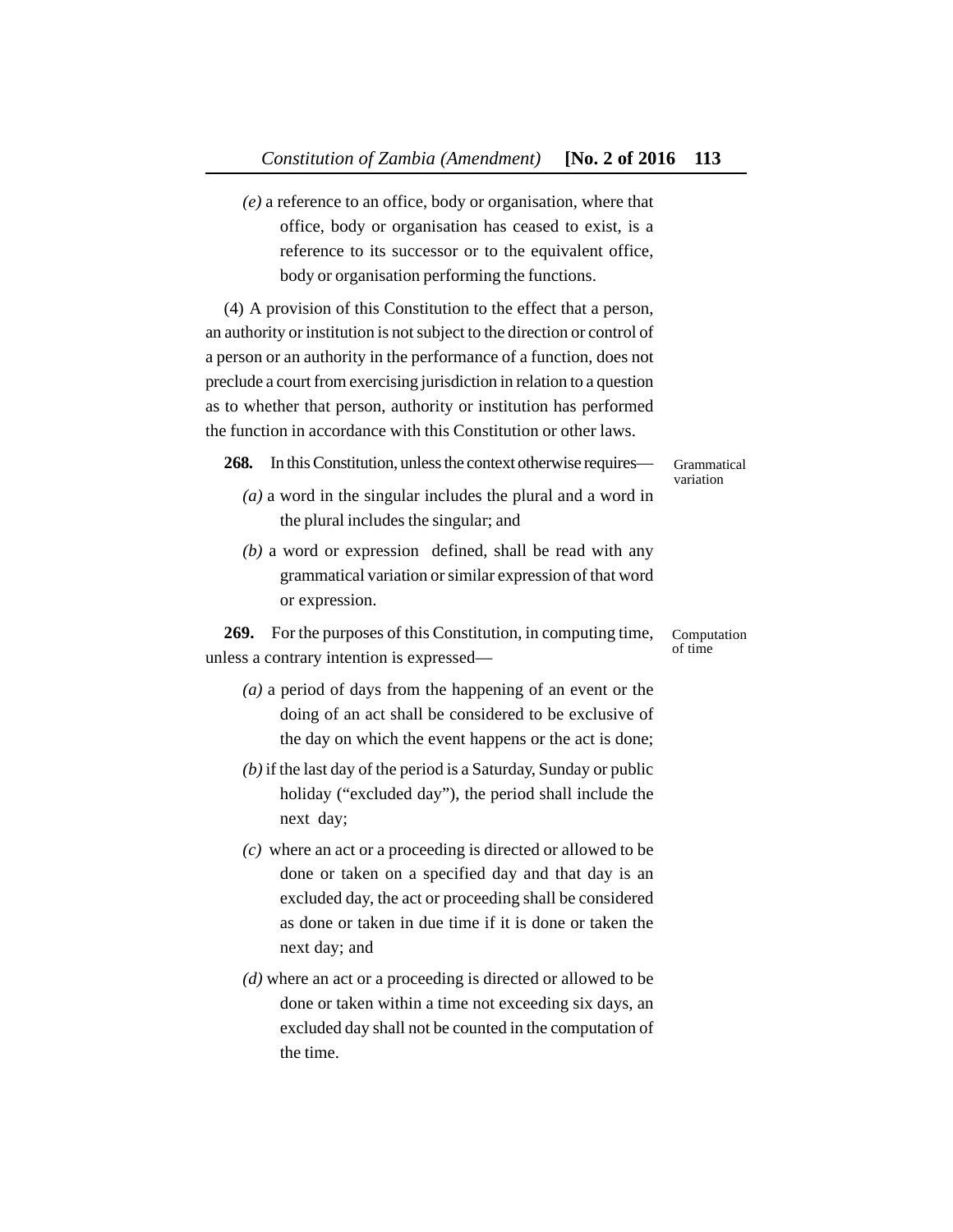| Power to<br>appoint<br>includes<br>power to<br>remove                            | 270. In this Constitution, unless a contrary intention is<br>expressed, power to appoint a person to hold or act in an office<br>includes the power to confirm appointments, to exercise disciplinary<br>control over the person holding or acting in the office and to remove<br>that person from office. |
|----------------------------------------------------------------------------------|------------------------------------------------------------------------------------------------------------------------------------------------------------------------------------------------------------------------------------------------------------------------------------------------------------|
| Implied<br>power                                                                 | In this Constitution, a power given to a person or an<br>271.<br>authority to do or enforce the doing of an act, includes the necessary<br>and ancillary powers to enable that person or authority to do or<br>enforce the doing of the act.                                                               |
| Legislation<br>to give effect<br>to<br>Constitution                              | 272. Parliament may enact legislation to give effect to an<br>Article or a provision in this Constitution which-                                                                                                                                                                                           |
|                                                                                  | $(a)$ confers a function or jurisdiction on a person, office,<br>institution, council or commission;                                                                                                                                                                                                       |
|                                                                                  | $(b)$ provides for a process or procedure to be taken, followed<br>or prescribed;                                                                                                                                                                                                                          |
|                                                                                  | $(c)$ requires an action, a measure or decision to be taken or<br>provided;                                                                                                                                                                                                                                |
|                                                                                  | $(d)$ requires a remedy or compensation to be given;                                                                                                                                                                                                                                                       |
|                                                                                  | $(e)$ prohibits an action or measure;                                                                                                                                                                                                                                                                      |
|                                                                                  | $(f)$ deals with a specific subject-matter or general matter that<br>would require to be legislated on in order to give effect<br>to the Constitution; or                                                                                                                                                  |
|                                                                                  | $(g)$ generally requires something to be prescribed.                                                                                                                                                                                                                                                       |
| Power to<br>make<br>statutory<br>instrument,<br>resolution or<br>direction       | 273. In this Constitution, a power conferred on a person or an<br>authority to make a statutory instrument, a resolution or direction,<br>includes the power to amend or revoke the statutory instrument,<br>resolution or direction.                                                                      |
| Time for<br>performance<br>of function                                           | A function conferred in this Constitution may be<br>274.<br>performed as occasion requires.                                                                                                                                                                                                                |
| Exercise of<br>power<br>between<br>publication<br>and<br>commencement<br>of Acts | Where an Article provides for a power exercisable by<br>275.<br>making a statutory instrument to-                                                                                                                                                                                                          |
|                                                                                  | $(a)$ make an appointment; or                                                                                                                                                                                                                                                                              |
|                                                                                  | $(b)$ do any other thing for the purposes of the Article;                                                                                                                                                                                                                                                  |
|                                                                                  | the power may be exercised at any time on or after the date of<br>publication of the statutory instrument in the Gazette.                                                                                                                                                                                  |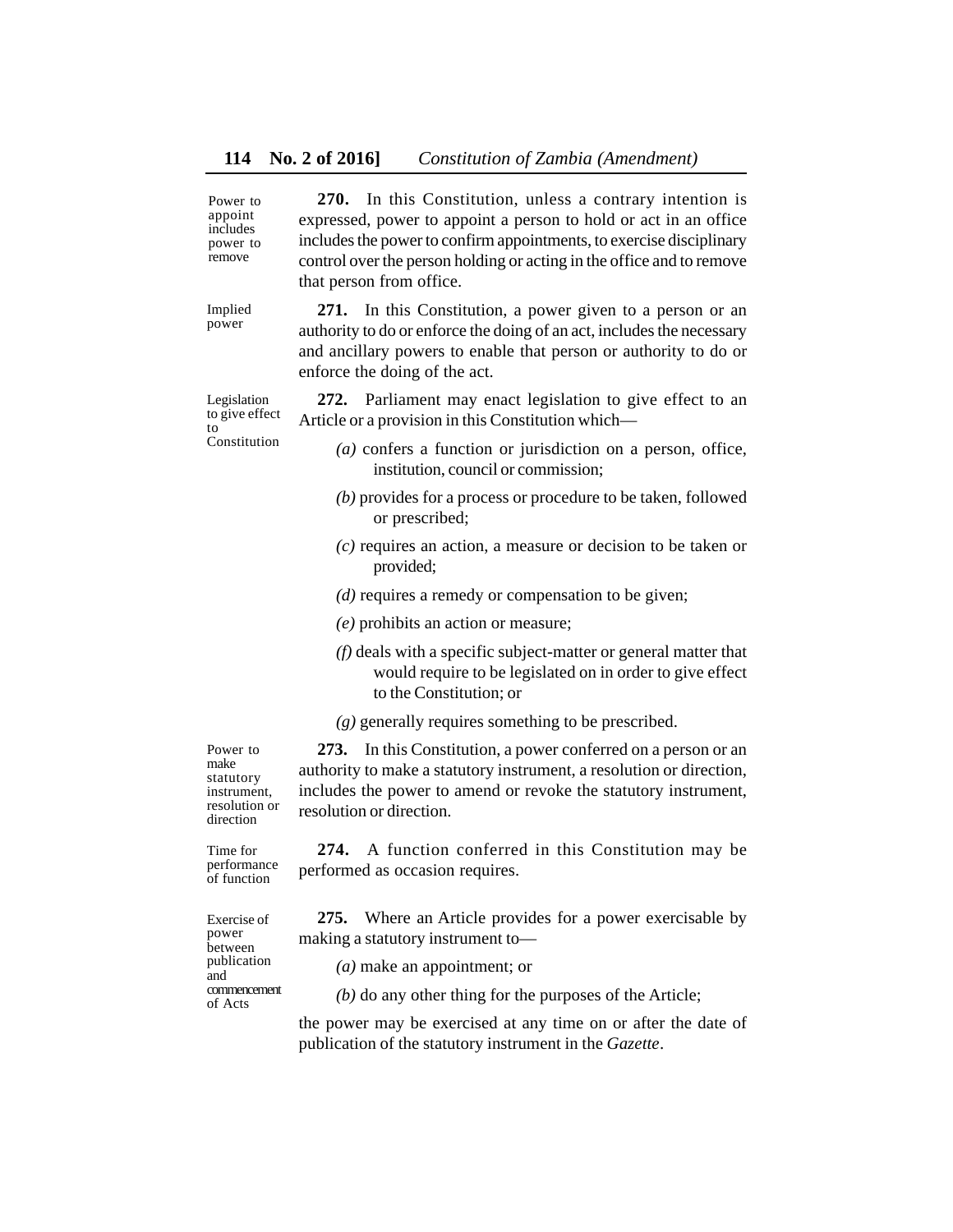# ANNEX

# (*Article* 147 (2))

FUNCTIONS OF NATIONAL, PROVINCIAL AND LOCAL LEVELS OF DEVOLVED GOVERNMENT

# **A. Exclusive national functions**

· Elections

· Foreign and international affairs

· Budget

· Taxation including customs and excise

· Airports, other than district airports

· Casinos, racing, gambling and wagering, excluding lotteries and sports pools

· Disaster management and public emergency

· National parks, national botanical gardens and resources

· National forests

· passports and National Registration

· Prisons

· Refugees

· Registration of Births and Deaths

· Wildlife

· Water resources management

· Energy and hydro electricity

· Petroleum and lubricants

· Public roads

· Defence, security, maintenance of law and order

· Citizenship and immigration

· Public enterprises

· Regulation of commerce and manufacturing

· Road traffic regulation

· Land, mines, minerals and natural resources

· Census and statistics

· Traditional leadership

· National archives

· National libraries

· National museums

· Tertiary Education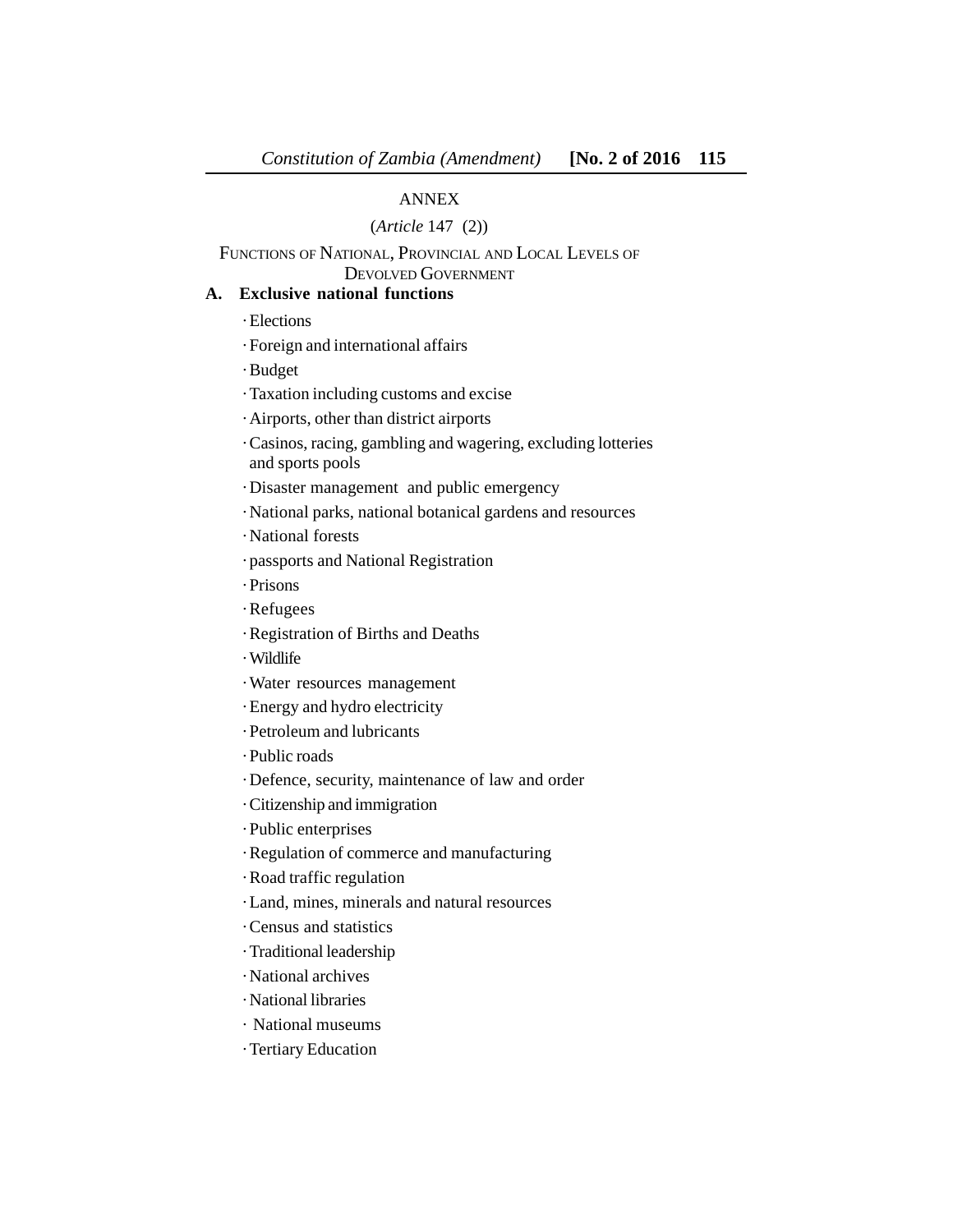# **B. Concurrent national and provincial functions**

- · administration of justice
- · legal affairs
- · Administration of forests
- · Agriculture
- · Animal control and diseases
- · Consumer protection
- · Cultural matters
- · Customary law
- · Education at all levels, excluding tertiary education
- · Environmental management
- · Health services
- · Housing
- · Industrial promotion
- · Language policy and the regulation of official languages
- · Nature conservation
- · Parliamentary Business
- · legislative procedures and processess
- · Pollution control
- · Population development
- · Property transfer tax
- · Public procurement
- · Public transport
- · Public works only in respect of the needs of provincial administration
- · Provincial spatial planning and development
- · Soil conservation
- · Tourism, trade and commerce
- · Urban and rural development
- · Welfare services
- · Industrial and labour relations
- · Resettlement
- · Investment
- · Telecommunication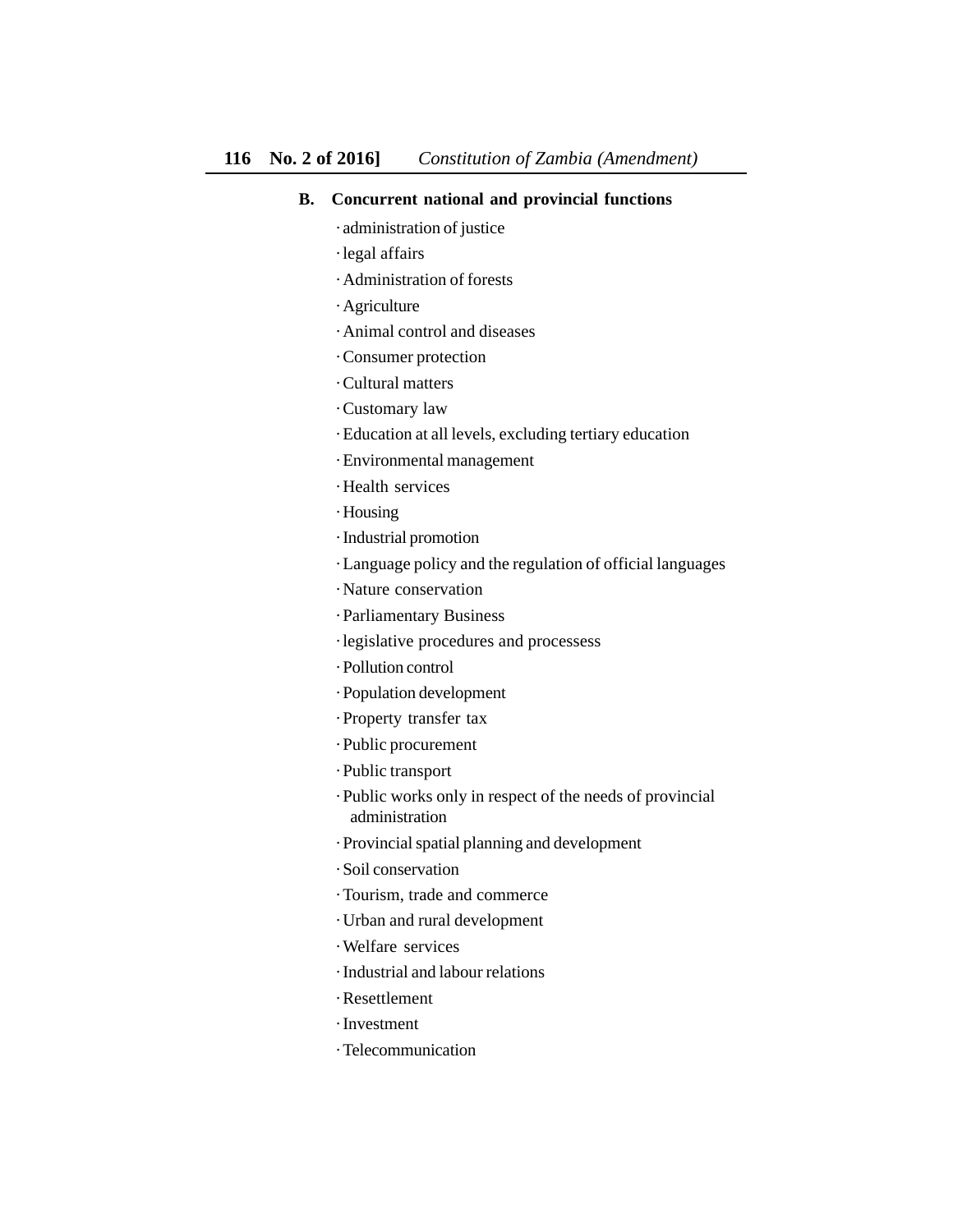## **C. Local Authorities exclusive functions**

- · Pollution control
- · Building regulations
- · Child-care facilities
- · Electricity
- · Fire fighting services
- · Local tourism
- · District airports, Aerodromes and Airships
- · District planning
- · District health services
- · District public transport

· District public works only in respect of the needs of Districts in the discharge of councils responsibilities to administer functions specifically assigned to them under this Constitution or other law

- · Levies, tariffs and tolls
- · Pontoons, ferries, jetties, piers and harbours, excluding the regulation of international and national shipping and matters related thereto
- · Storm water management systems in built-up areas
- · Trading

· Water and sanitation services limited to potable water supply systems and domestic waste-water and sewage disposal systems

- · Veterinary services, excluding regulation of the veterinary profession
- · Vehicle licensing
- · Abattoirs
- · Ambulance services
- · Archives
- · Libraries
- · Liquor licencing
- · Museums